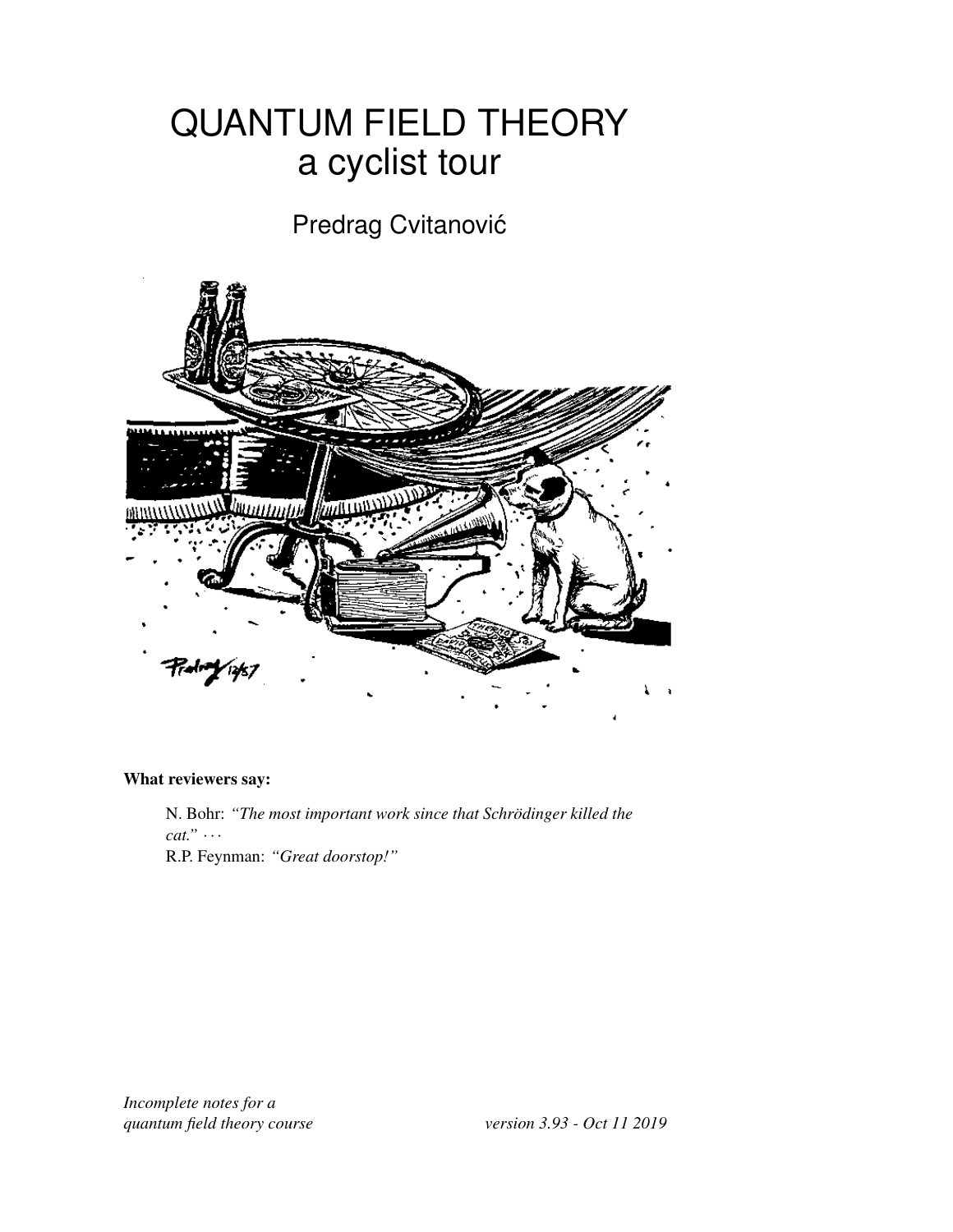# <span id="page-1-0"></span>**Contents**

|                |                                                                                         | 2                        |
|----------------|-----------------------------------------------------------------------------------------|--------------------------|
|                |                                                                                         | 3                        |
| $\mathbf{1}$   | <b>Lattice field theory</b>                                                             | $\overline{\mathbf{4}}$  |
|                | 1.1                                                                                     | $\overline{\mathcal{A}}$ |
|                | 1.2                                                                                     | $\tau$                   |
|                | 1.3                                                                                     | 10                       |
|                | 1.4                                                                                     | 11                       |
|                | 1.5                                                                                     | 18                       |
|                | 1.6                                                                                     | 19                       |
|                | Collective excitations: from particles to fields<br>1.7                                 | 19                       |
|                | commentary 21                                                                           |                          |
|                |                                                                                         | 21                       |
|                | exercises 23                                                                            |                          |
| $\overline{2}$ | <b>Path integral formulation of Quantum Mechanics</b>                                   | 24                       |
|                | Quantum mechanics: a brief review<br>2.1                                                | 25                       |
|                | 2.2                                                                                     | 27                       |
|                | 2.3<br>Short time propagation $\ldots \ldots \ldots \ldots \ldots \ldots \ldots \ldots$ | 29                       |
|                | 2.4                                                                                     | 30                       |
|                | exercises 31                                                                            |                          |
| 3              | <b>Generating functionals</b>                                                           | 32                       |
|                |                                                                                         | 32                       |
|                | exercises 32                                                                            |                          |
| 4              | <b>Path integrals</b>                                                                   | 33                       |
|                | 4.1                                                                                     | 33                       |
|                | 4.2                                                                                     | 33                       |
|                |                                                                                         | 34                       |
|                | exercises 35                                                                            |                          |
| 5              | <b>Field theory path integrals</b>                                                      | 36                       |
|                | 5.1                                                                                     | 38                       |
|                | 5.2                                                                                     | 40                       |
|                | 5.3                                                                                     | 40                       |
|                | 5.4                                                                                     | 41                       |
|                | 5.5                                                                                     | 42                       |
|                | Saddle-point expansions are asymptotic<br>5.6                                           | 44                       |
|                |                                                                                         |                          |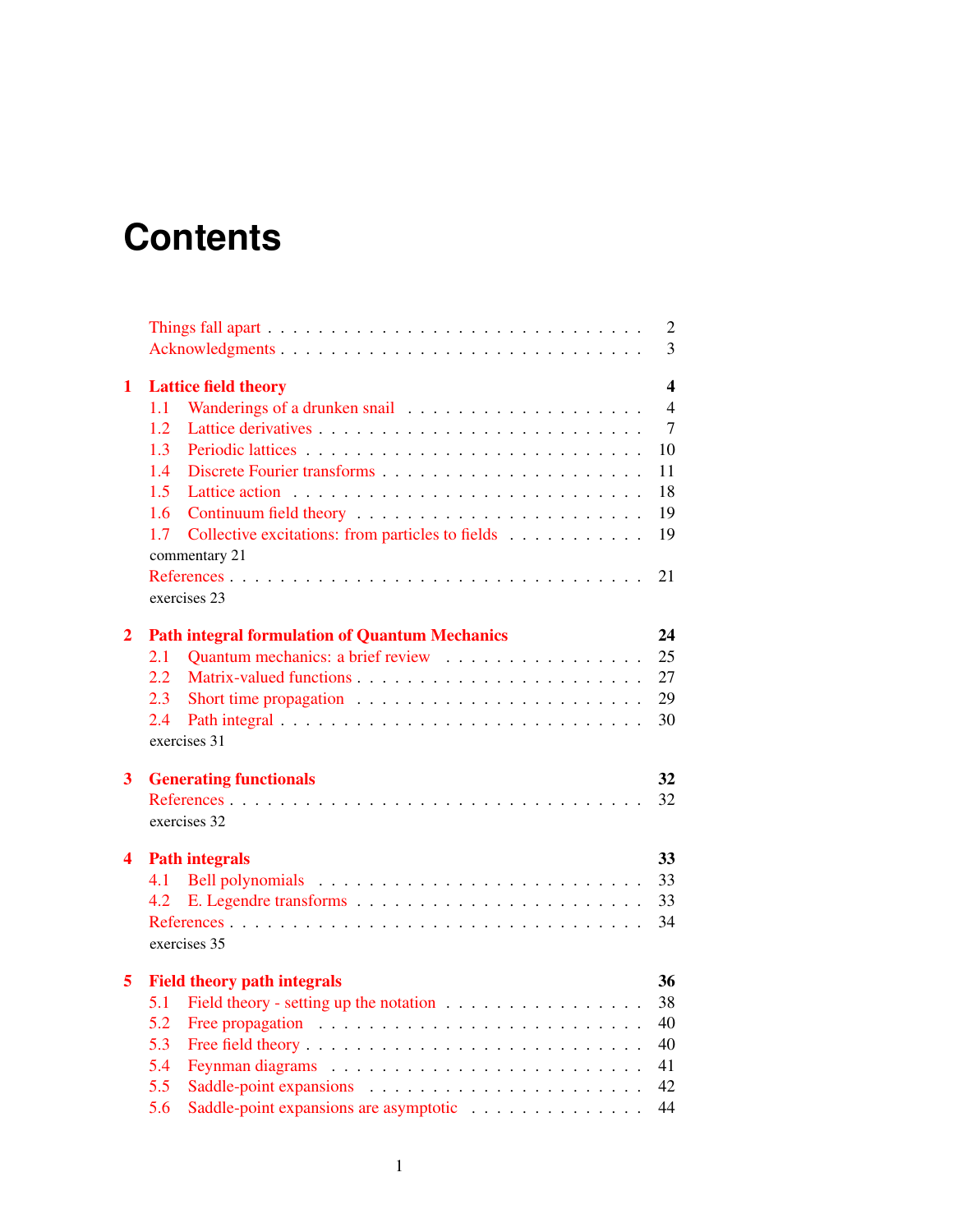|              | commentary 46          |                         |  |  |  |  |  |  |    |
|--------------|------------------------|-------------------------|--|--|--|--|--|--|----|
|              | exercises 47           |                         |  |  |  |  |  |  |    |
| 6            |                        | <b>WKB</b> quantization |  |  |  |  |  |  | 49 |
|              | 61                     |                         |  |  |  |  |  |  | 49 |
|              | 6.2                    |                         |  |  |  |  |  |  | 51 |
|              |                        |                         |  |  |  |  |  |  | 52 |
|              | 6.4                    | résumé 55 commentary 56 |  |  |  |  |  |  | 54 |
|              | exercises 57           |                         |  |  |  |  |  |  |    |
| 7            | <b>Spin</b>            |                         |  |  |  |  |  |  | 58 |
|              |                        |                         |  |  |  |  |  |  | 58 |
|              | exercises 59           |                         |  |  |  |  |  |  | 58 |
|              | <b>A1 Group theory</b> |                         |  |  |  |  |  |  | 60 |
|              |                        |                         |  |  |  |  |  |  |    |
|              | exercises 64           |                         |  |  |  |  |  |  | 63 |
| <b>Index</b> |                        |                         |  |  |  |  |  |  | 66 |

#### <span id="page-2-0"></span>Preface

Ben Mottelson is the only physicist I personally know who thinks equally clearly quantum-mechanically and classically, the rest of us are not so lucky. Still, I have never understood why my colleagues say that "while we understand classical mechanics," quantum mechanics is mysterious. I never got the memo: to me it is equally magical that both Newtonian and quantum mechanics follow variational principles.

On the other hand, almost every single thing we learn about quantum mechanics and thus come to believe is quantum mechanics –operators, commutators, complex amplitudes, unitary evolution operators, Green's functions, Hilbert spaces, spectra, path integrals, spins, angular momenta– under a closer inspection has nothing specifically quantum mechanical to it. It is machinery equally suited to classical, statistical and stochastic mechanics, which in [ChaosBook.org](http://ChaosBook.org) are thought of together - in terms of evolution operators and their spectra. The common theme of the three theories is that things fall apart, and infinitely many fragments have to be pieced together to craft a theory. In the end it is only the  $i/\hbar$ granularity of phase space that is the mystery of quantum mechanics; and why, a century later, quantum mechanics is still a theory that refuses to fail?

Over the years I have watched in amazement study group after study group of graduate students grovel in orgies of spacetime, spin and color indices, and have tried desperately to deprogram them through my [ChaosBook.org](http://ChaosBook.org/FieldTheory)/FieldTheory book [\[2\]](#page-0-0), but all in vain: students *want* Quantum Field Theory to be mysterious and accessed only by pages of index summations. Or two-forms. These notes are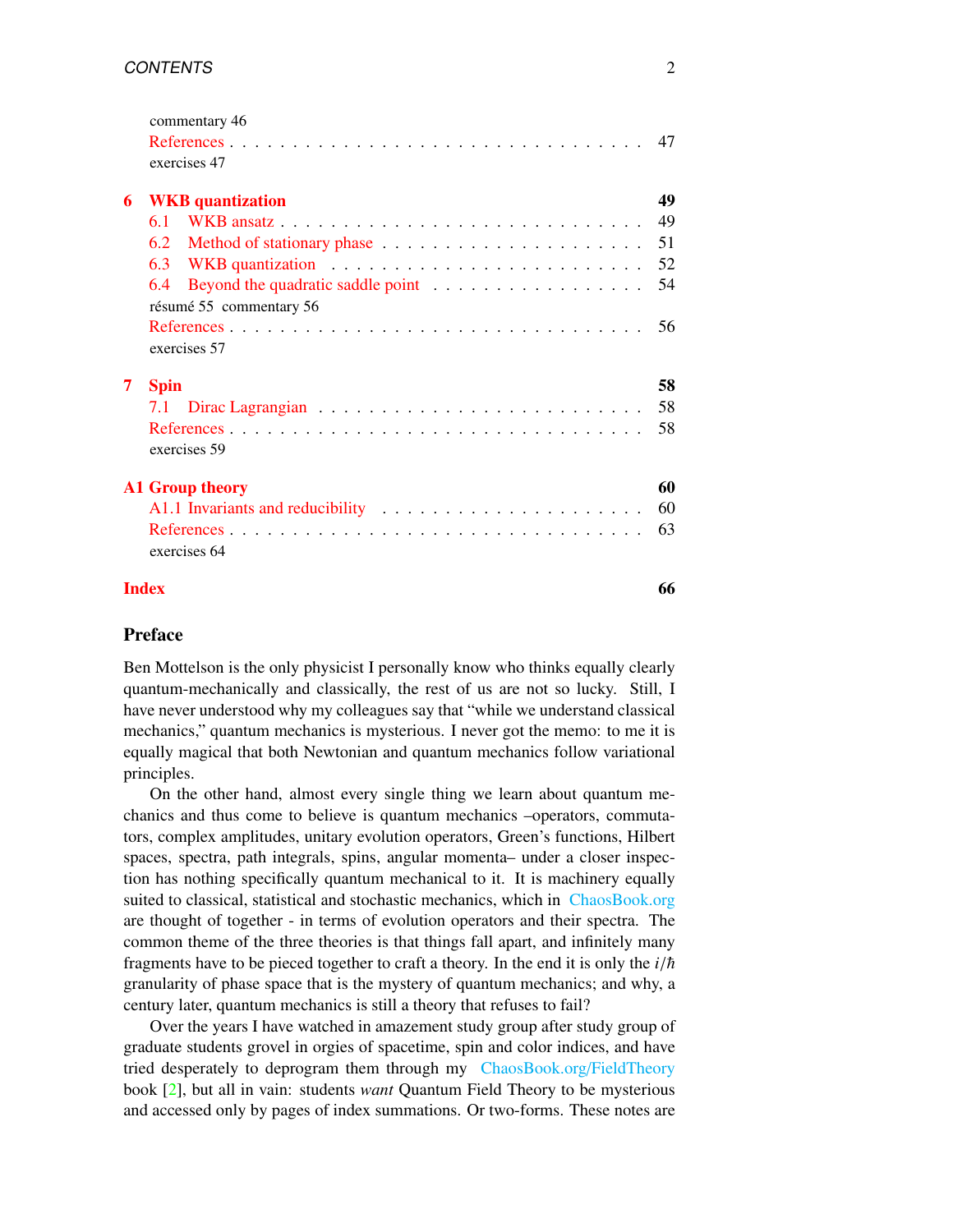yet another attempt to demystify most of field theory, inspired by young Feynman driving yet [younger Dyson](http://chaosbook.org/FieldTheory/quefithe.html) across the continent to Los Alamos, hands off the steering wheel and gesticulating: "Path integrals are everything!" These lectures are about "everything." The theory is developed here at not quite the pedestrian level, perhaps a cyclist level. We start out on a finite lattice, without any functional voodoo; all we have to know is how to manipulate finite dimensional vectors and matrices. Then we restart on a more familiar ground, by reformulating the old fashioned Schrödinger quantum mechanics as Feynman path integral in chapter [2.](#page-24-0) More of such stuff can be found in ref. [\[2\]](#page-0-0).

This version of field theory presupposes prior exposure to the Ising model and the Landau mean field theory of critical phenomena on the level of Chaikin and Lubenskyref. [\[1\]](#page-0-0), or any other decent introduction to critical phenomena.

Acknowledgments. These notes owe its existence to the 1980's Niels Bohr Institute's and Nordita's hospitable and nurturing environment, and the private, national and cross-national foundations that have supported this research over a span of several decades. I am indebted to Benny Lautrup both for my first introduction to lattice field theory, and for the sect. [1.3](#page-10-0) interpretation of the Fourier transform as the spectrum of the stepping operator. And last but not least– profound thanks to all the unsung heroes–students and colleagues, too numerous to list here–who have supported this project over many years in many ways, by surviving courses based on these notes, by providing invaluable insights, by teaching us, by inspiring us. I thank the Carlsberg Foundation and Glen P. Robinson for partial support, and Dorte Glass, Tzatzilha Torres Guadarrama and Raenell Soller for typing parts of the manuscript.

Who is the 3-legged dog reappearing throughout the book? Long ago, when I was innocent and knew not Borel measurable  $\alpha$  to  $\Omega$  sets, I asked V. Baladi a question about dynamical zeta functions, who then asked J.-P. Eckmann, who then asked D. Ruelle. The answer was transmitted back: "The master says: 'It is holomorphic in a strip'." Hence His Master's Voice (H.M.V.) logo, and the 3-legged dog is us, still eager to fetch the bone, or at least a missing figure, if a reader is kind enough to draw one for us. What is depicted on the cover? Roberto Artuso found the smørrebrød at the Niels Bohr Institute indigestible, so he digested H.M.V.'s wisdom on a strict diet of two Carlsbergs and two pieces of Danish pastry for lunch every day. Frequent trips down to Milano's ancestral home is what kept him alive.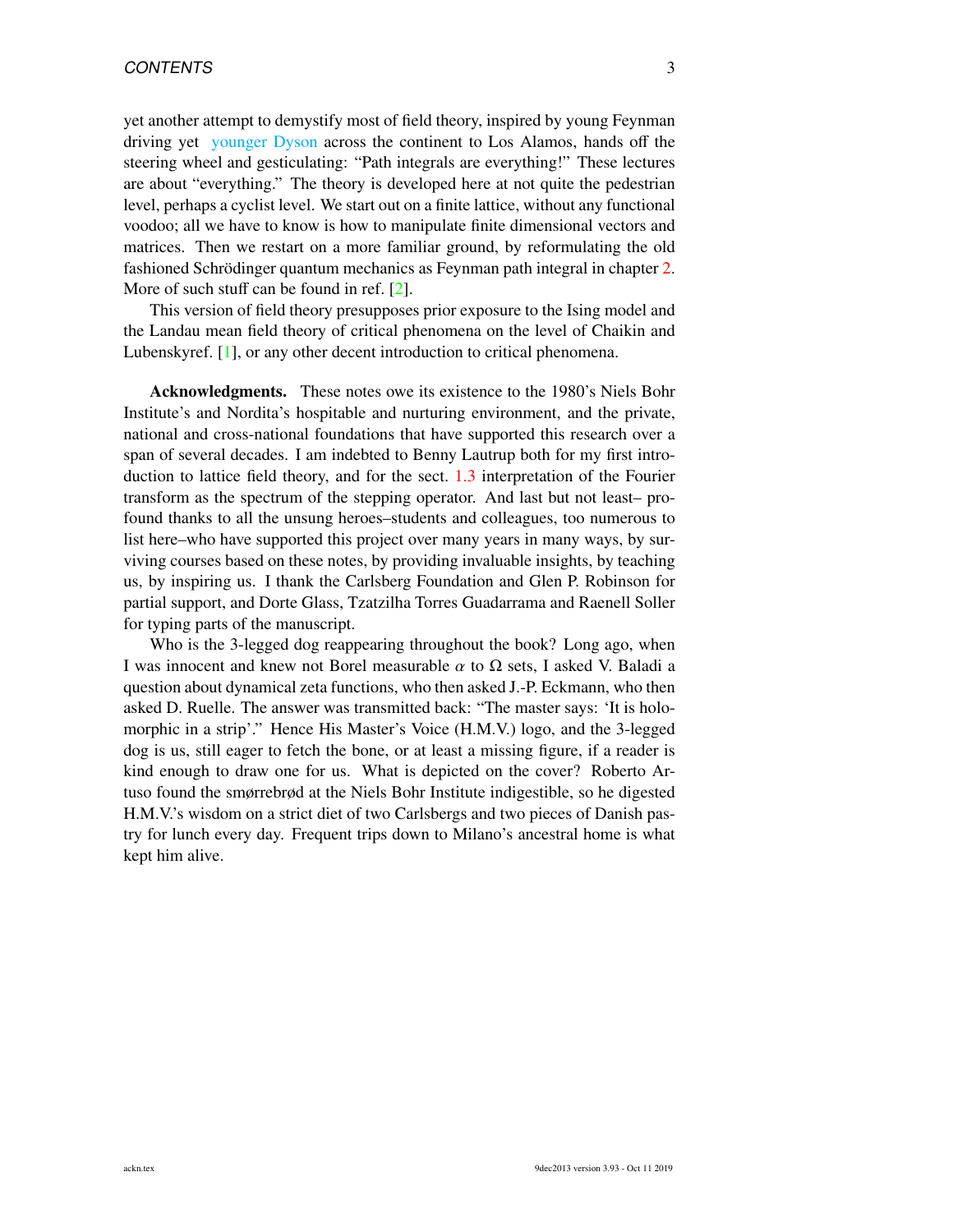# <span id="page-4-0"></span>**Chapter** 1

# Lattice field theory

| 1.1              |       | Wanderings of a drunken snail                          | 4  |
|------------------|-------|--------------------------------------------------------|----|
| 1.2              |       |                                                        | 7  |
|                  | 1.2.1 |                                                        | 9  |
|                  | 1.2.2 | Inverting the Laplacian                                | 10 |
| 1.3 <sup>1</sup> |       |                                                        | 10 |
|                  | 1.3.1 | A 2-point lattice diagonalized                         | 11 |
| 1.4              |       | Discrete Fourier transforms                            | 11 |
|                  | 1.4.1 | Eigenvectors of the translation operator $\dots \dots$ | 12 |
|                  | 1.4.2 | Projection operators for discrete Fourier transform /  |    |
|                  |       |                                                        | 14 |
|                  | 1.4.3 | Discrete Fourier transform operator                    | 15 |
|                  | 1.4.4 | 'Configuration-momentum' Fourier space duality         | 15 |
|                  | 1.4.5 | Lattice Laplacian diagonalized                         | 17 |
| 1.5              |       |                                                        | 18 |
| 1.6              |       | Continuum field theory                                 | 19 |
| 1.7              |       | Collective excitations: from particles to fields       | 19 |
|                  |       |                                                        | 21 |

We motivate path integrals to come by formulating the simplest example of a propagator, Green's function for the random walk on a lattice, as a sum over paths. In order to set the stage for the continuum formulation, we then describe lattice derivatives and lattice Laplacians, and explain how symmetry under translations enables us to diagonalize the free propagator by means of a discrete Fourier transform.

## <span id="page-4-1"></span>1.1 Wanderings of a drunken snail

Statistical mechanics is formulated in a Euclidean world in which there is no time, just space. What do we mean by propagation in such a space?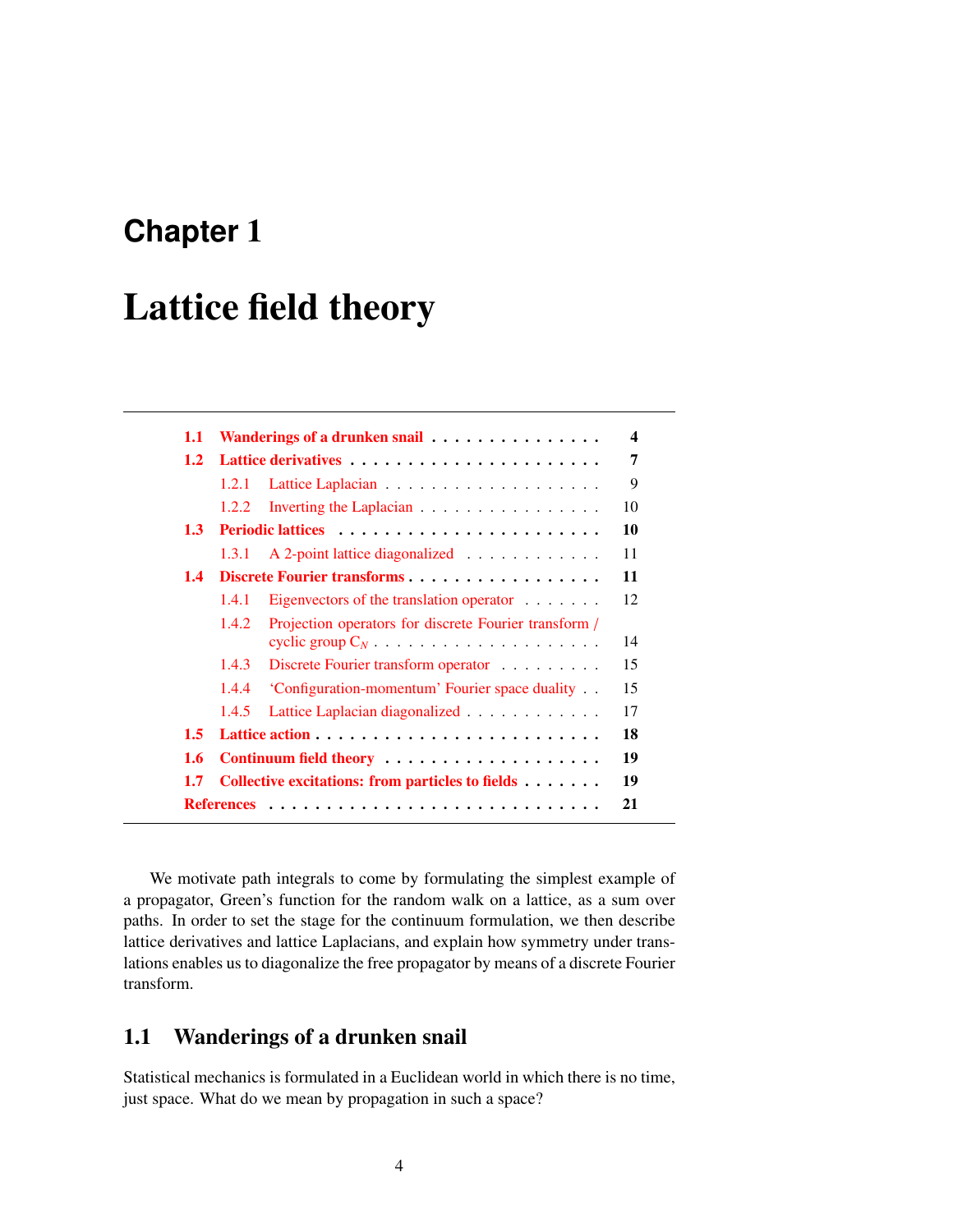We have no idea what the structure of our space on distances much shorter than interatomic might be. The very space-time might be discrete rather than continuous, or it might have geometry different from the one we observe at the accessible distance scales. The formalism we use should reflect this ignorance. We deal with this problem by coarse-graining the space into small cells and requiring that our theory be insensitive to distances comparable to or smaller than the cell sizes.

Our next problem is that we have no idea why there are "particles," and why or how they propagate. The most we can say is that there is some probability that a particle steps from one cell to another cell. At the beginning of the century, the discovery of Brownian motion showed that matter was not continuous but was made up of atoms. In quantum physics we have no experimental indication of having reached the distance scales in which any new space-time structure is being sensed: hence for us this stepping probability has no direct physical significance. It is a phenomenological parameter which - in the continuum limit - might be related to the "mass" of the particle.

We assume that the state of a particle is specified by its position, and that it has no further internal degrees of freedom, such as spin or color:  $i = (x_1, x_2, \dots, x_d)$ . What is it like to be free? A free particle exists only in itself and for itself; it neither sees nor feels the others; it is, in this chilly sense, free. But if it is not at once paralyzed by the vast possibilities opened to it, it soon becomes perplexed by the problems of realizing any of them alone. Born free, it is constrained by the very lack of constraint. Sitting in its cell, it is faced by a choice of doing nothing  $(s =$  stopping probability) or stepping into any of the 2*d* neighboring cells  $(h =$  stepping probability):



The number of neighboring cells defines the dimension of the space. The stepping and stopping probabilities are related by the probability conservation:  $1 = s + 2dh$ . Taking the stepping probability to be the same in all directions means that we have assumed that the space is *isotropic*.

Our next assumption is that the space is *homogeneous*, i.e., that the stepping probability does not depend on the location of the cell; otherwise the propagation is not free, but is constrained by some external geometry. This can either mean that the space is infinite, or that it is compact and periodic (a torus; a Lie group manifold). That is again something beyond our ken - we proceed in the hope that the predictions of our theory will be insensitive to very large distances.

The isotropy and homogeneity assumptions imply that at distances much larger than the lattice spacing, our theory should be invariant under rotations and translations. A theory that is insensitive to the very short and very long distances is said to be well behaved in the 'ultraviolet' and 'infrared' limits.

While counting continuum Brownian paths might be tricky, counting them in discretized space is a breeze. Let a particle start in the cell *i* and step along until it stops in the cell *j*.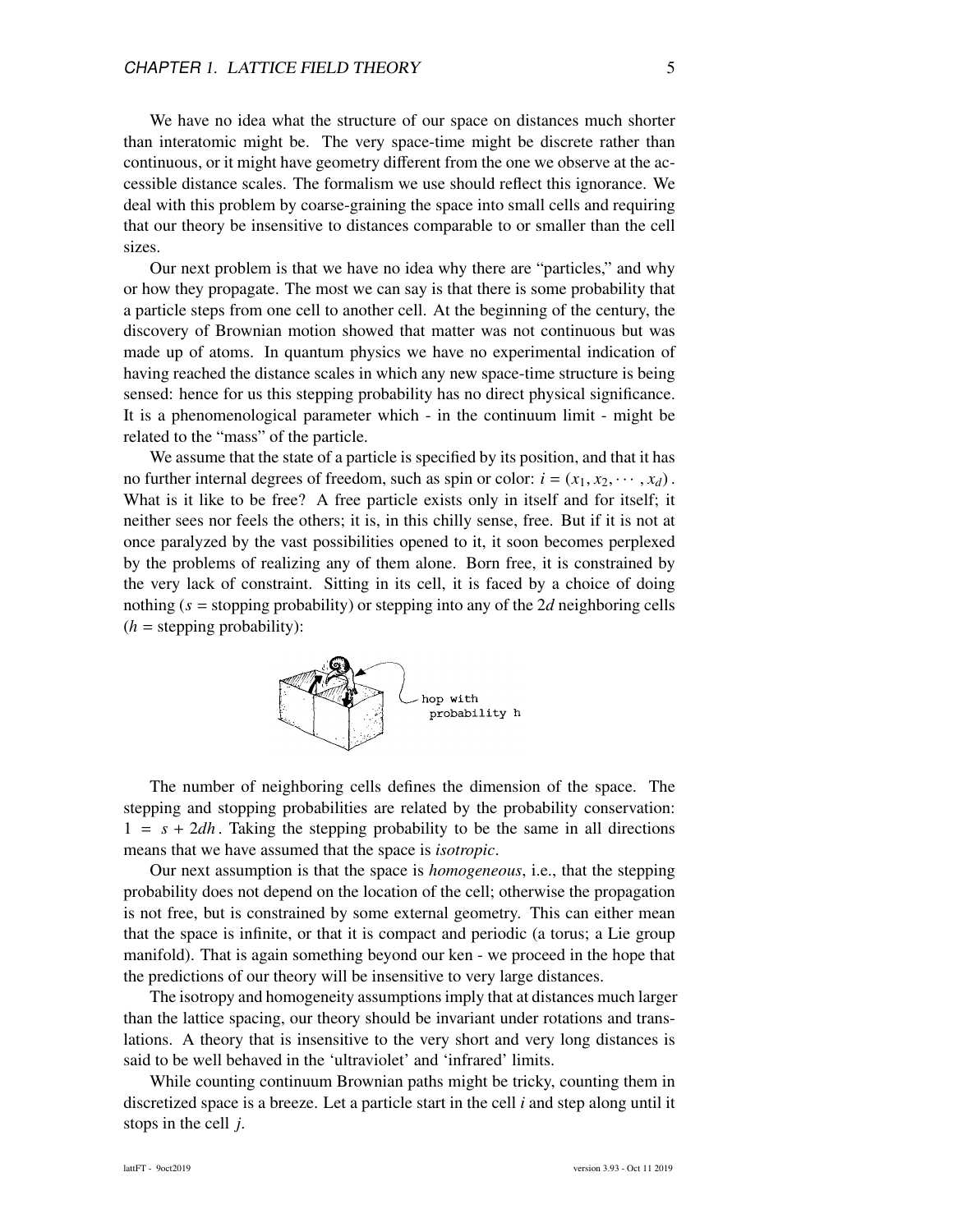

The probability of this process is  $h^{\ell} s$ , where  $\ell$  is the number of steps in the corre-<br>sponding path. The total probability that a particle wanders from the *i*th cell and sponding path. The total probability that a particle wanders from the *i*th cell and stops in the *j*th cell is the sum of probabilities associated with all possible paths connecting the two cells:

<span id="page-6-0"></span>
$$
\Delta_{ij} = s \sum_{\ell} h^{\ell} T_{ij}(\ell), \qquad (1.1)
$$

where  $T_{ij}(\ell)$  is the number of all paths of length  $\ell$  connecting lattice sites *i* and *j*. In order to compute  $T_{ij}(\ell)$ , define a stepping operator

<span id="page-6-1"></span>
$$
(\sigma^{\mu})_{ij} = \delta_{i+n_{\mu},j},\tag{1.2}
$$

where  $n_{\mu}$  is a unit step in direction  $\mu$ . If a particle is introduced into the *i*th cell by a source  $J_k = \delta_{ik}$ , the stepping operator moves it into a neighboring cell:

$$
(\sigma^{\mu}J)_{k} = \delta_{i+n_{\mu},k} \to \qquad i \longrightarrow_{i+n_{j}} i + n_{\mu}
$$
\n(1.3)

The operator

<span id="page-6-2"></span>
$$
T_{ij} = \sum_{\mu=1}^{d} [(\sigma^{\mu})_{ij} + (\sigma^{\mu})_{ji}],
$$
\n(1.4)

generates all steps of length 1:



(The examples are drawn in two dimensions, and the lattice does not look square as this is meant to be a sidewise view from above the lattice). The paths of length 2 are counted by



There are 4 ways of returning, 2 ways of reaching a diagonal corner, and so on. Note –and this is the key observation– that the *k*th component of the vector  $T^{\ell}J$ counts the number of paths of length  $\ell$  connecting the *i*th and the *k*th cells. The total probability that the particle stops in the *k*th cell is given by

$$
\phi_k = s \sum_{\ell=0}^{\infty} h^{\ell} T_{kj}^{\ell} J_j, \qquad \phi = \frac{s}{1 - hT} J.
$$
\n(1.5)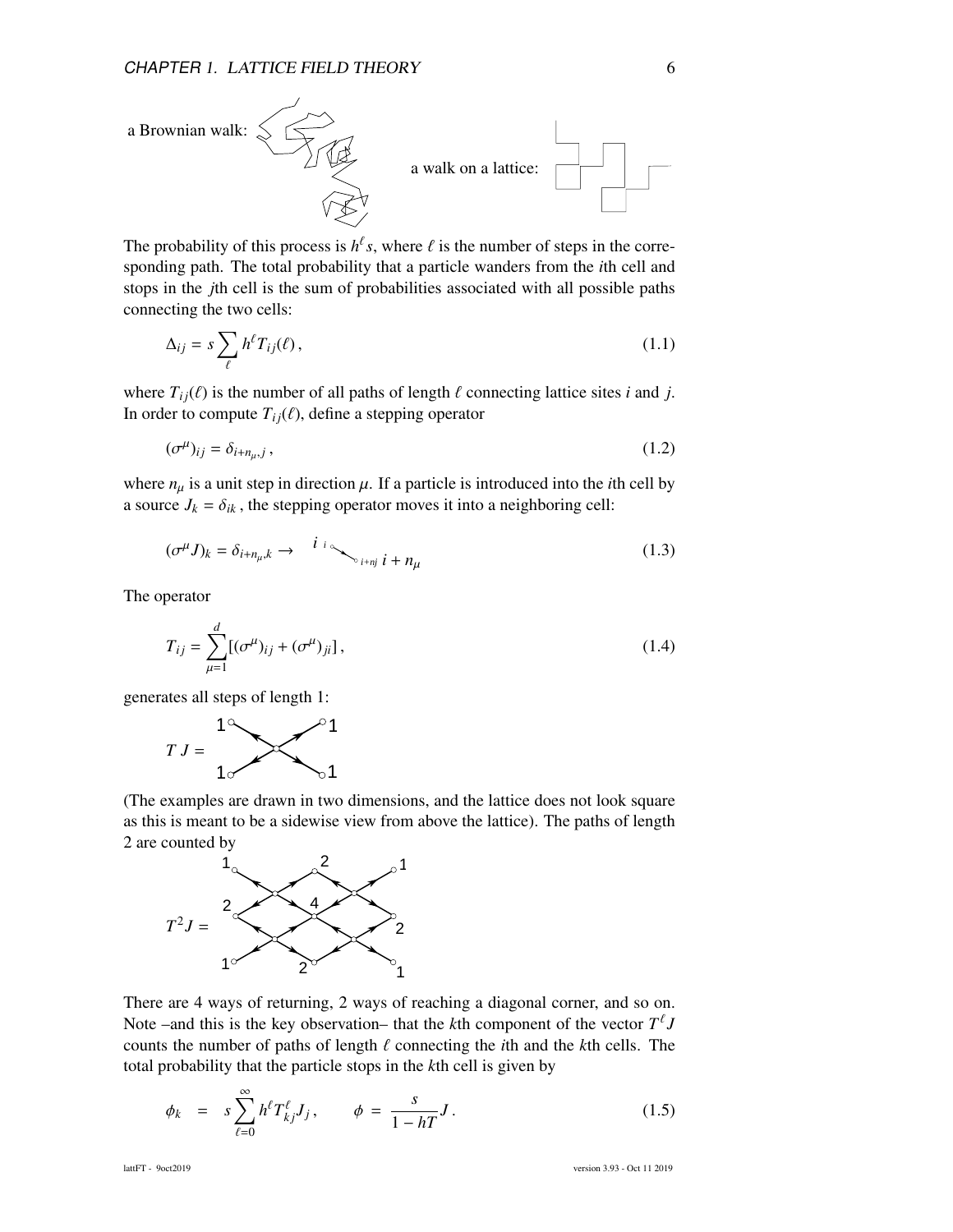The value of the field  $\phi_k$  at a space point *k* measures the probability of observing the particle introduced into the system by the source *J*. The Euclidean free scalar particle propagator  $(1.1)$  is given by

<span id="page-7-3"></span>
$$
\Delta_{ij} = \left(\frac{s}{1 - hT}\right)_{ij} \tag{1.6}
$$

For pedagogical reasons we have placed a single initial particle into the *i*th cell by picking  $J_k = \delta_{ik}$ . As the problem is linear, particle probabilities add, and we can think of the problem of determining  $\phi$  for a given source distribution *J* as the inhomogeneous linear equation

$$
\Delta^{-1} \phi = J, \tag{1.7}
$$

and, with an eye to field theory  $(1.24)$  yet to come, define the "free field action" of a given state  $\phi$  as

<span id="page-7-4"></span>
$$
S[\phi] = -\frac{1}{2}\phi^{\top} \cdot \Delta^{-1} \cdot \phi. \tag{1.8}
$$

### <span id="page-7-0"></span>1.2 Lattice derivatives

In order to set up continuum field-theoretic equations which describe the evolution of spatial variations of fields, we need to define *lattice derivatives*.

Consider a smooth function  $\phi(x)$  evaluated on a *d*-dimensional lattice

$$
\phi_{\ell} = \phi(x),
$$
\n $x = a\ell = \text{lattice point}, \quad \ell \in \mathbb{Z}^d,$ \n(1.9)

where *a* is the lattice spacing. Each set of values of  $\phi(x)$  (a vector  $\phi_\ell$ ) is a possible lattice state (or 'configuration'). Assume the lattice is hyper-cubic, and let  $\hat{n}_u \in \{\hat{n}_1, \hat{n}_2, \dots, \hat{n}_d\}$  be the unit lattice cell vectors pointing along the *d* positive directions. The forward *lattice derivative* is then

$$
(\partial_{\mu}\phi)_{\ell} = \frac{\phi(x+a\hat{n}_{\mu}) - \phi(x)}{a} = \frac{\phi_{\ell+\hat{n}_{\mu}} - \phi_{\ell}}{a}.
$$
 (1.10)

The backward *lattice derivative* is defined as the transpose

<span id="page-7-2"></span>
$$
(\partial_{\mu}\phi)^{\top}_{\ell} = \frac{\phi(x - a\hat{n}_{\mu}) - \phi(x)}{a} = \frac{\phi_{\ell - \hat{n}_{\mu}} - \phi_{\ell}}{a}.
$$
 (1.11)

Anything else with the correct  $a \rightarrow 0$  limit would do, but this is the simplest choice. We can rewrite the lattice derivative as a linear operator, by introducing the *stepping operator*  $(1.3)$  in the direction  $\mu$ 

<span id="page-7-1"></span>
$$
\left(\sigma_{\mu}\right)_{\ell j} = \delta_{\ell + \hat{n}_{\mu},j} \,. \tag{1.12}
$$

As  $\sigma$  will play a central role in what follows, it pays to understand what it does.

In computer dicretizations, the lattice will be a finite *d*-dimensional hypercubic lattice

$$
\phi_{\ell} = \phi(x)
$$
,  $x = a\ell$  = lattice point,  $\ell \in (\mathbf{Z}/N)^d$ , (1.13)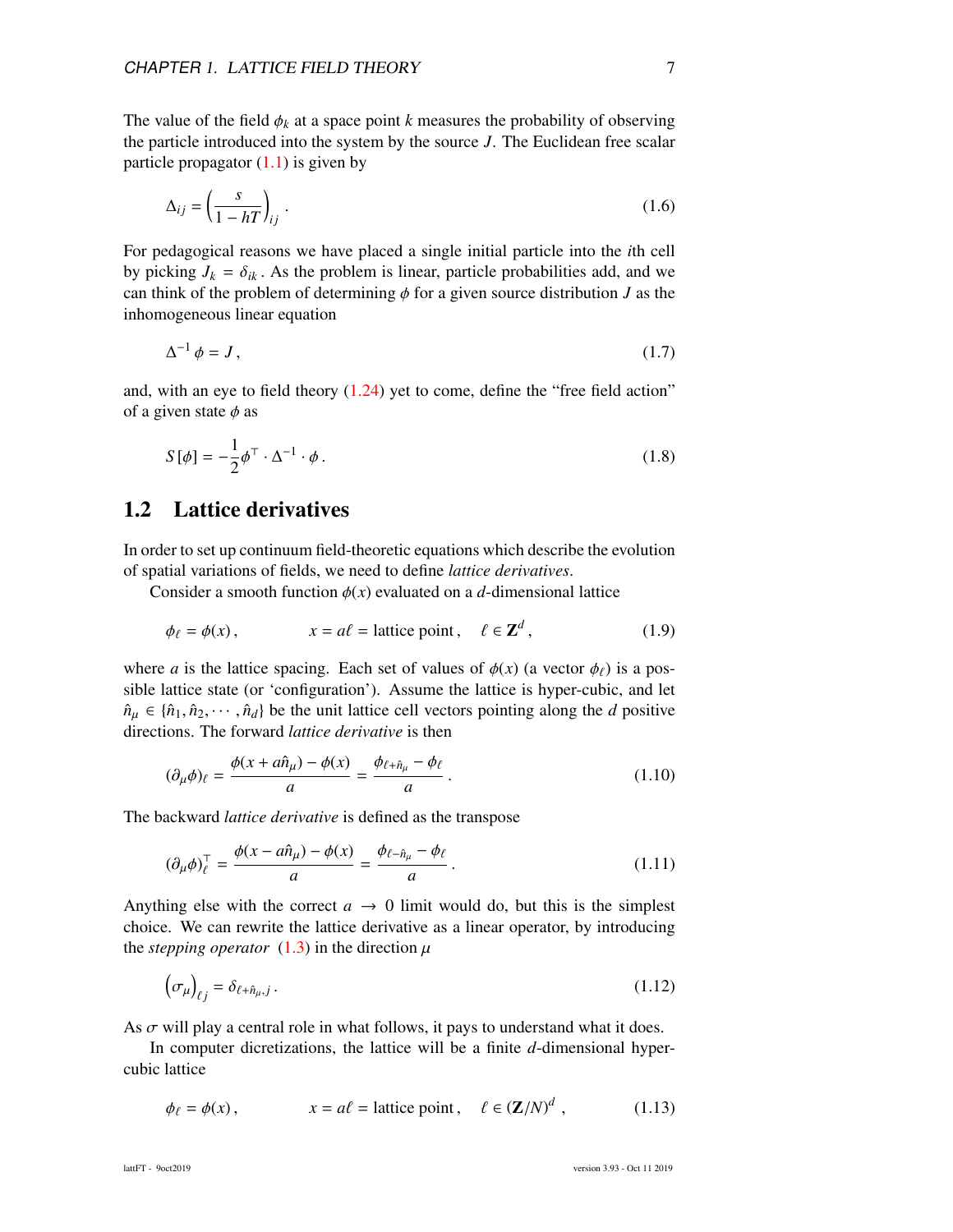where *a* is the lattice spacing and there are  $N<sup>d</sup>$  points in all. For a hyper-cubic lattice the translations in different directions commute,  $\sigma_u \sigma_v = \sigma_v \sigma_u$ , so it is sufficient to understand the action of  $(1.12)$  on a 1-dimensional lattice.

Let us write down  $\sigma$  for the 1-dimensional case in its full  $[N \times N]$  matrix glory. Writing the finite lattice stepping operator  $(1.12)$  as an 'upper shift' matrix,

$$
\sigma = \begin{bmatrix} 0 & 1 & & & \\ & 0 & 1 & & \\ & & 0 & 1 & \\ & & & & \ddots & \\ 0 & & & & 0 \end{bmatrix},
$$
 (1.14)

is no good, as  $\sigma$  so defined is nilpotent, and after N steps the particle marches off the lattice edge, and nothing is left,  $\sigma^N = 0$ . A sensible way to approximate<br>an infinite lattice by a finite one is to replace it by a lattice periodic in each  $\hat{p}$ an infinite lattice by a finite one is to replace it by a lattice periodic in each  $\hat{n}_{\mu}$ direction. On a *periodic lattice* every point is equally far from the 'boundary' *N*/2 steps away, the 'surface' effects are equally negligible for all points, and the stepping operator acts as a cyclic permutation matrix

<span id="page-8-0"></span>
$$
\sigma = \begin{bmatrix} 0 & 1 & & & \\ 0 & 1 & & & \\ & & 0 & 1 & \\ & & & & \ddots & \\ 1 & & & & 0 \end{bmatrix},
$$
(1.15)

with '1' in the lower left corner assuring periodicity.

Applied to the lattice state  $\phi = (\phi_1, \phi_2, \cdots, \phi_N)$ , the stepping operator translates the state by one site,  $\sigma\phi = (\phi_2, \phi_3, \cdots, \phi_N, \phi_1)$ . Its transpose translates the configuration the other way, so the transpose is also the inverse,  $\sigma^{-1} = \sigma^T$ . The partial lattice derivative (1.11) can now be written as a multiplication by a matrix: partial lattice derivative  $(1.11)$  can now be written as a multiplication by a matrix:

$$
\partial_{\mu}\phi_{\ell}=\frac{1}{a}\left(\sigma_{\mu}-1\right)_{\ell j}\phi_{j}.
$$

In the 1-dimensional case the [*N*×*N*] matrix representation of the lattice derivative is:

$$
\partial = \frac{1}{a} \begin{bmatrix} -1 & 1 & & & \\ & -1 & 1 & & \\ & & -1 & 1 & \\ & & & \ddots & \\ 1 & & & & -1 \end{bmatrix} . \tag{1.16}
$$

To belabor the obvious: On a finite lattice of *N* points a derivative is simply a finite  $[N \times N]$  matrix. Continuum field theory is a world in which the lattice is so fine that it looks smooth to us. Whenever someone calls something an "operator," think "matrix." For finite-dimensional spaces a linear operator *is* a matrix; things get subtler for infinite-dimensional spaces.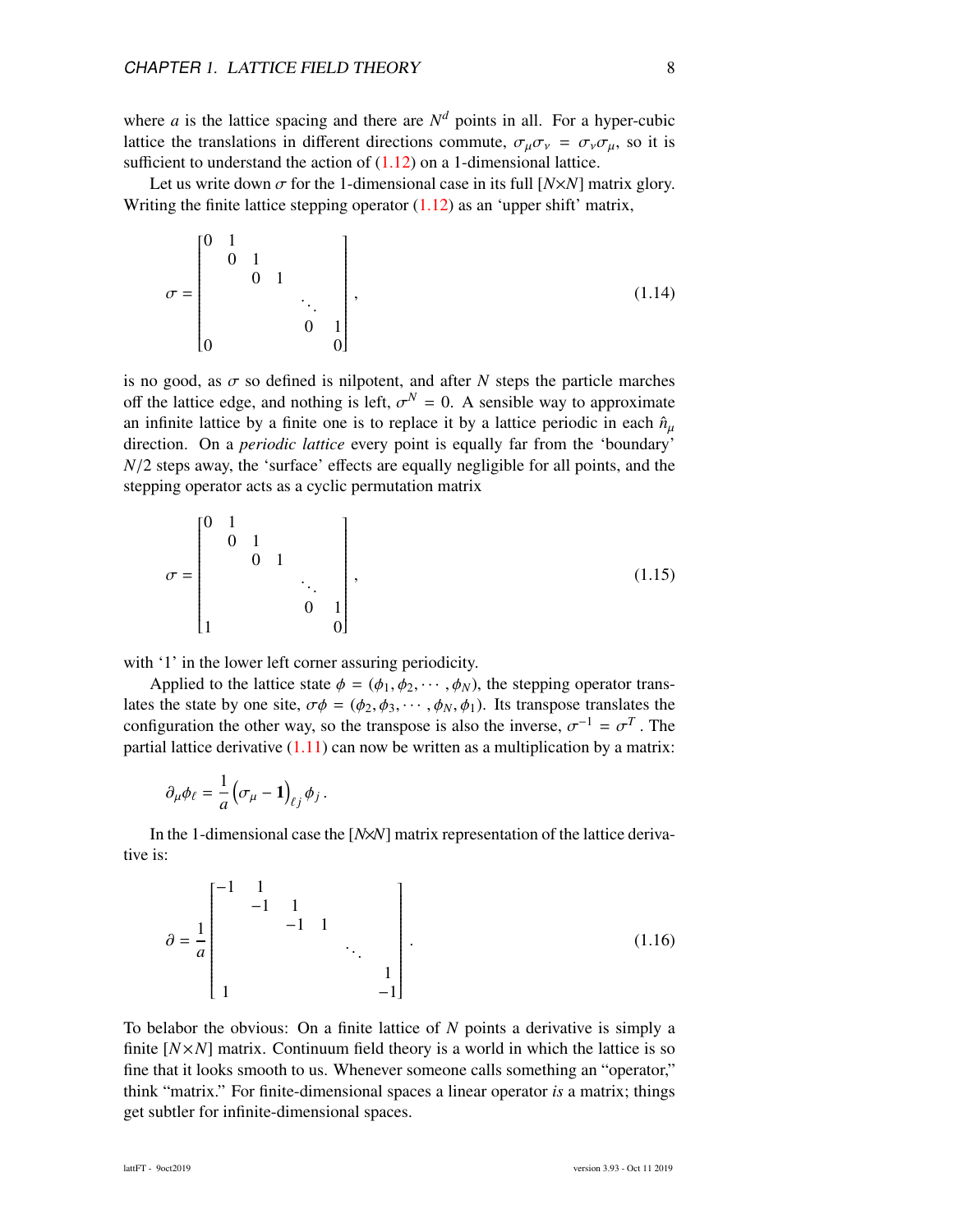#### <span id="page-9-0"></span>1.2.1 Lattice Laplacian

In the continuum, integration by parts moves  $\partial$  around,  $\int [dx] \phi^{\dagger}$ <br> $\partial \phi$ : on a lattice this amounts to a matrix transposition  $^{2}\phi \rightarrow -\int [dx] \partial \phi^{\top}$  $\partial \phi$ ; on a lattice this amounts to a matrix transposition

$$
\left[\left(\sigma_{\mu}-1\right)\phi\right]^\top \cdot \left[\left(\sigma_{\mu}-1\right)\phi\right] = \phi^\top \cdot \left(\sigma_{\mu}^{-1}-1\right)\left(\sigma_{\mu}-1\right)\phi.
$$

If you are wondering where the "integration by parts" minus sign is, it is there in discrete case at well. It comes from the identity

$$
\partial^{\top} = \frac{1}{a} \left( \sigma^{-1} - 1 \right) = -\sigma^{-1} \frac{1}{a} \left( \sigma - 1 \right) = -\sigma^{-1} \partial.
$$

The symmetric (self-adjoint) combination  $\square = -\partial^{\top}$ 

<span id="page-9-2"></span>
$$
\Box = -\frac{1}{a^2} \sum_{\mu=1}^{d} (\sigma_{\mu}^{-1} - 1) (\sigma_{\mu} - 1) = \frac{1}{a^2} \sum_{\mu=1}^{d} (\sigma_{\mu}^{-1} + \sigma_{\mu} - 2 \, 1)
$$

$$
= \frac{1}{a^2} (T - 2d1) \tag{1.17}
$$

is the *lattice Laplacian*. We shall show below that this Laplacian has the correct continuum limit. In the 1-dimensional case the  $[N \times N]$  matrix representation of the lattice Laplacian is:

<span id="page-9-1"></span>
$$
\Box = \frac{1}{a^2} \begin{bmatrix} -2 & 1 & & & & 1 \\ 1 & -2 & 1 & & & \\ & 1 & -2 & 1 & & \\ & & 1 & & \ddots & \\ & & & & 1 & \\ 1 & & & & 1 & -2 \end{bmatrix} .
$$
 (1.18)

The lattice Laplacian measures the second variation of a field  $\phi_{\ell}$  across three neighboring sites: it is spatially *non-local*. You can easily check that it does what the second derivative is supposed to do by applying it to a parabola restricted to the lattice,  $\phi_{\ell} = \phi(a\ell)$ , where  $\phi(a\ell)$  is defined by the value of the continuum function  $\phi(x) = x^2$  at the lattice point  $x_\ell = a\ell$ .<br>The Euclidean free scalar particle

The Euclidean free scalar particle propagator  $(1.6)$  can thus be written as

$$
\Delta = \frac{1}{1 - \frac{h}{s} a^2 \Box} \,. \tag{1.19}
$$

In what follows it will be convenient to reinterpret and rescale this drunken-walk propagator  $\Delta(1.3)$  $\Delta(1.3)$  together with the fields in  $(1.8)$ , and consider instead the "free field action"  $(1.8)$  of form

$$
S[\phi] = -\frac{1}{2}\phi^{\top} \cdot M^{-1} \cdot \phi \,. \tag{1.20}
$$

where the "free" or "bare" massive scalar propagator *M* is parametrized as

$$
M = \frac{1}{m^2 - \Box} \,. \tag{1.21}
$$

What this parametrization says is that the mass squared  $m<sup>2</sup>$  of the Euclidean scalar particle is proportional to  $m^2 \sim s/h$ : the heavier the particle, the less likely it is to hen the more likely is it to stop. hop, the more likely is it to stop.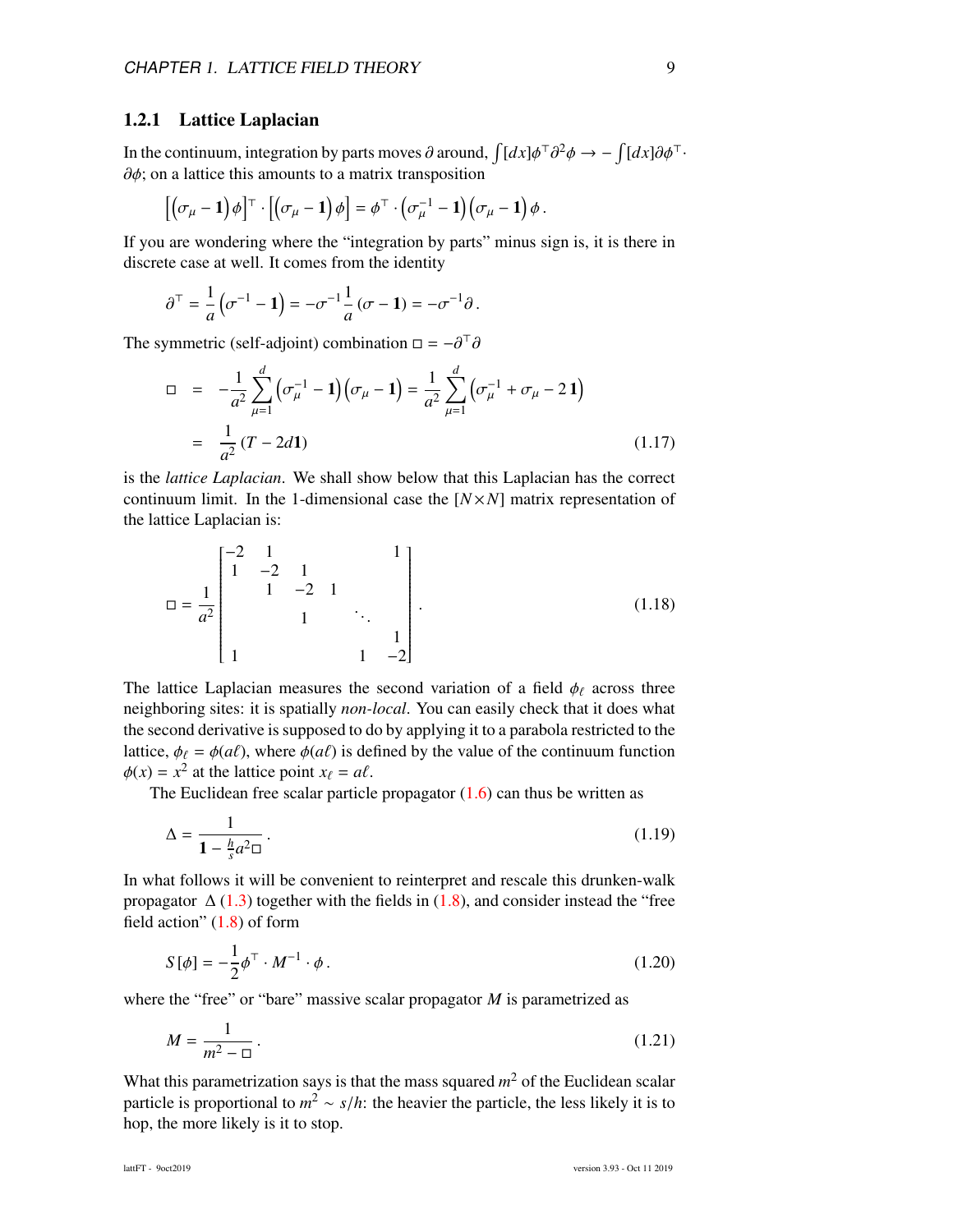#### <span id="page-10-1"></span>1.2.2 Inverting the Laplacian

Evaluation of perturbative corrections to be undertaken in [\(5.29\)](#page-44-1) requires that we come to grips with the "free" or "bare" propagator *M*. While the Laplacian is a simple difference operator  $(1.18)$ , the propagator is a messier object. A way to compute is to start expanding the propagator *M* as a power series in the Laplacian

<span id="page-10-3"></span>
$$
M = \frac{1}{m^2 - \Box} = \frac{1}{m^2} \sum_{k=0}^{\infty} \frac{1}{m^{2k}} \Box^k.
$$
 (1.22)

As  $\Box$  is a finite matrix, the expansion is convergent for sufficiently large  $m^2$ . To get a feeling for what is involved in evaluating such series, evaluate  $\Box^2$  in the 1-dimensional case:

$$
\Box^2 = \frac{1}{a^4} \begin{bmatrix} 6 & -4 & 1 & 1 & -4 \\ -4 & 6 & -4 & 1 & 1 \\ 1 & -4 & 6 & -4 & 1 \\ 1 & 1 & -4 & \ddots & 1 \\ 1 & 1 & 6 & -4 \\ -4 & 1 & 1 & -4 & 6 \end{bmatrix} .
$$
 (1.23)

What  $\Box^3$ ,  $\Box^4$ ,  $\cdots$  contributions look like is now clear; as we include higher and higher powers of the Laplacian, the propagator matrix fills up; while the *inverse* propagator is differential operator connecting only the nearest neighbors, the propagator is integral, *non-local* operator, connecting every lattice site to any other lattice site. Due to the periodicity, these are all Toeplitz matrices, meaning that each successive row is a one-step cyclic shift of the preceding one. In statistical mechanics, *M* is the (bare) 2-point correlation. In quantum field theory, it is called a propagator.

These matrices can be evaluated as is, on the lattice, and sometime it is evaluated this way, but in case at hand a wonderful simplification follows from the observation that the lattice action is translationally invariant. We show how this works in sect. [1.3.](#page-10-0)

#### <span id="page-10-0"></span>1.3 Periodic lattices

Our task now is to transform *M* into a form suitable to evaluation of Feynman diagrams. The theory we will develop in this section is applicable only to *translationally invariant* saddle point configurations; i.e., if no translation invariance, no diagonalization by Fourier transforms, and even a propagator might be hard to evaluate.

Consider the effect of a lattice translation  $\phi \to \sigma \phi$  on the matrix polynomial

$$
S[\sigma\phi] = -\frac{1}{2}\phi^{\top}(\sigma^{\top}M^{-1}\sigma)\phi.
$$

As  $M^{-1}$  is constructed from  $\sigma$  and its inverse,  $M^{-1}$  and  $\sigma$  commute, and *S*[ $\phi$ ] is invariant under translations invariant under translations,

<span id="page-10-2"></span>
$$
S[\sigma\phi] = S[\phi] = -\frac{1}{2}\phi^{\top} \cdot \frac{1}{M} \cdot \phi. \tag{1.24}
$$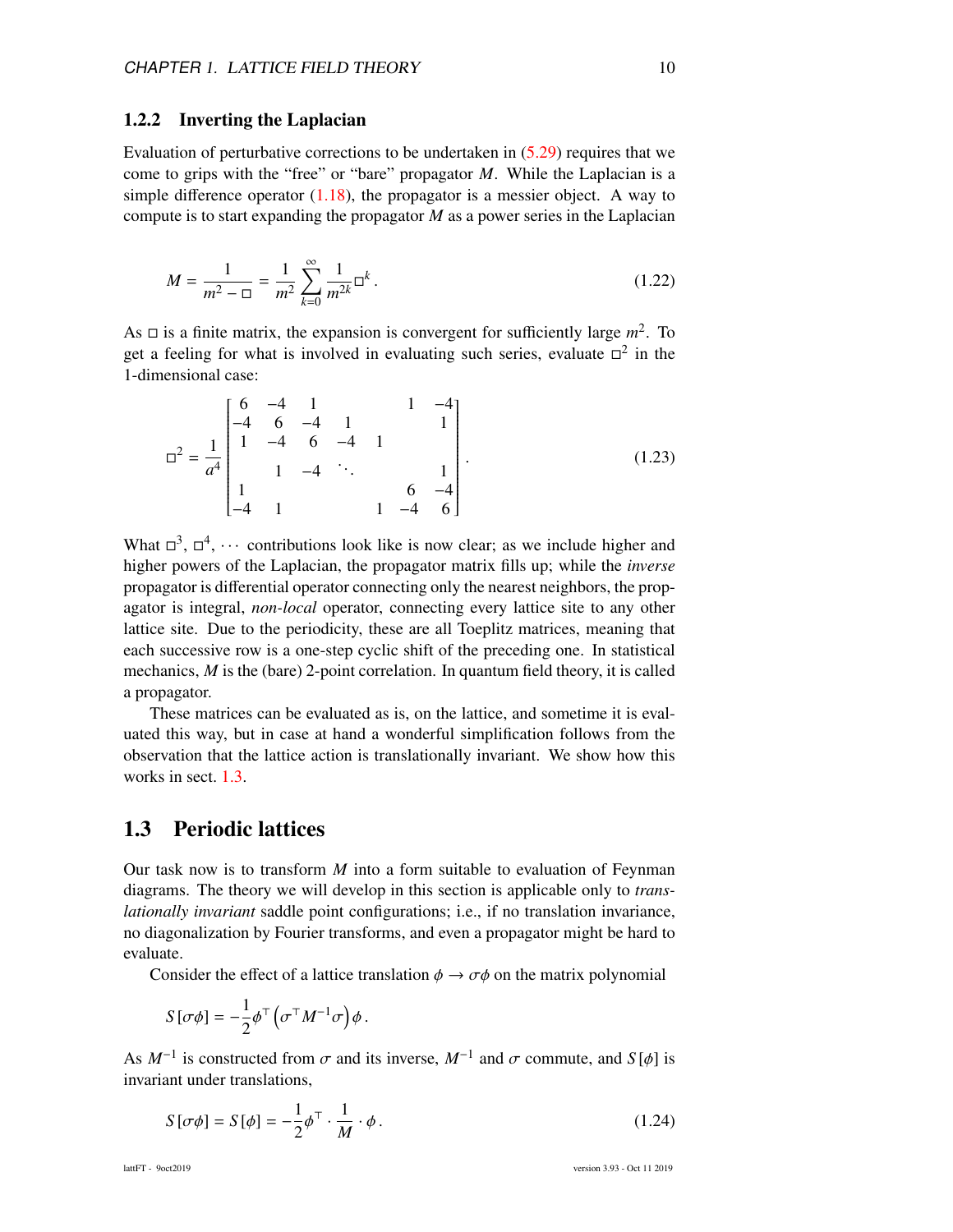If a function defined on a vector space commutes with a linear operator  $\sigma$ , then the eigenvalues of  $\sigma$  can be used to decompose the  $\phi$  vector space into invariant subspaces. For a hyper-cubic lattice the translations in different directions commute,  $\sigma_{\mu}\sigma_{\nu} = \sigma_{\nu}\sigma_{\mu}$ , so it is sufficient to understand the spectrum of the 1-dimensional stepping operator  $(1.15)$ .

To develop a feeling for how this reduction to invariant subspaces works in practice, let us proceed cautiously, by expanding the scope of our deliberations to a lattice consisting of 2 points.

#### <span id="page-11-1"></span>1.3.1 A 2-point lattice diagonalized

The action of the stepping operator  $\sigma$  [\(1.15\)](#page-8-0) on a 2-point lattice  $\phi = (\phi_0, \phi_1)$  is to permute the two lattice sites

$$
\sigma = \begin{bmatrix} 0 & 1 \\ 1 & 0 \end{bmatrix}.
$$

As exchange repeated twice brings us back to the original state,  $\sigma^2 = 1$ , the characteristic polynomial of  $\sigma$  is characteristic polynomial of  $\sigma$  is

$$
(\sigma+1)(\sigma-1)=0\,,
$$

with eigenvalues  $\omega_0 = 1, \omega_1 = -1$ . The symmetrization, antisymmetrization projection operators are

$$
P_0 = \frac{\sigma - \omega_1 \mathbf{1}}{\omega_0 - \omega_1} = \frac{1}{2} (\mathbf{1} + \sigma) = \frac{1}{2} \begin{bmatrix} 1 & 1 \\ 1 & 1 \end{bmatrix}
$$
(1.25)

$$
P_1 = \frac{\sigma - 1}{-1 - 1} = \frac{1}{2}(1 - \sigma) = \frac{1}{2} \begin{bmatrix} 1 & -1 \\ -1 & 1 \end{bmatrix}.
$$
 (1.26)

Noting that  $P_0 + P_1 = 1$ , we can project a lattice state  $\phi$  onto the two normalized eigenvectors of  $\sigma$ :

$$
\begin{array}{rcl}\n\phi & = & \mathbf{1}\,\phi = P_0 \cdot \phi + P_1 \cdot \phi \,, \\
\begin{bmatrix} \phi_1 \\ \phi_2 \end{bmatrix} & = & \frac{(\phi_0 + \phi_1)}{\sqrt{2}} \frac{1}{\sqrt{2}} \begin{bmatrix} 1 \\ 1 \end{bmatrix} + \frac{(\phi_0 - \phi_1)}{\sqrt{2}} \frac{1}{\sqrt{2}} \begin{bmatrix} 1 \\ -1 \end{bmatrix} \\
& = & \tilde{\phi}_0 \,\varphi_0 + \tilde{\phi}_1 \,\varphi_1 \,.\n\end{array} \tag{1.27}
$$

As 
$$
P_0P_1 = 0
$$
, the symmetric and the antisymmetric states transform separately  
under any linear transformation constructed from  $\sigma$  and its powers.

In this way the characteristic equation  $\sigma^2 = 1$  enables us to reduce the 2-<br>ensignal lattice state to two 1 dimensional ones, on which the value of the dimensional lattice state to two 1-dimensional ones, on which the value of the stepping operator  $\sigma$  is a number,  $\omega_j \in \{1, -1\}$ , and the normalized eigenvectors are  $\varphi_0 = \frac{1}{\sqrt{2}}(1, 1)$ ,  $\varphi_1 = \frac{1}{\sqrt{2}}(1, -1)$ . As we shall now see,  $(\tilde{\phi}_0, \tilde{\phi}_1)$  is the 2-site periodic lattice discrete Fourier transform of the field ( $\phi_1$ ,  $\phi_2$ ).

#### <span id="page-11-0"></span>1.4 Discrete Fourier transforms

Let us generalize this reduction to a 1-dimensional periodic lattice with *N* sites.

<span id="page-11-2"></span>Each application of  $\sigma$  translates the lattice one step; in *N* steps the lattice is back in the original state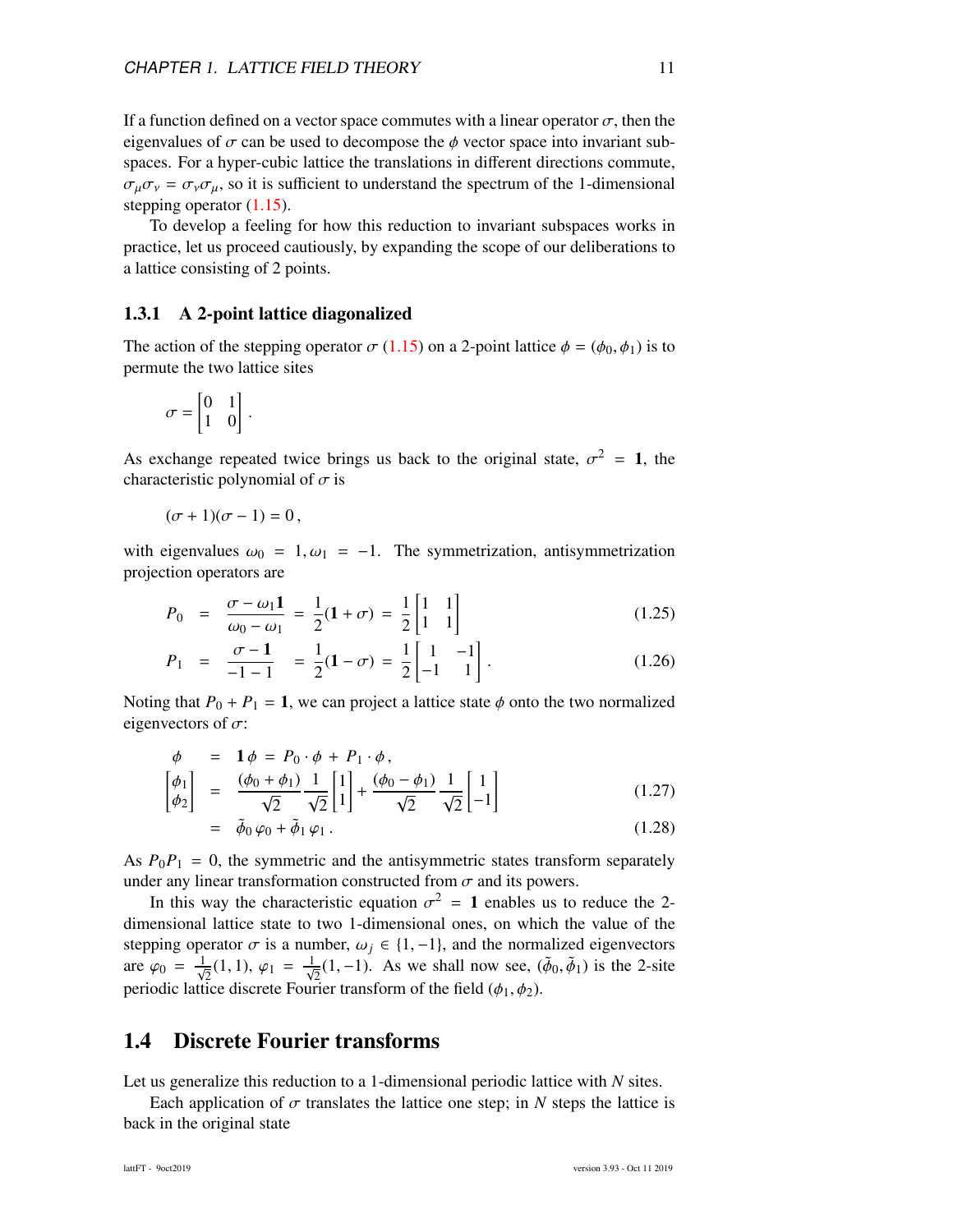CHAPTER 1. LATTICE FIELD THEORY  $_3$  12

$$
\sigma^{N} = 1
$$

so the eigenvalues of  $\sigma$  are the *N* distinct *N*th roots of unity

$$
\sigma^{N} - \mathbf{1} = \prod_{k=0}^{N-1} (\sigma - \omega^{k} \mathbf{1}) = 0, \qquad \omega = e^{i \frac{2\pi}{N}}.
$$
 (1.30)

As the eigenvalues are all distinct and *N* in number, the space is decomposed into *N* 1-dimensional subspaces. The general theory (expounded in appendix [A1.1\)](#page-60-1) associates with the *k*th eigenvalue of  $\sigma$  a projection operator that projects a state  $\phi$  onto *k*th eigenvector of  $\sigma$ ,

<span id="page-12-1"></span>
$$
P_k = \prod_{j \neq k} \frac{\sigma - \omega^j \mathbf{1}}{\omega^k - \omega^j} \,. \tag{1.31}
$$

A factor  $(\sigma - \omega^j I)$  kills the *j*th eigenvector  $\varphi_j$  component of an arbitrary vector in expansion  $\phi = \omega + \tilde{\phi}(\omega + \omega)$ . The above product kills everything but the in expansion  $\phi = \cdots + \tilde{\phi}_j \varphi_j + \cdots$ . The above product kills everything but the eigen-direction  $\varphi_j$  and the factor  $\Pi$  ( $(\psi^k - \psi^j)$ ) ensures that  $P_j$  is normalized as eigen-direction  $\varphi_k$ , and the factor  $\prod_{j\neq k} (\omega^k - \omega^j)$  ensures that  $P_k$  is normalized as a projection operator. The set of the projection operators is complete,

$$
\sum_{k} P_k = 1, \tag{1.32}
$$

and orthonormal

<span id="page-12-4"></span>
$$
P_k P_j = \delta_{kj} P_k \qquad \text{(no sum on } k\text{)}.
$$
\n(1.33)

In the case of discrete translational invariance, or cyclic group  $C_N$ , it is customary to write out the projection operator  $(1.31)$  as a character-weighted sum, see example [1.4.2.](#page-14-0)

As any matrix function  $M = M(\sigma)$  of the translation generator  $\sigma$  takes a scalar value on the *k*th subspace,

$$
M(\sigma) P_k = M(\omega^k) P_k, \qquad (1.34)
$$

the projection operators *diagonalize* the matrix *M*,  $P_j M(\sigma) P_k = M(\omega^k) P_k \delta_{jk}$ .

<span id="page-12-3"></span>section [1.4.2](#page-14-0)

#### <span id="page-12-0"></span>1.4.1 Eigenvectors of the translation operator

While constructing explicit eigenvectors is usually not a the best way to fritter one's youth away, as choice of basis is largely arbitrary, and all of the content of the theory is in the projection operators (see appendix  $A1.1$ ), in case at hand the eigenvectors are so simple that we can construct and verify the solutions of the eigenvalue condition

<span id="page-12-2"></span>
$$
\sigma \varphi_k = \omega^k \varphi_k \tag{1.35}
$$

by hand:

$$
\frac{1}{\sqrt{N}}\begin{bmatrix}0&1&&&\\&0&1&&\\&&0&1&&\\&&&\ddots&\\&&&&0&1\\1&&&&&0\end{bmatrix}\begin{bmatrix}1\\&\omega^k\\&\omega^{2k}\\&\omega^{3k}\\&&\vdots\\&\omega^{3k}\end{bmatrix}=\omega^k\frac{1}{\sqrt{N}}\begin{bmatrix}1\\&\omega^k\\&\omega^{2k}\\&\omega^{3k}\\&\vdots\\&\omega^{(N-1)k}\end{bmatrix}
$$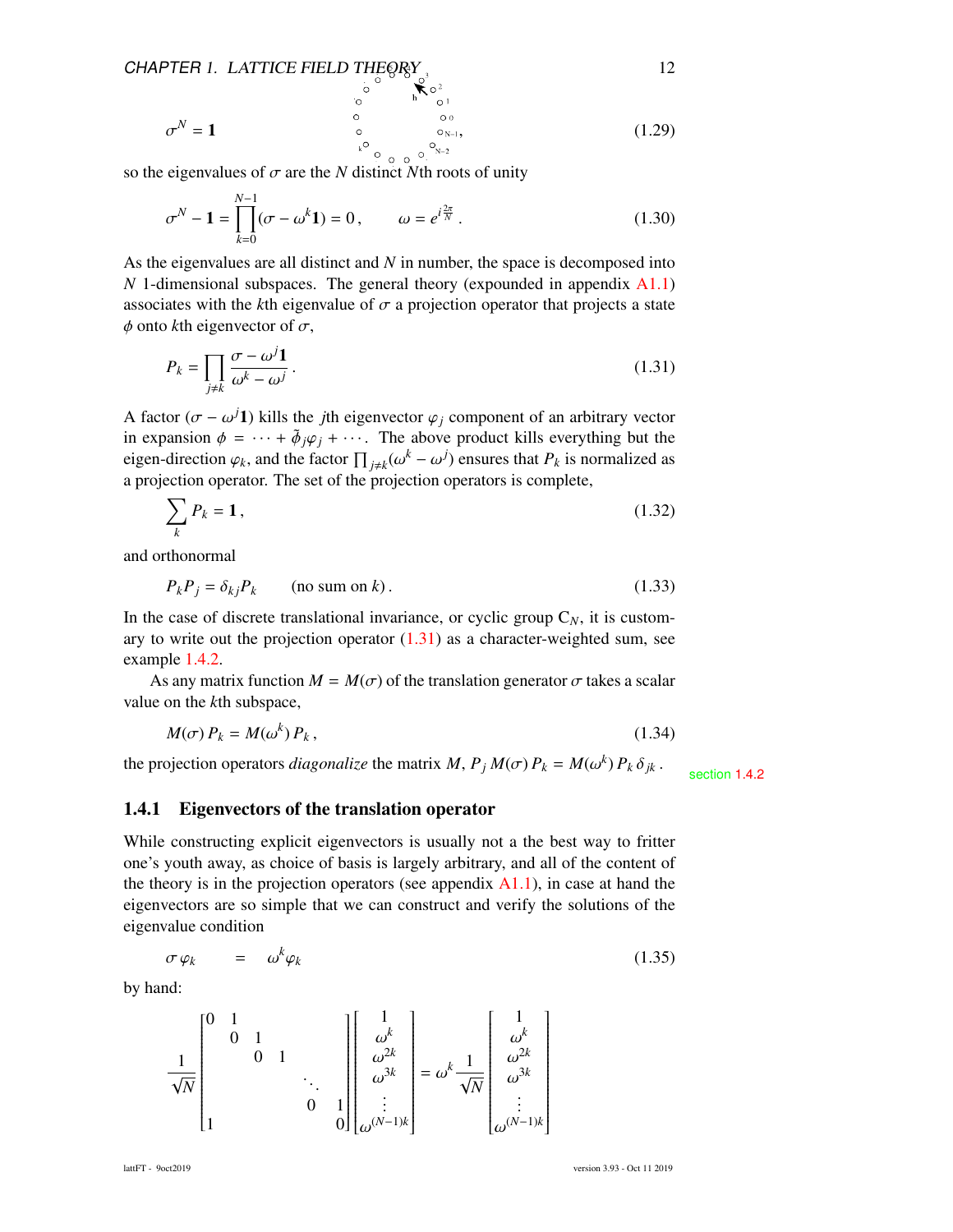In words: the cyclic translation generator  $\sigma$  shifts all components by one, and the original vector is recovered by factoring out the common factor  $\omega^k$ . The  $1/\sqrt{N}$ original vector is recovered by factoring out the common factor  $\omega^k$ . The  $1/\sqrt{N}$ <br>factor pormalizes  $\omega$ , to a complex unit vector factor normalizes  $\varphi_k$  to a complex unit vector,

<span id="page-13-0"></span>
$$
\varphi_k^{\dagger} \cdot \varphi_k = \frac{1}{N} \sum_{k=0}^{N-1} 1 = 1, \qquad \text{(no sum on } k)
$$

$$
\varphi_k^{\dagger} = \frac{1}{\sqrt{N}} \left( 1, \omega^{-k}, \omega^{-2k}, \cdots, \omega^{-(N-1)k} \right). \tag{1.36}
$$

The eigenvectors are orthonormal

<span id="page-13-2"></span><span id="page-13-1"></span>
$$
\varphi_k^{\dagger} \cdot \varphi_j = \delta_{kj}, \qquad (1.37)
$$

as the explicit evaluation of  $\varphi_k^{\dagger}$ <br>for a periodic lattice *k* · <sup>ϕ</sup>*<sup>j</sup>* yields the *Kronecker (circular) delta function for a periodic lattice*

$$
\delta_{kj} = \frac{1}{N} \sum_{\ell=0}^{N-1} e^{i\frac{2\pi}{N}(k-j)\ell}.
$$
 (1.38)

The sum is over the *N* unit vectors pointing at a uniform distribution of points on the complex unit circle,



they cancel each other unless  $k = j \pmod{N}$ , in which case each term in the sum equals 1.

By the eigenvector condition [\(1.35\)](#page-12-2), any matrix function  $M = M(\sigma)$  of the translation generator  $\sigma$  takes a scalar value on the *k*th subspace,

<span id="page-13-4"></span>
$$
M(\sigma)\varphi_k = M(\omega^k)\varphi_k, \qquad (1.39)
$$

i.e., in the eigenvector basis, *M* is a diagonal matrix.

The [*N*×*N*] projection operator matrix elements can be expressed in terms of the eigenvectors  $(1.35)$ ,  $(1.36)$  as

$$
(P_k)_{\ell\ell'} = (\varphi_k)_{\ell} (\varphi_k^{\dagger})_{\ell'} = \frac{1}{N} e^{i\frac{2\pi}{N}(\ell - \ell')k} , \qquad \text{(no sum on } k). \tag{1.40}
$$

The completeness  $(1.32)$  follows from  $(1.38)$ , and the orthonormality  $(1.33)$  from  $(1.37).$  $(1.37).$ 

 $\tilde{\phi}_k$ , the projection of the *N*-dimensional state (i.e., vector)  $\phi$  on the *k*th subspace is given by

<span id="page-13-3"></span>
$$
(P_k \cdot \phi)_{\ell} = \tilde{\phi}_k (\varphi_k)_{\ell}, \qquad \text{(no sum on } k)
$$
  

$$
\tilde{\phi}_k = \varphi_k^{\dagger} \cdot \phi = \frac{1}{\sqrt{N}} \sum_{\ell=0}^{N-1} e^{-i\frac{2\pi}{N}k\ell} \phi_{\ell} \qquad (1.41)
$$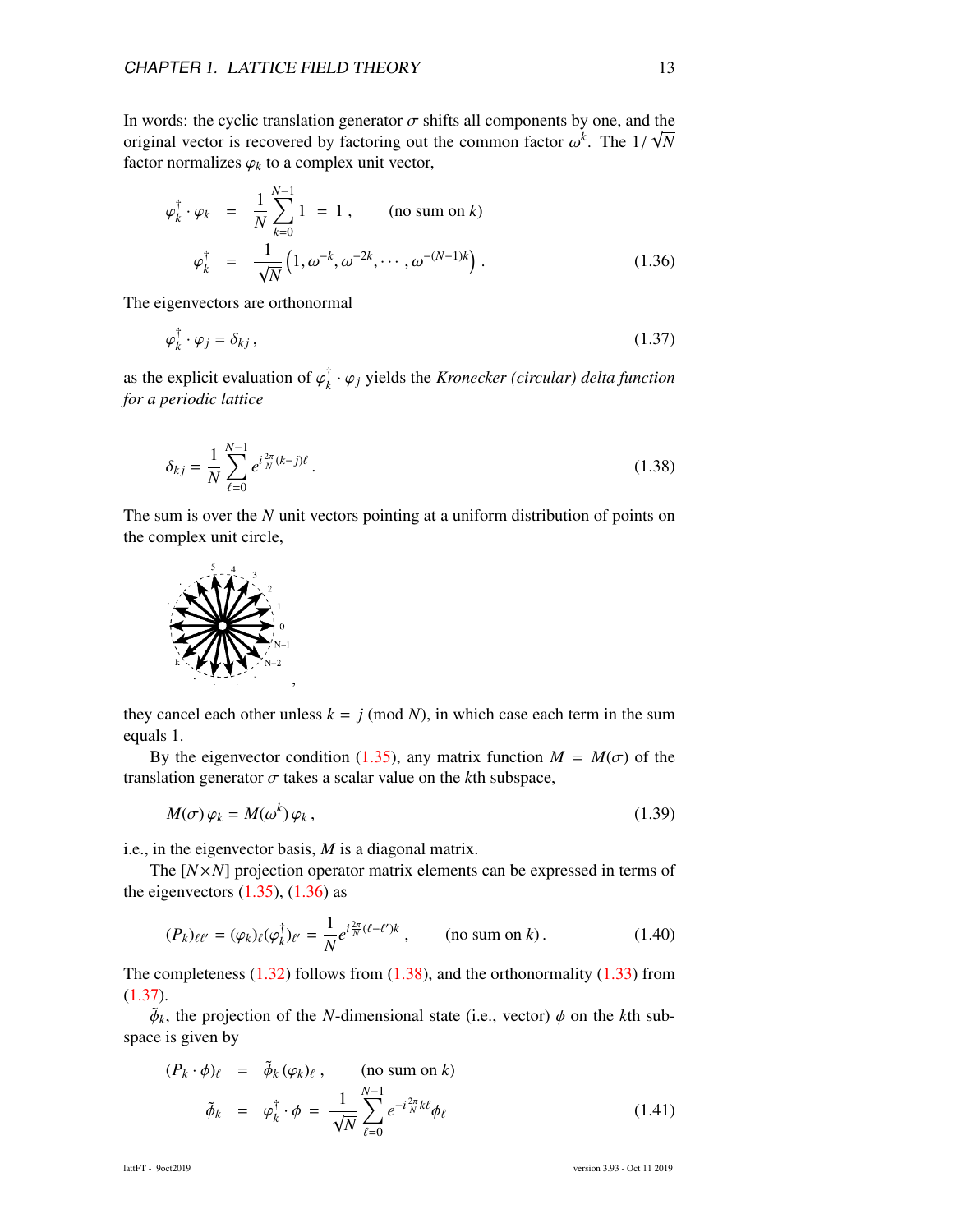The *N*-dimensional vector  $\tilde{\phi}$  of "wavenumbers" (discretized spatial coordinates), or "frequencies," "eigen-energies" (discretized time evolution steps)  $\tilde{\phi}_k$  is the *dis-*<br>crete Fourier transform of state (vector)  $\phi$ . Hopefully rediscovering it this way. *crete Fourier transform* of state (vector) φ. Hopefully rediscovering it this way helps you a little toward understanding why Fourier transforms are full of *e ix*·*p* factors (they are eigenvalues of generators of translations;  $\sigma$  for a discrete lattice, ∂ /∂*x* for continuum), and that they are the natural set of basis functions when a theory is translationally invariant.

#### <span id="page-14-0"></span>1.4.2 Projection operators for discrete Fourier transform / cyclic group  $\mathbf{C}_N$

(It's OK to skip this example on the first reading - the explicit Fourier eigenvectors and eigenvalues  $(1.35)$  are all that we need to carry out discrete Fourier transforms.)

Consider a cyclic group

$$
C_N = \{e, g, g^2, \cdots g^{N-1}\}, \quad g^N = e.
$$

If  $M = D(g)$  is a  $\left[\frac{d}{d}\right]$  matrix representation of the one-step shift *g*, it must satisfy  $M^N - 1 = 0$ , with eigenvalues given by the zeros of the characteristic polynomial

$$
G(x) = xN - 1 = (x - \lambda_0)(x - \lambda_1)(x - \lambda_2) \cdots (x - \lambda_{N-1}).
$$
 (1.42)

For the cyclic group the *N* distinct eigenvalues are the *N*th roots of unity  $\lambda_n = \omega^n$ ,  $\omega = \exp(i 2\pi / N)$ ,  $n = 0$ ,  $N = 1$  $\omega = \exp(i 2\pi/N), n = 0, \ldots N - 1.$ 

In the projection operator formulation  $(A1.3)$ , they split the *d*-dimensional space into *<sup>d</sup>*/*N*-dimensional subspaces by means of projection operators

$$
P_n = \prod_{m \neq n} \frac{M - \omega^m I}{\omega^n - \omega^m} = \frac{1}{\prod_{m=1}^{N-1} (1 - \omega^m)} \prod_{m=1}^{N-1} (\omega^{-n} M - \omega^m I), \qquad (1.43)
$$

where we have multiplied all denominators and numerators by  $\omega^{-n}$ .<br>The denominator is a polynomial of form  $G(x)/(x - \lambda_0)$ , with t

The denominator is a polynomial of form  $G(x)/(x - \lambda_0)$ , with the zeroth root  $(x - \omega^0) = (x - 1)$  quotiented out from the characteristic polynomial,

$$
\frac{x^N-1}{x-1}=(x-\omega)(x-\omega^2)\cdots(x-\omega^{N-1}).
$$

Consider a sum of the first *<sup>N</sup>* terms of a geometric series, multiplied by (*x*−1)/(*x*<sup>−</sup> 1):

$$
1 + x + \dots + x^{N-1} = \sum_{m=0}^{N-1} x^m = \frac{1}{x-1} \sum_{m=0}^{N-1} (x-1) x^m = \frac{x^N - 1}{x-1}.
$$
 (1.44)

So, the products in [\(1.43\)](#page-14-1) can be written as sums

<span id="page-14-2"></span>
$$
(x - \omega)(x - \omega^2) \cdots (x - \omega^{N-1}) = 1 + x + \cdots + x^{N-1}.
$$
 (1.45)

The  $P_n$  projection operator [\(1.43\)](#page-14-1) denominator is evaluated by substituting  $x \to 1$ into [\(1.45\)](#page-14-2); that adds up to *N*. The numerator is evaluated by substituting  $x \rightarrow$ 

<span id="page-14-1"></span>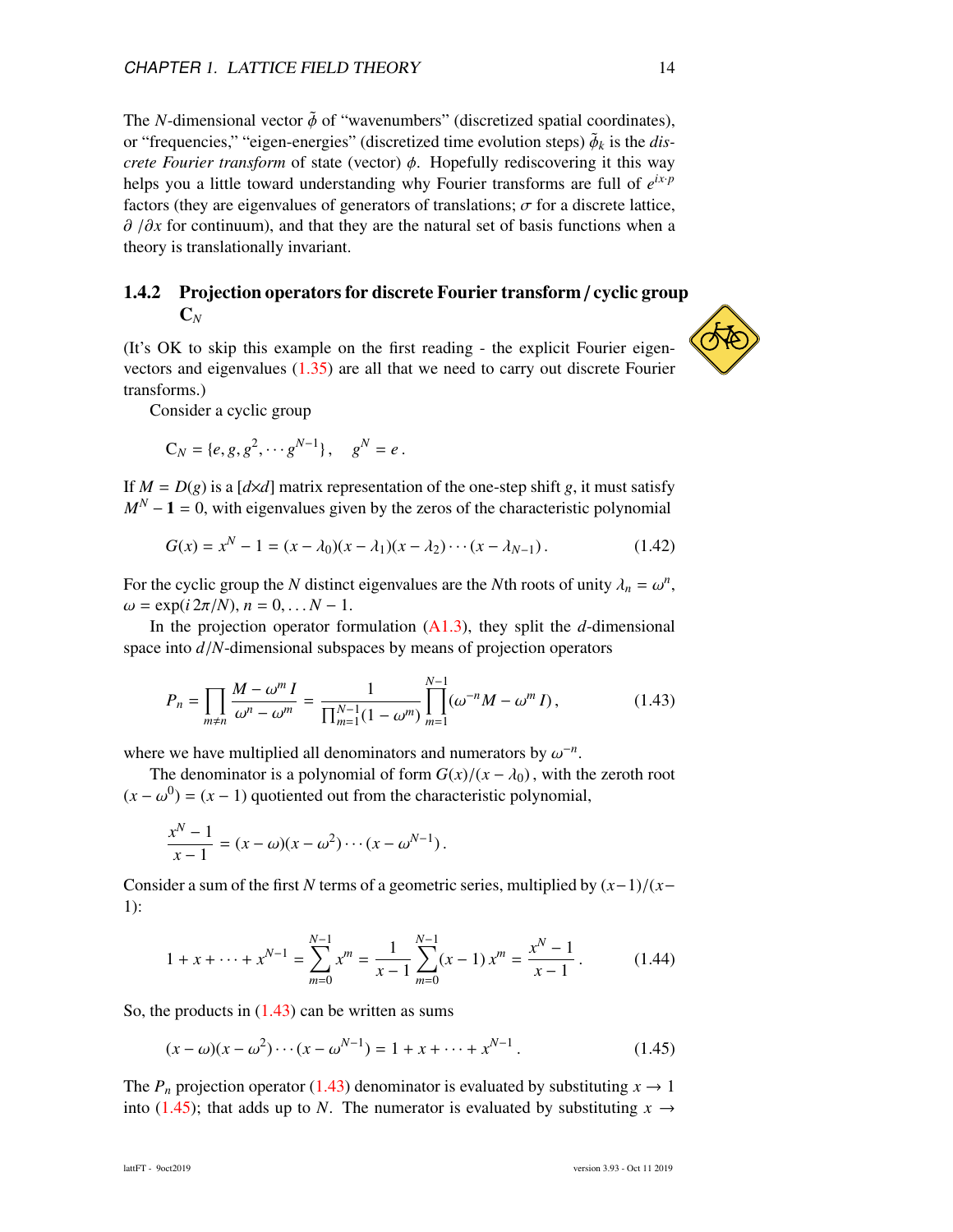matrices  $M^m$ ,  $\omega^{-n}M$ . We obtain the projection operator as a discrete Fourier weighted sum of

<span id="page-15-2"></span>
$$
P_n = \frac{1}{N} \sum_{m=0}^{N-1} e^{-i \frac{2\pi}{N} nm} M^m,
$$
\n(1.46)

instead of the product form [\(1.43\)](#page-14-1).

This is the simplest example of the key group theory tool, the projection operator expressed as a sum over characters,

$$
P_n = \frac{1}{|G|} \sum_{g \in G} \bar{\chi}_n(g) D(g) \, .
$$

As C<sub>N</sub> irreps are all 1-dimensional, for the discrete Fourier transform all characters are simply  $\bar{\chi}_n(g^m) = \omega^{-nm}$ , the *N*th complex roots of unity.

(B. Gutkin and P. Cvitanovic)´

#### <span id="page-15-0"></span>1.4.3 Discrete Fourier transform operator

The  $[N \times N]$  matrix  $\mathcal{F}_{jk} = N^{-\frac{1}{2}} \omega^{jk}$ ,  $j, k = 0, 1, 2, \dots, N - 1$ , formed from column eigenvectors [\(1.35\)](#page-12-2),

$$
\mathcal{F} = \frac{1}{\sqrt{N}} \begin{bmatrix} 1 & 1 & 1 & \cdots & 1 & 1 \\ 1 & \omega & \omega^2 & \cdots & \omega^{N-2} & \omega^{N-1} \\ \vdots & \vdots & \vdots & \ddots & \vdots & \vdots \\ 1 & \omega^k & \omega^{2k} & \cdots & \omega^{(N-2)k} & \omega^{(N-1)k} \\ \vdots & \vdots & \vdots & \ddots & \vdots & \vdots \\ 1 & \omega^{N-2} & \omega^{2(N-2)} & \cdots & \omega^{(N-2)(N-2)} & \omega^{(N-1)(N-2)} \\ 1 & \omega^{N-1} & \omega^{2(N-1)} & \cdots & \omega^{(N-2)(N-1)} & \omega^{(N-1)(N-1)} \end{bmatrix},
$$
(1.47)

is the *discrete Fourier transform operator* (remember, in the discretized world 'operator' is a synonym for 'matrix'). From the orthogonality of eigenvectors [\(1.37\)](#page-13-2) it follows that  $\mathcal F$  is a unitary matrix, with det  $\mathcal F = 1$ , and

$$
\mathcal{F}\mathcal{F}^{\dagger}=\mathbf{1}.
$$
 (1.48)

The operator  $\mathcal{F}^{\dagger}$  is thus the *inverse Fourier transform*. The discrete Fourier trans-form [\(1.41\)](#page-13-3) of a state (vector)  $\phi$  is given by

$$
\tilde{\phi} = \mathcal{F}^{\dagger} \phi, \tag{1.49}
$$

i.e., Fourier transformation rearranges components of vector  $\phi$  into averages over all components [\(1.41\)](#page-13-3), weighted by complex phases  $\exp(i2\pi\ell/N)$  in all possible ways.

#### <span id="page-15-1"></span>1.4.4 'Configuration-momentum' Fourier space duality

What does a projection on the *k*th Fourier subspace mean? The discrete Fourier transform [\(1.46\)](#page-15-2) of a state (vector)  $\phi$  rearranges components of vector  $\phi$  into averages over all its components, weighted by complex phases  $exp(i2\pi\ell/N)$  in all possible ways.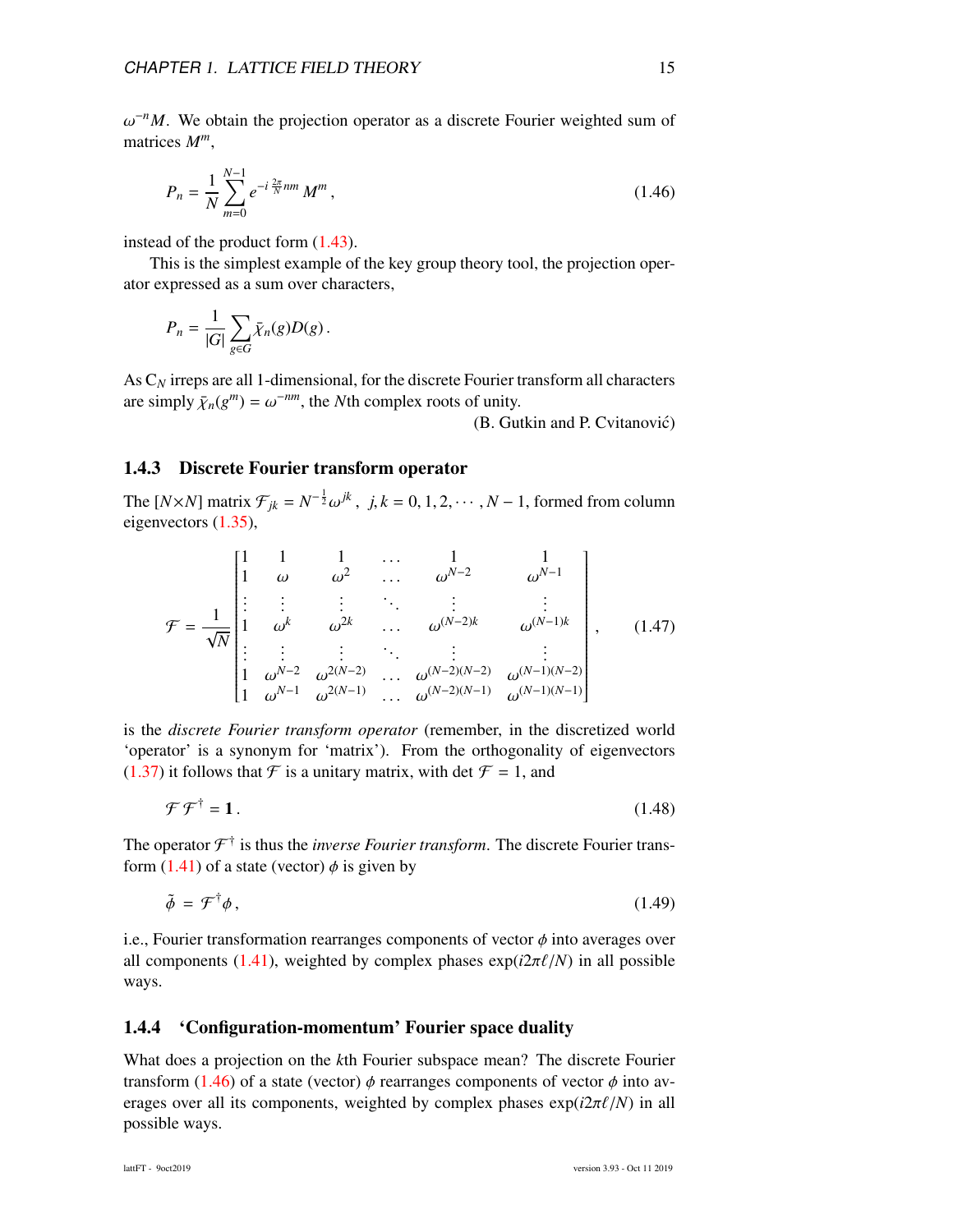Consider first the projection on the 0th Fourier mode

$$
P_0 = \frac{1}{N} \sum_{m=0}^{N-1} M^m.
$$

Applied to a lattice state  $\phi = (\phi_1, \phi_2, \cdots, \phi_N)$ , the shift matrix *M* translates the state by one site,  $M\phi = (\phi_2, \phi_3, \cdots, \phi_N, \phi_1)$ , and so on for all powers  $M^m$ . The result is the space average (here correctly normalized, so that  $\langle 1 \rangle = 1$ ) over all values of the periodic lattice field  $\phi_m$ ,

$$
\frac{1}{\sqrt{N}}\tilde{\phi}_0 = \frac{1}{N}\sum_{\ell=0}^{N-1}\phi_\ell = \langle \phi \rangle,
$$

see [\(1.29\)](#page-11-2) and [\(1.38\)](#page-13-1). Every finite discrete group has such fully-symmetric representation, and in statistical mechanics and quantum mechanics this is often the most important state (the 'ground' state).

 $\tilde{\phi}_1$  is the average weighted by one oscillation over the *N*-periodic lattice, and the projection of the *N*-dimensional state (i.e., vector)  $\phi$  on the *k*th subspace  $\tilde{\phi}_k$ , the projection of the *N*-dimensional state (i.e., vector)  $\phi$  on the *k*th subspace

$$
\tilde{\phi}_k = P_k \cdot \phi = \frac{1}{\sqrt{N}} \sum_{\ell=0}^{N-1} e^{-i\frac{2\pi}{N}k\ell} \phi_\ell , \qquad (1.50)
$$

is the average weighted by complex rotating phase  $\omega^{km}$  which advances by  $\omega^k$  in<br>every step, and pulls out oscillating feature  $\tilde{\lambda}_k$  out of the field  $\phi$ . For large N every step, and pulls out oscillating feature  $\tilde{\phi}_k$  out of the field  $\phi$ . For large *N*, modes  $\tilde{\phi}_k$  with  $k \ll N$  (or  $(N-k) \ll N$  that is just a counter-rotation)) are called modes  $\tilde{\phi}_k$  with  $k \ll N$  (or  $(N - k) \ll N$ , that is just a counter-rotation)) are called<br>*hydrodynamic modes*, corresponding to "configuration" lattice fields  $\phi$  which yary *hydrodynamic modes*, corresponding to "configuration" lattice fields φ which vary slowly and smoothly over many lattice spacings. Modes with  $k \approx N/2$  are suspect, they are lattice discretization artifacts.

If the lattice state is  $\phi$  is localized, its Fourier transform will be global, and vice versa for a localized Fourier state  $\tilde{\phi}$ . For example, if the field  $\phi$  is concentrated on the first site,  $\phi_0 = 1$ , rest zero, its Fourier transform will be uniformly distributed<br>over all Fourier modes  $\tilde{A}_1 = 1/\sqrt{N}$ over all Fourier modes,  $\tilde{\phi}_k = 1/\sqrt{N}$ .<br>The complex function  $\tilde{\phi}$  is can

The complex function  $\tilde{\phi}$  is can sometimes be interpreted as an 'amplitude function', with the square of its magnitude  $(\tilde{\phi}^{\dagger} \cdot \tilde{\phi})$  then interpreted as the corresponding 'total probability'

<span id="page-16-0"></span>
$$
\phi^{\dagger} \cdot \phi = \tilde{\phi}^{\dagger} \cdot \tilde{\phi} \,. \tag{1.51}
$$

The fact that this is the same if evaluated with  $\phi$  or with its Fourier transform  $\tilde{\phi}$  is known as the "Parseval's identity."

Furthermore, by  $(1.39)$ , discrete Fourier transform diagonalizes every translationally invariant matrix function *M*, i.e., any matrix that commutes with the translation operator,  $[\sigma, M] = 0$ . To show that, sandwich *M* with the identity  $1 = \mathcal{F} \mathcal{F}^{\dagger}$ :

<span id="page-16-1"></span>
$$
M=\mathbf{1}M\mathbf{1}=\mathcal{F}\left(\mathcal{F}^{\dagger}M\mathcal{F}\right)\mathcal{F}^{\dagger}=\mathcal{F}\tilde{M}\mathcal{F}^{\dagger}.
$$

The matrix

$$
\tilde{M} = \mathcal{F}^{\dagger} M \mathcal{F} \tag{1.52}
$$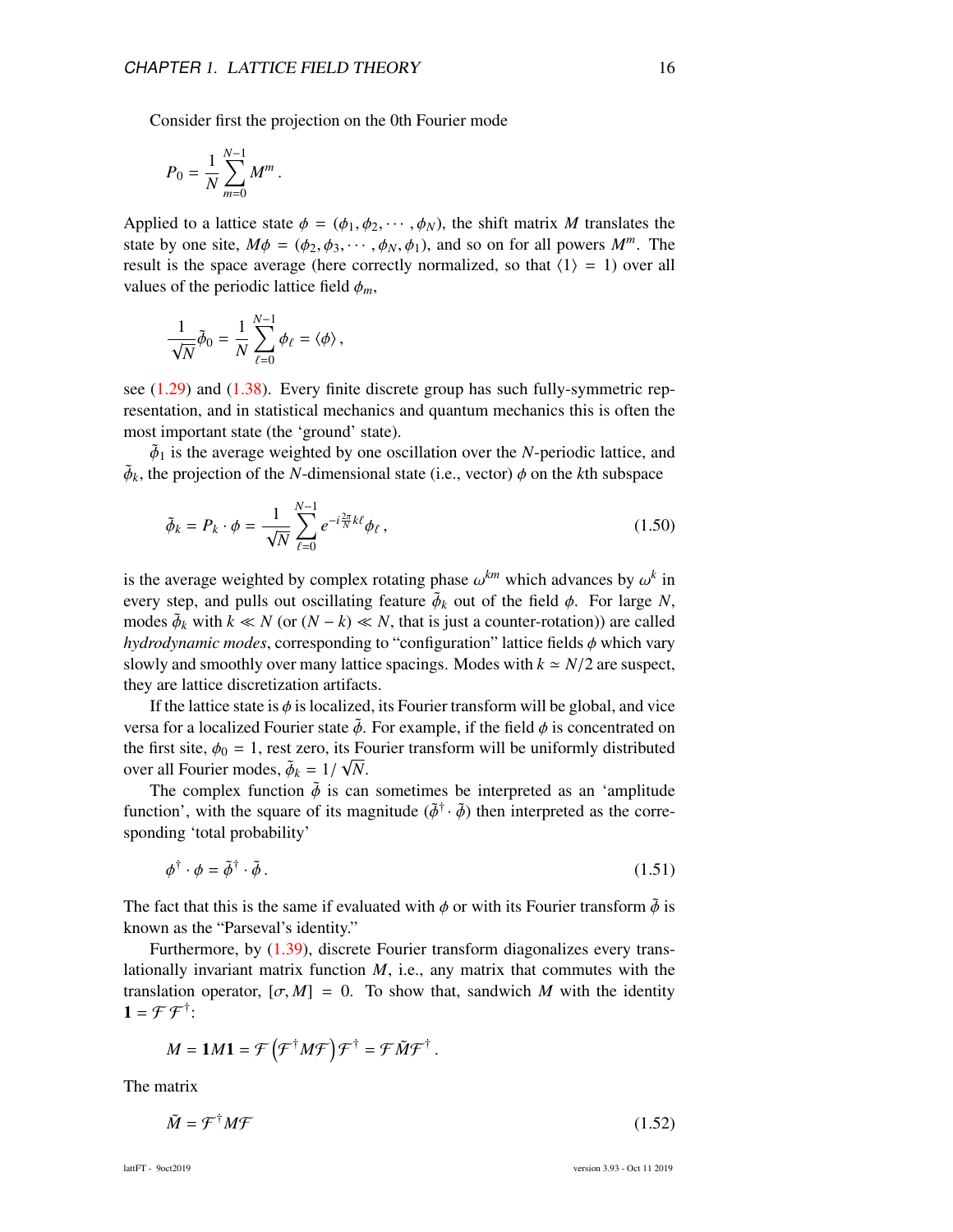is the Fourier transform of *M*. No need to stop here - the terms in the action  $(1.24)$  that couple four (and, in general, 3, 4,  $\cdots$ ) fields also have the Fourier space representations

<span id="page-17-1"></span>
$$
\gamma_{\ell_1\ell_2\cdots\ell_n} \phi_{\ell_1}\phi_{\ell_2}\cdots\phi_{\ell_n} = \tilde{\gamma}_{k_1k_2\cdots k_n} \tilde{\phi}_{k_1}\tilde{\phi}_{k_2}\cdots\tilde{\phi}_{k_n},
$$
  
\n
$$
\tilde{\gamma}_{k_1k_2\cdots k_n} = \gamma_{\ell_1\ell_2\cdots\ell_n}(\varphi_{k_1})_{\ell_1}(\varphi_{k_2})_{\ell_2}\cdots(\varphi_{k_n})_{\ell_n}
$$
  
\n
$$
= \frac{1}{N^{n/2}} \sum_{\ell_1\cdots\ell_n} \gamma_{\ell_1\ell_2\cdots\ell_n} e^{-i\frac{2\pi}{N}(k_1\ell_1+\cdots+k_n\ell_n)}.
$$
 (1.53)

The form of any translation-invariant function, such as  $(1.51)$ , or the path integral [\(5.8\)](#page-39-0) does not change under  $\phi \rightarrow \tilde{\phi}$  transformation, and it does not matter whether we compute in the Fourier space, or in the configuration space that we started out with. For example, the trace of *M* is the same in either representation

$$
\operatorname{tr} M = \operatorname{tr} \mathcal{F} \tilde{M} \mathcal{F}^{\dagger} = \operatorname{tr} \tilde{M} \mathcal{F}^{\dagger} \mathcal{F} = \operatorname{tr} \tilde{M},
$$

but, if M commutes with the translation operator  $\sigma$ , the Fourier transform tr  $\tilde{M}$ is diagonal and trivial to compute. By same reasoning it follows that tr  $M^n$  = tr  $\tilde{M}^n$ , and from the tr ln = ln tr relation that det  $M = \det \tilde{M}$ . In fact, any scalar combination of  $\phi$ 's, *J*'s and couplings, such as the partition function *Z*[*J*], has exactly the same form in the configuration and the Fourier space.

Suppose you have two translationally invariant matrices *A*, *B*. Evaluating their product *AB* is a matrix computation. However, evaluating the product in the Fourier space is a simple scalar multiplication of their diagonal elements:

$$
(\tilde{A}\tilde{B})_{kk'} = (\mathcal{F}^{\dagger} A B \mathcal{F})_{kk'} = \tilde{A}_k \tilde{B}_k \delta_{kk'} \qquad (1.54)
$$

The continuum Fourier transform version of this relation is called the "convolution theorem."

OK. But what's the payback?

#### <span id="page-17-0"></span>1.4.5 Lattice Laplacian diagonalized

We can now use the Fourier transform [\(1.52\)](#page-16-1) to convert matrix functions of the  $\sigma$ matrix into scalars. If *M commutes* with  $\sigma$ , then  $(\tilde{M})_{kk'} = \tilde{M}_k \delta_{kk'}$  is a diagonal matrix where the matrix *M* acts as a multiplication by the scalar  $\tilde{M}_k$  on the kth matrix, where the matrix *M* acts as a multiplication by the scalar  $\tilde{M}_k$  on the *k*th subspace. For example, for the 1-dimensional version of the lattice Laplacian matrix  $(1.17)$ , the eigenvalue condition  $(1.35)$  yields the diagonalized Laplacian in the Fourier space,

<span id="page-17-2"></span>
$$
\tilde{\Box}_{kk'} = (\mathcal{F}^{\dagger} \Box \mathcal{F})_{kk'} = \frac{2}{a^2} \left( \frac{1}{2} (\omega^{-k} + \omega^k) - 1 \right) \delta_{kk'}
$$

$$
= \frac{2}{a^2} \left( \cos \left( \frac{2\pi}{N} k \right) - 1 \right) \delta_{kk'}.
$$
(1.55)

In the *k*th subspace the bare propagator is simply a number, and, in contrast to the mess generated by the configuration space inversion  $(1.22)$ , there is nothing to inverting *M* to  $M^{-1}$ :

<span id="page-17-3"></span>
$$
(\varphi_{\mathbf{k}}^{\dagger} \cdot M^{-1} \cdot \varphi_{\mathbf{k'}}) = \frac{\delta_{\mathbf{k}\mathbf{k'}}}{m^2 - 2 \sum_{\mu=1}^d \left(\cos\left(\frac{2\pi}{N}k_{\mu}\right) - 1\right)},
$$
(1.56)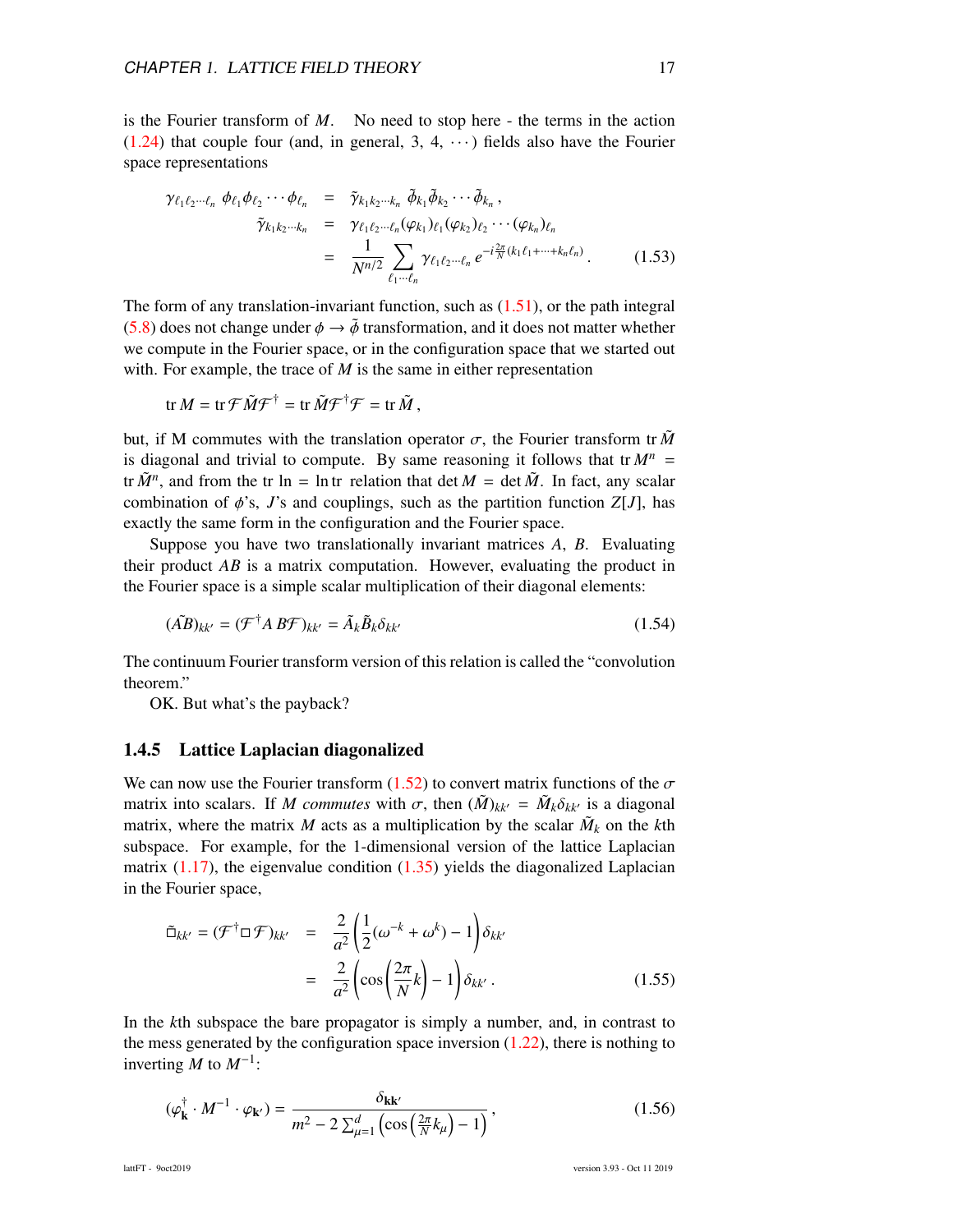where  $\mathbf{k} = (k_1, k_2, \dots, k_d)$  is a *d*-dimensional vector in the  $N^d$ -dimensional dual<br>lattice i.e. the discretized "momentum" or "frequency" space lattice, i.e., the discretized "momentum" or "frequency" space.

Going back to the partition function  $(5.29)$  and sticking in the factors of 1 into the bilinear part of the interaction, we replace the spatial source field *J* by its Fourier transform  $\tilde{J}$ , and the spatial propagator  $M$  by the diagonalized Fourier transformed  $\tilde{G}_0$ 

$$
J^{\dagger} \cdot M \cdot J = J^{\dagger} \cdot \mathcal{F} \left( \mathcal{F}^{\dagger} M \mathcal{F} \right) \mathcal{F}^{\dagger} \cdot J = \tilde{J}^{\dagger} \cdot \tilde{G}_0 \cdot \tilde{J}. \qquad (1.57)
$$

What's the price? The interaction term  $S_I[\phi]$  (which in [\(5.29\)](#page-44-1) was local in the configuration space) now has a more challenging *k* dependence in the Fourier transform version [\(1.53\)](#page-17-1). For example, the locality of the quartic term leads to the 4-vertex *momentum conservation* in the Fourier space

<span id="page-18-2"></span>
$$
S_{I}[\phi] = \frac{1}{4!} \gamma_{\ell_{1}\ell_{2}\ell_{3}\ell_{4}} \phi_{\ell_{1}} \phi_{\ell_{2}} \phi_{\ell_{3}} \phi_{\ell_{4}} = -\beta u \sum_{\ell=1}^{N^{d}} (\phi_{\ell})^{4} \Rightarrow = -\beta u \frac{1}{N^{d}} \sum_{\{\mathbf{k}_{i}\}}^{N} \delta_{0,\mathbf{k}_{1}+\mathbf{k}_{2}+\mathbf{k}_{3}+\mathbf{k}_{4}} \tilde{\phi}_{\mathbf{k}_{1}} \tilde{\phi}_{\mathbf{k}_{2}} \tilde{\phi}_{\mathbf{k}_{3}} \tilde{\phi}_{\mathbf{k}_{4}}.
$$
 (1.58)

### <span id="page-18-0"></span>1.5 Lattice action

The number of *admissible periodic points* of period *n*, i.e., points on loops, or walks that return to the starting lattice point is given by  $\text{tr } T^n$ . By spatial translations invariance, all *L* sites of a periodic lattice  $(L_1L_2 \cdots L_d$  for spatial dimension *d*) are equivalent, so one should study walks that start in a given site and return to it ("rooted lattice loop?"), i.e., in one spatial dimension  $N_n = \text{tr } T^n / \text{tr } \mathbf{1} = \frac{1}{L} \text{tr } T^n$ .<br>For example, in one spatial dimension we can enumerate all distinct walks by For example, in one spatial dimension we can enumerate all distinct walks by treating hopping matrices  $(1.4)$  as free (not using the inverse = transpose)

$$
T^{2} = (\sigma + \sigma^{T})^{2} = \sigma^{2} + \sigma \sigma^{T} + \sigma^{T} \sigma + \sigma^{T^{2}}
$$
  
\n
$$
T^{4} = (\sigma^{2} + \sigma \sigma^{T} + \sigma^{T} \sigma + \sigma^{T^{2}})^{2}
$$
  
\n
$$
= \sigma^{4} + (\sigma \sigma^{T})^{2} + (\sigma^{T} \sigma)^{2} + \sigma^{T^{4}}
$$
  
\n
$$
+ \sigma^{3} \sigma^{T} + \sigma^{2} \sigma^{T} \sigma + \sigma^{2} \sigma^{T^{2}}
$$
  
\n
$$
+ \sigma \sigma^{T} \sigma^{2} + \sigma \sigma^{T^{2}} \sigma + \sigma \sigma^{T^{3}}
$$
  
\n
$$
+ \sigma^{T} \sigma^{3} + \sigma^{T} \sigma^{2} \sigma^{T} + \sigma^{T} \sigma \sigma^{T^{2}}
$$
  
\n
$$
+ \sigma^{T^{2}} \sigma^{2} + \sigma^{T^{2}} \sigma \sigma^{T} + \sigma^{T^{3}} \sigma.
$$
  
\n(1.59)

The returning walks (red) have equal numbers of left and right steps, so they multiply out to 1 (clearly, that can be counted combinatorially), and

$$
N_2 = \frac{1}{L} \text{tr} \, T^2 = 2 \,, \quad N_4 = \frac{1}{L} \text{tr} \, T^4 = 4 + N_2 \,, \tag{1.60}
$$

where *N*<sup>4</sup> includes 2 repeats of 2-cycles, and 4 prime 4-cycles.

tr  $T^{n_p}$  picks up contributions from all repeats of prime cycles, with each cycle contributing  $n_p$  periodic points, so  $N_n$ , the total number of periodic points of period *n* is given by

<span id="page-18-1"></span>
$$
z^{n}N_{n} = z^{n} \text{tr} T^{n} = \sum_{n_{p}|n} n_{p} t_{p}^{n/n_{p}} = \sum_{p} n_{p} \sum_{r=1}^{\infty} \delta_{n_{p}r,n} t_{p}^{r}.
$$
 (1.61)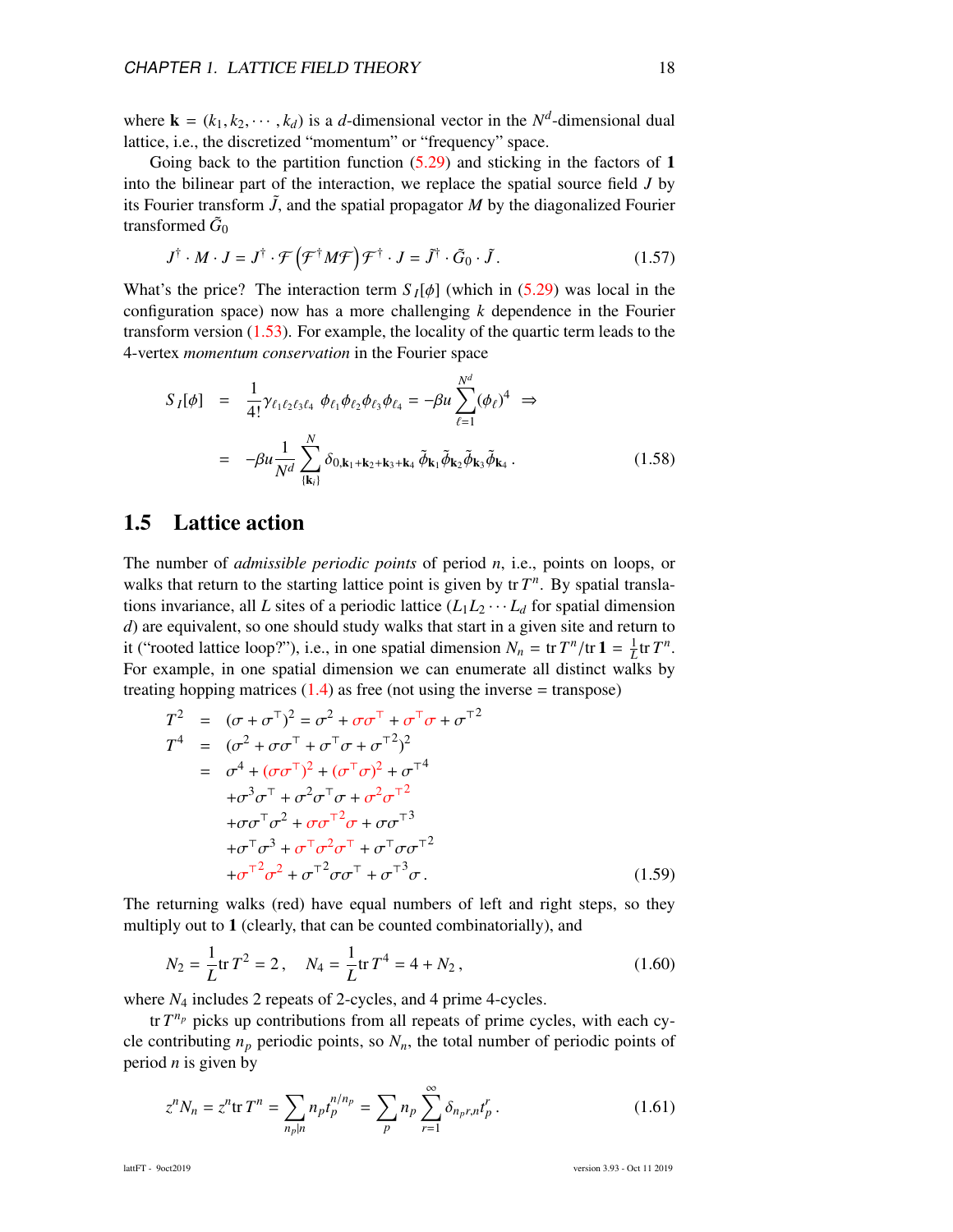Here  $m|n$  means that  $m$  is a divisor of  $n$ . In order to get rid of the awkward divisibility constraint  $n = n_p r$  in the above sum, we introduce the generating function for numbers of periodic points (only cycles of even length can close into loops):

$$
\sum_{n=1}^{\infty} z^{2n} N_{2n} = \text{tr} \frac{z^2 T^2}{1 - z^2 T^2} \,. \tag{1.62}
$$

where we maybe should have used  $T = a^2 \square - 21$  from [\(1.17\)](#page-9-2).

The right hand side is the geometric series sum of  $N_n = \text{tr } T^n$ . Substituting [\(1.61\)](#page-18-1) into the left hand side, and replacing the right hand side by the eigenvalue sum tr  $T^n = \sum$ ω *n* , we obtain our first example of a trace formula, the *topological trace formula*

$$
\sum_{\alpha=0} \frac{z \omega_{\alpha}}{1 - z \omega_{\alpha}} = \sum_{p} \frac{n_p t_p}{1 - t_p} \tag{1.63}
$$

the free, non-interacting partition function

<span id="page-19-2"></span>
$$
Z = \det(\square - m_0^2 \mathbf{1})^{-1/2} = e^{-\frac{1}{2}\text{tr}\ln(\square - m_0^2 \mathbf{1})}
$$
(1.64)

is the sum over all loops (returning walks), i.e., related to the trace of the propagator [\(1.1\)](#page-6-0).

#### <span id="page-19-0"></span>1.6 Continuum field theory

The lattice Laplacian *k*th Fourier component [\(1.55\)](#page-17-2) is

$$
\tilde{\Box}_{kk} = \frac{2}{a^2} \left( \cos \left( \frac{2\pi}{N} k \right) - 1 \right) \n= - \left( \frac{2\pi}{aN} \right)^2 k^2 + \frac{1}{12} \left( \frac{2\pi}{aN} \right)^4 a^2 k^4 - O(k^6).
$$
\n(1.65)

The quartic term can be neglected for low wave numbers  $k \ll N$ , i.e., low momenta,  $p_{\mu} = 2\pi k_{\mu}/L$ , where  $aN = L$  is the lattice size.

In the continuum limit the probability to land in the *k*th cell is replaced by a probability density,  $\phi_k = a^d \phi(x_k) \rightarrow (dx)^d \phi(x)$ . After rescaling the wave-number *k* into momentum *n* we obtain the continuum version of the scalar propagator *k* into momentum *p*, we obtain the continuum version of the scalar propagator

$$
\Delta(x, y) = \int \frac{d^d p}{(2\pi)^d} \frac{e^{ip \cdot (x-y)}}{m^2 + p^2}.
$$
\n(1.66)

#### <span id="page-19-1"></span>1.7 Collective excitations: from particles to fields

One-dimensional harmonic chain is discussed by Ben Simons, in Lecture I: *Collective Excitations: From Particles to Fields Free Scalar Field Theory: Phonons* of his [online course.](https://www.tcm.phy.cam.ac.uk/~bds10/tp3/lectures.pdf)

In Lecture 23 of his [MIT course,](https://ocw.mit.edu/courses/physics/8-334-statistical-mechanics-ii-statistical-physics-of-fields-spring-2014/) Mehran Kardar [\[5\]](#page-22-0) discusses elastodynamic equilibria of two-dimensional solids. Consider a perfect solid at  $T = 0$ . The equilibrium configuration of atoms forms a lattice,

$$
\vec{x}_{mn}^0 = m \vec{e}_1 + n \vec{e}_2 ,
$$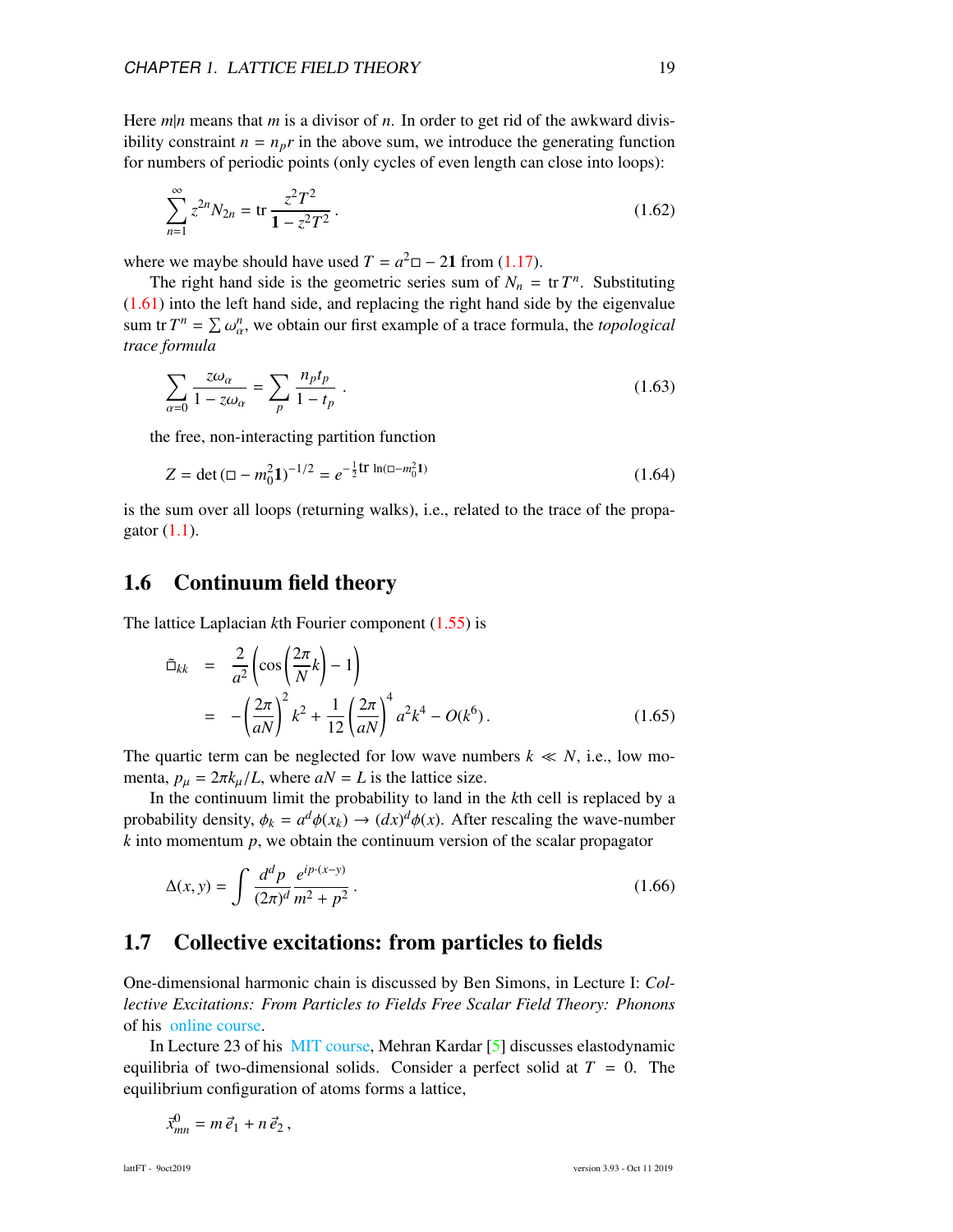where  $\vec{e}_1$  and  $\vec{e}_2$  are basis vectors,  $a_j = |\vec{e}_j|$  is the lattice spacing along the *j*th direction and *lm n*) are integers. At finite temperatures, the atoms fluctuate away direction, and  $\{m, n\}$  are integers. At finite temperatures, the atoms fluctuate away from their equilibrium position, moving to

$$
\vec{x}_{mn} = \vec{x}_{mn}^0 + \vec{u}_{mn}\,,
$$

As the low temperature (small kinetic energy) displacements do not vary substantially over nearby atoms, one can define a coarse-grained displacement field  $\vec{u}(\vec{x})$ , where  $\vec{x} = (x_1, x_2)$  is treated as continuous, with an implicit short distance cutoff of the lattice spacing *a*. Due to translational symmetry, the elastic energy depends only on the strain matrix,

$$
u_{ij}(\vec{x}) = \frac{1}{2} \left( \partial_i u_j + \partial_j u_i \right) .
$$

Kardar picks the triangular lattice, as its elastic energy is isotropic, (invariant under lattice rotations, see Landau and Lifshitz [\[6\]](#page-22-1)). In terms of the Lamé coefficients  $\lambda$  and  $\mu$ ,

$$
\beta H = \frac{1}{2} \int d^2 \vec{x} (2\mu u_{ij} u_{ij} + \lambda u_{ii} u_{jj})
$$
  
= 
$$
-\frac{1}{2} \int d^2 \vec{x} u_i [2\mu \Box \delta_{ij} + (\mu + \lambda) \partial_i \partial_j] u_j.
$$
 (1.67)

(here we have assumed either infinite or doubly periodic lattice, so no boundary terms from integration by parts), with the equations of motion something like (FIX!)

<span id="page-20-0"></span>
$$
\partial_t^2 u_i = [2\mu \Box \delta_{ij} + (\mu + \lambda) \partial_i \partial_j] u_j.
$$
 (1.68)

In general, the number of independent elastic constants depends on the dimensionality and rotational symmetry of the lattice in question. The symmetry of a square lattice permits an additional term proportional to  $\partial_x^2 u_x^2 + \partial_y^2 u_y^2$ . Thus in two<br>dimensions, square lattices have three independent elastic constants, but triangu dimensions, square lattices have three independent elastic constants, but triangular lattices are "elastically isotropic" (i.e., elastic properties are independent of direction and thus are characterized by only two Lamé coefficients [\[6\]](#page-22-1)).

The Goldstone modes associated with the broken translational symmetry are *phonons*, the normal modes of vibrations. Eq. [\(1.68\)](#page-20-0) supports two types of lattice normal modes, transverse and longitudinal.

The *order parameter* describing broken translational symmetry is

$$
\rho_{\vec{G}}(\vec{x}) = e^{i\vec{G}\cdot\vec{r}(\vec{x})} = e^{i\vec{G}\cdot\vec{u}(\vec{x})},
$$

where  $\vec{G}$  is any reciprocal lattice vector, where we have used that, by definition,  $\vec{G} \cdot \vec{r_0}$  is an integer multiple of  $2\pi$ .  $\rho_{\vec{G}} = 1$  at zero temperature. Due to the fluctuations,

$$
\langle \rho_{\vec{G}}(\vec{x}) \rangle = \langle e^{i\vec{G} \cdot \vec{u}(\vec{x})} \rangle
$$

decreases at finite temperatures, and its correlations decay as  $\langle \rho_{\vec{G}}(\vec{x}) \rho_{\vec{G}}^*(\vec{0}) \rangle$ . Kar-*G*~ dar computes this in Fourier space by approximating  $\vec{G} \cdot \vec{q}$  with its angular average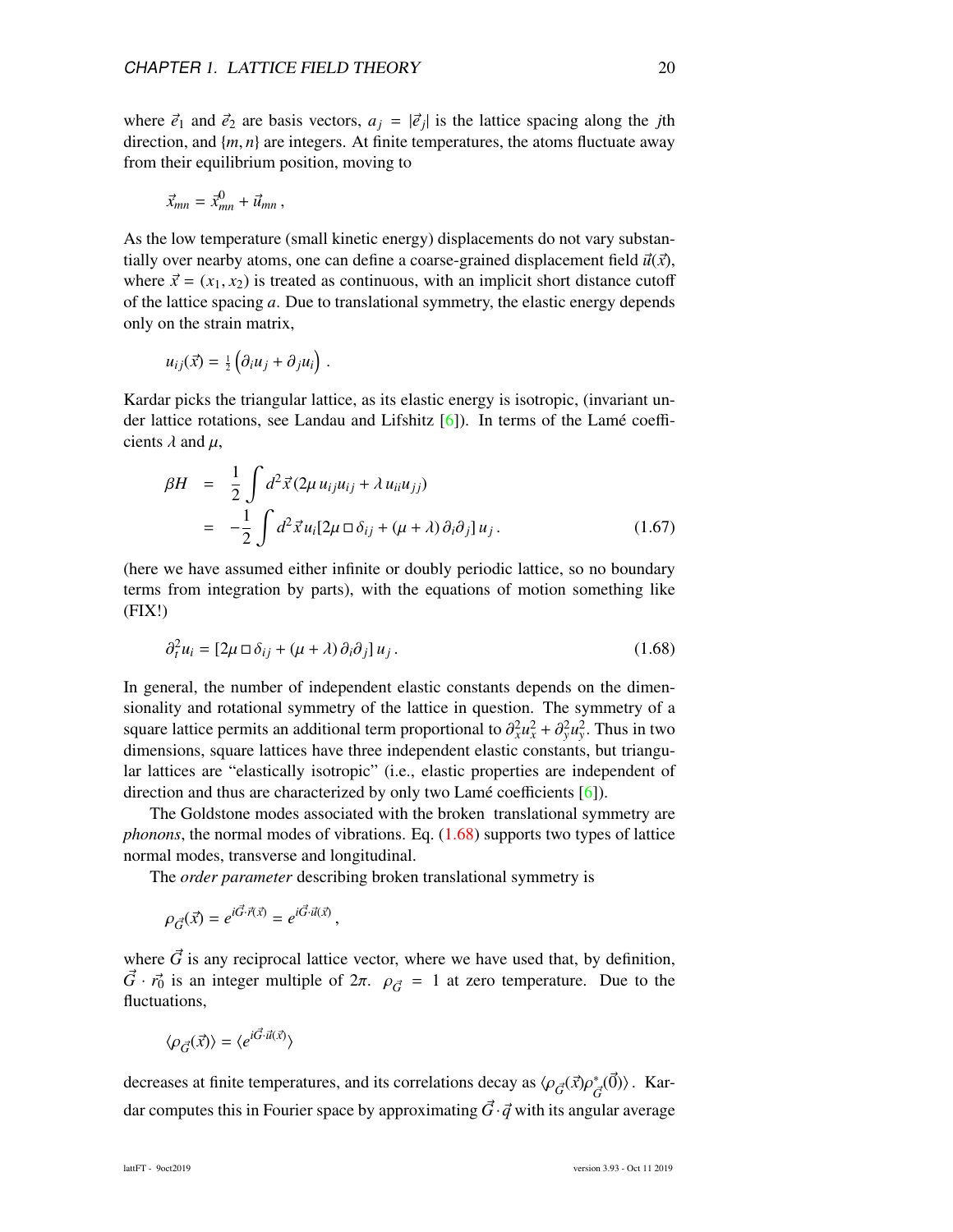$G^2q^2/2$ , ignoring the rotationally symmetry-breaking term  $\cos \vec{q} \cdot \vec{x}$ , and getting only the asymptotics of the correlations right (the decay is algebraic) only the asymptotics of the correlations right (the decay is algebraic).

The translational correlations are measured in diffraction experiments. The scattering amplitude is the Fourier transform of  $\rho_{\vec{G}}$ , and the scattered intensity at a wave-vector  $\alpha$  is proportional to the structure factor. At zero temperature, the a wave-vector q is proportional to the structure factor. At zero temperature, the structure factor is a set of delta-functions (Bragg peaks) at the reciprocal lattice vectors.

The orientational order parameter that characterizes the broken rotational symmetry of the crystal can be defined as

 $\Psi(\vec{x}) = e^{6i\theta(\vec{x})}$ 

where  $\theta(\vec{x})$  is the angle between local lattice bonds and a reference axis. The factor of 6 accounts for the equivalence of the 6 possible  $C_{3v}$  orientations of the triangular lattice. (Kardar says the appropriate choice for a square lattice is  $exp(4i\theta(\vec{x}))$  shouldn't the factor be 8, the order of  $C_{4v}$ ?) The order parameter has unit magnitude at  $T = 0$ , and is expected to decrease due to fluctuations at finite temperature. The displacement  $u(\vec{x})$  leads to a change in bond angle given by

$$
\theta(\vec{x}) = -\frac{1}{2} \left( \partial_x u_y - \partial_y u_x \right)
$$

,

#### **Commentary**

**Remark 1.1.** Collective excitations: from particles to fields. One-dimensional harmonic chain is discussed by Altland and Simons [\[1\]](#page-21-1) *Condensed Matter Field Theory*: see Chapter 1 *Collective Excitations: From Particles to Fields* . In Lecture 23 of his [MIT](https://ocw.mit.edu/courses/physics/8-334-statistical-mechanics-ii-statistical-physics-of-fields-spring-2014/) [course,](https://ocw.mit.edu/courses/physics/8-334-statistical-mechanics-ii-statistical-physics-of-fields-spring-2014/) Mehran Kardar discusses elastodynamic equilibria of two-dimensional solids. For taking the infinite lattice limit (the first Brillouin zone, etc.) of  $(1.56)$ , see Kadanoff  $[4]$ derivation of the *Sect. 3.4 Lattice Green Function*, eq. (3.20), available online [here.](https://www.worldscientific.com/doi/suppl/10.1142/4016/suppl_file/4016_chap03.pdf)

**Remark** 1.2. Lattice field theory. In his 1983 *Six Lectures on [Lattice Field Theory](https://open.library.ubc.ca/cIRcle/collections/triumfcanadasnationallaboratoryf/51833/items/1.0107843)* Michael Stone explains that the free, non-interacting partition function  $(1.64)$  is the sum over all loop (returning walks), i.e., related to the trace of the propagator  $(1.1)$ . This goes back to Symanzik, and is probably explained at length in Federico Camia *Brownian Loops and Conformal Fields*, [arXiv:1501.04861.](https://arXiv.org/abs/1501.04861)

Check Rosenfelder *Path Integrals in Quantum Physics*, [arXiv:1209.1315.](https://arXiv.org/abs/1209.1315)

Meyer [\[7\]](#page-22-3) *Lattice QCD: A brief introduction*.

Jansen [\[3\]](#page-22-4) *Lattice field theory*.

Check out also online [Simons,](https://www.tcm.phy.cam.ac.uk/~bds10) Lecture I: Simons courses *[Collective Excitations:](https://www.tcm.phy.cam.ac.uk/~bds10/tp3/lectures.pdf) [From Particles to Fields Free Scalar Field Theory: Phonons](https://www.tcm.phy.cam.ac.uk/~bds10/tp3/lectures.pdf)*; and *[Quantum Condensed](http://www.tcm.phy.cam.ac.uk/~bds10/tp3.html) [Matter Field Theory](http://www.tcm.phy.cam.ac.uk/~bds10/tp3.html)*; as well as [Piers Coleman](http://www.physics.rutgers.edu/~coleman/) [\[2\]](#page-22-5) *Introduction to Many-Body Physics* +

Further reading on lattice field theories: Sommer [\[12\]](#page-22-6) *Introduction to Lattice Gauge Theories*; Wiese [\[13\]](#page-22-7) *An Introduction to Lattice Field Theory*; Rothe [\[10\]](#page-22-8) *Lattice Gauge Theories*; Smit [\[11\]](#page-22-9) *Introduction to Quantum Fields on a Lattice*; Münster and M. Walzl [\[9\]](#page-22-10) *Lattice gauge theory - A short primer*, [arXiv:hep-lat](https://arXiv.org/abs/hep-lat/0012005)/0012005; Montvay and G. Münster [\[8\]](#page-22-11) *Quantum Fields on a Lattice*;

### <span id="page-21-0"></span>References

.

<span id="page-21-1"></span>[1] A. Altland and B. D. Simons, *[Condensed Matter Field Theory](http://dx.doi.org/10.1017/cbo9780511789984)* (Cambridge Univ. Press, Cambridge UK, 2009).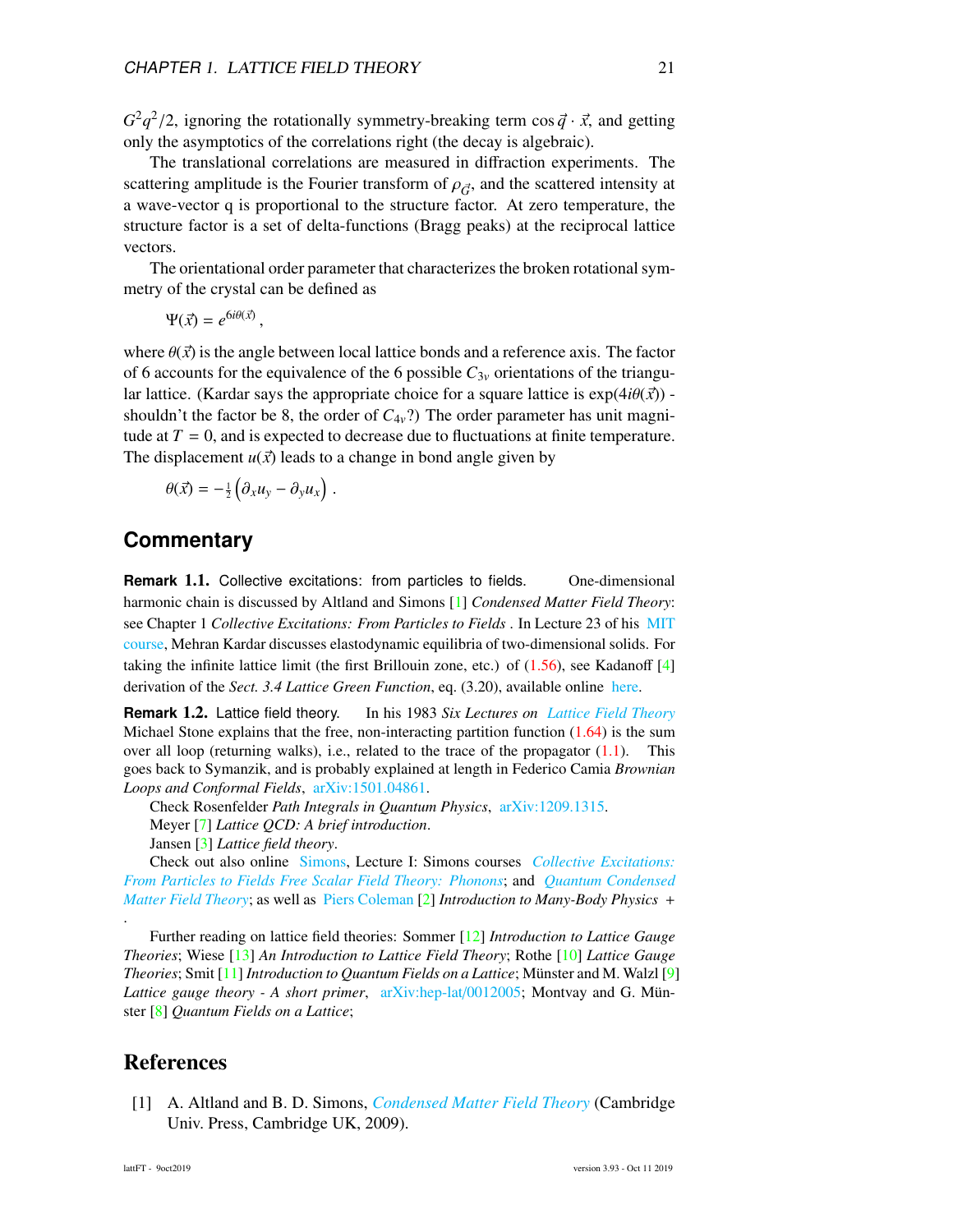- <span id="page-22-5"></span>[2] P. Coleman, *[Introduction to Many-Body Physics](http://dx.doi.org/10.1017/cbo9781139020916)* (Cambridge Univ. Press, Cambridge UK, 2015).
- <span id="page-22-4"></span>[3] K. Jansen, ["Lattice field theory",](http://dx.doi.org/10.1142/s0218301307008355) Int. J. Mod. Phys. E 16[, 2638–2679 \(2007\).](https://doi.org/10.1142/s0218301307008355)
- <span id="page-22-2"></span>[4] L. P. Kadanoff, *[Statistical Physics: Statics, Dynamics and Renormalization](http://dx.doi.org/10.1142/4016)* (World Scientific, Singapore, 2000).
- <span id="page-22-0"></span>[5] M. Kardar, ["Two dimensional solids, two dimensional melting",](https://ocw.mit.edu/courses/physics/8-334-statistical-mechanics-ii-statistical-physics-of-fields-spring-2014/lecture-notes/MIT8_334S14_Lec23.pdf) in *[8.334](https://ocw.mit.edu/courses/physics/8-334-statistical-mechanics-ii-statistical-physics-of-fields-spring-2014/lecture-notes/MIT8_334S14_Lec23.pdf) [Statistical Mechanics II: Statistical Physics of Fields](https://ocw.mit.edu/courses/physics/8-334-statistical-mechanics-ii-statistical-physics-of-fields-spring-2014/lecture-notes/MIT8_334S14_Lec23.pdf)* (MIT OpenCourse-Ware, Cambridge MA, 2014).
- <span id="page-22-1"></span>[6] L. D. Landau and E. M. Lifshitz, *[Theory of Elasticity](https://archive.org/details/TheoryOfElasticity)*, 3rd ed. (Pergamon Press, Oxford, 1970).
- <span id="page-22-3"></span>[7] H. B. Meyer, ["Lattice QCD: A brief introduction",](http://dx.doi.org/10.1007/978-3-319-08022-2_1) in *[Lattice QCD for Nu](https://doi.org/10.1007/978-3-319-08022-2_1)[clear Physics](https://doi.org/10.1007/978-3-319-08022-2_1)*, edited by H.-W. Lin and H. B. Meyer (Springer, York New, 2014), pp. 1–34.
- <span id="page-22-11"></span>[8] I. Montvay and G. Münster, *[Quantum Fields on a Lattice](http://dx.doi.org/10.1017/cbo9780511470783)* (Cambridge Univ. Press, Cambridge, 1994).
- <span id="page-22-10"></span>[9] G. Münster and M. Walzl, [Lattice gauge theory - A short primer,](https://arxiv.org/abs/hep-lat/0012005) 2000.
- <span id="page-22-8"></span>[10] H. J. Rothe, *[Lattice Gauge Theories - An Introduction](http://dx.doi.org/10.1142/5674)* (World Scientific, Singapore, 2005).
- <span id="page-22-9"></span>[11] J. Smit, *[Introduction to Quantum Fields on a Lattice](http://dx.doi.org/10.1017/cbo9780511583971)* (Cambridge Univ. Press, Cambridge, 2002).
- <span id="page-22-6"></span>[12] R. Sommer, [Introduction to Lattice Gauge Theories,](https://www-zeuthen.desy.de/alpha/lgt25-11-11.pdf) tech. rep. (Humboldt Univ., 2015).
- <span id="page-22-7"></span>[13] U.-J. Wiese, [An Introduction to Lattice Field Theory,](http://www.wiese.itp.unibe.ch/lectures/lattice.pdf) tech. rep. (Univ. Bern, 2009).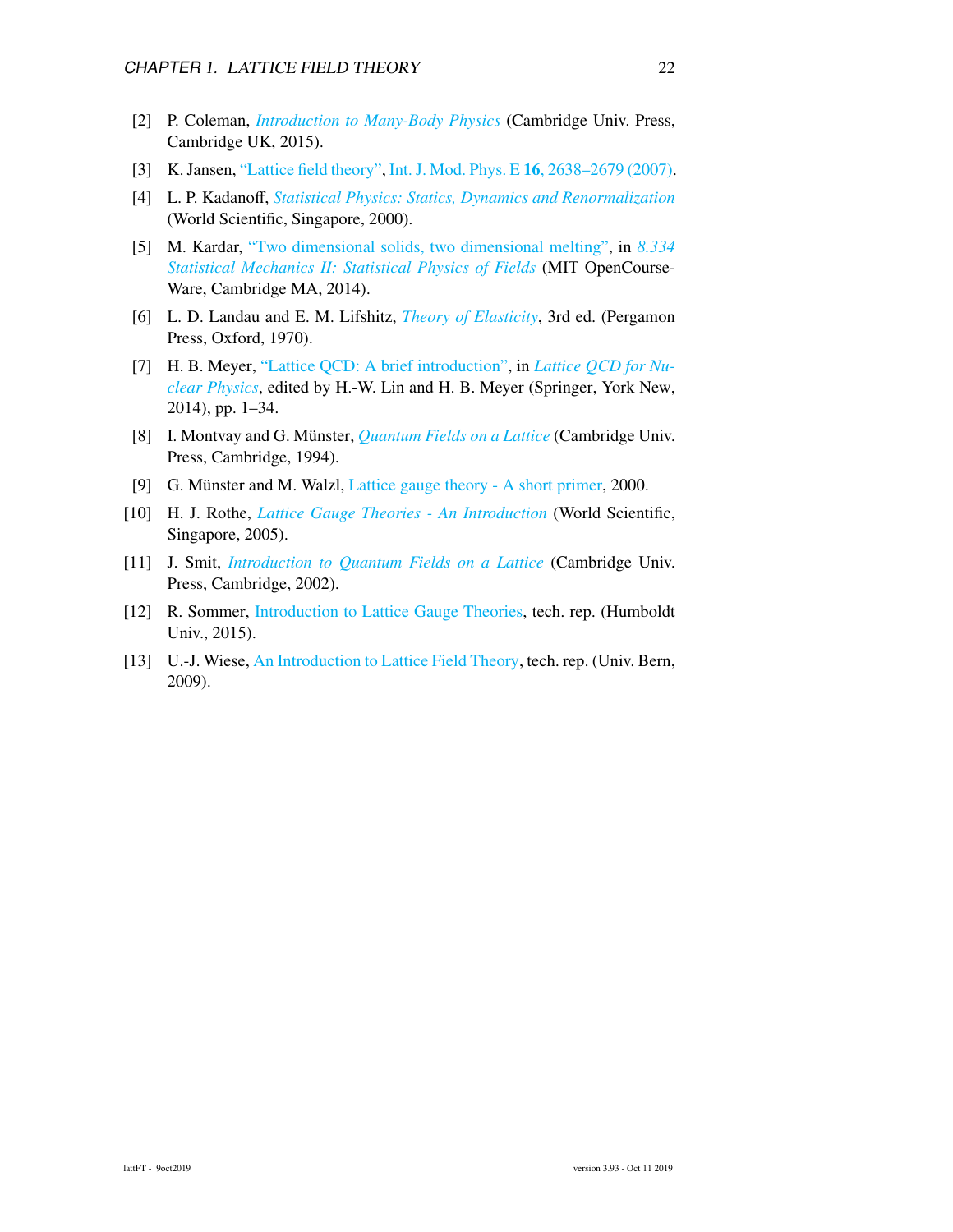# **Exercises**

- 1.1. Euclidean free scalar particle propagator. Derive the Euclidean free scalar particle propagator [\(1.6\)](#page-7-3).
- 1.2. Scalar propagator, discrete Fourier representation. Derive Fourier transform representation [\(1.56\)](#page-17-3) of free scalar particle propagator, but with prefactors correct for starting with [\(1.6\)](#page-7-3). (The notes probably have wrong prefactors).
- 1.3. Scalar propagator, continuum configuration space Derive the derive the continuum limit of the propagator [\(1.56\)](#page-17-3) in the Fourier representation, with prefactors correct for starting with [\(1.6\)](#page-7-3).
- 1.4. Laplacian of an 8-point periodic lattice. Compute the eigenvalues of the 8-point periodic lattice Laplacian

|      | $-1$ | $\overline{0}$ | $\mathbf{0}$   | $\overline{0}$ | $\overline{0}$ | 0              | $-1$ )   |  |
|------|------|----------------|----------------|----------------|----------------|----------------|----------|--|
| $-1$ | 2    | $-1$           | $\overline{0}$ | $\mathbf{0}$   | $\overline{0}$ | $\mathbf{0}$   | $\theta$ |  |
|      | $-1$ |                | $2 -1 0$       |                | $\overline{0}$ | 0              | $\Omega$ |  |
|      | 0    |                | $-1$ 2 $-1$ 0  |                |                | 0              | 0        |  |
|      | 0    | $\mathbf{0}$   |                |                | $-1$ 2 $-1$    | $\overline{0}$ | $\theta$ |  |
|      | 0    | $\overline{0}$ |                |                | $0 \t -1 \t 2$ | $-1$           | $\Omega$ |  |
|      | 0    | 0              | $\overline{0}$ | $\overline{0}$ | $-1$           | 2              | $-1$     |  |
| $-1$ | 0    | $\Omega$       | $\overline{0}$ | $\overline{0}$ | $\overline{0}$ | $-1$ 2         |          |  |

.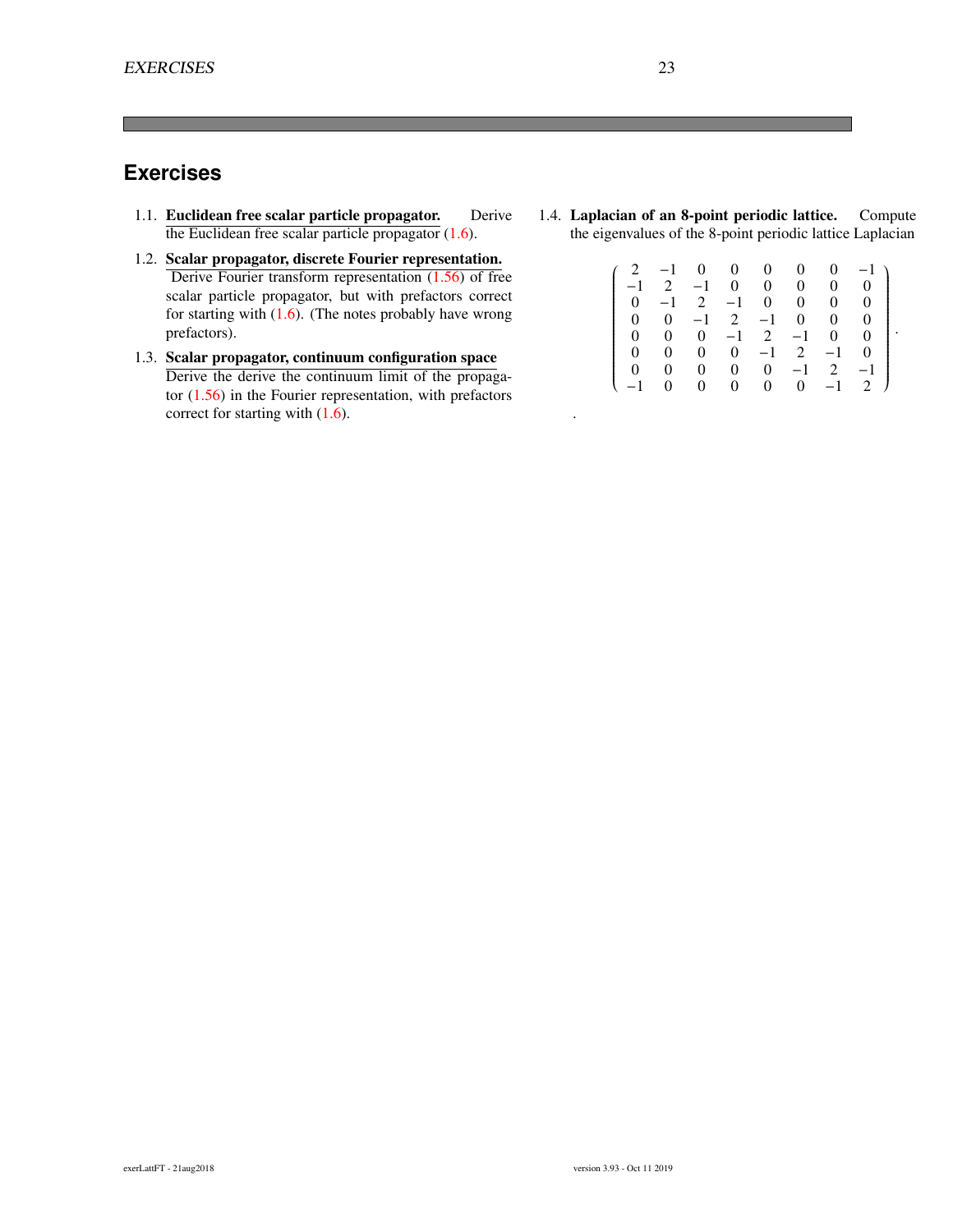# <span id="page-24-0"></span>**Chapter** 2

# Path integral formulation of Quantum Mechanics

| 2.1 Quantum mechanics: a brief review $\dots \dots \dots \dots$ 25                    |  |
|---------------------------------------------------------------------------------------|--|
|                                                                                       |  |
|                                                                                       |  |
| 2.4 Path integral $\ldots \ldots \ldots \ldots \ldots \ldots \ldots \ldots \ldots$ 30 |  |

We introduce Feynman path integral and construct semiclassical approximations to quantum propagators and Green's functions.

Have: the Schrödinger equation, i.e. the (infinitesimal time) evolution law for any quantum wavefunction:

<span id="page-24-1"></span>
$$
i\hbar \frac{\partial}{\partial t} \psi(t) = \hat{H}\psi(t). \tag{2.1}
$$

**Want:**  $\psi(t)$  at any finite time, given the initial wave function  $\psi(0)$ .

As the Schrödinger equation  $(2.1)$  is a linear equation, the solution can be written down immediately:

$$
\psi(t) = e^{-\frac{i}{\hbar}\hat{H}t}\psi(0), \qquad t \ge 0.
$$

Fine, but what does this mean? We can be a little more explicit; using the configuration representation  $\psi(q, t) = \langle q | \psi(t) \rangle$  and the configuration representation completness relation

<span id="page-24-2"></span>
$$
1 = \int dq^D |q\rangle\langle q| \tag{2.2}
$$

we have

$$
\psi(q,t) = \langle q|\psi(t)\rangle = \int dq' \langle q|e^{-\frac{i}{\hbar}\hat{H}t}|q'\rangle \langle q'|\psi(0)\rangle, \qquad t \ge 0.
$$
 (2.3)

In sect.  $2.1$  we will solve the problem and give the explicit formula  $(2.9)$  for the propagator. However, this solution is useless - it requires knowing all quantum eigenfunctions, i.e. it is a solution which we can implement provided that we have already solved the quantum problem. In sect. [2.4](#page-30-0) we shall derive Feynman's path integral formula for  $K(q, q', t) = \langle q|e^{-\frac{i}{\hbar}\hat{H}t}|q'\rangle$ .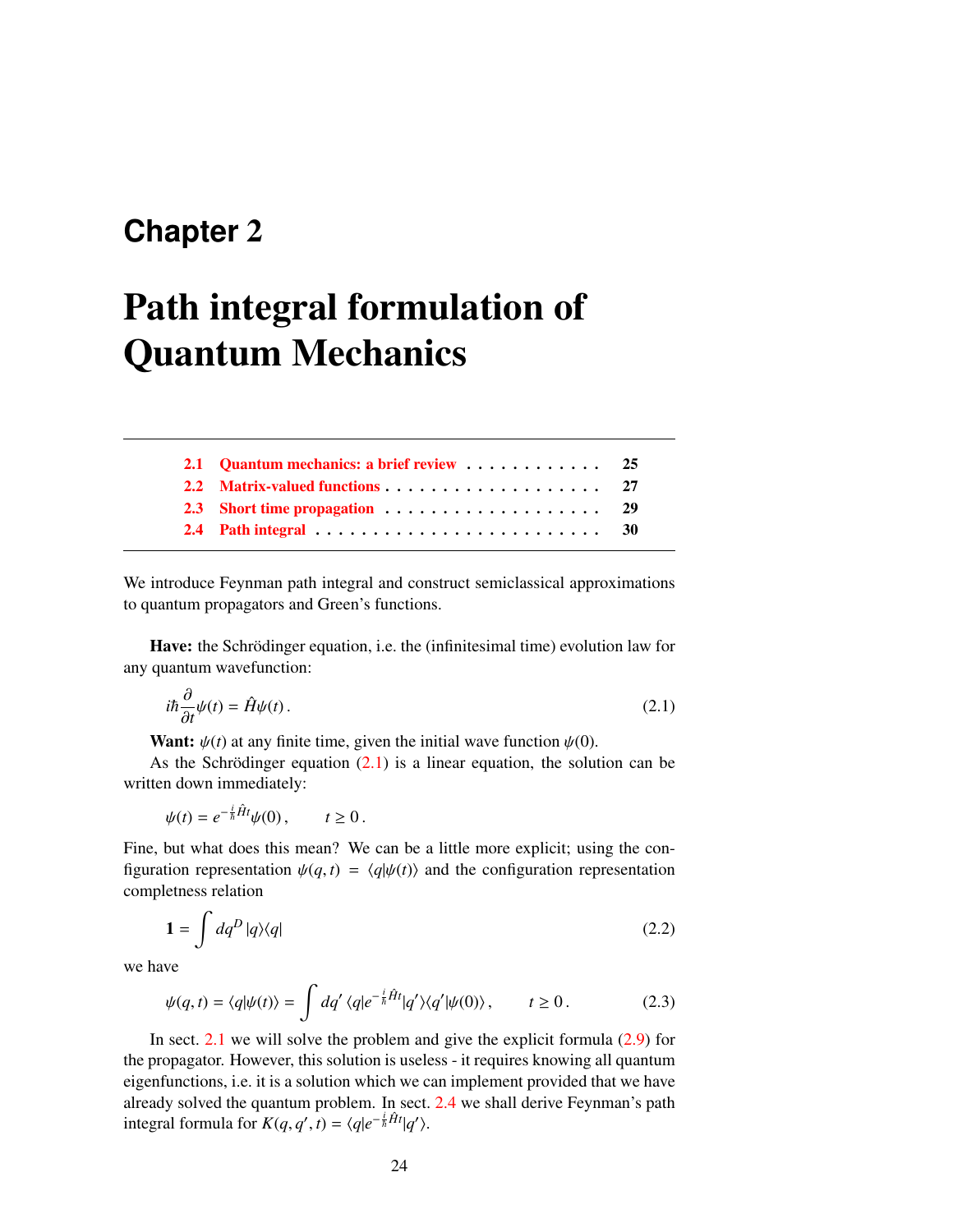## <span id="page-25-0"></span>2.1 Quantum mechanics: a brief review

We start with a review of standard quantum mechanical concepts prerequisite to the derivation of the semiclassical trace formula: Schrödinger equation, propagator, Green's function, density of states.

In coordinate representation the time evolution of a quantum mechanical wave function is governed by the Schrödinger equation  $(2.1)$ 

$$
i\hbar \frac{\partial}{\partial t} \psi(q, t) = \hat{H}(q, \frac{\hbar}{i} \frac{\partial}{\partial q}) \psi(q, t), \tag{2.4}
$$

where the Hamilton operator  $\hat{H}(q, -i\hbar\partial_q)$  is obtained from the classical Hamiltonian by substitution  $p \rightarrow -i\hbar\partial_q$ . Most of the Hamiltonians we shall consider here are of form

<span id="page-25-2"></span>
$$
H(q, p) = T(p) + V(q), \qquad T(p) = \frac{p^2}{2m}, \qquad (2.5)
$$

appropriate to a particle in a *D*-dimensional potential  $V(q)$ . If, as is often the case, a Hamiltonian has mixed terms such as  $\dot{q}$   $p$ , consult any book on quantum mechanics. We are interested in finding stationary solutions

$$
\psi(q,t) = e^{-iE_nt/\hbar} \phi_n(q) = \langle q|e^{-i\hat{H}t/\hbar}|n\rangle,
$$

of the time independent Schrödinger equation

$$
\hat{H}\psi(q) = E\psi(q),\tag{2.6}
$$

where  $E_n$ ,  $|n\rangle$  are the eigenenergies, respectively eigenfunctions of the system. For bound systems the spectrum is discrete and the eigenfunctions form an orthonormal

$$
\int dq^D \phi_n^*(q) \phi_m(q) = \int dq^D \langle n|q \rangle \langle q|m \rangle = \delta_{nm}
$$
\n(2.7)

and complete

<span id="page-25-1"></span>
$$
\sum_{n} \phi_n(q) \phi_n^*(q') = \delta(q - q'), \qquad \sum_{n} |n\rangle\langle n| = 1 \tag{2.8}
$$

set of Hilbert space functions. For simplicity we will assume that the system is bound, although most of the results will be applicable to open systems, where one has complex resonances instead of real energies, and the spectrum has continuous components.

A given wave function can be expanded in the energy eigenbasis

$$
\psi(q,t)=\sum_n c_n e^{-iE_n t/\hbar}\phi_n(q),
$$

where the expansion coefficient  $c_n$  is given by the projection of the initial wave function onto the *n*th eigenstate

$$
c_n=\int dq^D\,\phi_n^*(q)\psi(q,0)=\langle n|\psi(0)\rangle.
$$

qmechanics - 4feb2005 version 3.93 - Oct 11 2019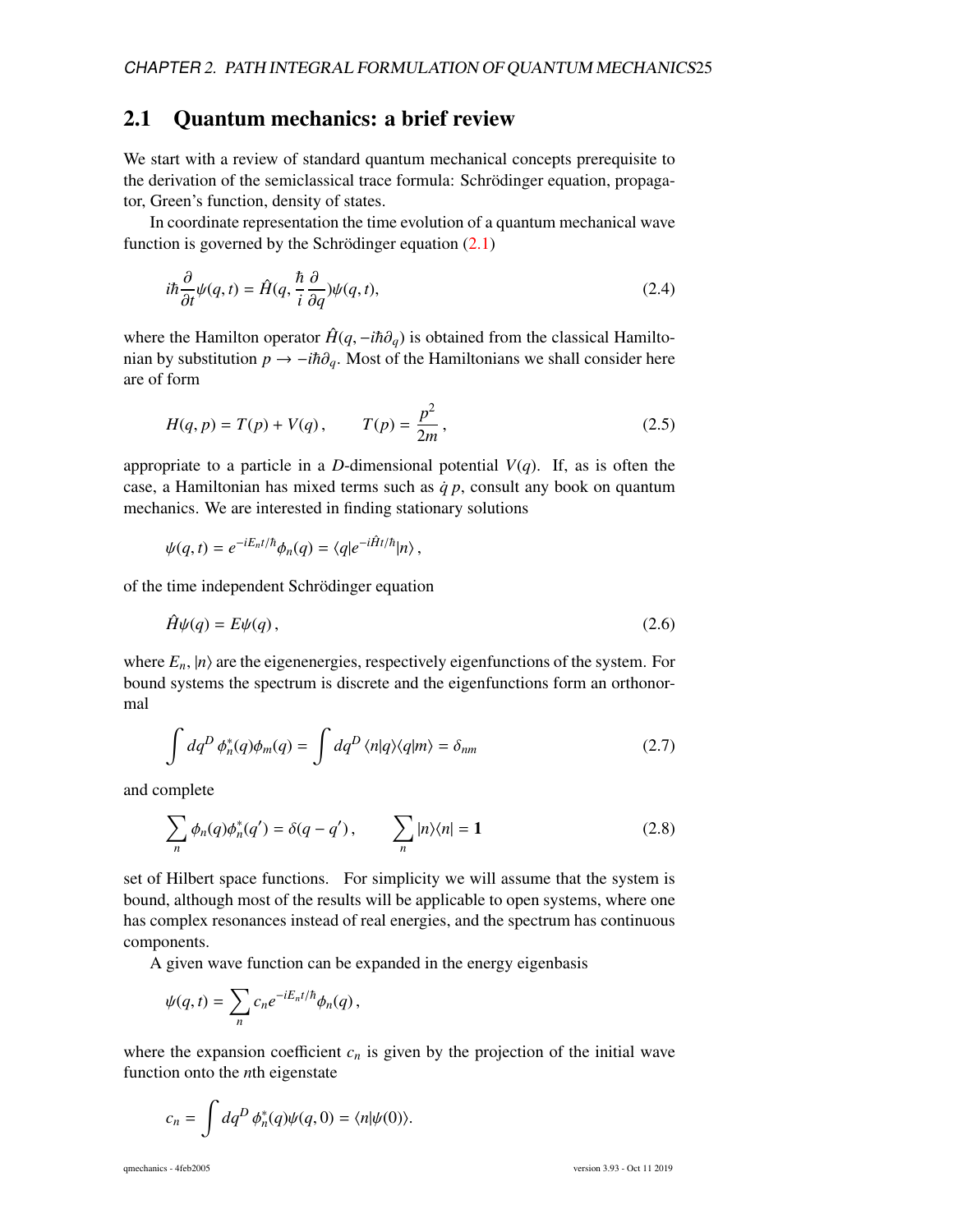<span id="page-26-1"></span>

Figure 2.1: Path integral receives contributions from all paths propagating from  $q'$  to  $q$  in time  $t = t' + t''$ , first from  $q'$  to  $q''$  for time  $t'$ , followed by propagation from  $q''$  to  $q$  in time  $t''$ .

The evolution of the wave function is then given by

$$
\psi(q,t) = \sum_n \phi_n(q) e^{-iE_n t/\hbar} \int dq'^D \phi_n^*(q') \psi(q',0).
$$

We can write this as

<span id="page-26-0"></span>
$$
\psi(q,t) = \int dq'^D K(q,q',t)\psi(q',0),
$$
  
\n
$$
K(q,q',t) = \sum_{n} \phi_n(q) e^{-iE_n t/\hbar} \phi_n^*(q')
$$
  
\n
$$
= \langle q|e^{-\frac{i}{\hbar}\hat{H}t}|q'\rangle = \sum_{n} \langle q|n\rangle e^{-iE_n t/\hbar} \langle n|q'\rangle, \qquad (2.9)
$$

where the kernel  $K(q, q', t)$  is called the quantum evolution operator, or the *propa-*<br>gator. Applied twice, first for time  $t_1$  and then for time  $t_2$  it propagates the initial *gator*. Applied twice, first for time  $t_1$  and then for time  $t_2$ , it propagates the initial wave function from  $q'$  to  $q''$ , and then from  $q''$  to  $q$ 

<span id="page-26-2"></span>
$$
K(q, q', t_1 + t_2) = \int dq'' K(q, q'', t_2) K(q'', q', t_1)
$$
\n(2.10)

forward in time, hence the name "propagator", see figure [2.1.](#page-26-1) In non-relativistic quantum mechanics the range of  $q''$  is infinite, meaning that the wave can propagate at any speed; in relativistic quantum mechanics this is rectified by restricting the forward propagation to the forward light cone.

Since the propagator is a linear combination of the eigenfunctions of the Schrödinger equation, the propagator itself also satisfies the Schrödinger equation

$$
i\hbar \frac{\partial}{\partial t} K(q, q', t) = \hat{H}(q, \frac{i}{\hbar} \frac{\partial}{\partial q}) K(q, q', t).
$$
 (2.11)

The propagator is a wave function defined for  $t \ge 0$  which starts out at  $t = 0$  as a delta function concentrated on q'

$$
\lim_{t \to 0+} K(q, q', t) = \delta(q - q'). \tag{2.12}
$$

This follows from the completeness relation  $(2.8)$ .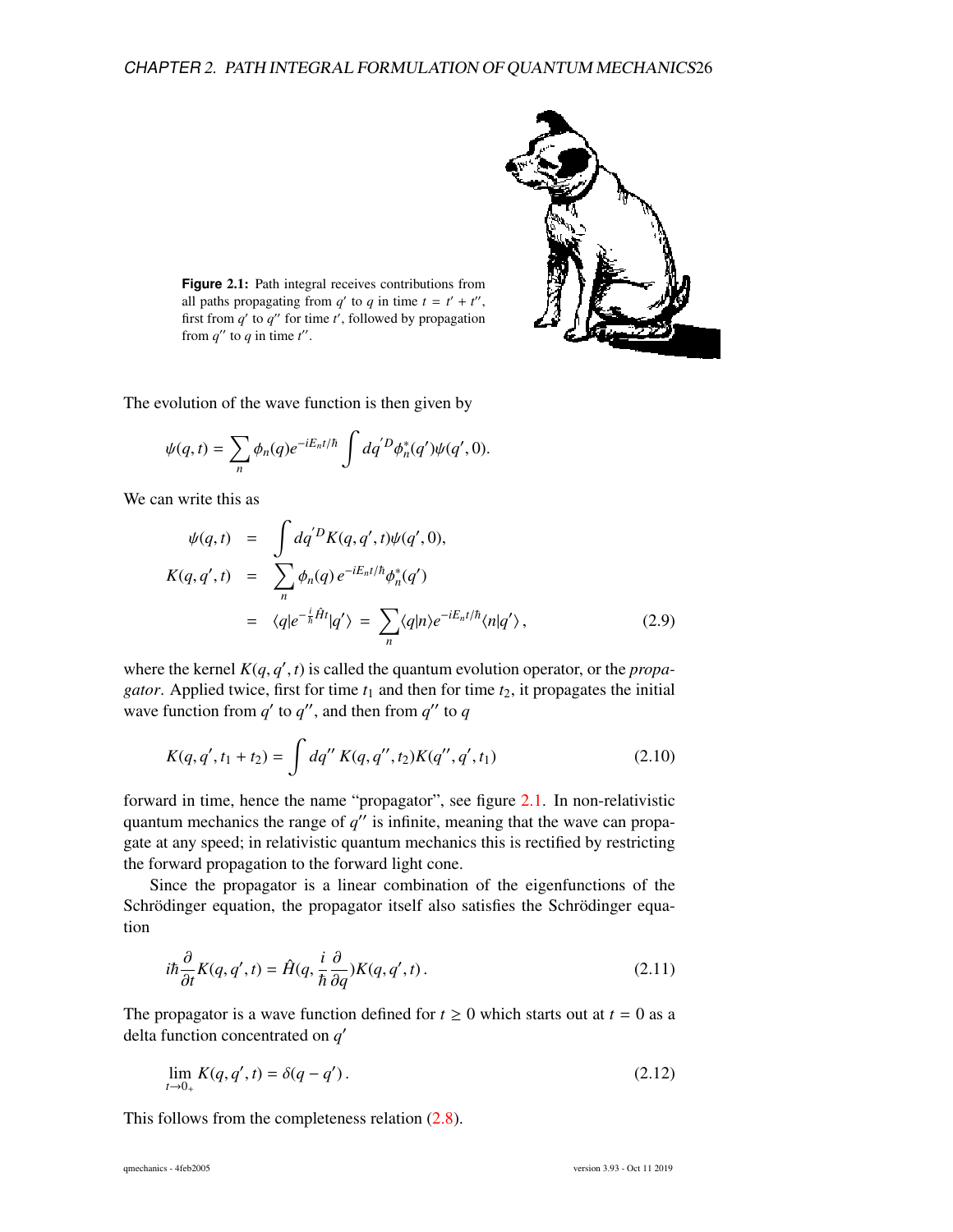The time scales of atomic, nuclear and subnuclear processes are too short for direct observation of time evolution of a quantum state. For this reason, in most physical applications one is interested in the long time behavior of a quantum system.

In the  $t \to \infty$  limit the sharp, well defined quantity is the energy *E* (or frequency), extracted from the quantum propagator via its Laplace transform, the energy dependent Green's function

<span id="page-27-1"></span>
$$
G(q, q', E + i\epsilon) = \frac{1}{i\hbar} \int_0^\infty dt \, e^{\frac{i}{\hbar}Et - \frac{\epsilon}{\hbar}t} K(q, q', t) = \sum_n \frac{\phi_n(q)\phi_n^*(q')}{E - E_n + i\epsilon}.
$$
 (2.13)

Here  $\epsilon$  is a small positive number, ensuring that the propagation is forward in time.

This completes our lightning review of quantum mechanics.

Feynman arrived to his formulation of quantum mechanics by thinking of figure [2.1](#page-26-1) as a "multi-slit" experiment, with an infinitesimal "slit" placed at every *q* 0 point. The Feynman path integral follows from two observations:

- 1. Sect. [2.3:](#page-29-0) For short time the propagator can be expressed in terms of classical functions (Dirac).
- 2. Sect. [2.4:](#page-30-0) The group property  $(2.10)$  enables us to represent finite time evolution as a product of many short time evolution steps (Feynman).

### <span id="page-27-0"></span>2.2 Matrix-valued functions

How are we to think of the quantum operator

$$
\hat{H} = \hat{T} + \hat{V}, \qquad \hat{T} = \hat{p}^2 / 2m, \qquad \hat{V} = V(\hat{q}),
$$
\n(2.14)

corresponding to the classical Hamiltonian [\(2.5\)](#page-25-2)?

Whenever you are confused about an "operator", think "matrix". Expressed in terms of basis functions, the propagator is an infinite-dimensional matrix; if we happen to know the eigenbasis of the Hamiltonian, [\(2.9\)](#page-26-0) is the propagator diagonalized. Of course, if we knew the eigenbasis the problem would have been solved already. In real life we have to guess that some complete basis set is good starting point for solving the problem, and go from there. In practice we truncate such matrix representations to finite-dimensional basis set, so it pays to recapitulate a few relevant facts about matrix algebra.

The derivative of a (finite-dimensional) matrix is a matrix with elements

$$
A'(x) = \frac{dA(x)}{dx}, \qquad A'_{ij}(x) = \frac{d}{dx}A_{ij}(x).
$$
 (2.15)

Derivatives of products of matrices are evaluated by the chain rule

$$
\frac{d}{dx}(AB) = \frac{dA}{dx}B + A\frac{dB}{dx}.
$$
\n(2.16)

A matrix and its derivative matrix in general do not commute

$$
\frac{d}{dx}A^2 = \frac{dA}{dx}A + A\frac{dA}{dx}.
$$
\n(2.17)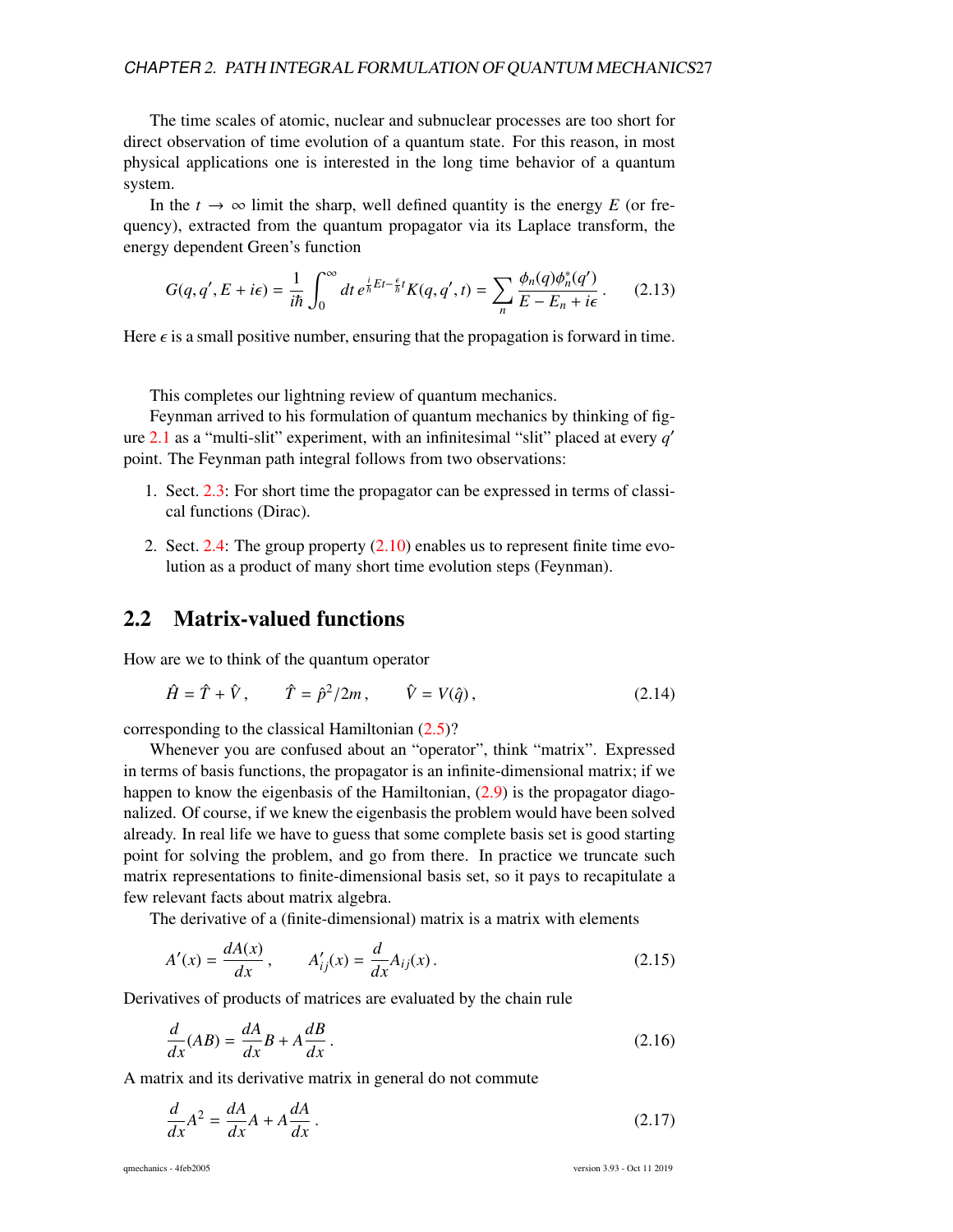The derivative of the inverse of a matrix follows from  $\frac{d}{dx}(AA^{-1}) = 0$ :

$$
\frac{d}{dx}A^{-1} = -\frac{1}{A}\frac{dA}{dx}\frac{1}{A}.
$$
\n(2.18)

As a single matrix commutes with itself, any function of a single variable that can be expressed in terms of additions and multiplications generalizes to a matrix-valued function by replacing the variable by the matrix.

In particular, the exponential of a constant matrix can be defined either by its series expansion, or as a limit of an infinite product:

<span id="page-28-0"></span>
$$
e^{A} = \sum_{k=0}^{\infty} \frac{1}{k!} A^{k}, \qquad A^{0} = \mathbf{1}
$$
 (2.19)

$$
= \lim_{N \to \infty} \left( 1 + \frac{1}{N} A \right)^N \tag{2.20}
$$

The first equation follows from the second one by the binomial theorem, so these indeed are equivalent definitions. For finite *N* the two expressions differ by order  $O(N^{-2})$ . That the terms of order  $O(N^{-2})$  or smaller do not matter is easy to establish for  $A \rightarrow x$ , the scalar case. This follows from the bound

$$
\left(1+\frac{x-\epsilon}{N}\right)^N < \left(1+\frac{x+\delta x_N}{N}\right)^N < \left(1+\frac{x+\epsilon}{N}\right)^N,
$$

where  $|\delta x_N| < \epsilon$  accounts for extra terms in the binomial expansion of [\(2.20\)](#page-28-0). If  $\lim \delta x_N \to 0$  as  $N \to \infty$ , the extra terms do not contribute. I do not have equally simple proof for matrices - would probably have to define the norm of a matrix (and a norm of an operator acting on a Banach space) first.

The logarithm of a matrix is defined by the power series

$$
\ln(1 - B) = -\sum_{k=1}^{\infty} \frac{B^k}{k} \,. \tag{2.21}
$$

Consider now the trace

$$
\text{tr} \ln(1-B) = -\sum_{k=1}^{\infty} \frac{\text{tr}(B^k)}{k}.
$$

To the leading order in 1/*<sup>N</sup>*

$$
\det (1 + A/N) = 1 + \frac{1}{N} \text{tr} A + O(N^{-2}).
$$

hence

$$
\det e^{A} = \lim_{N \to \infty} \left( 1 + \frac{1}{N} \text{tr} A + O(N^{-2}) \right)^{N} = e^{\text{tr} A}
$$
 (2.22)

Defining  $M = e^A$  we can write this as

 $\ln \det M = \text{tr} \ln M$ . (2.23)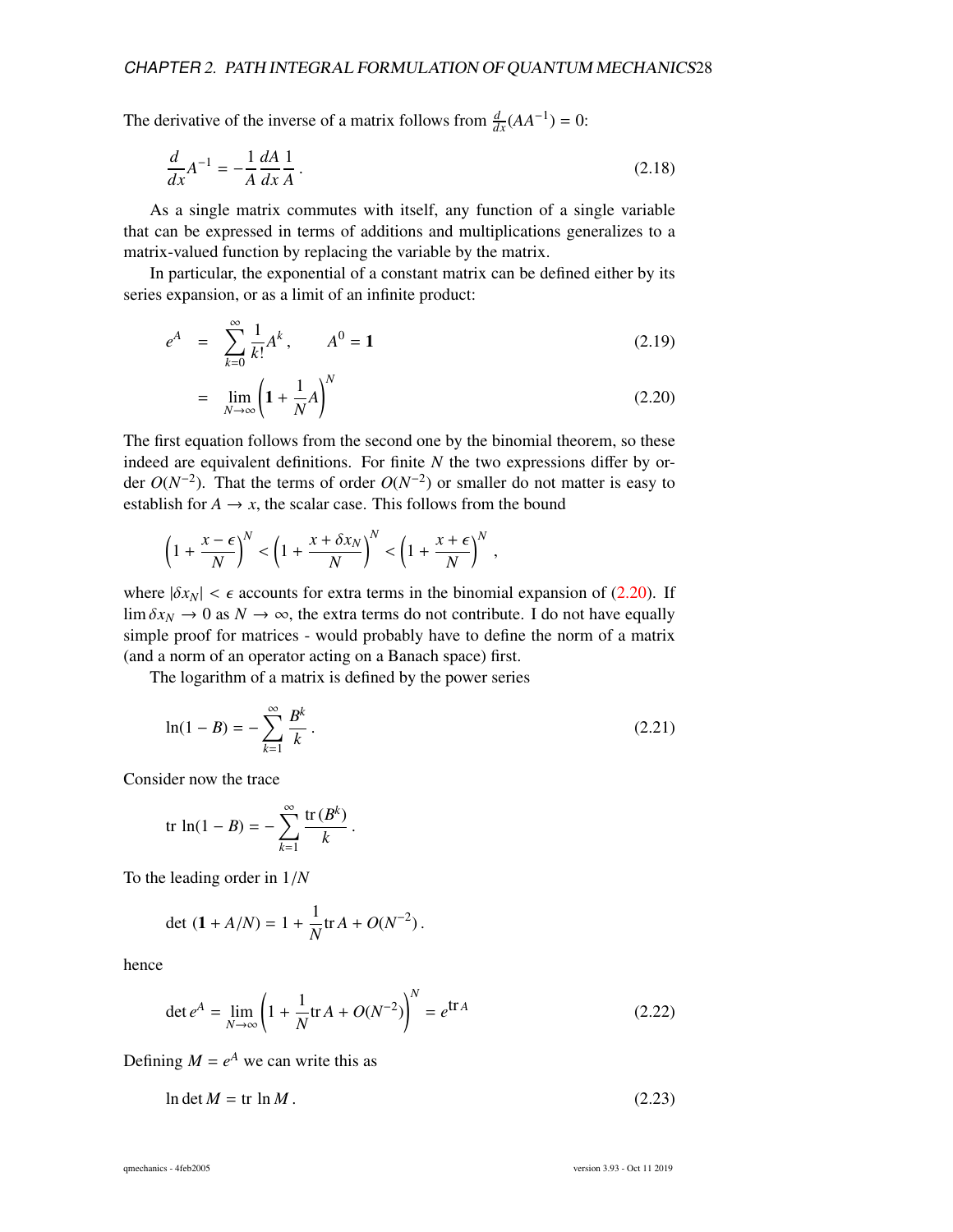Due to non-commutativity of matrices, generalization of a function of several variables to a function is not as straightforward. Expression involving several matrices depend on their commutation relations. For example, the Baker-Campbell-Hausdorff commutator expansion

$$
e^{tA}Be^{-tA} = B + t[A, B] + \frac{t^2}{2}[A, [A, B]] + \frac{t^3}{3!}[A, [A, [A, B]]] + \cdots
$$
 (2.24)

sometimes used to establish the equivalence of the Heisenberg and Schrödinger pictures of quantum mechanics, follows by recursive evaluation of *t* derivaties

<span id="page-29-1"></span>
$$
\frac{d}{dt}\left(e^{tA}Be^{-tA}\right) = e^{tA}[A,B]e^{-tA}
$$

Expanding  $exp(A + B)$ ,  $exp A$ ,  $exp B$  to first few orders using [\(2.19\)](#page-28-0) yields

<span id="page-29-2"></span>
$$
e^{(A+B)/N} = e^{A/N} e^{B/N} - \frac{1}{2N^2} [A, B] + O(N^{-3}),
$$
\n(2.25)

and the *Trotter product formula*: if *B*, *C* and  $A = B + C$  are matrices, then

$$
e^{A} = \lim_{N \to \infty} \left( e^{B/N} e^{C/N} \right)^N \tag{2.26}
$$

### <span id="page-29-0"></span>2.3 Short time propagation

Split the Hamiltonian into the kinetic and potential terms  $\hat{H} = \hat{T} + \hat{V}$  and consider the short time propagator

$$
K(q, q', \Delta t) = \langle q|e^{-\frac{i}{\hbar}\hat{H}\Delta t}|q'\rangle = \langle q|e^{-\hat{T}\lambda}e^{-\hat{V}\lambda}|q'\rangle + O(\Delta t^2).
$$
 (2.27)

where  $\lambda = \frac{i}{\hbar} \Delta t$ . The error estimate follows from [\(2.25\)](#page-29-1). In the coordinate representation the operator

$$
e^{-\hat{V}\lambda}|q\rangle = e^{-V(q)\lambda}|q\rangle
$$

is diagonal (a "*c*-number"). In order to evaluate  $\langle q|e^{-\hat{T}\lambda}|q'\rangle$ , insert the momentum eigenstates sum in a *D*-dimensional configuration space

$$
\mathbf{1} = \int dp^D |p\rangle\langle p|, \qquad \langle p|q\rangle = (2\pi\hbar)^{-D/2} e^{-\frac{i}{\hbar}p\cdot q}, \qquad (2.28)
$$

and evaluate the Gaussian integral

$$
\langle q|e^{-\lambda \hat{T}}|q'\rangle = \int dp^D \langle q|e^{-\hat{T}\lambda}|p\rangle\langle p|q'\rangle = \int \frac{dp^D}{(2\pi\hbar)^{D/2}} e^{-\lambda p^2/2m} e^{\frac{i}{\hbar}p\cdot(q-q')}
$$
  

$$
= \left(\frac{m}{2\pi i\hbar\Delta t}\right)^{\frac{D}{2}} e^{\frac{i}{\hbar}\frac{m}{2\Delta t}(q-q')^2}.
$$
 (2.29)

Replacement  $(q - q')/\Delta t \rightarrow \dot{q}$  leads (up to an error of order of  $\Delta t^2$ ) to a purely classical expression for the short time propagator *classical* expression for the short time propagator

<span id="page-29-4"></span><span id="page-29-3"></span>
$$
K(q, q', \Delta t) = \left(\frac{m}{2\pi i\hbar\Delta t}\right)^{D/2} e^{\frac{i}{\hbar}\Delta t L(q, \dot{q})} + O(\Delta t^2),
$$
\n(2.30)

where  $L(q, \dot{q})$  is the Lagrangian of classical mechanics

$$
L(q, \dot{q}) = m \frac{\dot{q}^2}{2} - V(q). \tag{2.31}
$$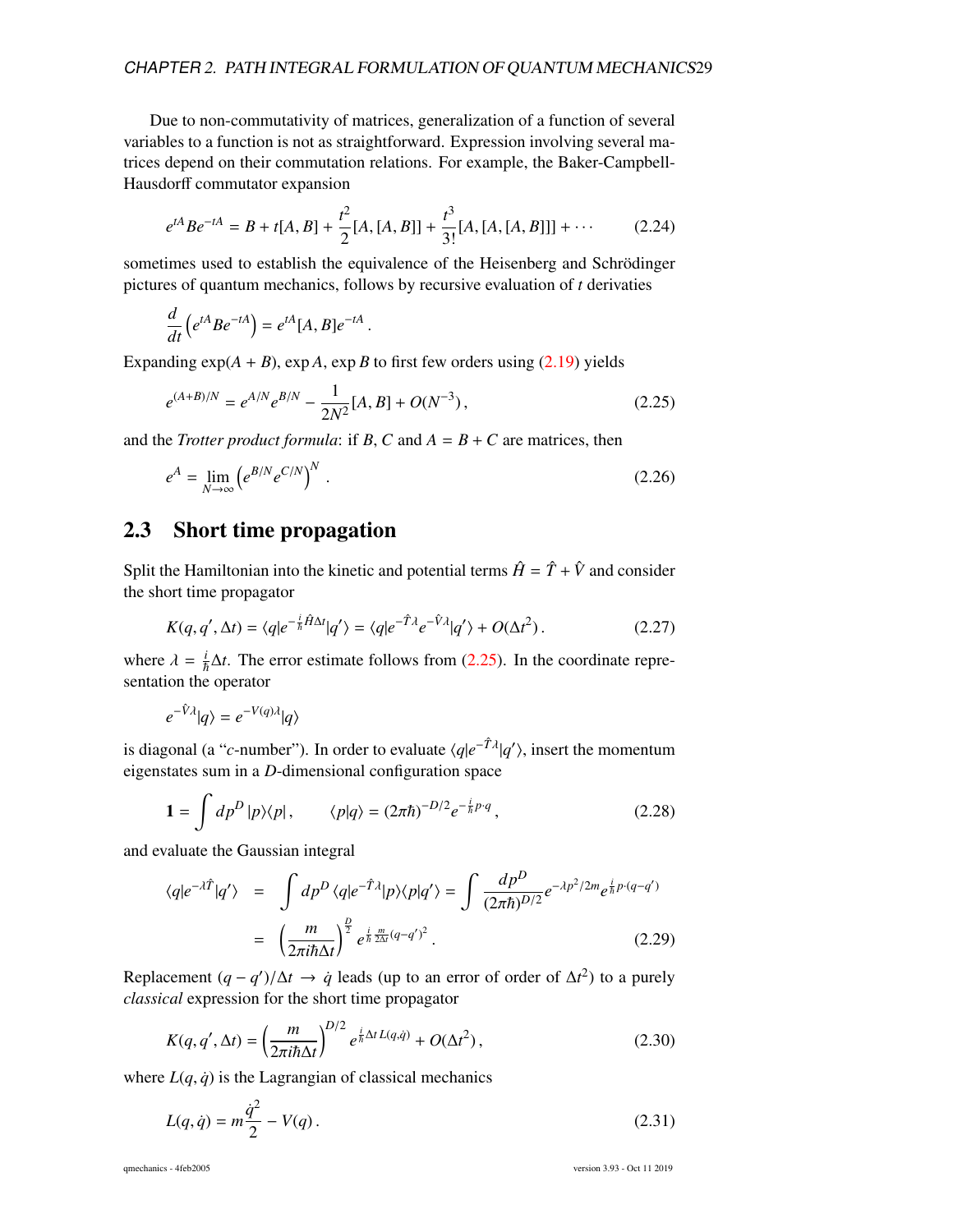## <span id="page-30-0"></span>2.4 Path integral

Next we express the finite time evolution as a product of many short time evolution steps.

Splitting the Hamiltonian into the kinetic and potential terms  $\hat{H} = \hat{T} + \hat{V}$  and using the Trotter product formula  $(2.26)$  we have

$$
e^{-\frac{i}{\hbar}\hat{H}t} = \lim_{N \to \infty} \left( e^{-\frac{i}{\hbar}\hat{T}\Delta t} e^{-\frac{i}{\hbar}\hat{V}\Delta t} \right)^N, \qquad \Delta t = t/N \tag{2.32}
$$

Turn this into matrix multiplication by inserting the configuration representation completeness relations [\(2.2\)](#page-24-2)

$$
K(q, q', t) = \langle q|e^{-\frac{i}{\hbar}\hat{H}t}|q'\rangle
$$
\n
$$
= \int dq_1^D \cdots dq_{N-1}^D \langle q|e^{-\hat{H}\lambda}|q_{N-1}\rangle \cdots \langle q_1|e^{-\hat{H}\lambda}|q'\rangle
$$
\n
$$
= \lim_{N \to \infty} \int dq_1^D \cdots dq_{N-1}^D \langle q'|e^{-\hat{T}\lambda}e^{-\hat{V}\lambda}|q_{N-1}\rangle \cdots \langle q_1|e^{-\hat{T}\lambda}e^{-\hat{V}\lambda}|q\rangle.
$$
\n(2.33)

The next step relies on convolution of two Gaussians being a Gaussian. Substituting [\(2.30\)](#page-29-3) we obtain that the total phase shift is given by the *Hamilton's principal function*, the integral of [\(2.31\)](#page-29-4) evaluated along the given path *p* from  $q' = q(0)$  to  $q = q(t)$ :

$$
R[q] = \lim_{N \to \infty} \sum_{j=0}^{N-1} \Delta t \left( \frac{m}{2} \left( \frac{q_{j+1} - q_j}{\Delta t} \right)^2 - V(q_j) \right), \qquad q_0 = q'
$$
  
= 
$$
\int d\tau L(q(\tau), \dot{q}(\tau)), \qquad (2.34)
$$

where functional notation [*q*] indicates that *R*[*q*] depends on the vector  $q = (q', q_1, q_2, \ldots, q_{N-1}, q)$ <br>defining a given path  $q(\tau)$  in the limit of  $N \to \infty$  steps, and the propagator is given defining a given path  $q(\tau)$  in the limit of  $N \to \infty$  steps, and the propagator is given by

<span id="page-30-1"></span>
$$
K(q, q', t) = \lim_{N \to \infty} \int [dq] e^{\frac{i}{\hbar}R[q]} \n[dq] = \prod_{j=1}^{N-1} \frac{dq_j^D}{(2\pi i\hbar \Delta t/m)^{D/2}}.
$$
\n(2.35)

We assume that the energy is conserved, and that the only time dependence of *L*(*q*, *q*) is through ( $q(\tau)$ ,  $q(\tau)$ ).

Path integral receives contributions from all paths propagating forward from  $q'$  to  $q$  in time  $t$ , see figure [2.1.](#page-26-1) The usual, more compact notation is

$$
K(q, q', t) = \int \mathcal{D}q \, e^{\frac{i}{\hbar}R[q]}, \qquad \text{or, more picturesquely}
$$

$$
= C \sum_{p} e^{\frac{i}{\hbar}R[q_p]}, \qquad q' = q_p(0), \, q = q_p(t), \qquad (2.36)
$$

where  $\int \mathcal{D}q$  is shorthand notation for the *N*  $\rightarrow \infty$  limit in [\(2.35\)](#page-30-1),

$$
\int \mathcal{D}q = \lim_{N \to \infty} \int [dq], \qquad (2.37)
$$

and the "sum over the paths  $C \sum_{p}$ " is whatever you imagine it to be.

What's good and what's bad about path integrals? First the virtues: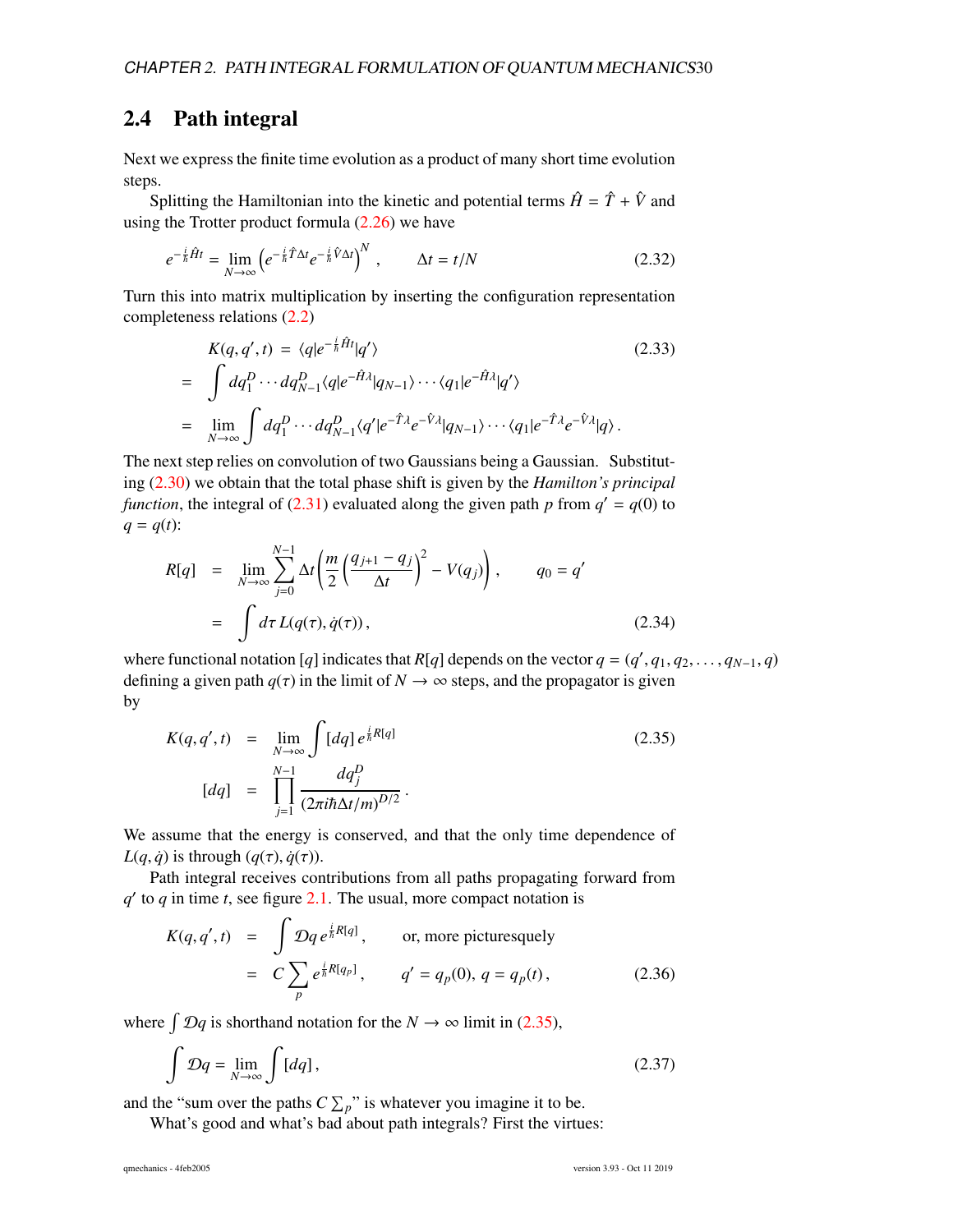- conceptual unification of
	- quantum mechanics
	- statistical mechanics
	- chaotic dynamics
- yields analytic solutions to classes of quantum problems
- quantum-classical correspondence
	- semiclassical theory
- theory of perturbative corrections
	- Feynman diagrams
- relativistic quantum field theory

And now for the bad news:

- $N \rightarrow \infty$  continuum limit
	- fraught with perils sides of the road are littered with corpses of the careless

## **Exercises**

2.1. Dirac delta function, Lorentzian representation. Derive the representation

$$
\delta(E - E_n) = -\lim_{\epsilon \to +0} \frac{1}{\pi} \text{Im} \frac{1}{E - E_n + i\epsilon} \tag{2.38}
$$

of a delta function as imaginary part of 1/*x*.

(Hint: read up on principal parts, positive and negative frequency part of the delta function, the Cauchy theorem in a good quantum mechanics textbook).

2.2. Green's function. Verify Green's function Laplace transform  $(2.13)$ ,

$$
G(q, q', E + i\varepsilon) = \frac{1}{i\hbar} \int_0^\infty dt \ e^{\frac{i}{\hbar}Et - \frac{\varepsilon}{\hbar}t} K(q, q', t)
$$

$$
= \sum \frac{\phi_n(q)\phi_n^*(q')}{E - E_n + i\varepsilon},
$$

argue that positive  $\epsilon$  is needed (hint: read a good quan-<br>tum mechanics textbook) tum mechanics textbook).

2.3. Scalar field propagator. [M. Srednicki, Quantum Field Theory, Part I [arXiv:hep-th](https://arXiv.org/abs/hep-th/0409035)/0409035, problem 8.2] Starting with

> $\Delta(x - x') = \int \frac{d^4k}{(2-x)^4}$  $(2π)^4$  $e^{ik(x-x)}$  $k^2 + m^2 - i\epsilon$  $(2.39)$

verify

<span id="page-31-0"></span>
$$
\Delta(x - x') = i \int d\tilde{k} e^{i\mathbf{k} \cdot (\mathbf{x} - \mathbf{x}') - i\omega |t - t'|}
$$
 (2.40)  
=  $i\theta(t - t') \int d\tilde{k} e^{ik(x - x')}$ 

$$
+i\theta(t'-t)\int d\tilde{k}\,e^{-ik(x-x')}.\tag{2.41}
$$

There should be an  $i$  in eq.  $(2.40)$ .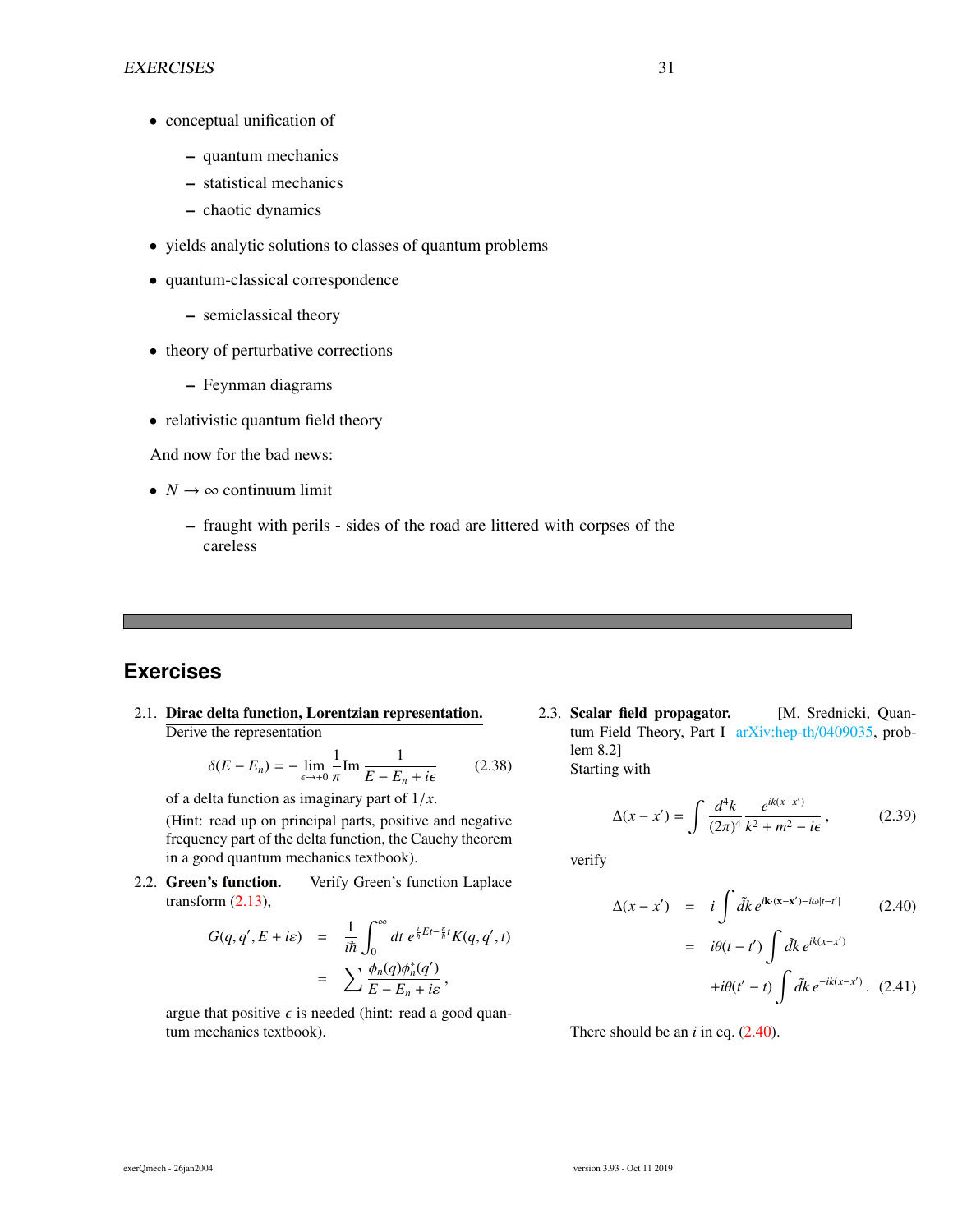# <span id="page-32-0"></span>**Chapter** 3

# Generating functionals

See P. Cvitanović [[1\]](#page-32-2) *Field theory*, chapter 2. *Generating functionals*, yours for a click [here.](http://ChaosBook.org/FieldTheory/02-GenFuncts.pdf)

### <span id="page-32-1"></span>References

<span id="page-32-2"></span>[1] P. Cvitanović, *[Field Theory](http://ChaosBook.org/FieldTheory)*, Notes prepared by E. Gyldenkerne (Nordita, Copenhagen, 1983).

# **Exercises**

- 3.1. 2.B.1 Continuous indices (self energy for QCD). The numbers refer to exercises in P. Cvitanović  $[1]$  $[1]$  *Field theory*, chapter 2. *Generating functionals* [\(click here\).](http://ChaosBook.org/FieldTheory/02-GenFuncts.pdf)
- 3.2. 2.D.1 Combinatoric weights.
- 3.3. 2.E.1 Functional derivatives.
- 3.4. 2.E.2 Feynman rules.
- 3.5. 2.E.3 Zero-dimensional field theory.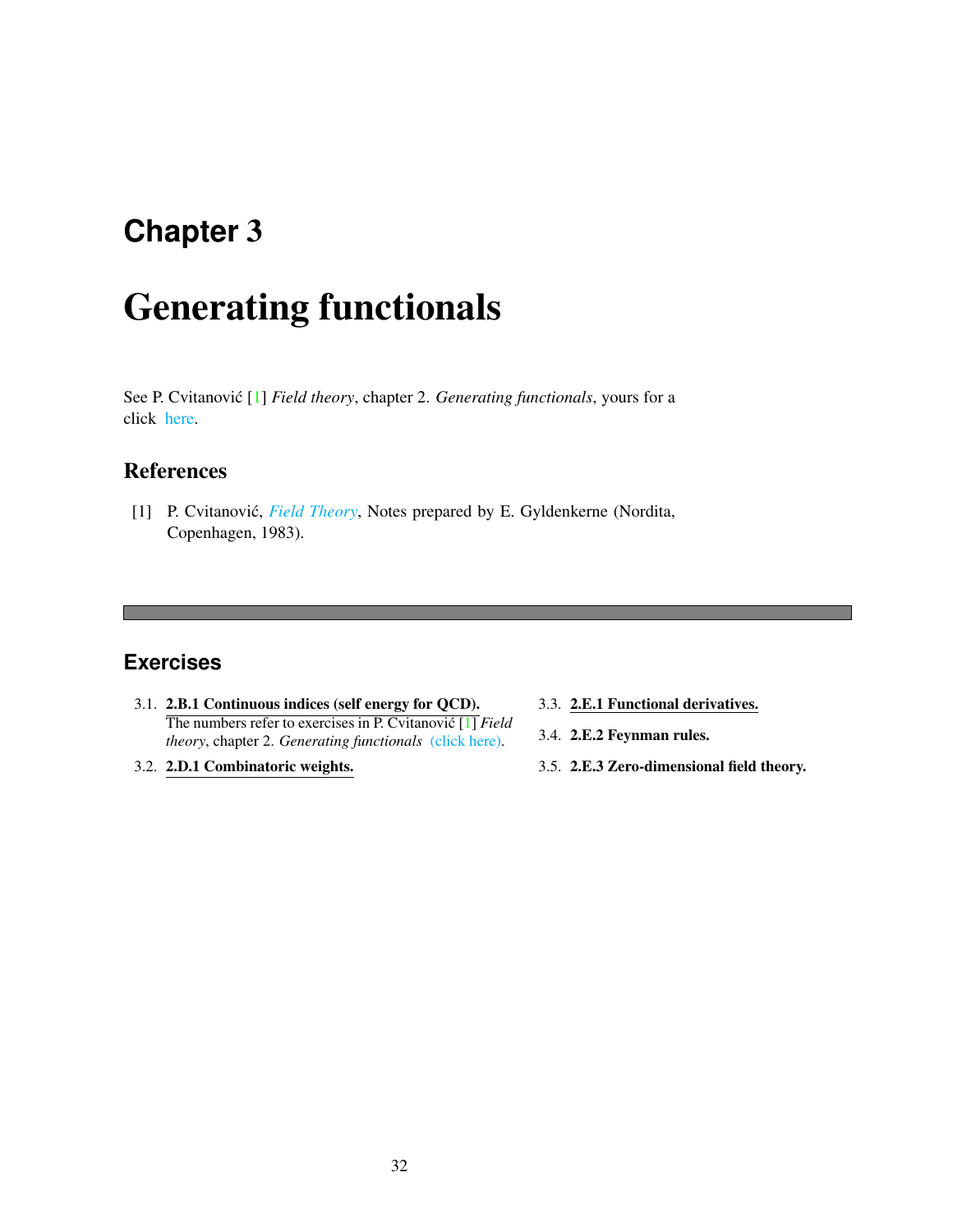# <span id="page-33-0"></span>**Chapter** 4

# Path integrals

See P. Cvitanovic [[1\]](#page-34-1) *Field theory*, chapter 3. *Path integrals*, yours for a click [here.](http://ChaosBook.org/FieldTheory/03-PathIntg.pdf)

#### <span id="page-33-1"></span>4.1 Bell polynomials

#### [2018-12-22 Predrag]

Fiol, Martínez-Montoya and Fukelman [\[2\]](#page-34-2) *Wilson loops in terms of color invariants* note in passing that the power series for the logarithm of the full  $\langle W \rangle$  (the connected  $\ln \langle W \rangle$  partition function) can be in terms of partial Bell polynomials *B*<sub>*n*</sub>,*k* (I do not remember ever seeing this formula). Defining  $f_k = d_R^{a_1 a_1 ... a_k a_k} / N_R$ 

$$
\ln \langle W \rangle = \sum_{k=1}^{\infty} \frac{g^k}{k!} \sum_{j=1}^k (-1)^{j-1} (j-1)! B_{k,j}(f_1, f_2, \dots, f_{k-j+1}) \tag{4.1}
$$

This expression for  $\ln \langle W \rangle$  is, however, extremely inefficient, and obscures the fact that the perturbative expansion of  $\ln \langle W \rangle$  is simpler than that of  $\langle W \rangle$ .

More useful, perhaps, is Ursell function (see [wiki\)](https://en.wikipedia.org/wiki/Ursell_function).

#### <span id="page-33-2"></span>4.2 E. Legendre transforms

In Cvitanović [[1\]](#page-34-1) *Field theory*, chapter 2. [Generating functionals,](http://ChaosBook.org/FieldTheory/02-GenFuncts.pdf) the Legendre transform eq. (2.28) comes out for free, just by looking at the 1PI subset of the connected graphs (that's why Γ[ $\phi$ ] comes out with the same sign as Γ[ $\phi$ ], unlike the Hamiltonian / Lagrangian relation in classical mechanics).

Here is some, mostly undigested reading on the *meaning* of Legendre transforms.

Probably the most pedagogical exposition is Zia, Redish and McKay [\[3\]](#page-34-3) *Making sense of the Legendre transform*. I have also found enjoyable several posts by Baez, starting with [Classical Mechanics versus Thermodynamics:](https://johncarlosbaez.wordpress.com/2012/01/19/classical-mechanics-versus-thermodynamics-part-1/) "It seems this whole subject is a monument of austere beauty. . . covered with minus signs, like bird droppings." He writes:

If we fix the temperature T and volume V, the system will choose a state that minimizes the Helmholtz free energy A(T,V).

If we fix the temperature T and pressure P, the system will choose a state that minimizes the Gibbs free energy G(T,P).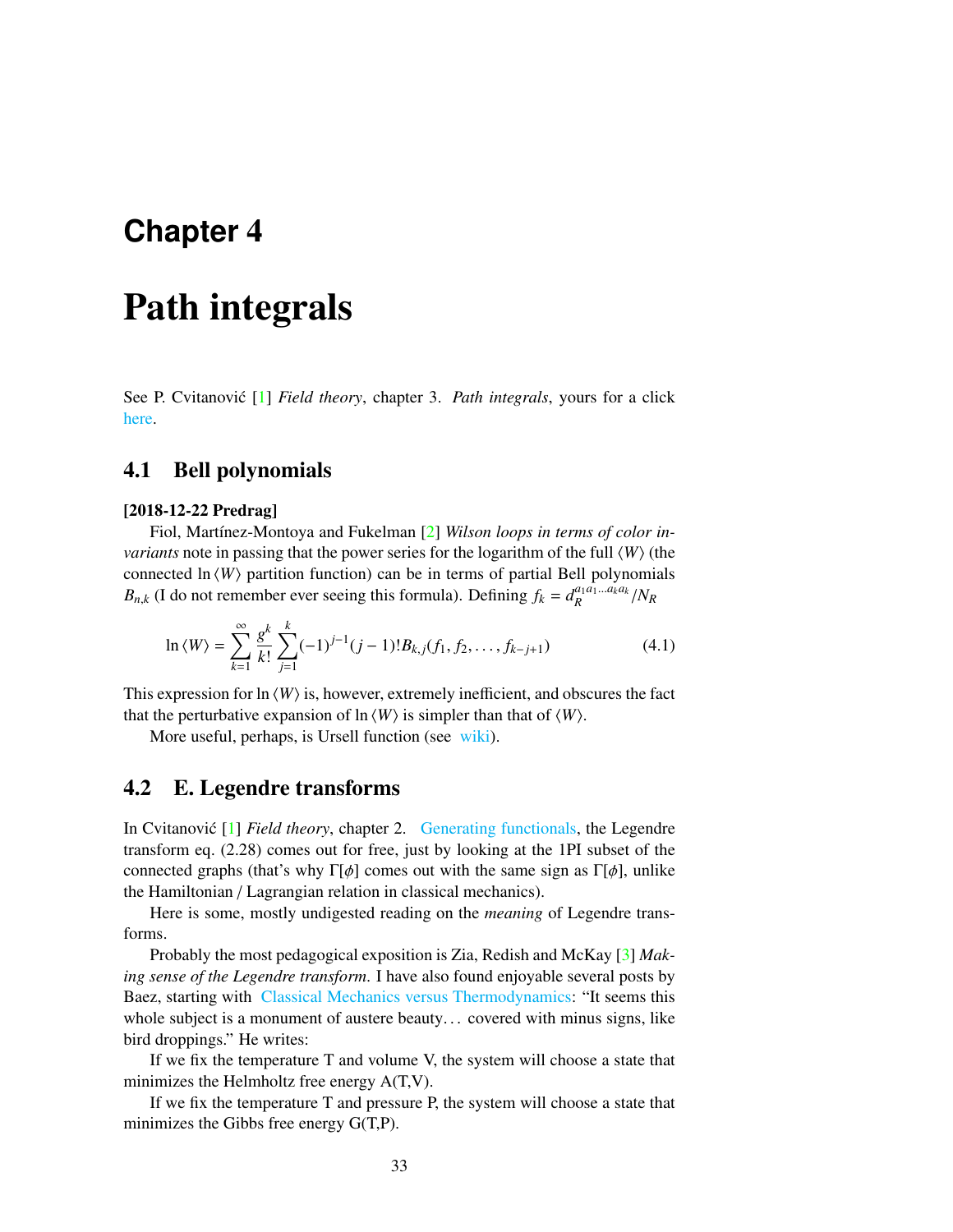consider the cotangent bundle  $T^*Q$ , which has local coordinates  $q^i$  (coming from the coordinates on  $Q$ ) and  $p_i$  (the corresponding coordinates on each cotangent space). We then call  $p_i$  the conjugate variable of the coordinate  $q^i$ .

Note that this is a unified picture, it avoids the most common approaches to classical mechanics, which start with either a 'Hamiltonian'

 $H: T^*Q \to \mathbb{R}$ 

or a 'Lagrangian'

 $L:TO\rightarrow\mathbb{R}$ 

Instead, we started with Hamilton's principal function

 $S: Q \to \mathbb{R}$ 

where Q is not the usual configuration space describing possible positions for a particle, but the 'extended' configuration space, which also includes time. Only this way do Hamilton's equations, like the Maxwell relations, become a trivial consequence of the fact that partial derivatives commute."

Back to my Field Theory book: I present Legendre and Fourier transforms as totally distinct functional transformations; Fourier as a multiplication by a matrix, and Legendre as a subset and (recursive) additions to it. Still, I explain that path integrals / generating functionals are "Fourier" or "Laplace" transforms of each other, and in the process of understanding that, one gets that the Legendre transform of *W*[*J*], so they are the same transformation in some sense. That is discussed by Markus Deserno in his [Legendre Transforms](https://www.andrew.cmu.edu/course/33-765/pdf/Legendre.pdf) lecture notes. For my taste he is a bit too taken by "How much information is contained in a function?" but the sect. B. *Relation to Laplace transforms and partition functions* is of interest to us; Legendre transform emerges from a Laplace saddle point calculation. In stackexchange [Qmechanic](https://physics.stackexchange.com/questions/200216/is-there-a-mathematical-relationship-between-legendre-conjugates-and-fourier-con) says the same thing: "the Legendre transformation can be e.g. seen as the leading classical tree-level formula of a formal semiclassical Fourier transformation." Read also [Dan Piponi.](http://blog.sigfpe.com/2005/10/quantum-mechanics-and-fourier-legendre.html)

In the same stackexchange Domino Valdano puts it this way: "the mathematical relationship between Fourier and Legendre conjugates is somewhat analogous to the relationship between Lie groups and Lie algebras."

#### <span id="page-34-0"></span>References

- <span id="page-34-1"></span>[1] P. Cvitanovic,´ *[Field Theory](http://ChaosBook.org/FieldTheory)*, Notes prepared by E. Gyldenkerne (Nordita, Copenhagen, 1983).
- <span id="page-34-2"></span>[2] B. Fiol, J. Martínez-Montoya, and A. Rios Fukelman, [Wilson loops in terms](https://arxiv.org/abs/1812.06890) [of color invariants,](https://arxiv.org/abs/1812.06890) 2018.
- <span id="page-34-3"></span>[3] R. K. P. Zia, E. F. Redish, and S. R. McKay, ["Making sense of the Legendre](http://dx.doi.org/10.1119/1.3119512) [transform",](http://dx.doi.org/10.1119/1.3119512) Am. J. Phys 77[, 614–622 \(2009\).](https://doi.org/10.1119/1.3119512)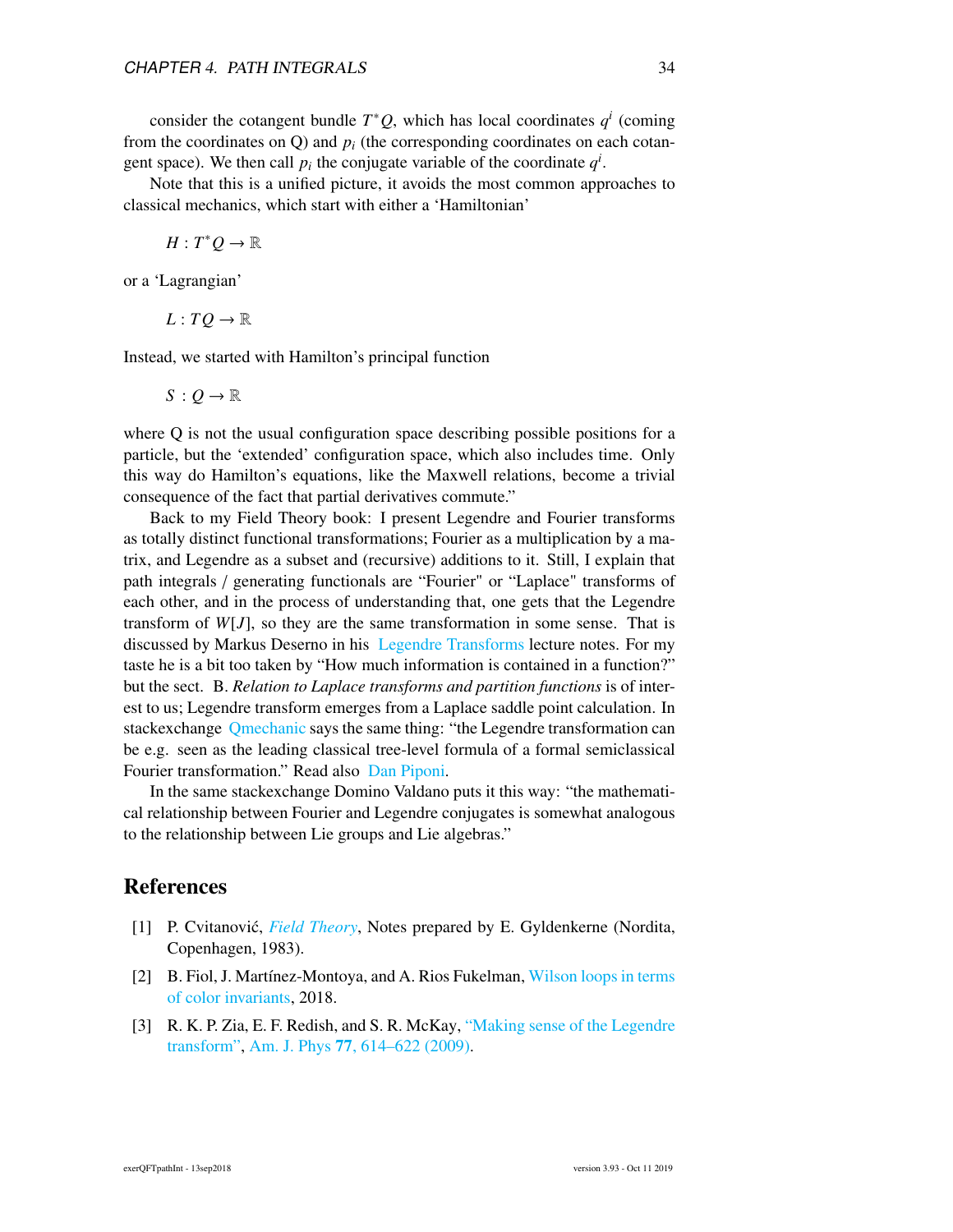## **Exercises**

- 4.1. 3.B.1 Gaussian integrals for complex field. The numbers refer to exercises in P. Cvitanovic [[1\]](#page-34-1) *Field theory*, chapter 3. *Path integrals* [\(click here\).](http://ChaosBook.org/FieldTheory/03-PathIntg.pdf)
- 4.2. 3.C.1 Wick expansion.
	- 4.3. 3.C.2 Counting QED diagrams.
	- 4.4. 3.F.3 Counting QED diagrams.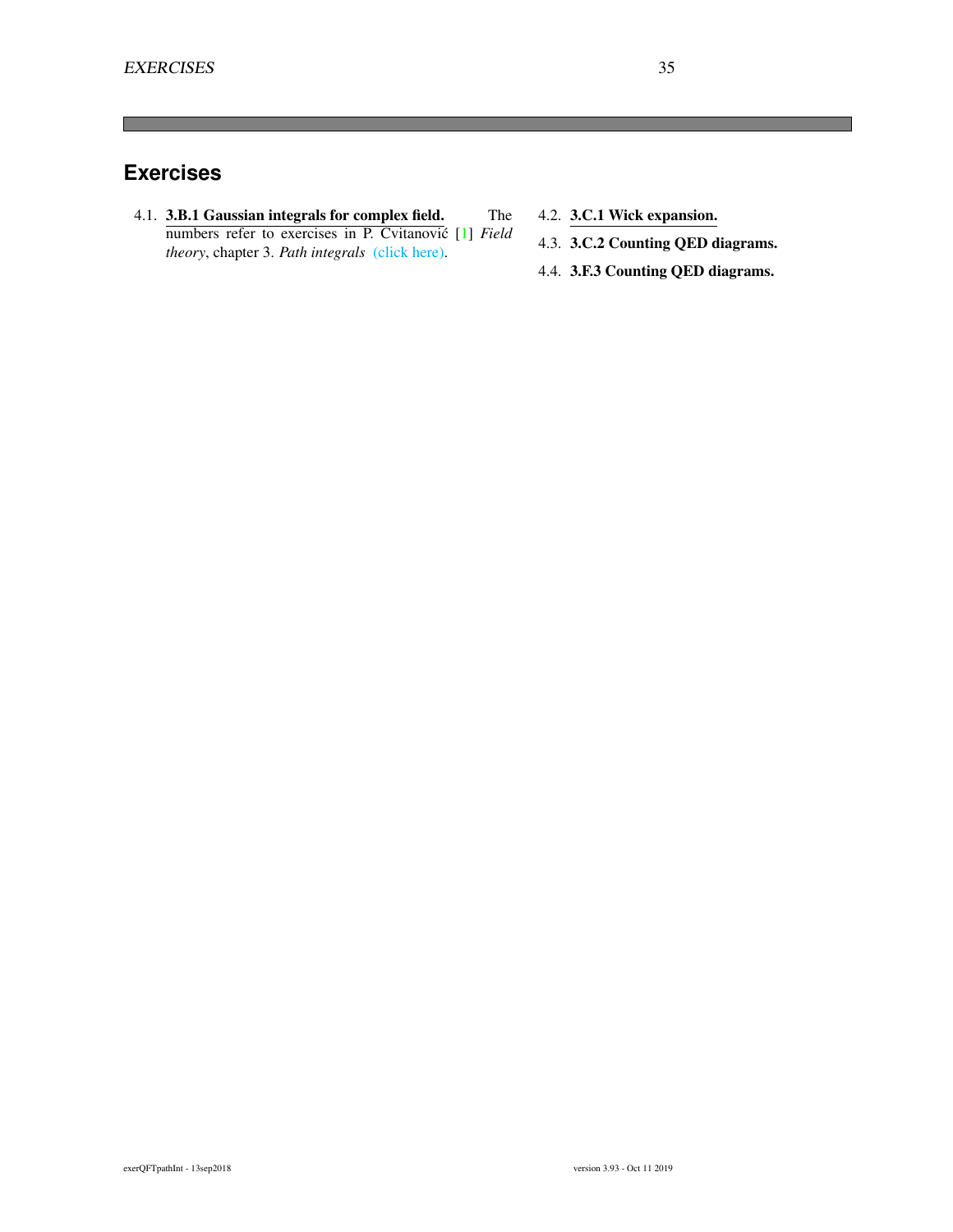# <span id="page-36-0"></span>**Chapter** 5

# Field theory path integrals

|     | 5.1 Field theory - setting up the notation $\dots \dots \dots \dots$ | -38 |
|-----|----------------------------------------------------------------------|-----|
|     |                                                                      | 40  |
| 5.3 |                                                                      | 40  |
|     |                                                                      |     |
|     | 5.4.1 Hungry pac-men munching on fattened $J$ 's 41                  |     |
|     |                                                                      |     |
|     | 5.6 Saddle-point expansions are asymptotic                           | 44  |
|     |                                                                      |     |

The path integral  $(2.35)$  is an ordinary multi-dimensional integral. In the classical  $\hbar \rightarrow 0$ , the action is large (high price of straying from the beaten path) almost everywhere, except for some localized regions of the *q*-space. Highly idealized, the action looks something like the sketch in figure [5.1](#page-37-0) (in order to be able to draw this on a piece of paper, we have suppressed a large number of  $q_\ell$  coordinates).

Such integral is dominated by the minima of the action. The minimum value  $S[q]$  states  $q^c$  are determined by the zero-slope, saddle-point condition

$$
\frac{d}{d\phi_{\ell}} S\left[q^c\right] + J_{\ell} = 0. \tag{5.1}
$$

The term "saddle" refers to the general technique of evaluating such integrals for complex  $q$ ; in the statistical mechanics applications  $q<sup>c</sup>$  are locations of the minima of  $S[q]$ , not the saddles. If there is a number of minima, only the one (or the  $n_c$ minima related by a discrete symmetry) with the lowest value of  $-S[q^c] - q^c$ . *J* dominates the path integral in the low temperature limit. The zeroth order, classical approximation to the partition sum  $(2.35)$  is given by the extremal state alone

$$
Z[J] = e^{W[J]} \to \sum_{c} e^{W_c[J]} = e^{W_c[J] + \ln n_c}
$$
  
\n
$$
W_c[J] = S[q^c] + q^c \cdot J .
$$
\n(5.2)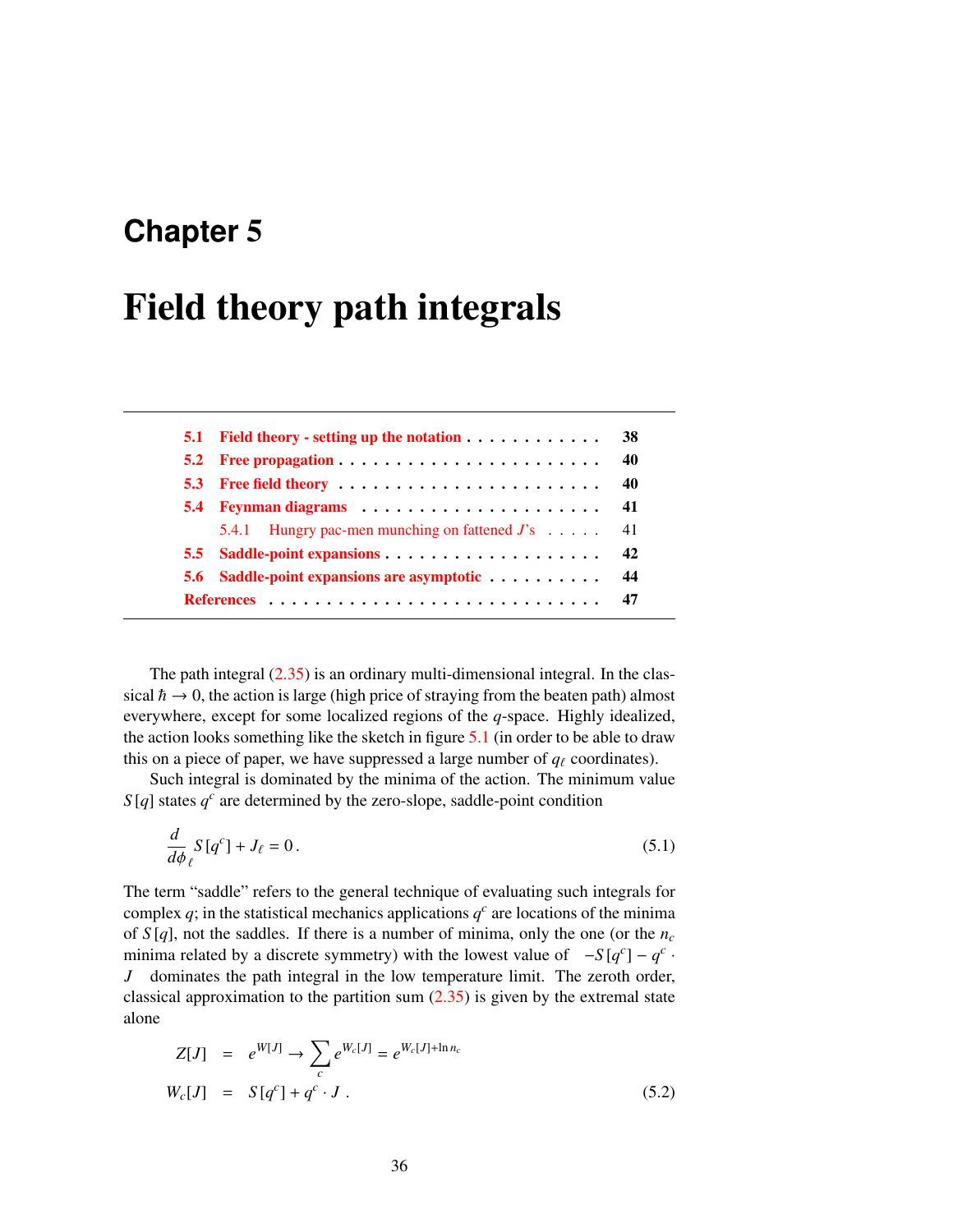

<span id="page-37-0"></span>**Figure 5.1:** In the classical  $\hbar \rightarrow 0$  limit (or the low temperature  $T = 1/\beta$  limit) the path integral [\(5.8\)](#page-39-0) is dominated by the minima of the integrand's exponent. The location  $\phi^c$  of a minimum is deter-<br>mined by the extremum condition  $\partial_c S[\phi^c] + I_c = 0$ mined by the extremum condition  $\partial_{\ell} S[\phi^c] + J_{\ell} = 0$ .

In the *saddlepoint approximation* the corrections due to the fluctuations in the *q <sup>c</sup>* neighborhood are obtained by shifting the origin of integration to

$$
q_{\ell} \to q^c_{\ \ell} + q_{\ell} \,,
$$

the position of the *c*-th minimum of  $S[q] - q \cdot J$ , and expanding  $S[q]$  in a Taylor series around  $q^c$ .

For our purposes it will be convenient to separate out the quadratic part  $S_0[q]$ , and collect all terms higher than bilinear in  $q$  into an "interaction" term  $S_I[q]$ 

<span id="page-37-2"></span>
$$
S_0[q] = -\sum_{\ell} q_{\ell} (M^{-1})_{\ell \ell'} q_{\ell},
$$
  
\n
$$
S_I[q] = -(\cdots)_{\ell \ell' \ell''} q_{\ell} q_{\ell'} q_{\ell''} + \cdots.
$$
\n(5.3)

Rewrite the partition sum  $(2.35)$  as

$$
e^{W[J]} = e^{W_c[J]} \int [dq] \, e^{-\frac{1}{2}q^{\top} \cdot M^{-1} \cdot q + S_I[q]}
$$

As the expectation value of any analytic function

$$
f(q) = \sum f_{n_1 n_2 \dots} q_1^{n_1} q_2^{n_2} \cdots / n_1! n_2! \cdots
$$

can be recast in terms of derivatives with respect to *J*

$$
\int [dq] f[q] e^{-\frac{1}{2}q^{\top} \cdot M^{-1} \cdot q} = f\left[\frac{d}{dJ}\right] \int [dq] e^{-\frac{1}{2}q^{\top} \cdot M^{-1} \cdot q + q \cdot J} \Big|_{J=0} ,
$$

we can move  $S_I[q]$  outside of the integration, and evaluate the Gaussian integral in the usual way exercise [A1.2](#page-64-0)

<span id="page-37-1"></span>
$$
e^{W[J]} = e^{W_c[J]} e^{S_I[\frac{d}{dJ}]} \int [dq] e^{-\frac{1}{2}q^{\top} \cdot M^{-1} \cdot q + q \cdot J} \Big|_{J=0}
$$
  
= |det M|<sup>1/2</sup>  $e^{W_c[J]} e^{S_I[\frac{d}{dJ}]} e^{\frac{1}{2}J^{\top} \cdot M \cdot J} \Big|_{J=0}$ . (5.4)

*M* is invertible only if the minima in figure [5.1](#page-37-0) are isolated, and *M*<sup>−1</sup> has no zero eigenvalues. The marginal case would require going beyond the Gaussian saddlepoints studied here, typically to the Airy-function type stationary points [\[1\]](#page-47-1).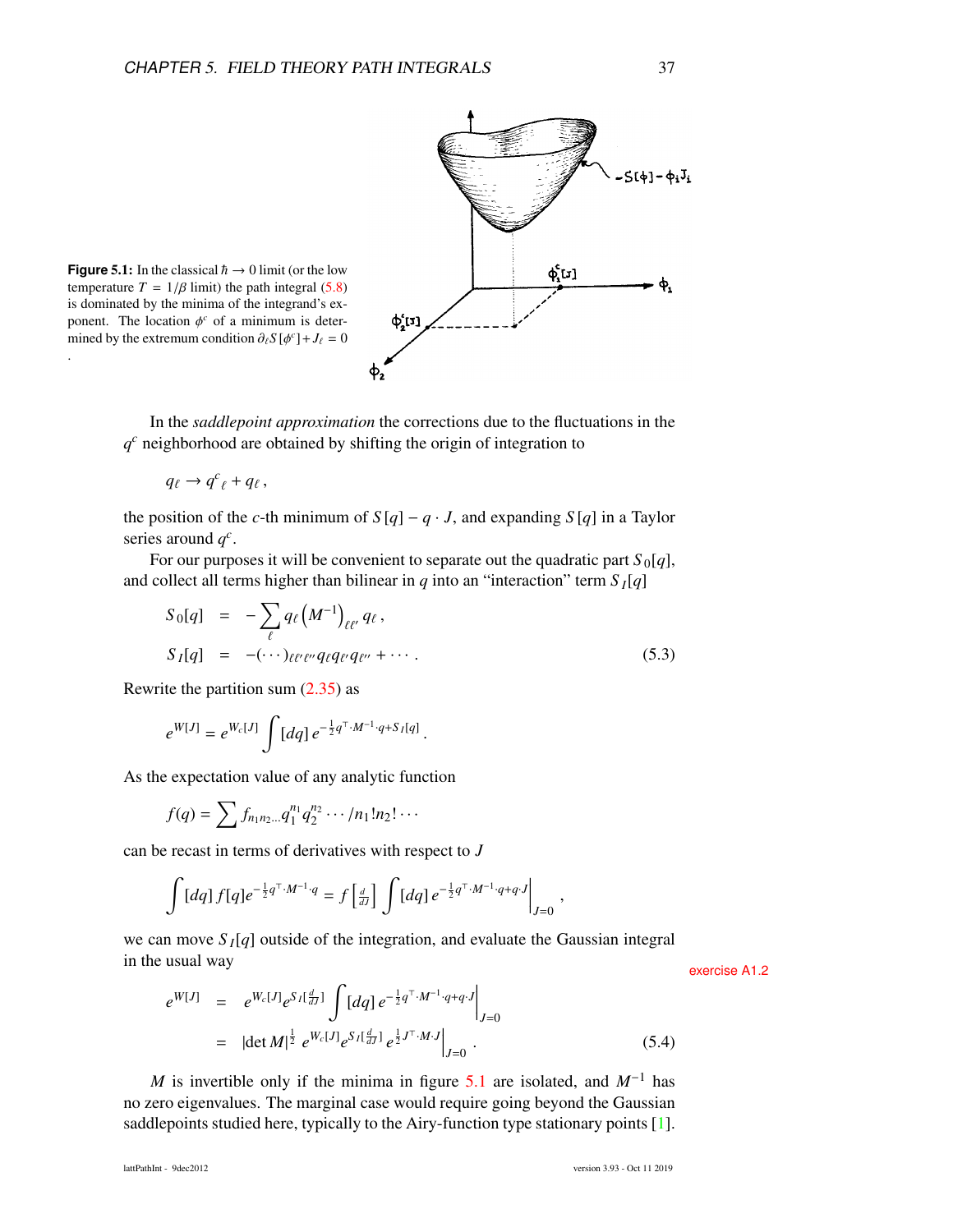In the classical statistical mechanics  $S[q]$  is a real-valued function, the extremum of  $S[q]$  at the saddlepoint  $q^c$  is the minimum, all eigenvalues of *M* are strictly positive, and we can drop the absolute value brackets  $|\cdots|$  in [\(5.4\)](#page-37-1).

Expanding the exponentials and evaluating the  $\frac{d}{dJ}$  derivatives in [\(5.4\)](#page-37-1) yields the fluctuation corrections as a power series in  $1/\beta = T$ .

The first correction due to the fluctuations in the  $q<sup>c</sup>$  neighborhood is obtained by approximating the bottom of the potential in figure [5.1](#page-37-0) by a parabola, i.e., keeping only the quadratic terms in the Taylor expansion [\(5.3\)](#page-37-2).

#### <span id="page-38-0"></span>5.1 Field theory - setting up the notation

The partition sum for a lattice field theory defined by a Hamiltonian  $\mathcal{H}[\phi]$  is

<span id="page-38-1"></span>
$$
Z[J] = \int [d\phi] e^{-\beta(\mathcal{H}[\phi] - \phi \cdot J)}
$$

$$
[d\phi] = \frac{d\phi_1}{\sqrt{2\pi}} \frac{d\phi_2}{\sqrt{2\pi}} \cdots,
$$

where  $\beta = 1/T$  is the inverse temperature, and  $J_{\ell}$  is an external probe that we can twiddle at will site by site. For a theory of the Landau type the Hamiltonian twiddle at will site-by-site. For a theory of the Landau type the Hamiltonian

$$
\mathcal{H}_L[\phi] = \frac{r}{2}\phi_\ell\phi_\ell + \frac{c}{2}\partial_\mu\phi_\ell\partial_\mu\phi_\ell + u\sum_{\ell=1}^{N^d}\phi_\ell^4\tag{5.5}
$$

is translationally invariant. Unless stated otherwise, we shall assume the repeated index summation convention throughout. We find it convenient to bury now some index summ:<br>factors of  $\sqrt{ }$  $2\pi$  into the definition of *Z*[*J*] so they do not plague us later on when<br>using Gaussian integrals. Bescaling  $\phi \rightarrow$  (const) changes  $[dd] \rightarrow$ we start evaluating Gaussian integrals. Rescaling  $\phi \rightarrow (const)\phi$  changes  $[d\phi] \rightarrow$  $(\text{const})^N[d\phi]$ , a constant prefactor in *Z*[*J*] which has no effect on averages. Hence we can get rid of one of the Landau parameters *r*, *u*, and *c* by rescaling. The accepted *normalization convention* is to set the gradient term to  $\frac{1}{2}(\partial \phi)^2$  by  $J \to c^{1/2}L$   $\phi \to c^{-1/2}\phi$  and the  $H_2$  in (5.5) is replaced by  $c^{1/2}J$ ,  $\phi \rightarrow c^{-1/2}\phi$ , and the  $\mathcal{H}_L$  in [\(5.5\)](#page-38-1) is replaced by

<span id="page-38-2"></span>
$$
\mathcal{H}[\phi] = \frac{1}{2} \partial_{\mu} \phi_{\ell} \partial_{\mu} \phi_{\ell} + \frac{m_0^2}{2} \phi_{\ell} \phi_{\ell} + \frac{g_0}{4!} \sum_{\ell} \phi_{\ell}^4
$$
  

$$
m_0^2 = \frac{r}{c}, \qquad g_0 = 4! \frac{u}{c^2} . \tag{5.6}
$$

Dragging factors of  $\beta$  around is also a nuisance, so we absorb them by defining the *action* and the *sources* as

$$
S[\phi] = -\beta \mathcal{H}[\phi], \qquad J_{\ell} = \beta J_{\ell}.
$$

The actions we learn to handle here are of form

$$
S[\phi] = -\frac{1}{2} (M^{-1})_{\ell\ell'} \phi_{\ell} \phi_{\ell'} + S_I[\phi],
$$
  
\n
$$
S_I[\phi] = \frac{1}{3!} \gamma_{\ell_1 \ell_2 \ell_3} \phi_{\ell_1} \phi_{\ell_2} \phi_{\ell_3} + \frac{1}{4!} \gamma_{\ell_1 \ell_2 \ell_3 \ell_4} \phi_{\ell_1} \phi_{\ell_2} \phi_{\ell_3} \phi_{\ell_4} + \cdots
$$
 (5.7)

Why we chose such awkward notation  $M^{-1}$  for the matrix of coefficients of the  $\overline{r}$   $\overline{r}$   $\overline{r}$   $\overline{v}$  $\phi_{\ell} \phi_{\ell'}$  term will become clear in due course (or you can take a peak at [\(5.12\)](#page-40-2) now).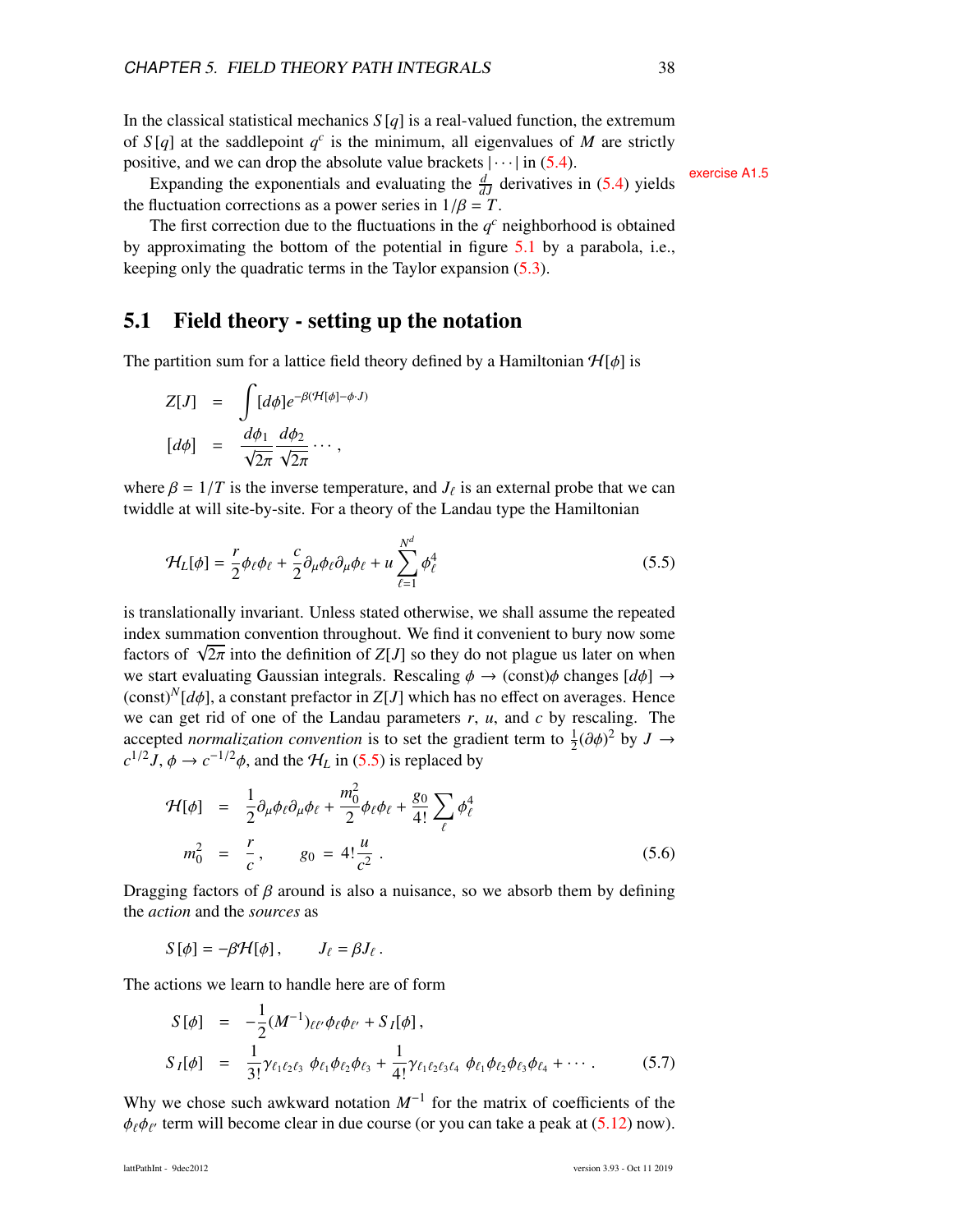Our task is to compute the partition function  $Z[J]$ , the "free energy"  $W[J]$ , and the full *n*-point correlation functions

<span id="page-39-0"></span>
$$
Z[J] = e^{W[J]} = \int [d\phi] e^{S[\phi] + \phi \cdot J}
$$
(5.8)  

$$
= Z[0] \left( 1 + \sum_{n=1}^{\infty} \sum_{\ell_1 \ell_2 \cdots \ell_n} G_{\ell_1 \ell_2 \cdots \ell_n} \frac{J_{\ell_1} J_{\ell_2} \cdots J_{\ell_n}}{n!} \right),
$$

$$
G_{\ell_1 \ell_2 \cdots \ell_n} = \langle \phi_{\ell_1} \phi_{\ell_2} \cdots \phi_{\ell_n} \rangle = \frac{1}{Z[0]} \frac{d}{dJ_{\ell_1}} \cdots \frac{d}{dJ_{\ell_n}} Z[J] \Big|_{J=0}.
$$
(5.9)

The "bare mass"  $m_0$  and the "bare coupling"  $g_0$  in [\(5.6\)](#page-38-2) parameterize the relative strengths of quadratic, quartic fields at a lattice point vs. contribution from spatial variation among neighboring sites. They are called "bare" as the 2- and 4-point couplings measured in experiments are "dressed" by fluctuation contributions.

The action of discretized  $\phi^4$ -theory can be written as

$$
S[\phi] = \sum_{x} a^d \left\{ \frac{1}{2} \sum_{\mu=1}^4 (\partial_{\mu} \phi(x))^2 + \frac{m_0^2}{2} \phi(x)^2 + \frac{g_0}{4!} \phi(x)^4 \right\}.
$$

One usually starts with a finite hypercubic lattice with length  $L_1 = L_2 = L_3 = L$ in every spatial direction and length  $L_4 = T$  in Euclidean time,

 $x_u = a n_u,$   $n_u = 0, 1, 2, \ldots, L_u - 1,$ 

with finite volume  $V = L^3T$ . A popular finite volume boundary conditions are periodic boundary conditions

$$
\phi(x) = \phi(x + aL_\mu \hat{n}_\mu),
$$

where  $\hat{n}_{\mu}$  is the unit vector in the  $\mu$ -direction.

In order to get rid of some of the lattice indices it is convenient to employ vector notation for the terms bilinear in  $\phi$ , and keep the rest lumped into "interaction,"

$$
S[\phi] = -\frac{m^2}{2}\phi^{\top} \cdot \phi - \frac{C}{2} \Big[ \big(\sigma_{\mu} - 1\big) \phi \Big]^{\top} \cdot \big(\sigma_{\mu} - 1\big) \phi + S_I[\phi]. \tag{5.10}
$$

For example, for the discretized Landau Hamiltonian  $m^2/2 = \beta m_0^2/2$ ,  $C = \beta/a^2$ , and the quartic term  $S_I[\phi]$  is local site-by-site,

$$
\gamma_{\ell_1\ell_2\ell_3\ell_4} = -4! \beta u \,\delta_{\ell_1\ell_2} \delta_{\ell_2\ell_3} \delta_{\ell_3\ell_4} \,,
$$

so this general quartic coupling is a little bit of an overkill, but by the time we get to the Fourier-transformed theory, it will make sense as a momentum conserving vertex [\(1.58\)](#page-18-2).

Consider the action

$$
S[\sigma\phi] = -\frac{1}{2}\phi^{\top}\cdot\sigma^{\top}M^{-1}\sigma\cdot\phi - \frac{\beta g_0}{4!}\sum_{\ell=1}^{N^d}(\sigma\phi)_{\ell}^4.
$$

As  $M^{-1}$  is constructed from  $\sigma$  and its inverse,  $M^{-1}$  and  $\sigma$  commute, and the highest term is  $\sigma$  inversion. In the quartic term  $\sigma$  permutes evolvally the terms in bilinear term is  $\sigma$  invariant. In the quartic term  $\sigma$  permutes cyclically the terms in the sum. The total action is translationally invariant

$$
S[\sigma\phi] = S[\phi] = -\frac{1}{2}\phi^{\top} \cdot M^{-1} \cdot \phi - \frac{\beta g_0}{4!} \sum_{\ell=1}^{N^d} \phi_\ell^4.
$$
 (5.11)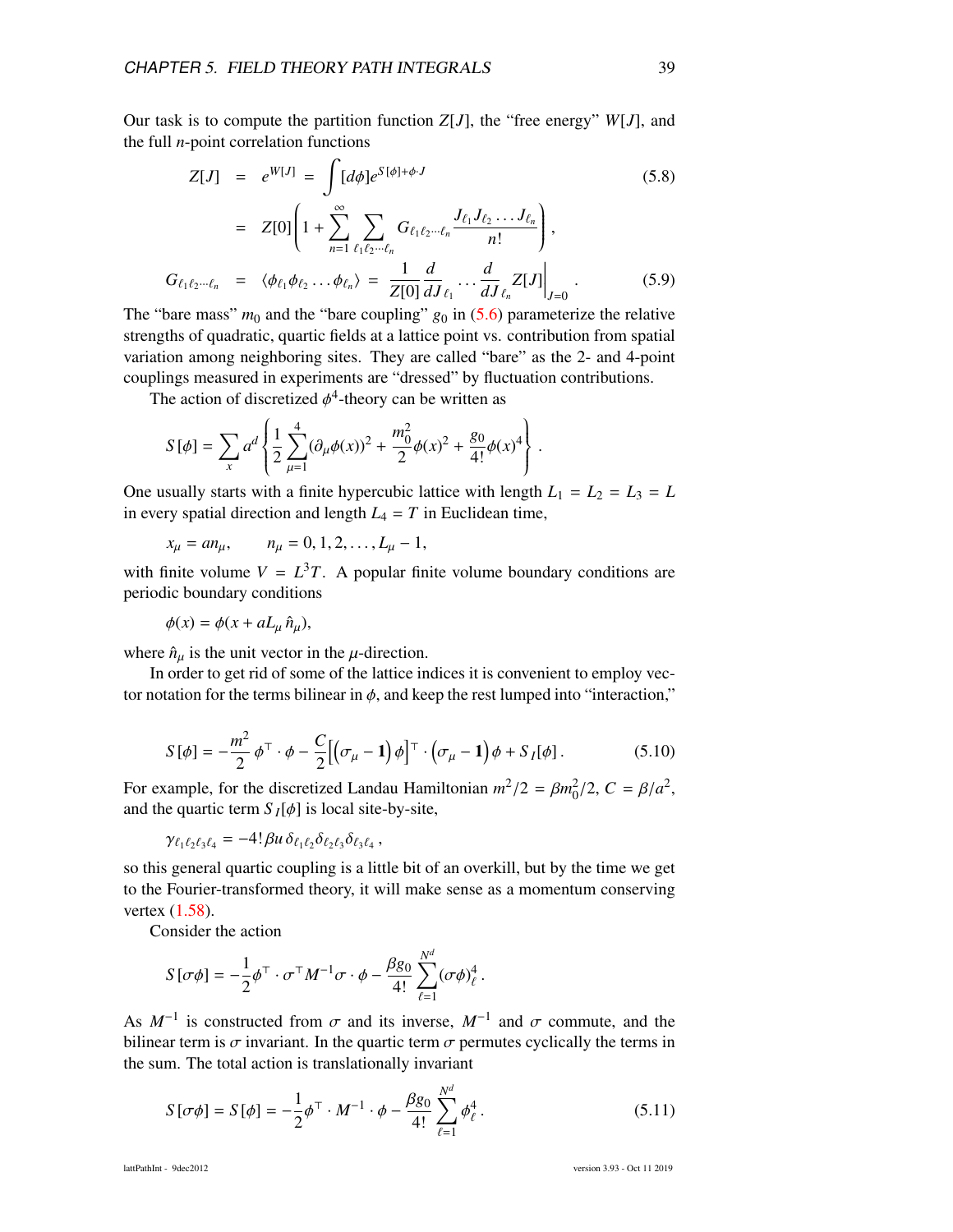#### <span id="page-40-0"></span>5.2 Free propagation

In many field theory textbooks much time is spent on 'non-interacting fields', 'free propagation', etc... Attempts to 'derive' quantum mechanics from deeper principles often do not ever get to 'interacting fields'. Why is that?

Mathematical physics equals three tricks: 1) Gaussian integral, 2) integration by parts, and 3) (your own more sophisticated trick). As we shall now see, 1) suffices to solve free field theories.

#### <span id="page-40-1"></span>5.3 Free field theory

There are field theory courses in which months pass while free non-interacting fields are beaten to pulp. This text is an exception, but even so we get our first glimpse of the theory by starting with no interactions,  $S_I[\phi] = 0$ . The freefield partition function (which sometimes ekes living under the name "Gaussian model") is

<span id="page-40-2"></span>
$$
Z_0[J] = e^{W_0[J]} = \int [d\phi]e^{-\frac{1}{2}\phi^{\top} \cdot M^{-1} \cdot \phi + \phi \cdot J} = |\det M|^{\frac{1}{2}} e^{\frac{1}{2}J^{\top} \cdot M \cdot J}
$$
  

$$
W_0[J] = \frac{1}{2}J^{\top} \cdot M \cdot J + \frac{1}{2}\text{tr}\ln M.
$$
 (5.12)

The full *n*-point correlation functions [\(5.9\)](#page-39-0) vanish for *n* odd, and for *n* even they are given by products of distinct combinations of 2-point correlations

<span id="page-40-3"></span>
$$
G_{\ell\ell'} = (M)_{\ell\ell'}
$$
  
\n
$$
G_{\ell_1\ell_2\ell_3\ell_4} = (M)_{\ell_1\ell_2}(M)_{\ell_3\ell_4} + (M)_{\ell_1\ell_3}(M)_{\ell_2\ell_4} + (M)_{\ell_1\ell_4}(M)_{\ell_2\ell_3}
$$
  
\n
$$
G_{\ell_1\ell_2\cdots\ell_n} = (M)_{\ell_1\ell_2}\cdots(M)_{\ell_{n-1}\ell_n} + (M)_{\ell_1\ell_3}\cdots(M)_{\ell_{n-1}\ell_n} + \cdots
$$
\n(5.13)

Keeping track of all these dummy indices (and especially when they turn into a zoo of of continuous coordinates and discrete indices) is a pain, and it is much easier to visualize this diagrammatically. Defining the propagator as a line connecting 2 lattice sites, and the probe  $J_{\ell}$  as a source/sink from which a single line can originate

$$
(M)_{\ell_1\ell_2} = \ell_1 \bullet \bullet \ell_2, \qquad J_\ell = \bullet \bullet \ell, \qquad (5.14)
$$

we expand the free-field theory partition function  $(5.12)$  as a Taylor series in  $J^{\dagger}$ .  $M^{-1} \cdot J$ 

$$
\frac{Z_0[J]}{Z_0[0]} = 1 + \frac{1}{2}\mathbf{0} - \mathbf{0} + \frac{1}{2}\mathbf{0}\mathbf{0} + \frac{1}{2}\mathbf{0}\mathbf{1}\mathbf{1} + \frac{1}{2}\mathbf{0}\mathbf{0}\mathbf{1} + \cdots
$$
 (5.15)

In the diagrammatic notation the non-vanishing *n*-point correlations [\(5.13\)](#page-40-3) are drawn as

<span id="page-40-4"></span>
$$
G_{ee} = e^{-\epsilon}
$$
  
\n
$$
G_{ee} = e^{-\epsilon}
$$
  
\n
$$
G_{ee} = e^{-\epsilon}
$$
  
\n
$$
G_{ee} = e^{-\epsilon}
$$
  
\n
$$
G_{ee} = e^{-\epsilon}
$$
  
\n
$$
G_{ee} = e^{-\epsilon}
$$
  
\n
$$
G_{ee} = e^{-\epsilon}
$$
  
\n
$$
G_{ee} = e^{-\epsilon}
$$
  
\n
$$
G_{ee} = e^{-\epsilon}
$$
  
\n
$$
G_{ee} = e^{-\epsilon}
$$
  
\n
$$
G_{ee} = e^{-\epsilon}
$$
  
\n
$$
G_{ee} = e^{-\epsilon}
$$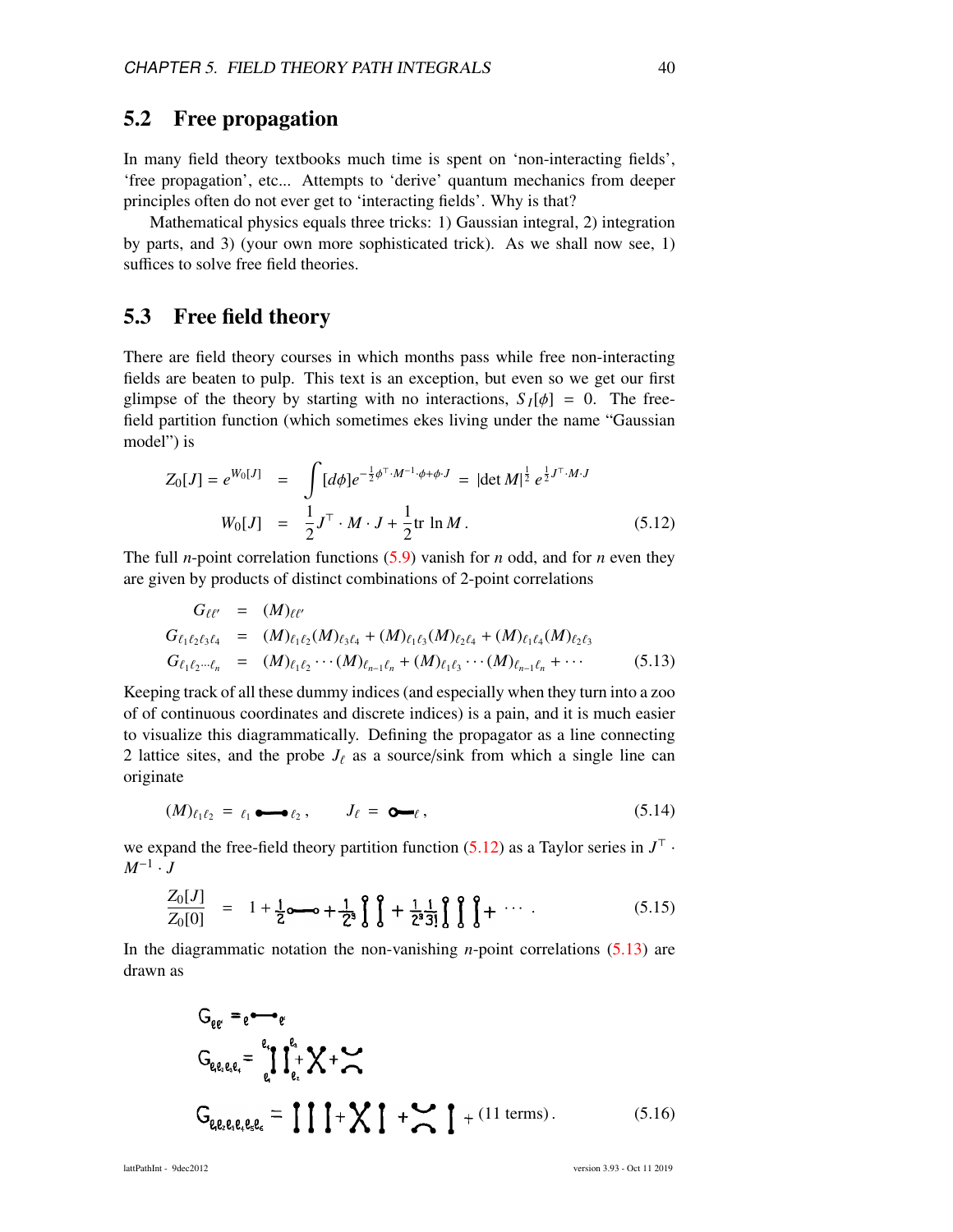The total number of distinct terms contributing to the noninteracting full *n*-point exercise [5.1](#page-47-2) correlation is  $1 \cdot 3 \cdot 5 \cdots (n-1) = (n-1)!!$ , the number of ways that *n* source terms *<sup>J</sup>* can be paired into *<sup>n</sup>*/2 pairs *<sup>M</sup>*.

#### <span id="page-41-0"></span>5.4 Feynman diagrams

For field theories defined at more than a single point the perturbative corrections can be visualized by means of Feynman diagrams. It is not clear that this is the intelligent way to proceed [\[4\]](#page-47-3), as both the number of Feynman diagrams and the difficulty of their evaluation explodes combinatorially, but as most physicist stop at a 1-loop correction, for the purpose at hand this is a perfectly sensible way to proceed.

#### <span id="page-41-1"></span>5.4.1 Hungry pac-men munching on fattened *J*'s

The saddle-point expansion is most conveniently evaluated in terms of Feynman diagrams, which we now introduce. Expand both exponentials in [\(5.29\)](#page-44-1)

$$
e^{S_I\left(\frac{d}{dJ}\right)}e^{\frac{1}{2}J^{\top}\cdot M\cdot J} = \left\{1 + \frac{1}{4!}\sum_{\mathbf{C}}\mathbf{G} + \frac{1}{2}\frac{1}{(4!)^2}\sum_{\mathbf{C}}\mathbf{G} + \sum_{\mathbf{C}}\mathbf{G}\mathbf{G} + \cdots\right\}
$$

$$
\times \left\{1 + \frac{1}{2}\mathbf{O} - \mathbf{O} + \frac{1}{2^3}\int_{\mathbf{C}}\mathbf{G} + \frac{1}{2^3}\sum_{\mathbf{C}}\mathbf{G}\mathbf{G} + \cdots\right\} \quad (5.17)
$$

Here we have indicated  $\frac{d}{dJ}$  as a pac-man that eats *J*, leaving a delta function in its wake

$$
\frac{d}{dJ_j}J_\ell = \delta_{j\ell}
$$
\n
$$
\frac{d}{dJ_j} \mathcal{L} = \frac{1}{dJ} \mathcal{L} \tag{5.18}
$$

For example, the rightmost pac-man in the  $\sum_{\ell}$  ( $\frac{d}{d}$ derivative has four ways of munching a *J* from the free-field theory  $\frac{1}{2}$   $\left(\frac{1}{2}\right)$  $\frac{d}{dJ}$  <sup>4</sup> interaction term quartic in  $\frac{1}{2}J^\top\cdot M\cdot J\Big)^2$ term, the next pac-man has three *J*'s to bite into in two distinct ways, and so forth:

$$
\frac{1}{4!} \frac{1}{2^3} \frac{1}{6} \sum_{i=1}^{3} \left\{ \int_{0}^{2} = \frac{1}{3!} \frac{1}{2^3} \frac{1}{6} \sum_{j=1}^{3} \left( \frac{1}{2} \sum_{j=1}^{3} \left( \frac{1}{2} \sum_{j=1}^{3} \left( \frac{1}{2} \sum_{j=1}^{3} \left( \frac{1}{2} \sum_{j=1}^{3} \left( \frac{1}{2} \sum_{j=1}^{3} \left( \frac{1}{2} \sum_{j=1}^{3} \left( \frac{1}{2} \sum_{j=1}^{3} \left( \frac{1}{2} \sum_{j=1}^{3} \left( \frac{1}{2} \sum_{j=1}^{3} \left( \frac{1}{2} \sum_{j=1}^{3} \left( \frac{1}{2} \sum_{j=1}^{3} \left( \frac{1}{2} \sum_{j=1}^{3} \left( \frac{1}{2} \sum_{j=1}^{3} \left( \frac{1}{2} \sum_{j=1}^{3} \left( \frac{1}{2} \sum_{j=1}^{3} \left( \frac{1}{2} \sum_{j=1}^{3} \left( \frac{1}{2} \sum_{j=1}^{3} \left( \frac{1}{2} \sum_{j=1}^{3} \left( \frac{1}{2} \sum_{j=1}^{3} \left( \frac{1}{2} \sum_{j=1}^{3} \left( \frac{1}{2} \sum_{j=1}^{3} \left( \frac{1}{2} \sum_{j=1}^{3} \left( \frac{1}{2} \sum_{j=1}^{3} \left( \frac{1}{2} \sum_{j=1}^{3} \left( \frac{1}{2} \sum_{j=1}^{3} \left( \frac{1}{2} \sum_{j=1}^{3} \left( \frac{1}{2} \sum_{j=1}^{3} \left( \frac{1}{2} \sum_{j=1}^{3} \left( \frac{1}{2} \right) \right) \right) \right) \right) \right) \right\}^{2}
$$

In field theory textbooks this process of tying together vertices by propagators is called the *Wick expansion*. Professionals have smarter ways of generating Feynman diagrams [\[3\]](#page-47-4), but this will do for the problem at hand.

It is easy enough to prove this to all orders, but to this order you can simply check by expanding the exponential  $(5.8)$  that the free energy  $W[J]$  perturbative corrections are the connected, diagrams with  $J = 0$ 

<span id="page-41-2"></span>exercise [5.6](#page-48-1)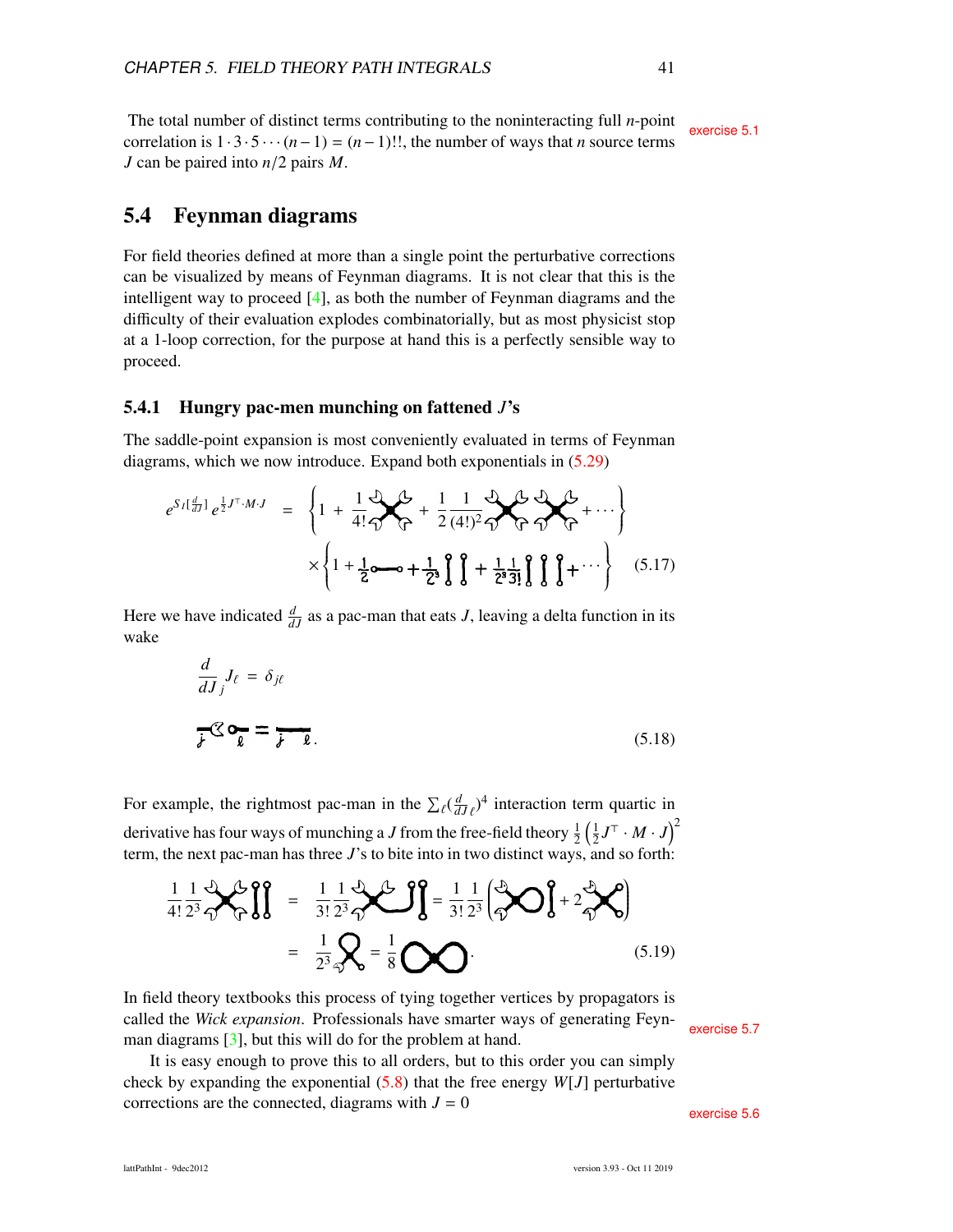$$
W[0] = S[\phi^{c}] + \frac{1}{2} \text{tr} \ln M + \frac{1}{8} \text{O} + \frac{1}{16} \text{O} + \frac{1}{48} \text{O} + \frac{1}{48} \text{O}.
$$
 (5.20)

According to its definition, every propagator line *M* connecting two vertices carries a factor of  $T = 1/\beta$ , and every vertex a factor of  $1/T$ . In the  $\phi^4$  theory the diagram with *n* vertices contributes to the order  $T^n$  of the perturbation theory. In diagram with *n* vertices contributes to the order  $T<sup>n</sup>$  of the perturbation theory. In quantum theory, the corresponding expansion parameter is  $\hbar$ .

To proceed, we have to make sense of the propagator *M* of sect. [5.1,](#page-38-0) and learn how to evaluate diagrammatic perturbative corrections.

### <span id="page-42-0"></span>5.5 Saddle-point expansions

Good. You know how to evaluate a Gaussian integral, and now you would like to master path integrals. What to do? Simple - turn path integrals into Gaussian integrals, as follows:

Laplace method deals with integrals of form

<span id="page-42-1"></span>
$$
I = \int_{-\infty}^{\infty} dx \, e^{-t\Phi(x)} \tag{5.21}
$$

where *t* and  $\Phi(x)$  are real. If  $\Phi(x)$  is bounded from below and smooth at minimal value  $\Phi(x^*)$ ,  $\Phi'(x^*) = 0$ ,  $\Phi''(x^*) > 0$ , *I* is dominated by the value of the integrand<br>at  $\Phi(x^*)$ . For large values of *t* the Lankage estimate is obtained by expanding at  $\Phi(x^*)$ . For large values of *t* the Laplace estimate is obtained by expanding  $\Phi(x^* + \delta x)$  to second order in  $\delta x$  and evaluting the resulting Gaussian integral,

$$
I \approx \sum_{x^*} \sqrt{2\pi / t \Phi''(x^*)} e^{-t \Phi(x^*)}.
$$
 (5.22)

Generalization to multidimensional integrals is straightforward. The Gaussian integral in *d*-dimensions is given by exercise [A1.2](#page-64-0)

<span id="page-42-2"></span>
$$
\int [dx] e^{-\frac{1}{2}x^{\top} \cdot M^{-1} \cdot x + x \cdot J} = (\det M)^{\frac{1}{2}} e^{\frac{1}{2}J^{\top} \cdot M \cdot J},
$$
\n(5.23)\n
$$
[dx] = \frac{dx_1}{\sqrt{2\pi}} \frac{dx_2}{\sqrt{2\pi}} \cdots \frac{dx_d}{\sqrt{2\pi}},
$$

where *M* is a real symmetric positive definite matrix, i.e., matrix with strictly positive eigenvalues.

The stationary phase estimate of  $(5.21)$  is

$$
I \approx \sum_{x^*} (2\pi/t)^{d/2} |\det \mathbf{D}^2 \Phi(x^*)|^{-1/2} A(x_n) e^{t \Phi(x^*) - \frac{i\pi}{4} m(x^*)},
$$

where  $x^*$  are the stationary phase points

$$
\left.\frac{d}{dx_i}\Phi(x)\right|_{x=x^*}=0\,,
$$

 $D^2\Phi(x^*)$  denotes the matrix of second derivatives, and  $m(x^*)$  is the number of its negative eigenvalues (when evaluated at the stationary phase point  $x^*$ ).

These integrals is all that is needed for the semiclassical approximation, with the proviso that  $M^{-1}$  in [\(5.23\)](#page-42-2) has no zero eigenvalues. If it has, the integral is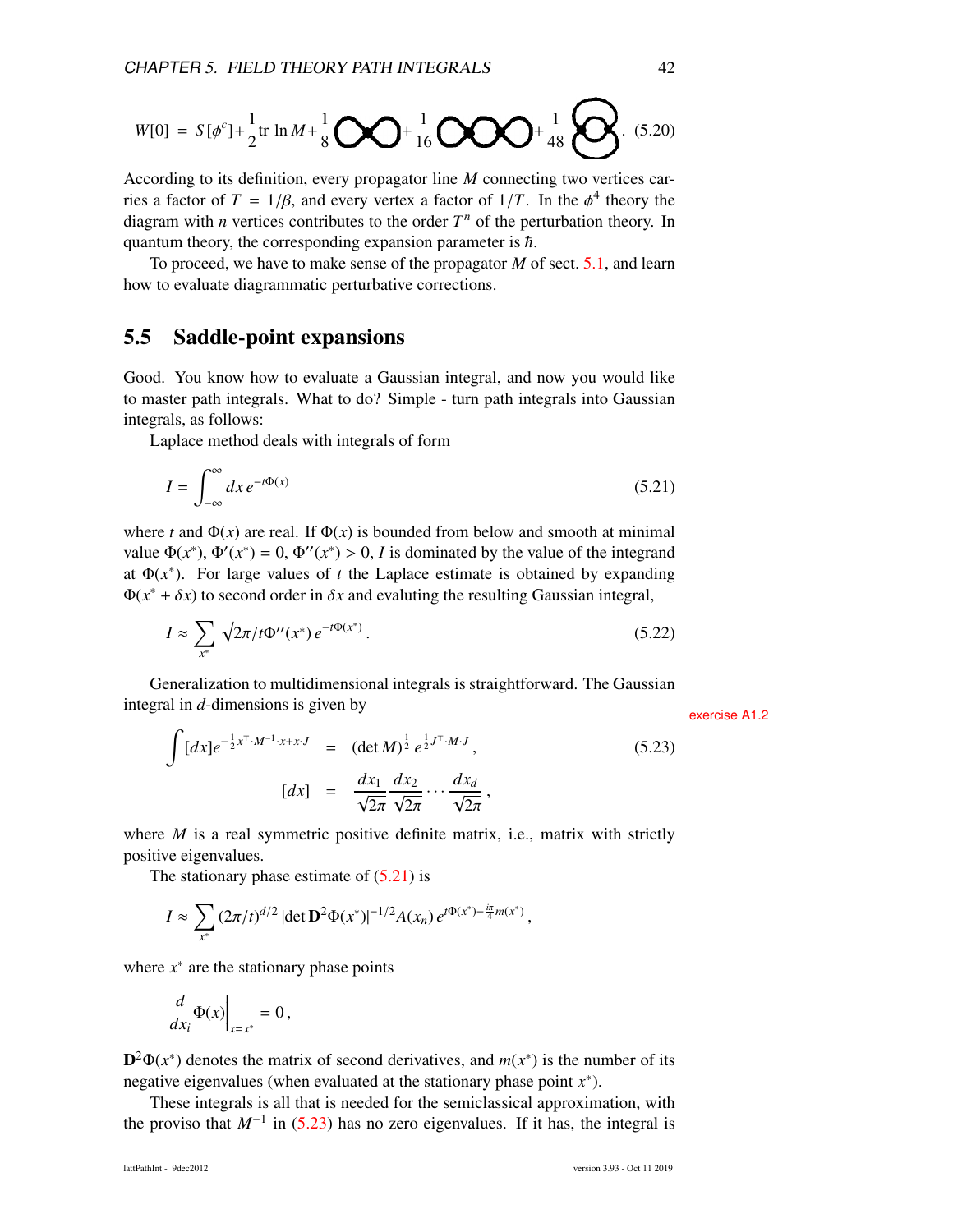not damped in direction of the associated eigenvector, and higher orders in Taylor expansion of  $\Phi(x^* + \delta x)$  need to be retained (see [\(6.4\)](#page-54-0) on Airy integral).<br>The "path integral" (5.8) is an ordinary multi-dimensional integral

The "path integral" [\(5.8\)](#page-39-0) is an ordinary multi-dimensional integral. In the  $\beta \to \infty$  limit, or the  $T \to 0$  low temperature limit, the action is large (high price of straying from the beaten path) almost everywhere, except for some localized regions of the  $\phi$ -space. Highly idealized, the action looks something like the sketch in figure [5.1](#page-37-0) (in order to be able to draw this on a piece of paper, we have suppressed a large number of  $\phi_\ell$  coordinates).

Such integral is dominated by the minima of the action. The minimum value *S*[ $\phi$ ] states  $\phi^c$  are determined by the zero-slope, saddle-point condition

<span id="page-43-0"></span>
$$
\frac{d}{d\phi_{\ell}} S[\phi^c] + J_{\ell} = 0.
$$
\n(5.24)

The term "saddle" refers to the general technique of evaluating such integrals for complex  $\phi$ ; in the statistical mechanics applications  $\phi^c$  are locations of the minima<br>of S[6], not the saddles. If there is a number of minima, only the one (or the *n* of  $S[\phi]$ , not the saddles. If there is a number of minima, only the one (or the  $n_c$ minima related by a discrete symmetry) with the lowest value of  $-S[\phi^c] - \phi^c$ .<br>*I* dominates the path integral in the low temperature limit. The zeroth order *J* dominates the path integral in the low temperature limit. The zeroth order, mean field approximation to the partition sum  $(5.8)$  is given by the extremal state alone

<span id="page-43-1"></span>
$$
Z[J] = e^{W[J]} \rightarrow \sum_{c} e^{W_c[J]} = e^{W_c[J] + \ln n_c}
$$
  

$$
W_c[J] = S[\phi^c] + \phi^c \cdot J .
$$
 (5.25)

In the *saddle-point approximation* the corrections due to the fluctuations in the  $\phi^c$  neighborhood are obtained by shifting the origin of integration to

$$
\phi_{\ell} \to \phi^c_{\ell} + \phi_{\ell} ,
$$

the position of the *c*th minimum of  $S[\phi] - \phi \cdot J$ , and expanding  $S[\phi]$  in a Taylor series around  $\phi^c$ . For our purposes it will be convenient to separate out the quadratic<br>part  $S_c[A]$  and collect all terms higher than bilinear in  $\phi$  into an "interaction" term part  $S_0[\phi]$ , and collect all terms higher than bilinear in  $\phi$  into an "interaction" term  $S_I[\phi]$ 

<span id="page-43-3"></span>
$$
S_0[\phi] = -\sum_{\ell} \phi_{\ell} \left( \frac{\beta r}{2c} + 12 \frac{\beta u}{c^2} (\phi^c{}_{\ell})^2 \right) \phi_{\ell} + \frac{\beta}{2} \sum_{\ell, \ell'} \phi_{\ell} \Box_{\ell \ell'} \phi_{\ell'},
$$
  

$$
S_I[\phi] = -\frac{\beta u}{c^2} \sum_{\ell=1}^{N^d} \phi_{\ell}^4.
$$
 (5.26)

Spatially nonuniform  $\phi^c$ <sub>*l*</sub> are conceivable. The *mean field theory* assumption is<br>that the translational invariance of the lattice is not broken, and  $\phi^c$ , is independent that the translational invariance of the lattice is not broken, and  $\phi^c$ <sub>*t*</sub> is independent<br>of the lattice point  $\phi^c \rightarrow \phi^c$ . In the  $\phi^4$  theory considered here it follows from of the lattice point,  $\phi^c$ <sub> $\ell \to \phi^c$ </sub>. In the  $\phi^4$  theory considered here, it follows from<br>(5.24) that  $\phi^c = 0$  for  $r > 0$  and  $\phi^c = \pm \sqrt{|r|/4\mu}$  for  $r < 0$ . There are at most [\(5.24\)](#page-43-0) that  $\phi^c = 0$  for  $r > 0$ , and  $\phi^c = \pm \sqrt{|r|/4u}$  for  $r < 0$ . There are at most  $r = 2$  distinct  $\phi^c$  states with the same  $S[\phi^c]$  and in the thermodynamic limit we  $n_c = 2$  distinct  $\phi^c$  states with the same *S* [ $\phi^c$ ], and in the thermodynamic limit we can neglect the "mean field entropy" ln *n* in (5.25) when computing free energy can neglect the "mean field entropy"  $\ln n_c$  in [\(5.25\)](#page-43-1) when computing free energy density per site<sup>[1](#page-43-2)</sup>,

$$
-\beta f[J] = \lim_{N \to \infty} W[J]/N^d. \tag{5.27}
$$

<span id="page-43-2"></span><sup>&</sup>lt;sup>1</sup>For classically chaotic field theories we will not be so lucky - there the number of contributing saddles grows exponentially with the lattice size.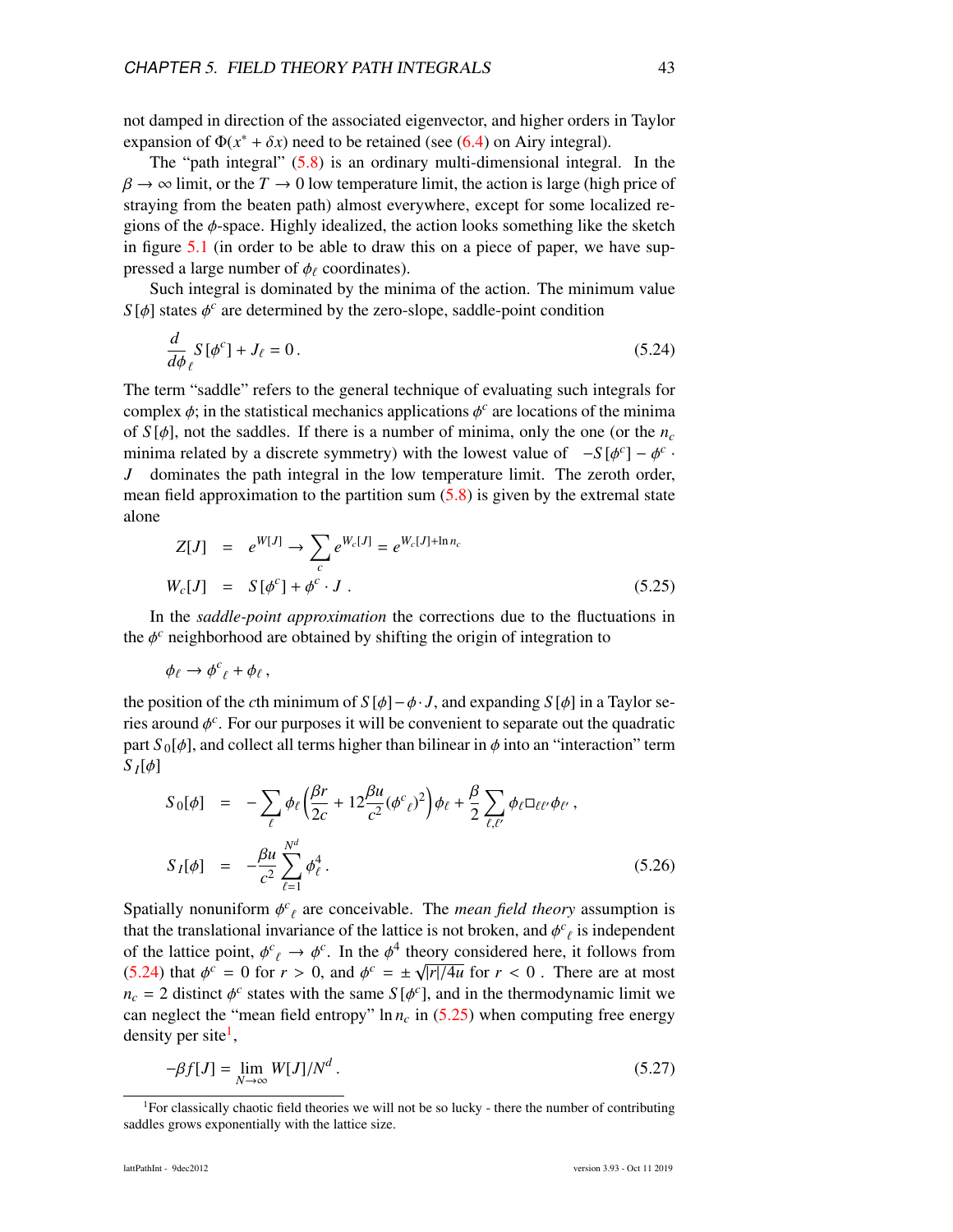We collect the matrix of bilinear  $\phi$  coefficients in

<span id="page-44-2"></span>
$$
(M^{-1})_{\ell\ell'} = \beta m_0'^2 \delta_{\ell\ell'} - \beta c \Box_{\ell\ell'}, \qquad m_0'^2 = m_0^2 + 12u(\phi^c)^2 \tag{5.28}
$$

in order to be able to rewrite the partition sum  $(5.8)$  as

$$
e^{W[J]} = e^{W_c[J]} \int [d\phi] e^{-\frac{1}{2}\phi^{\top} \cdot M^{-1} \cdot \phi + S_I[\phi]}.
$$

As the expectation value of any analytic function

$$
g(\phi) = \sum g_{n_1 n_2 ...} \phi_1^{n_1} \phi_2^{n_2} \cdots / n_1! n_2! \cdots
$$

can be recast in terms of derivatives with respect to *J*

$$
\int [d\phi]g[\phi]e^{-\frac{1}{2}\phi^{\top}\cdot M^{-1}\cdot\phi} = g\left[\frac{d}{dJ}\right] \int [d\phi]e^{-\frac{1}{2}\phi^{\top}\cdot M^{-1}\cdot\phi + \phi\cdot J}\Big|_{J=0}
$$

we can move  $S_I[\phi]$  outside of the integration, and evaluate the Gaussian integral in the usual way, as in  $(5.4)$ , exercise [A1.2](#page-64-0)

<span id="page-44-1"></span>
$$
e^{W[J]} = e^{W_c[J]} e^{S_I[\frac{d}{dJ}]} \int [d\phi] e^{-\frac{1}{2}\phi^{\top} \cdot M^{-1} \cdot \phi + \phi \cdot J} \Big|_{J=0}
$$
  
=  $|\det M|^{\frac{1}{2}} e^{W_c[J]} e^{S_I[\frac{d}{dJ}]} e^{\frac{1}{2} J^{\top} \cdot M \cdot J} \Big|_{J=0}$  (5.29)

,

*M* is invertible only if the minima in figure [5.1](#page-37-0) are isolated, and  $M^{-1}$  has no zero eigenvalues. The marginal case would require going beyond the Gaussian saddle-points studied here, typically to the Airy-function type stationary points [\[1\]](#page-47-1). In the classical statistical mechanics  $S[\phi]$  is a real-valued function, the extremum of  $S[\phi]$  at the saddle-point  $\phi^c$  is the minimum, all eigenvalues of *M* are strictly<br>positive and we can drop the absolute value brackets  $\left[\ldots\right]$  in (5.20) positive, and we can drop the absolute value brackets  $|\cdots|$  in [\(5.29\)](#page-44-1).

As we shall show in sect. [5.4,](#page-41-0) expanding the exponentials and evaluating the  $\frac{d}{dJ}$  derivatives in [\(5.29\)](#page-44-1) yields the fluctuation corrections as a power series in  $1/\beta = T$ .

The first correction due to the fluctuations in the  $\phi^c$  neighborhood is obtained<br>paparoximating the bottom of the potential in figure 5.1 by a parabola, i.e. by approximating the bottom of the potential in figure [5.1](#page-37-0) by a parabola, i.e., keeping only the quadratic terms in the Taylor expansion  $(5.26)$ . For a single minimum the "free energy" is in this approximation

$$
W[J]_{1\text{-loop}} = W_c[J] + \frac{1}{2} \text{tr} \ln M , \qquad (5.30)
$$

where we have used the matrix identity ln det  $M = \text{tr} \ln M$ , valid for any finitedimensional matrix. This result suffices to establish the Ginzburg criterion (explained in many excellent textbooks) which determines when the effect of fluctuations is comparable or larger than the mean-field contribution alone. exercise [5.4](#page-48-2)

#### <span id="page-44-0"></span>5.6 Saddle-point expansions are asymptotic

The first trial ground for testing our hunches about field theory is the *zero-dimensional field theory*, the field theory of a lattice consisting of one point. As there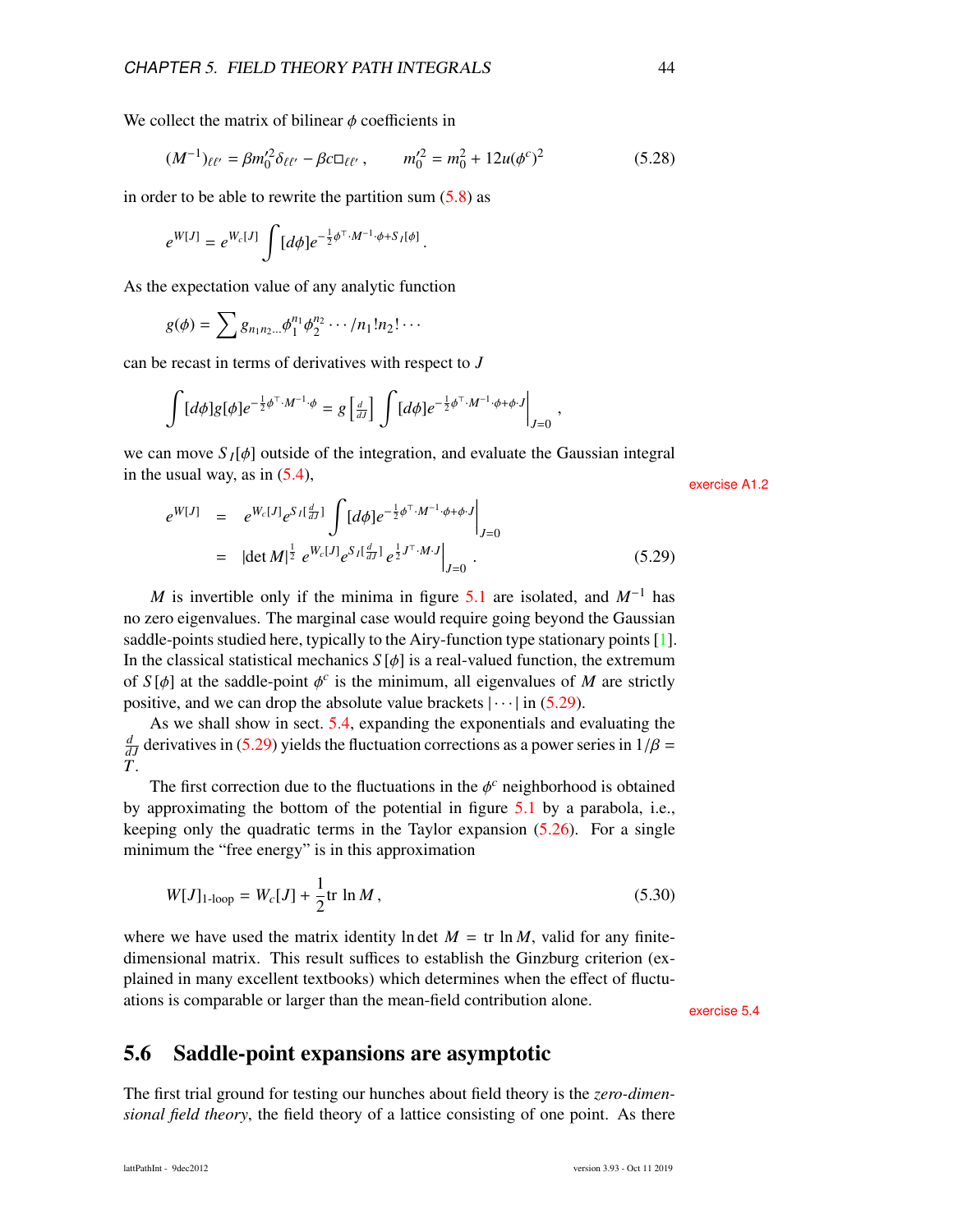are no neighbors, there are no derivatives to take, and the field theory is a humble 1-dimensional integral

$$
Z[J] = \int \frac{d\phi}{\sqrt{2\pi}} e^{-\frac{\phi^2}{2M} - \beta u \phi^4 + \phi J}.
$$

In zero-dimensional field theory  $M$  is a  $[1\times1]$  matrix, i.e. just a number. As it is in good taste to get rid of extraneous parameters, we rescale  $\phi^2 \to M\phi^2$ ,<br> $\sqrt{M}L \to L$  and are left with one parameter which we define to be  $g = ARM^2$ .  $\sqrt{M}J \rightarrow J$ , and are left with one parameter which we define to be  $g = 4\beta M^2 u$ . As multiplicative constants do not contribute to averages, we will drop an overall As multiplicative constants do not c<br>factor of  $\sqrt{M}$  and study the integral

$$
Z[J] = \int \frac{d\phi}{\sqrt{2\pi}} e^{-\phi^2/2 - g\phi^4/4 + \phi J}.
$$
 (5.31)

Substituting *M* as defined by [\(5.28\)](#page-44-2) we have  $g = T/(r + 12u(\phi^c)^2)$ , so the small *g* expansions is a low temperature expansion. However, as we approach the critical expansions is a *low temperature* expansion. However, as we approach the critical temperature,  $r + 12u(\phi^c)^2 \to 0$ , the perturbation theory fails us badly, and that is one of the reasons why we need the renormalization theory.

The idea of the saddle-point expansion  $(5.29)$  is to keep the Gaussian part  $\int d\phi \, e^{-\phi^2/2+\phi J}$  as is, expand the rest as a power series, and then compute the moments

$$
\int \frac{d\phi}{\sqrt{2\pi}} \phi^n e^{-\phi^2/2} = \left(\frac{d}{dJ}\right)^n e^{J^2/2}\Big|_{J=0} = (n-1)!! \quad \text{if } n \text{ even, 0 otherwise.}
$$

We already know the answer. In this zero-dimensional theory we have taken  $M = 1$ , the *n*-point correlation is simply the number of terms in the diagrammatic expansion, and according to [\(5.16\)](#page-40-4) that number is exploding combinatorially, as (*n* − 1)!!. And here our troubles start.

To be concrete, let us work out the *exact* zero-dimensional  $\phi^4$  field theory in saddle-point expansion to all orders: the saddle-point expansion to all orders:

<span id="page-45-0"></span>
$$
Z[0] = \sum_{n} Z_n g^n,
$$
  
\n
$$
Z_n = \frac{(-1)^n}{n!4^n} \int \frac{d\phi}{\sqrt{2\pi}} \phi^{4n} e^{-\phi^2/2} = \frac{(-1)^n (4n)!}{16^n n! (2n)!}.
$$
\n(5.32)

The Stirling formula *n*! = √  $\sqrt{2\pi} n^{n+1/2} e^{-n}$  yields for large *n* 

$$
g^{n}Z_{n} \approx \frac{1}{\sqrt{n\pi}} \left(\frac{4gn}{e}\right)^{n}.
$$
\n(5.33)

As the coefficients of the parameter  $g^n$  are blowing up combinatorially, no matter exercise [5.2](#page-47-5) how small *g* might be, the perturbation expansion is not convergent! Why? Con-sider again [\(5.32\)](#page-45-0). We have tacitly assumed that  $g > 0$ , but for  $g < 0$ , the potential is unbounded for large  $\phi$ , and the integrand explodes. Hence the partition function in not analytic at the  $g = 0$  point.

Is the whole enterprise hopeless? As we shall now show, even though divergent, the perturbation series is an *asymptotic* expansion, and an asymptotic

<span id="page-45-1"></span>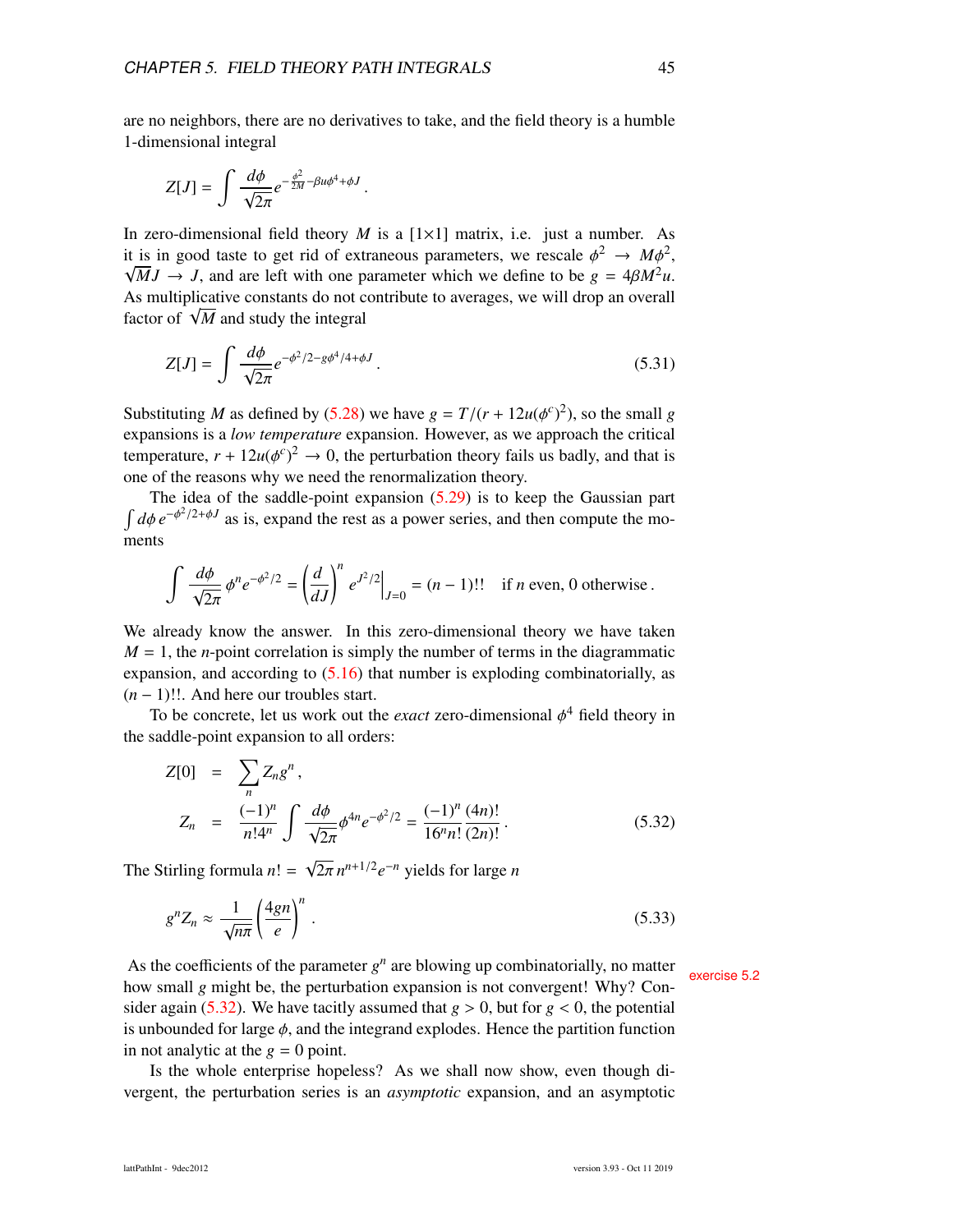<span id="page-46-0"></span>

**Figure** 5.2: Plot of the saddle-point estimate of *Z<sup>n</sup>* vs. the exact result  $(5.32)$  for  $g = 0.1$ ,  $g = 0.02$ ,  $g = 0.01$ .

expansion can be extremely good [\[5\]](#page-47-6). Consider the residual error after inclusion of the first *n* perturbative corrections:

<span id="page-46-1"></span>
$$
R_n = \left| Z(g) - \sum_{m=0}^n g^m Z_m \right|
$$
  
=  $\int \frac{d\phi}{\sqrt{2\pi}} e^{-\phi^2/2} \left| e^{-g\phi^4/4} - \sum_{m=0}^n \frac{1}{m!} \left( -\frac{g}{4} \right)^m \phi^{4m} \right|$   
 $\leq \int \frac{d\phi}{\sqrt{2\pi}} e^{-\phi^2/2} \frac{1}{(n+1)!} \left( \frac{g\phi^4}{4} \right)^{n+1} = g^{n+1} |Z_{n+1}|.$  (5.34)

The inequality follows from the convexity of exponentials, a generalization of the exercise [5.5](#page-48-3) inequality  $e^x \ge 1 + x$ . The error decreases as long as  $g^n |Z_n|$  decreases. From [\(5.33\)](#page-45-1) the minimum is reached at  $4g n_{min} \approx 1$ , with the minimum error

$$
g^{n}Z_{n}|_{min} \approx \sqrt{\frac{4g}{\pi}} \, e^{-1/4g}.\tag{5.35}
$$

As illustrated by the figure [5.2,](#page-46-0) a perturbative expansion can be, for all practical purposes, very accurate. In QED such argument had led Dyson to suggest that the QED perturbation expansions are good to  $n_{min} \approx 1/\alpha \approx 137$  terms. Due to the complicated relativistic, spinorial and gauge invariance structure of perturbative QED, there is not a shred of evidence that this is so. The very best calculations performed so far stop at  $n \leq 5$ .

#### **Commentary**

**Remark 5.1.** Gaussian integrals. Kadanoff [\[6\]](#page-47-7) has a nice discussion of Gaussian integrals, the central limit theorem and large deviations in *Chap. 3 Gaussian Distributions*, available online [here.](https://www.worldscientific.com/doi/suppl/10.1142/4016/suppl_file/4016_chap03.pdf)

**Remark** 5.2. Asymptotic series.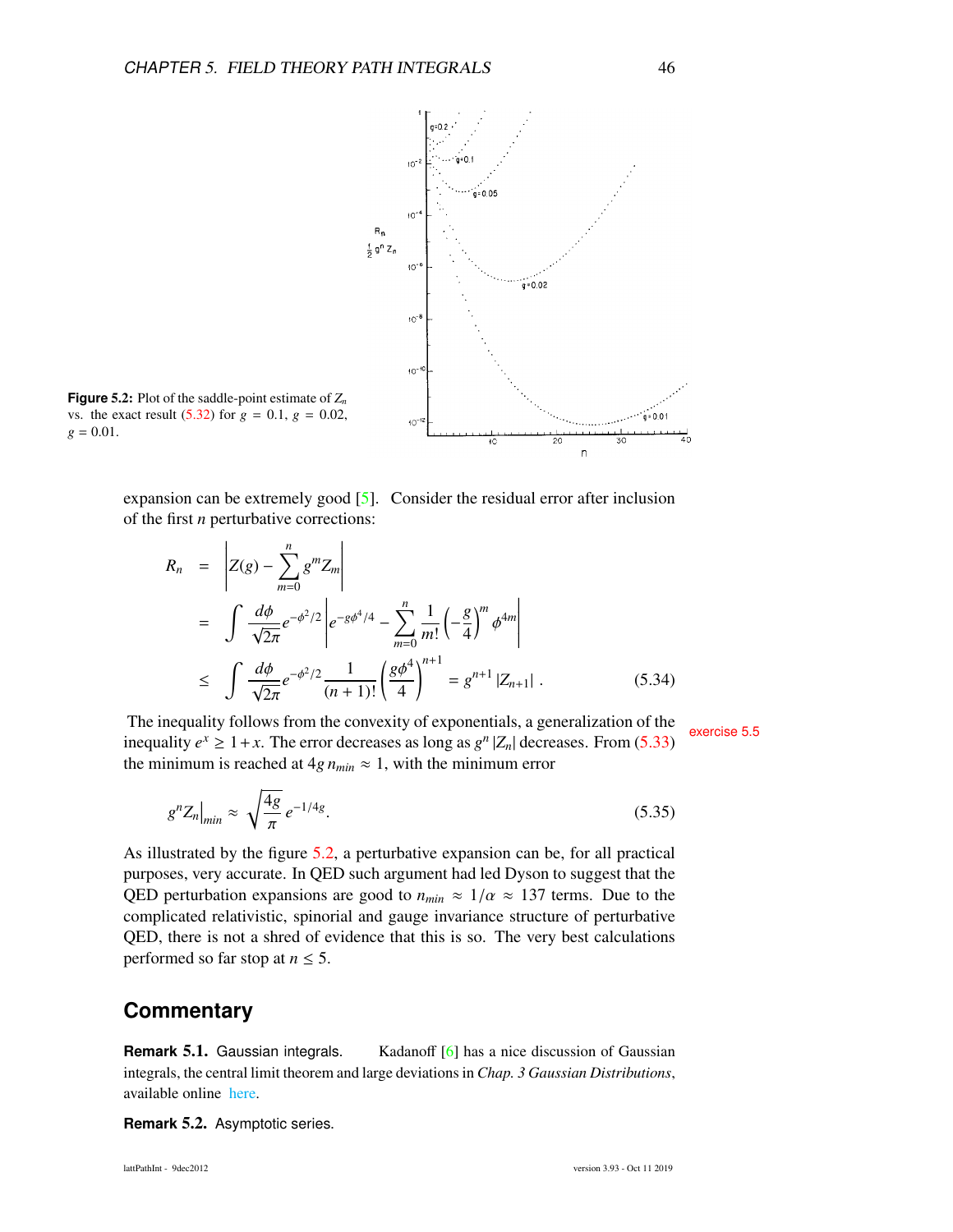- The Taylor expansion in *g* fails, as *g* is precisely on the border of analyticity. The situation can sometimes be rescued by a *Borel re-summation*.
- If you really care, an asymptotic series can be improved by resumations "beyond all orders", a technically daunting task (see M. Berry's papers on such topics as re-summation of the Weyl series for quantum billiards).
- Pairs of nearby and coalescing saddles should be treated by uniform approximations, where the Airy integrals

$$
Z_0[J] = \frac{1}{2\pi i} \int_C dx \, e^{-x^3/3! + Jx}
$$

play the role the Gaussian integrals play for isolated saddles [\[1\]](#page-47-1). In case at hand, the phase transition  $\phi^c = 0 \rightarrow \pm \phi^c \neq 0$  is a quartic inflection of this type, and in the Fourier representation of the partition function one expects instead of ldet  $M^{1/2}$ the Fourier representation of the partition function one expects instead of  $|\det M|^{1/2}$ explicit dependence on the momentum  $k^{1/4}$ . Whether anyone has tried to develop a theory of the critical regime in this way I do not know.

- If there are symmetries that relate terms in perturbation expansions, a perturbative series might be convergent. For example, individual Feynman diagrams in QED are not gauge invariant, only their sums are, and QED  $\alpha^n$  expansions might still<br>turn out to be convergent series [2] turn out to be convergent series [\[2\]](#page-47-8).
- Expansions in which the field  $\phi$  is replaced by *N* copies of the original field are called  $1/N$  expansions. The perturbative coefficients in such expansions are convergent term by term in 1/*N*.

#### <span id="page-47-0"></span>References

- <span id="page-47-1"></span>[1] N. Bleistein and R. A. Handelsman, *[Asymptotic Expansions of Integrals](http://books.google.com/books?vid=ISBN9780486650821)* (Dover, New York, 1986).
- <span id="page-47-8"></span>[2] P. Cvitanović, ["Asymptotic estimates and gauge invariance",](http://dx.doi.org/10.1016/0550-3213(77)90357-1) [Nucl. Phys. B](https://doi.org/10.1016/0550-3213(77)90357-1) 127[, 176–188 \(1977\).](https://doi.org/10.1016/0550-3213(77)90357-1)
- <span id="page-47-4"></span>[3] P. Cvitanović, *[Field Theory](http://ChaosBook.org/FieldTheory)*, Notes prepared by E. Gyldenkerne (Nordita, Copenhagen, 1983).
- <span id="page-47-3"></span>[4] P. Cvitanović, ["Chaotic Field Theory: A sketch",](http://dx.doi.org/10.1016/S0378-4371(00)00415-5) [Physica A](https://doi.org/10.1016/S0378-4371(00)00415-5) 288, 61–80 [\(2000\).](https://doi.org/10.1016/S0378-4371(00)00415-5)
- <span id="page-47-6"></span>[5] R. B. Dingle, *[Asymptotic Expansions: Their Derivation and Interpretation](http://dx.doi.org/10.2307/2005758)* (Academic Press, London, 1973).
- <span id="page-47-7"></span>[6] L. P. Kadanoff, *[Statistical Physics: Statics, Dynamics and Renormalization](http://dx.doi.org/10.1142/4016)* (World Scientific, Singapore, 2000).

## **Exercises**

<span id="page-47-2"></span>5.1. Free-field theory combinatorics. Check that there indeed are no combinatorial prefactors in the expansion

#### [\(5.16\)](#page-40-4).

<span id="page-47-5"></span>5.2. Quality of asymptotic series. Use the saddle-point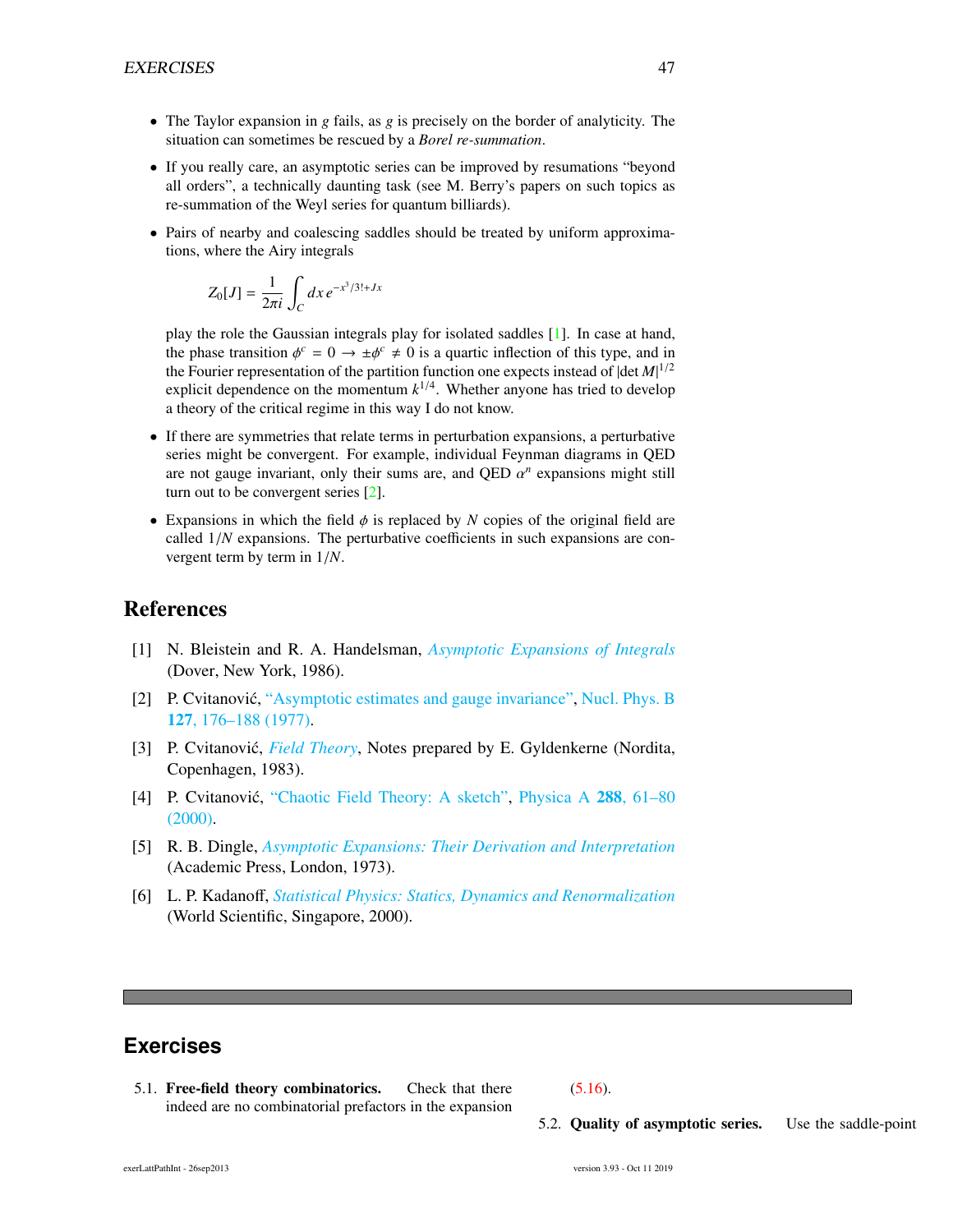method to evaluate  $Z_n$ 

$$
Z_n = \frac{(-1)^n}{n!4^n} \int \frac{d\phi}{\sqrt{2\pi}} e^{-\phi^2/2 + 4n \ln \phi}
$$

Find the smallest error for a fixed *g*; plot both your error and the the exact result  $(5.32)$  for  $g = 0.1$ ,  $g = 0.02$ ,  $g = 0.01$ . The prettiest plot makes it into these notes as figure [5.2!](#page-46-0)

5.3. Complex Gaussian integrals. Read sect. 3.B, do exercise 3.B.1 of ref. [\[3\]](#page-47-4).

- <span id="page-48-2"></span>5.4. Prove ln det = tr ln. (link here the ln det = tr ln problem sets, already done).
- <span id="page-48-3"></span>5.5. Convexity of exponentials. Prove the inequality [\(5.34\)](#page-46-1). Matthias Eschrig suggest that a more general proof be offered, applicable to any monotone descreasing sequence with alternating signs.
- <span id="page-48-1"></span>5.6. Wick expansion for  $\phi^4$  theories. Derive [\(5.20\)](#page-41-2), check the combinatorial signs the combinatorial signs.
- <span id="page-48-0"></span>5.7. Wick expansions. Read sect. 3.C and do exercise 3.C.2 of ref. [\[3\]](#page-47-4).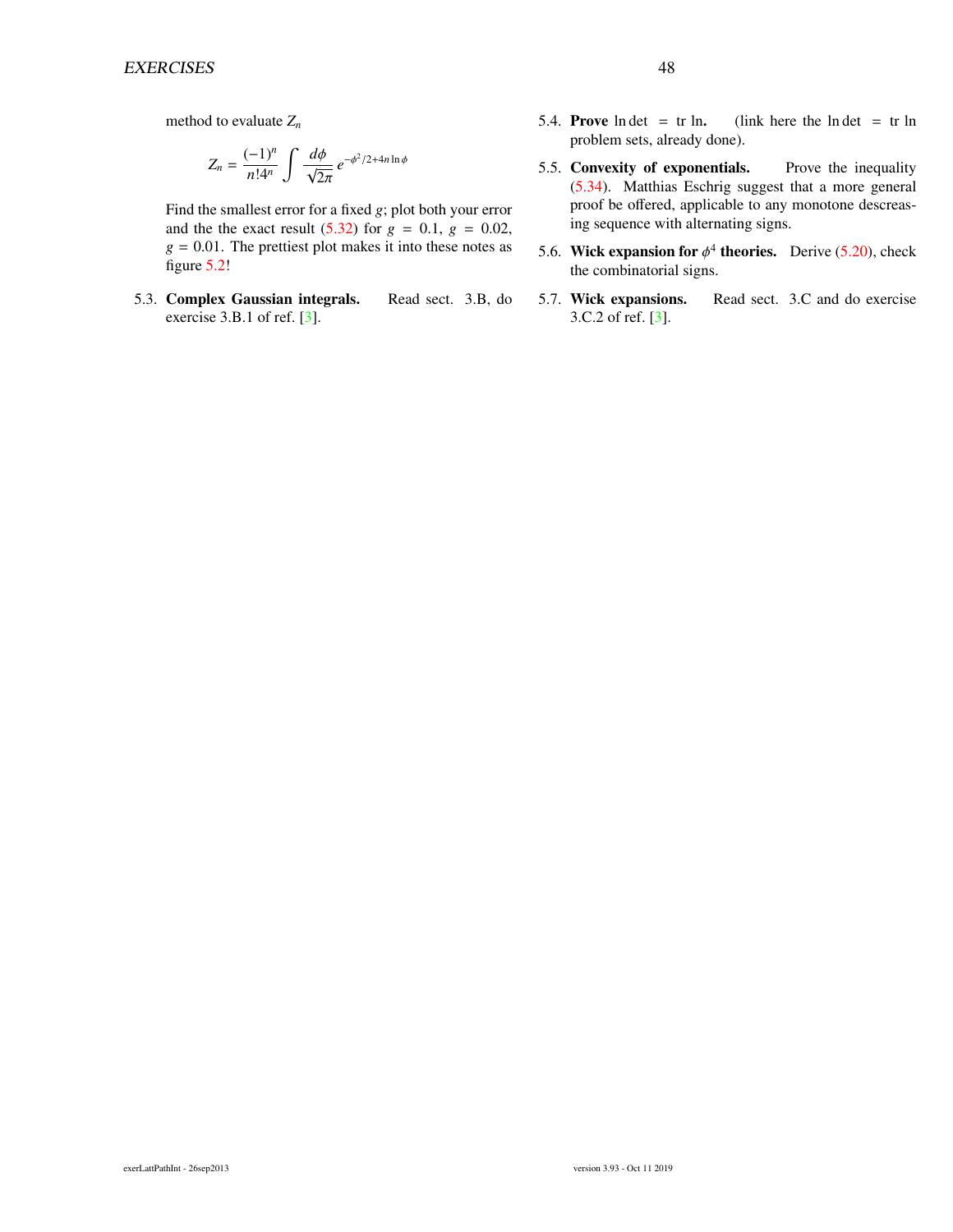# <span id="page-49-0"></span>**Chapter** 6

# WKB quantization

| 6.3 WKB quantization $\ldots \ldots \ldots \ldots \ldots \ldots \ldots \ldots$ 52 |
|-----------------------------------------------------------------------------------|
| 6.3.1 Harmonic oscillator quantization 54                                         |
| 6.4 Beyond the quadratic saddle point 54                                          |
|                                                                                   |

<span id="page-49-2"></span>The wave function for a particle of energy *E* moving in a constant potential *V* is

$$
\psi = Ae^{\frac{i}{\hbar}pq} \tag{6.1}
$$

with a constant amplitude *A*, and constant wavelength  $\lambda = 2\pi/k$ ,  $k = p/\hbar$ , and  $p = \pm \sqrt{2m(F - V)}$  is the momentum. Here we generalize this solution to the case  $p = \pm \sqrt{2m(E - V)}$  is the momentum. Here we generalize this solution to the case where the potential varies slowly over many wavelengths. This semiclassical (or WKB) approximate solution of the Schrödinger equation fails at classical turning points, configuration space points where the particle momentum vanishes. In such neighborhoods, where the semiclassical approximation fails, one needs to solve locally the exact quantum problem, in order to compute connection coefficients which patch up semiclassical segments into an approximate global wave function.

Two lessons follow. First, semiclassical methods can be very powerful - classical mechanics computations yield surprisingly accurate estimates of quantal spectra, without solving the Schrödinger equation. Second, semiclassical quantization does depend on a purely wave-mechanical phenomena, the coherent addition of phases accrued by all fixed energy phase space trajectories that connect pairs of coordinate points, and the topological phase loss at every turning point, a topological property of the classical flow that plays no role in classical mechanics.

### <span id="page-49-1"></span>6.1 WKB ansatz

If the kinetic term  $T(p)$  can be separated as in  $(2.5)$ , the time-independent Schrödinger equation takes form

$$
-\frac{\hbar^2}{2m}\psi''(q) + V(q)\psi(q) = E\psi(q).
$$
\n(6.2)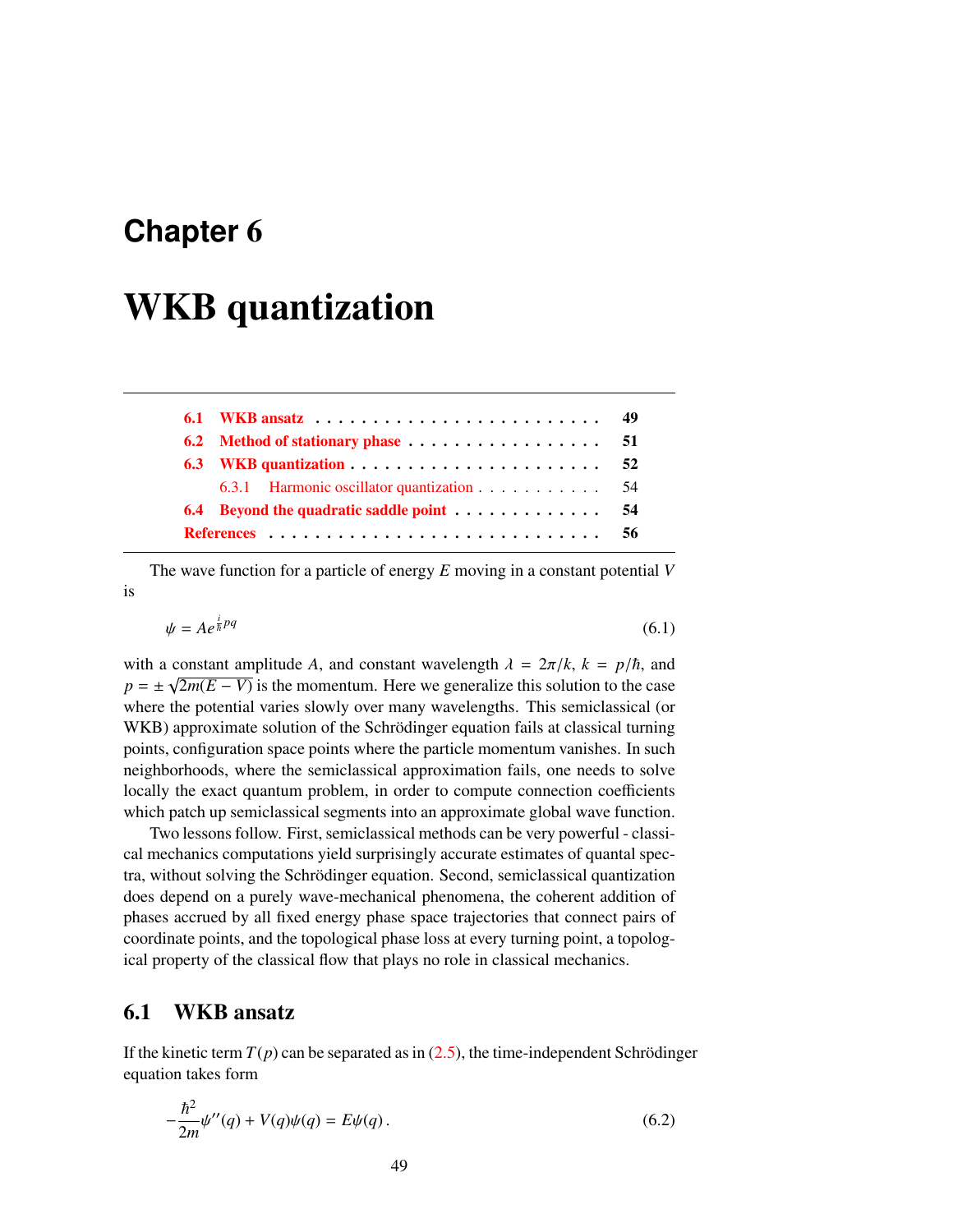<span id="page-50-1"></span>

Consider a time-independent Schrödinger equation in 1 spatial dimension, with potential *V(q)* growing sufficiently fast as  $q \rightarrow \pm \infty$  so that the classical particle motion is confined for any  $E$ . Define the local momentum  $p(q)$  and the local wavenumber  $k(q)$  by

$$
p(q) = \pm \sqrt{2m(E - V(q))}, \quad p(q) = \hbar k(q).
$$
 (6.3)

The variable wavenumber form of the Schrödinger equation

$$
\psi'' + k^2(q)\psi = 0 \tag{6.4}
$$

sugests that the wave function be written as  $\psi = Ae^{\frac{i}{\hbar}S}$ , *A* and *S* real functions of a. Substitution vields two equations, one for the real and other for the imaginary *q*. Substitution yields two equations, one for the real and other for the imaginary part:

<span id="page-50-0"></span>
$$
(S')^2 = p^2 + \hbar^2 \frac{A''}{A}
$$
 (6.5)

$$
S''A + 2S'A' = \frac{1}{A} \frac{d}{dq} (S'A^2) = 0.
$$
 (6.6)

The Wentzel-Kramers-Brillouin *(WKB)* or *semiclassical* approximation consists of dropping the  $\hbar^2$  term in [\(6.5\)](#page-50-0). Recalling that  $p = \hbar k$ , this amounts to assuming that  $k^2 \gg \frac{\widetilde{A}''}{4}$  $\frac{A^{\prime\prime}}{A}$ , which in turn implies that the phase of the wave function is changing much faster than its overall amplitude. So the WKB approximation can interpreted either as a short wavelength/high frequency approximation to a wave-mechanical problem, or as the semiclassical,  $\hbar \ll 1$  approximation to quantum mechanics.

Setting  $\hbar = 0$  and integrating [\(6.5\)](#page-50-0) we obtain the phase increment of a wave function initially at *q*, at energy *E*

$$
S(q, q', E) = \int_{q'}^{q} dq'' p(q'').
$$
\n(6.7)

This integral over a particle trajectory of constant energy, called the *action*, will play a key role in all that follows. The integration of  $(6.6)$  is even easier

<span id="page-50-3"></span>
$$
A(q) = \frac{C}{|p(q)|^{\frac{1}{2}}}, \qquad C = |p(q')|^{\frac{1}{2}} \psi(q'), \tag{6.8}
$$

where the integration constant  $C$  is fixed by the value of the wave function at the initial point *q* 0 . The *WKB* (or *semiclassical*) *ansatz* wave function is given by

<span id="page-50-2"></span>
$$
\psi_{sc}(q, q', E) = \frac{C}{|p(q)|^{\frac{1}{2}}} e^{\frac{i}{\hbar} S(q, q', E)}.
$$
\n(6.9)

In what follows we shall suppress dependence on the initial point and energy in such formulas,  $(q, q', E) \rightarrow (q)$ .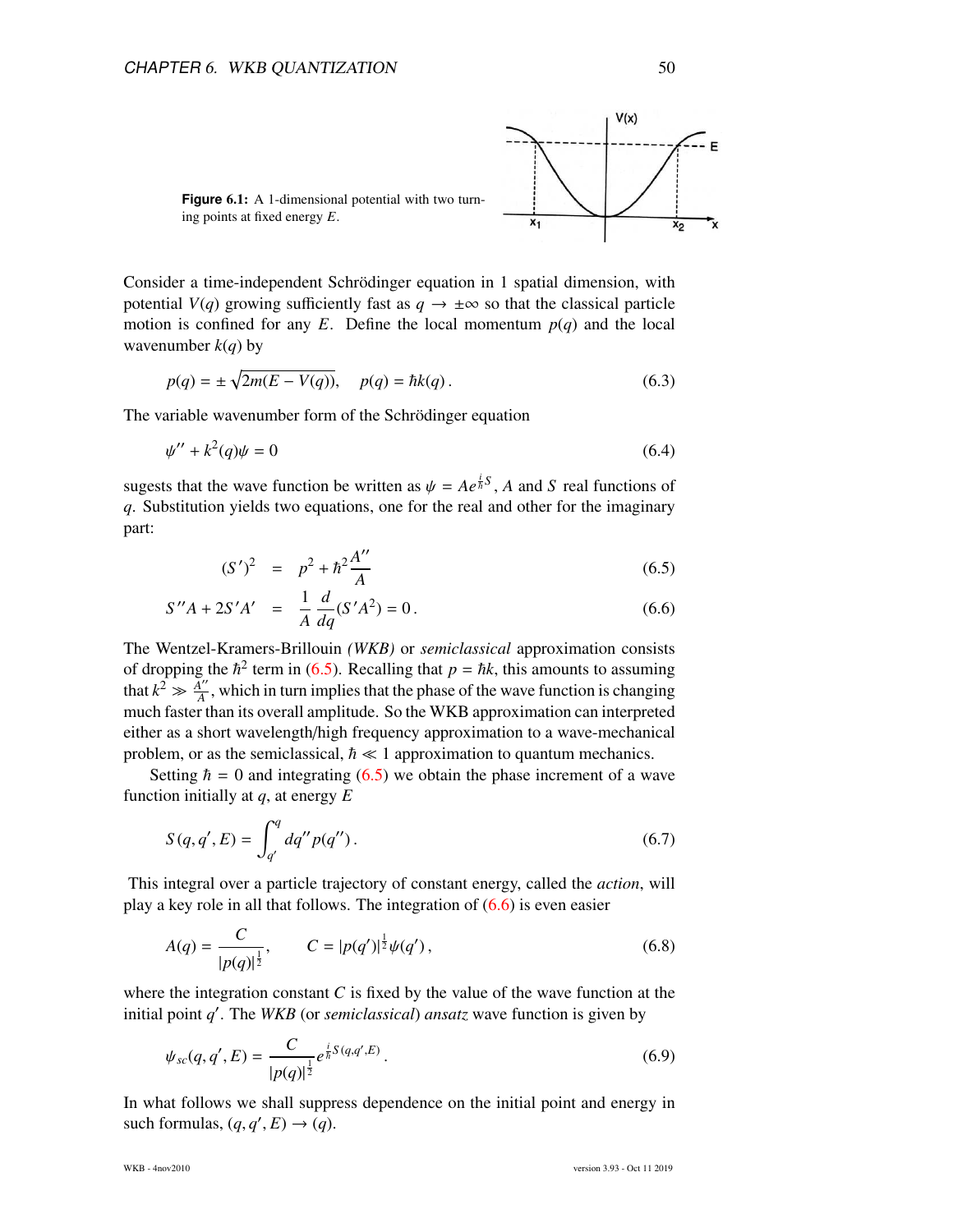<span id="page-51-1"></span>

The WKB ansatz generalizes the free motion wave function  $(6.1)$ , with the probability density  $|A(q)|^2$  for finding a particle at q now inversely proportional to the velocity at that point, and the phase  $\frac{1}{\hbar}q p$  replaced by  $\frac{1}{\hbar} \int dq p(q)$ , the integrated action along the trajectory. This is fine, except at any turning point  $q_0$ , figure [6.1,](#page-50-1) where all energy is potential, and

$$
p(q) \to 0 \quad \text{as} \quad q \to q_0 \,, \tag{6.10}
$$

so that the assumption that  $k^2 \gg \frac{A^{\prime\prime}}{A}$  $\frac{A''}{A}$  fails. What can one do in this case?

For the task at hand, a simple physical picture, due to Maslov, does the job. In the *q* coordinate, the turning points are defined by the zero kinetic energy condition (see figure  $6.1$ ), and the motion appears singular. This is not so in the full phase space: the trajectory in a smooth confining 1-dimensional potential is always a smooth loop (see figure  $6.2$ ), with the "special" role of the turning points  $q_L, q_R$  seen to be an artifact of a particular choice of the  $(q, p)$  coordinate frame. Maslov proceeds from the initial point  $(q', p')$  to a point  $(q_A, p_A)$  preceding the turning point in the  $y(a)$  representation, then switch to the momentum represent turning point in the  $\psi(q)$  representation, then switch to the momentum representation

<span id="page-51-2"></span>
$$
\widetilde{\psi}(p) = \frac{1}{\sqrt{2\pi\hbar}} \int dq \, e^{-\frac{i}{\hbar}qp} \psi(q) \,, \tag{6.11}
$$

continue from  $(q_A, p_A)$  to  $(q_B, p_B)$ , switch back to the coordinate representation,

<span id="page-51-3"></span>
$$
\psi(q) = \frac{1}{\sqrt{2\pi\hbar}} \int dp \, e^{\frac{i}{\hbar}qp} \, \widetilde{\psi}(p) \,, \tag{6.12}
$$

and so on.

The only rub is that one usually cannot evaluate these transforms exactly. But, as the WKB wave function [\(6.9\)](#page-50-2) is approximate anyway, it suffices to estimate these transforms to the leading order in  $\hbar$  accuracy. This is accomplished by the method of stationary phase.

#### <span id="page-51-0"></span>6.2 Method of stationary phase

All "semiclassical" approximations are based on saddle point evaluations of integrals of the type

$$
I = \int dx A(x) e^{is\Phi(x)}, \qquad x, \Phi(x) \in \mathbb{R}, \qquad (6.13)
$$

where *s* is a real parameter, and  $\Phi(x)$  is a real-valued function. In our applications  $s = 1/\hbar$  will always be assumed large.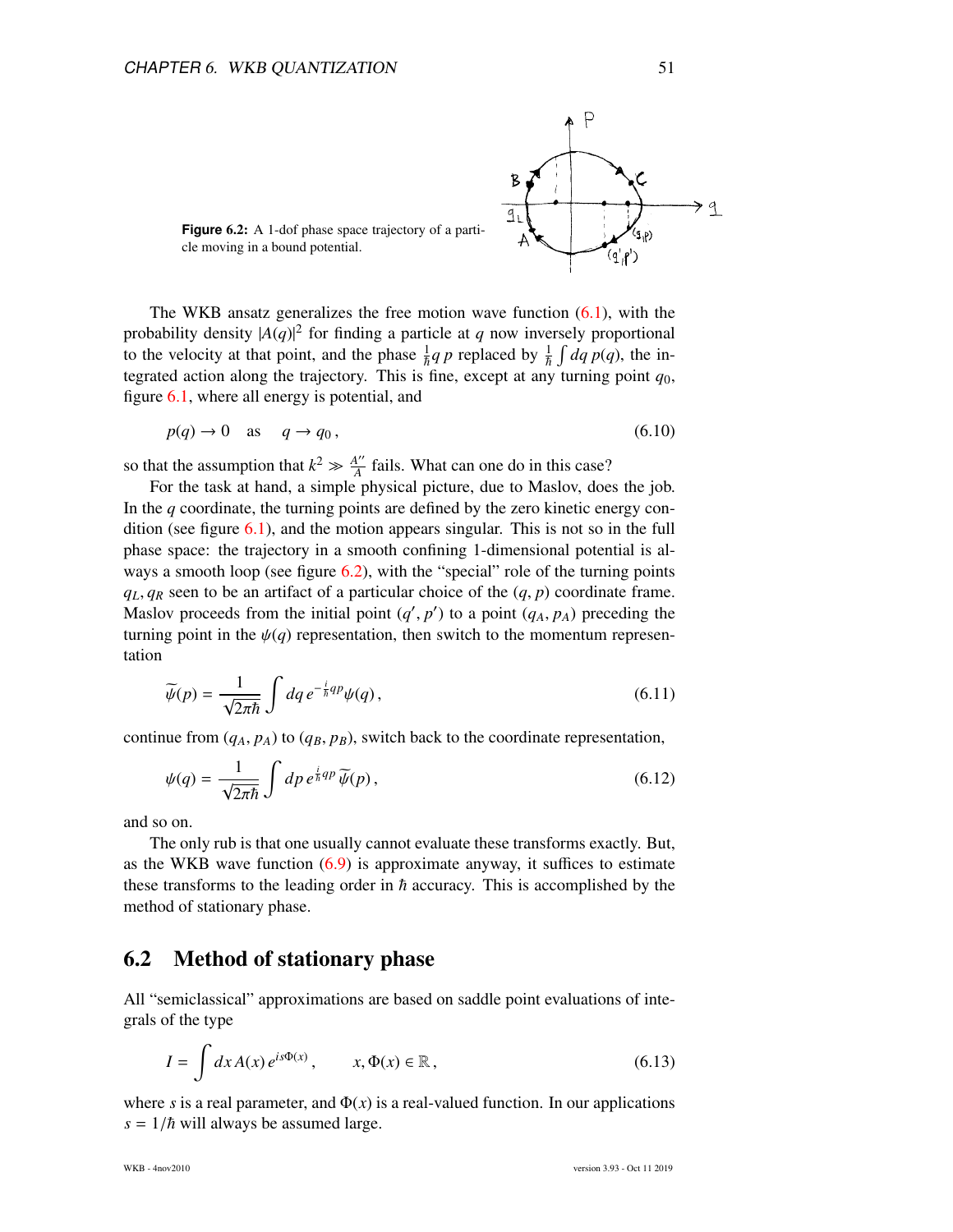For large *s*, the phase oscillates rapidly and "averages to zero" everywhere except at the *extremal points*  $\Phi'(x_0) = 0$ . The method of approximating an integral by its values at extremal points is called the *method of stationary phase*. Consider first the case of a 1-dimensional integral, and expand  $\Phi(x_0 + \delta x)$  around  $x_0$  to second order in δ*x*,

<span id="page-52-4"></span>
$$
I = \int dx A(x) e^{is(\Phi(x_0) + \frac{1}{2}\Phi''(x_0)\delta x^2 + \dots)}.
$$
 (6.14)

Assume (for time being) that  $\Phi''(x_0) \neq 0$ , with either sign, sgn[ $\Phi''$ ] =  $\Phi''/|\Phi''|$  =  $\pm 1$ . If in the neighborhood of  $x_0$  the amplitude  $A(x)$  varies slowly over many oscillations of the exponential function, we may retain the leading term in the Taylor expansion of the amplitude, and approximate the integral up to quadratic terms in the phase by

<span id="page-52-5"></span>
$$
I \approx A(x_0) \, e^{is\Phi(x_0)} \int dx \, e^{\frac{1}{2}is\Phi''(x_0)(x-x_0)^2} \,. \tag{6.15}
$$

<span id="page-52-1"></span>The one integral that we know how to integrate is the Gaussian integral  $\int dx e^{-\frac{x^2}{2b}} =$  $\sqrt{2\pi b}$  For for pure imaginary  $b = i a$  one gets instead the *Fresnel integral formula* 

exercise [6.1](#page-57-0)

$$
\frac{1}{\sqrt{2\pi}} \int_{-\infty}^{\infty} dx \, e^{-\frac{x^2}{2ia}} = \sqrt{ia} = |a|^{1/2} \, e^{i\frac{\pi}{4} \frac{a}{|a|}} \tag{6.16}
$$

we obtain

$$
I \approx A(x_0) \left| \frac{2\pi}{s\Phi''(x_0)} \right|^{1/2} e^{is\Phi(x_0) \pm i\frac{\pi}{4}}, \tag{6.17}
$$

where  $\pm$  corresponds to the positive/negative sign of *s* $\Phi''(x_0)$ .

## <span id="page-52-0"></span>6.3 WKB quantization

We can now evaluate the Fourier transforms  $(6.11)$ ,  $(6.12)$  to the same order in  $\hbar$ as the WKB wave function using the stationary phase method,

<span id="page-52-3"></span>
$$
\widetilde{\psi}_{sc}(p) = \frac{C}{\sqrt{2\pi\hbar}} \int \frac{dq}{|p(q)|^{\frac{1}{2}}} e^{\frac{i}{\hbar}(S(q) - qp)} \n\approx \frac{C}{\sqrt{2\pi\hbar}} \frac{e^{\frac{i}{\hbar}(S(q^*) - q^*p)}}{|p(q^*)|^{\frac{1}{2}}} \int dq \, e^{\frac{i}{2\hbar}S''(q^*)(q - q^*)^2},
$$
\n(6.18)

where  $q^*$  is given implicitly by the stationary phase condition

$$
0 = S'(q^*) - p = p(q^*) - p
$$

<span id="page-52-2"></span>and the sign of  $S''(q^*) = p'(q^*)$  determines the phase of the Fresnel integral [\(6.16\)](#page-52-1)

$$
\widetilde{\psi}_{sc}(p) = \frac{C}{|p(q^*)p'(q^*)|^{\frac{1}{2}}} e^{\frac{i}{\hbar}[S(q^*)-q^*p] + \frac{i\pi}{4}sgn[S''(q^*)]}.
$$
\n(6.19)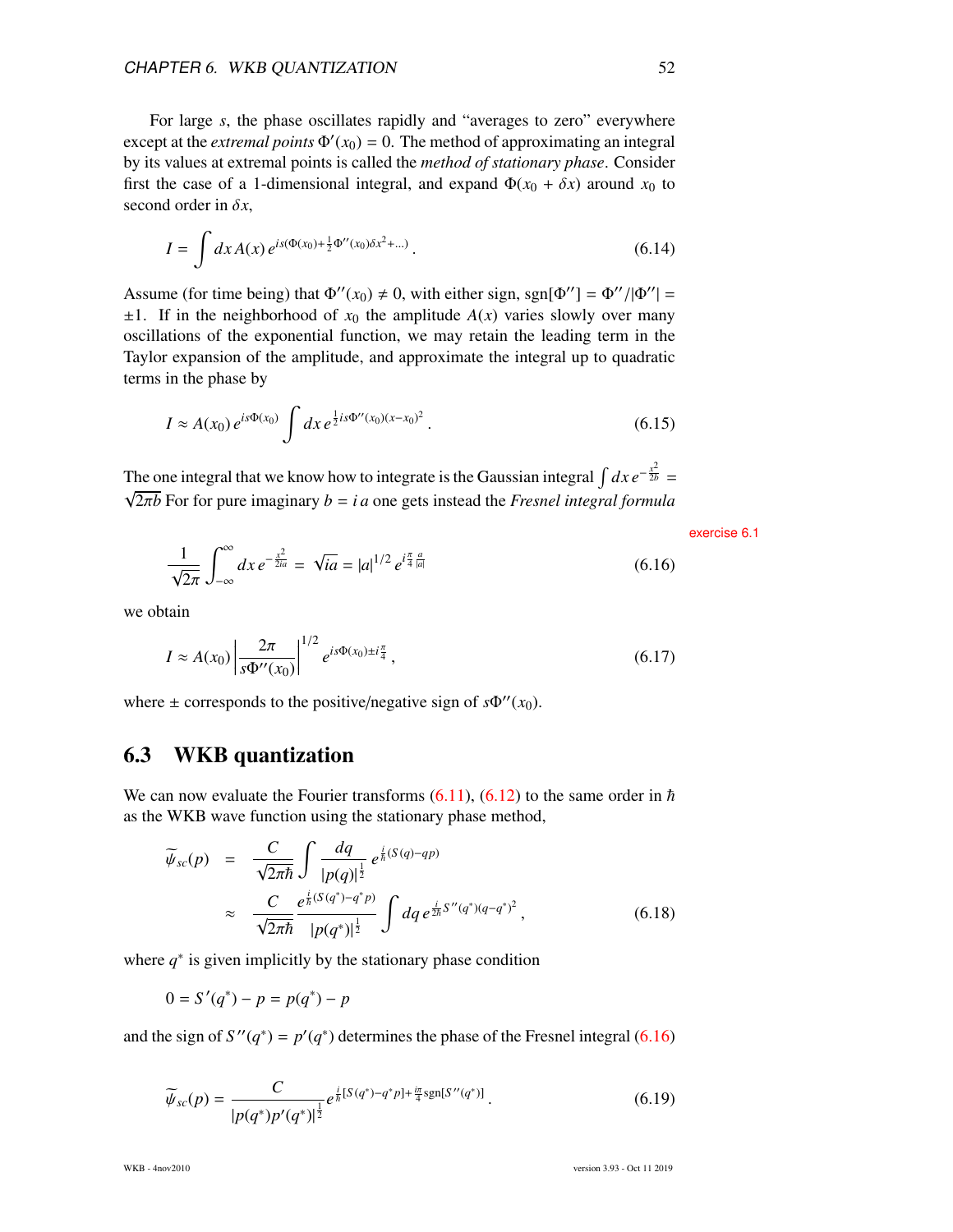As we continue from  $(q_A, p_A)$  to  $(q_B, p_B)$ , nothing problematic occurs -  $p(q^*)$  is<br>finite and so is the acceleration  $p'(q^*)$ . Otherwise, the trajectory would take infinite, and so is the acceleration  $p'(q^*)$ . Otherwise, the trajectory would take infinitely long to get across. We recognize the exponent as the Legendre transform

<span id="page-53-0"></span>
$$
\tilde{S}(p) = S(q(p)) - q(p)p
$$

which can be used to expresses everything in terms of the *p* variable,

$$
q^* = q(p), \quad \frac{d}{dq}q = 1 = \frac{dp}{dq}\frac{dq(p)}{dp} = q'(p)p'(q^*).
$$
 (6.20)

As the classical trajectory crosses  $q_L$ , the weight in [\(6.19\)](#page-52-2),

$$
\frac{d}{dq}p^2(q_L) = 2p(q_L)p'(q_L) = -2mV'(q_L),\tag{6.21}
$$

is finite, and  $S''(q^*) = p'(q^*) < 0$  for any point in the lower left quadrant, in-<br>cluding  $(a_1, n_1)$ . Hence, the phase loss in  $(6, 10)$  is  $-\frac{\pi}{2}$ . To go back from the n cluding ( $q_A$ ,  $p_A$ ). Hence, the phase loss in ( $6.19$ ) is  $-\frac{\pi}{4}$ . To go back from the *p*<br>to the *a* representation just turn figure 6.2 quarter turn anticlockwise. Everything to the *q* representation, just turn figure [6.2](#page-51-1) quarter-turn anticlockwise. Everything is the same if you replace  $(q, p) \rightarrow (-p, q)$ ; so, without much ado we get the semiclassical wave function at the point  $(q_B, p_B)$ ,

$$
\psi_{sc}(q) = \frac{e^{\frac{i}{\hbar}(\tilde{S}(p^*) + qp^*) - \frac{i\pi}{4}}}{|q^*(p^*)|^{\frac{1}{2}}} \widetilde{\psi}_{sc}(p^*) = \frac{C}{|p(q)|^{\frac{1}{2}}} e^{\frac{i}{\hbar}S(q) - \frac{i\pi}{2}}.
$$
\n(6.22)

The extra  $|p'(q^*)|^{1/2}$  weight in [\(6.19\)](#page-52-2) is cancelled by the  $|q'(p^*)|^{1/2}$  term, by the Legendre relation [\(6.20\)](#page-53-0).

The message is that going through a smooth potential turning point the WKB wave function phase slips by  $-\frac{\pi}{2}$ . This is equally true for the right and the left turning points, as can be seen by rotating figure [6.2](#page-51-1) by 180*<sup>o</sup>* , and flipping coordinates  $(q, p)$  →  $(-q, -p)$ . While a turning point is not an invariant concept (for a sufficiently short trajectory segment, it can be undone by a 45<sup>o</sup> turn), for a complete period  $(q, p) = (q', p')$  the total phase slip is always  $-2 \cdot \pi/2$ , as a loop always has  $m = 2$  turning points has  $m = 2$  turning points.

The *WKB quantization condition* follows by demanding that the wave function computed after a complete period be single-valued. With the normalization [\(6.8\)](#page-50-3), we obtain

$$
\psi(q') = \psi(q) = \left| \frac{p(q')}{p(q)} \right|^{\frac{1}{2}} e^{i(\frac{1}{\hbar} \oint p(q)dq - \pi)} \psi(q').
$$

The prefactor is 1 by the periodic orbit condition  $q = q'$ , so the phase must be a multiple of  $2\pi$ ,

<span id="page-53-1"></span>
$$
\frac{1}{\hbar} \oint p(q) dq = 2\pi \left( n + \frac{m}{4} \right),\tag{6.23}
$$

where *m* is the number of turning points along the trajectory - for this 1-dof problem,  $m = 2$ .

The action integral in  $(6.23)$  is the area (see figure  $6.3$ ) enclosed by the classical phase space loop of figure [6.2,](#page-51-1) and the quantization condition says that eigenenergies correspond to loops whose action is an integer multiple of the unit quantum of action, Planck's constant  $\hbar$ . The extra topological phase, which, although it had been discovered many times in centuries past, had to wait for its most recent quantum chaotic (re)birth until the 1970's. Despite its derivation in a noninvariant coordinate frame, the final result involves only canonically invariant classical quantities, the periodic orbit action *S* , and the topological index *m*.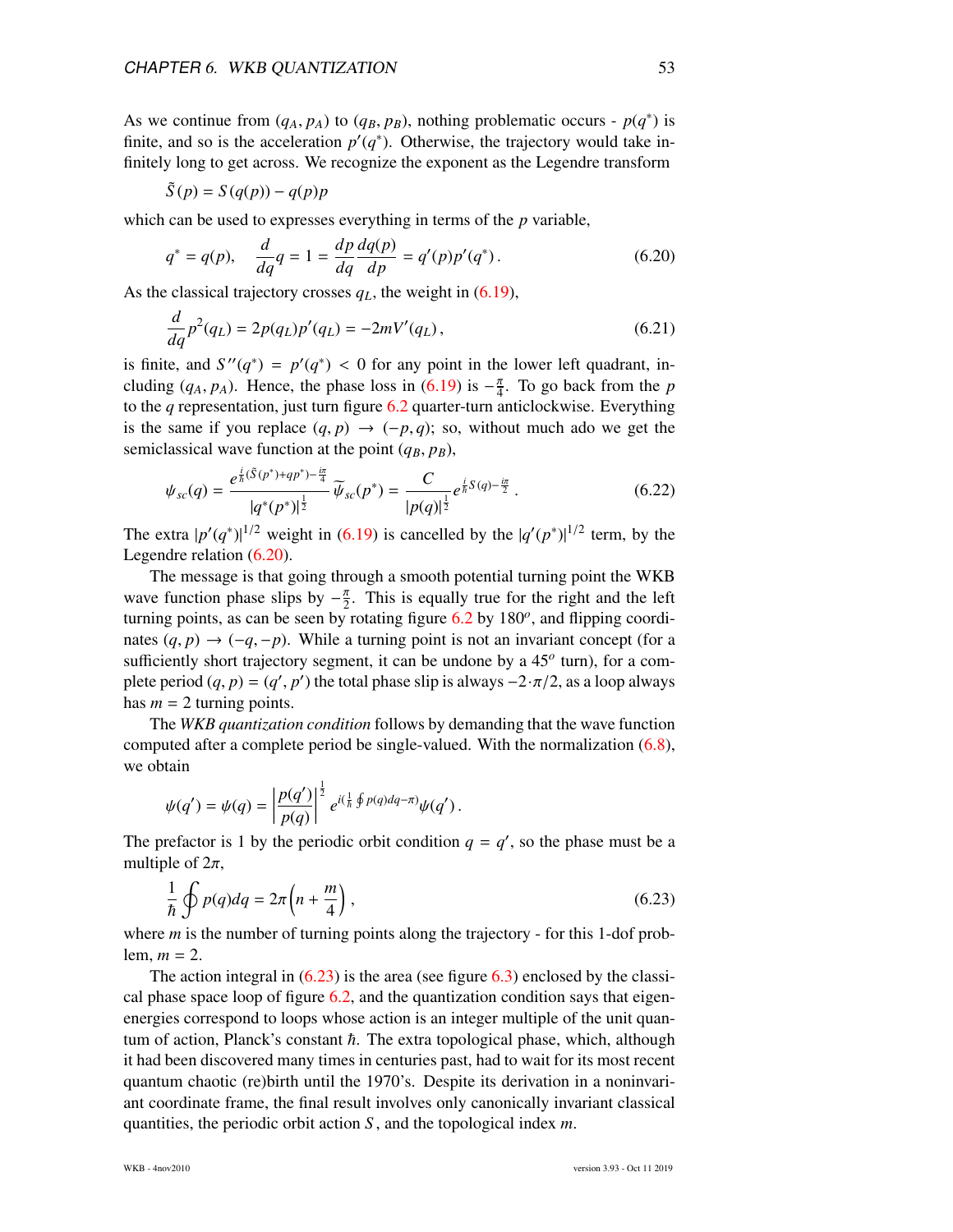

<span id="page-54-2"></span>**Figure 6.3:**  $S_p(E)$ , the action of a periodic orbit *p* at energy *E*, equals the area in the phase space traced out by the 1-dof trajectory.

#### <span id="page-54-1"></span>6.3.1 Harmonic oscillator quantization

Let us check the WKB quantization for one case (the only case?) whose quantum mechanics we fully understand: the harmonic oscillator

$$
E=\frac{1}{2m}\left(p^2+(m\omega q)^2\right).
$$

The loop in figure [6.2](#page-51-1) is now a circle in the  $(m\omega q, p)$  plane, the action is its area  $S = 2\pi E/\omega$ , and the spectrum in the WKB approximation

$$
E_n = \hbar \omega (n + 1/2) \tag{6.24}
$$

turns out to be the *exact* harmonic oscillator spectrum. The stationary phase condi-tion [\(6.18\)](#page-52-3) keeps  $V(q)$  accurate to order  $q^2$ , which in this case is the whole answer (but we were simply lucky, really). For many 1-dof problems the WKB spectrum turns out to be very accurate all the way down to the ground state. Surprisingly accurate, if one interprets dropping the  $\hbar^2$  term in [\(6.5\)](#page-50-0) as a short wavelength approximation.

#### <span id="page-54-0"></span>6.4 Beyond the quadratic saddle point

We showed, with a bit of Fresnel/Maslov voodoo, that in a smoothly varying potential the phase of the WKB wave function slips by a  $\pi/2$  for each turning point. This  $\pi/2$  came from a  $\sqrt{ }$ <br>time we switched represe *i* in the Fresnel integral [\(6.16\)](#page-52-1), one such factor for every time we switched representation from the configuration space to the momentum space, or back. Good, but what does this mean?

The stationary phase approximation [\(6.14\)](#page-52-4) fails whenever  $\Phi''(x) = 0$ , or, in our the WKB ansatz [\(6.18\)](#page-52-3), whenever the momentum  $p'(q) = S''(q)$  vanishes. In that case we have to go beyond the quadratic approximation  $(6.15)$  to the first nonvanishing term in the Taylor expansion of the exponent. If  $\Phi'''(x_0) \neq 0$ , then

$$
I \approx A(x_0)e^{is\Phi(x_0)}\int_{-\infty}^{\infty} dx \, e^{is\Phi'''(x_0)\frac{(x-x_0)^3}{6}} \,. \tag{6.25}
$$

Airy functions can be represented by integrals of the form

$$
Ai(x) = \frac{1}{2\pi} \int_{-\infty}^{+\infty} dy \, e^{i(xy - \frac{y^3}{3})}.
$$
 (6.26)

With a bit of Fresnel/Maslov voodoo we have shown that at each turning point a WKB wave function loses a bit of phase. Derivations of the WKB quantization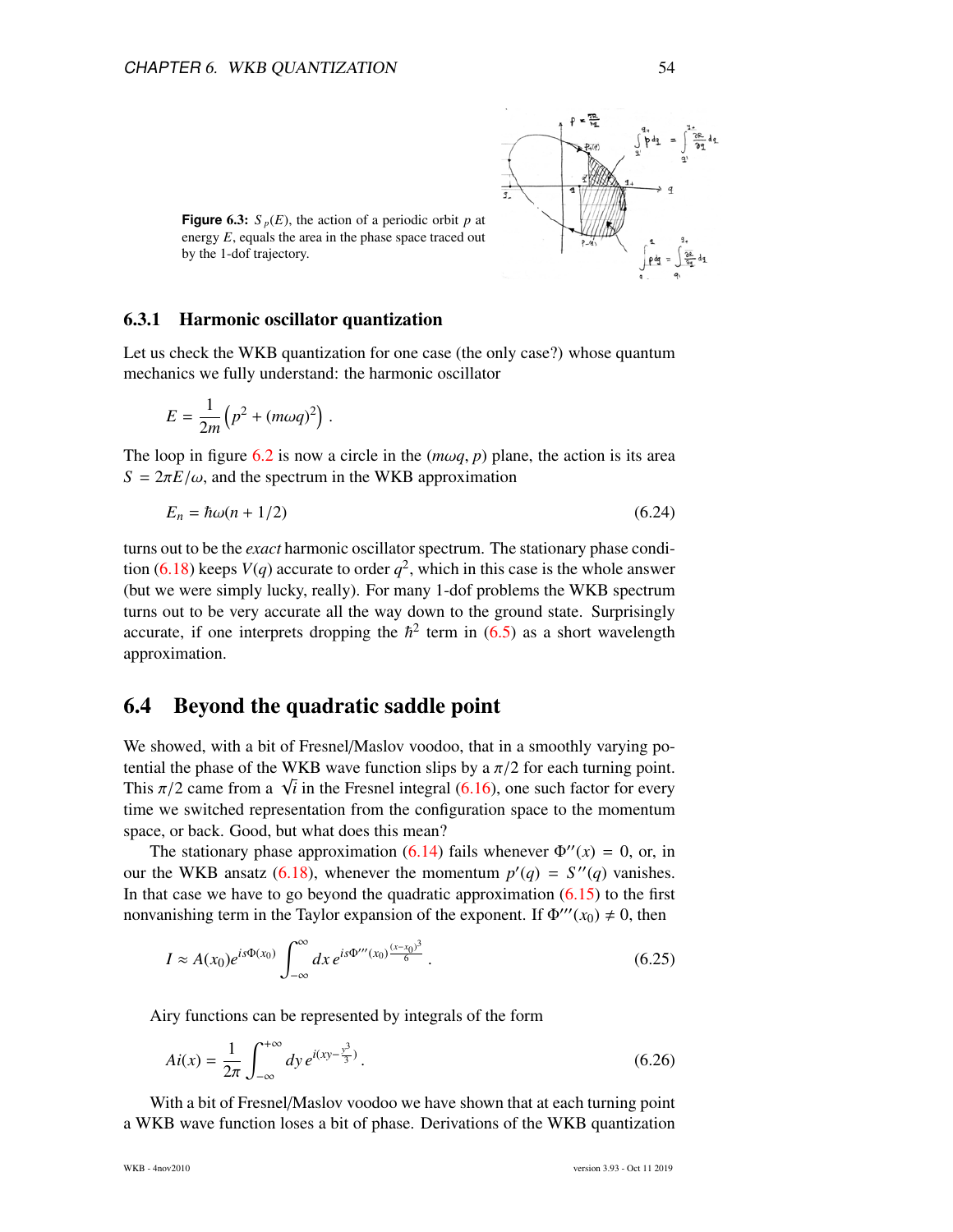

<span id="page-55-0"></span>**Figure** 6.4: Airy function *Ai*(*q*).

condition given in standard quantum mechanics textbooks rely on expanding the potential close to the turning point

$$
V(q) = V(q_0) + (q - q_0)V'(q_0) + \cdots,
$$

solving the Airy equation (with  $V'(q_0) \rightarrow z$  after appropriate rescalings),

$$
\psi'' = z\psi, \qquad (6.27)
$$

and matching the oscillatory and the exponentially decaying "forbidden" region wave function pieces by means of the *WKB connection formulas*. That requires staring at Airy functions (see  $(6.4)$ ) and learning about their asymptotics - a challenge that we will have to eventually overcome, in order to incorporate diffraction phenomena into semiclassical quantization.

The physical origin of the topological phase is illustrated by the shape of the Airy function, figure  $6.4$ . For a potential with a finite slope  $V'(q)$  the wave function penetrates into the forbidden region, and accommodates a bit more of a stationary wavelength then what one would expect from the classical trajectory alone. For infinite walls (i.e., billiards) a different argument applies: the wave function must vanish at the wall, and the phase slip due to a specular reflection is  $-\pi$ , rather than  $-\pi/2$ .

#### **Résumé**

The WKB ansatz wave function for 1-degree of freedom problems fails at the turning points of the classical trajectory. While in the *q*-representation the WKB ansatz at a turning point is singular, along the *p* direction the classical trajectory in the same neighborhood is smooth, as for any smooth bound potential the classical motion is topologically a circle around the origin in the (*q*, *<sup>p</sup>*) space. The simplest way to deal with such singularities is as follows; follow the classical trajectory in *q*-space until the WKB approximation fails close to the turning point; then insert  $\int dp |p\rangle\langle p|$  and follow the classical trajectory in the *p*-space until you encounter the next *p*-space turning point; go back to the *q*-space representation, an so on. Each matching involves a Fresnel integral, yielding an extra *e* <sup>−</sup>*i*π/<sup>4</sup> phase shift, for a total of  $e^{-i\pi}$  phase shift for a full period of a semiclassical particle moving in a soft potential. The condition that the wave-function be single-valued then leads to the 1-dimensional WKB quantization, and its lucky cousin, the Bohr-Sommerfeld quantization.

Alternatively, one can linearize the potential around the turning point  $a$ ,  $V(q)$  =  $V(a) + (q - a)V'(a) + \cdots$ , and solve the quantum mechanical constant linear potential  $V(q) = qF$  problem exactly, in terms of an Airy function. An approximate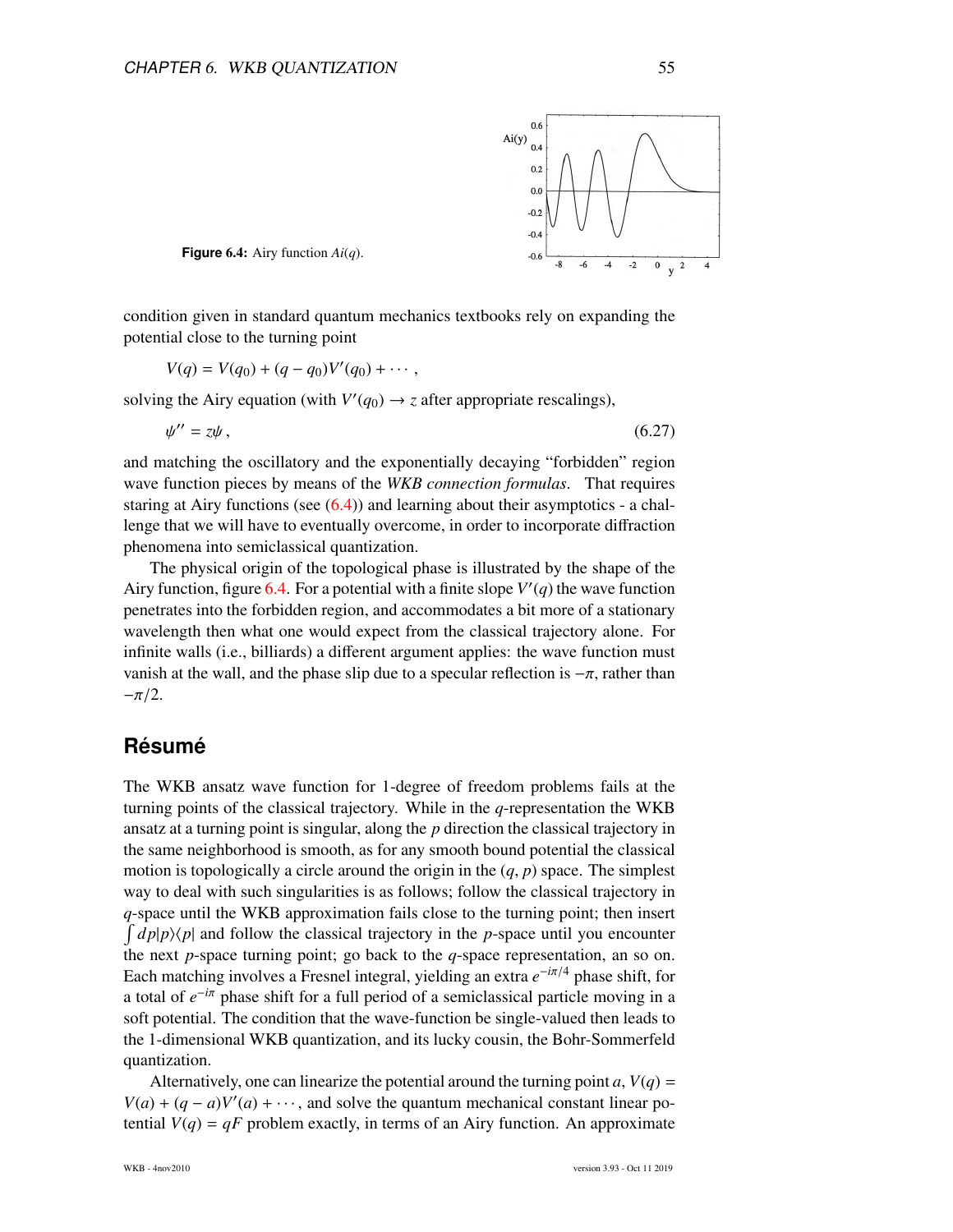wave function is then patched together from an Airy function at each turning point, and the WKB ansatz wave-function segments in-between via the WKB connection formulas. The single-valuedness condition again yields the 1-dimensional WKB quantization. This a bit more work than tracking the classical trajectory in the full phase space, but it gives us a better feeling for shapes of quantum eigenfunctions, and exemplifies the general strategy for dealing with other singularities, such as wedges, bifurcation points, creeping and tunneling: patch together the WKB segments by means of exact QM solutions to local approximations to singular points.

## **Commentary**

**Remark** 6.1. Bohr-Sommerfeld quantization. Bohr-Sommerfeld quantization condition was the key result of the old quantum theory, in which the electron trajectories were purely classical. They were lucky - the symmetries of the Kepler problem work out in such a way that the total topological index  $m = 4$  amount effectively to numbering the energy levels starting with  $n = 1$ . They were unlucky - because the hydrogen  $m = 4$ masked the topological index, they could never get the helium spectrum right - the semiclassical calculation had to wait for until 1980, when Leopold and Percival [\[1\]](#page-56-1) added the topological indices.

### <span id="page-56-0"></span>References

<span id="page-56-1"></span>[1] J. G. Leopold and I. Percival, ["The semiclassical two-electron atom and the](http://dx.doi.org/10.1088/0022-3700/13/6/012) [old quantum theory",](http://dx.doi.org/10.1088/0022-3700/13/6/012) J. Phys. B 13[, 1037 \(1980\).](https://doi.org/10.1088/0022-3700/13/6/012)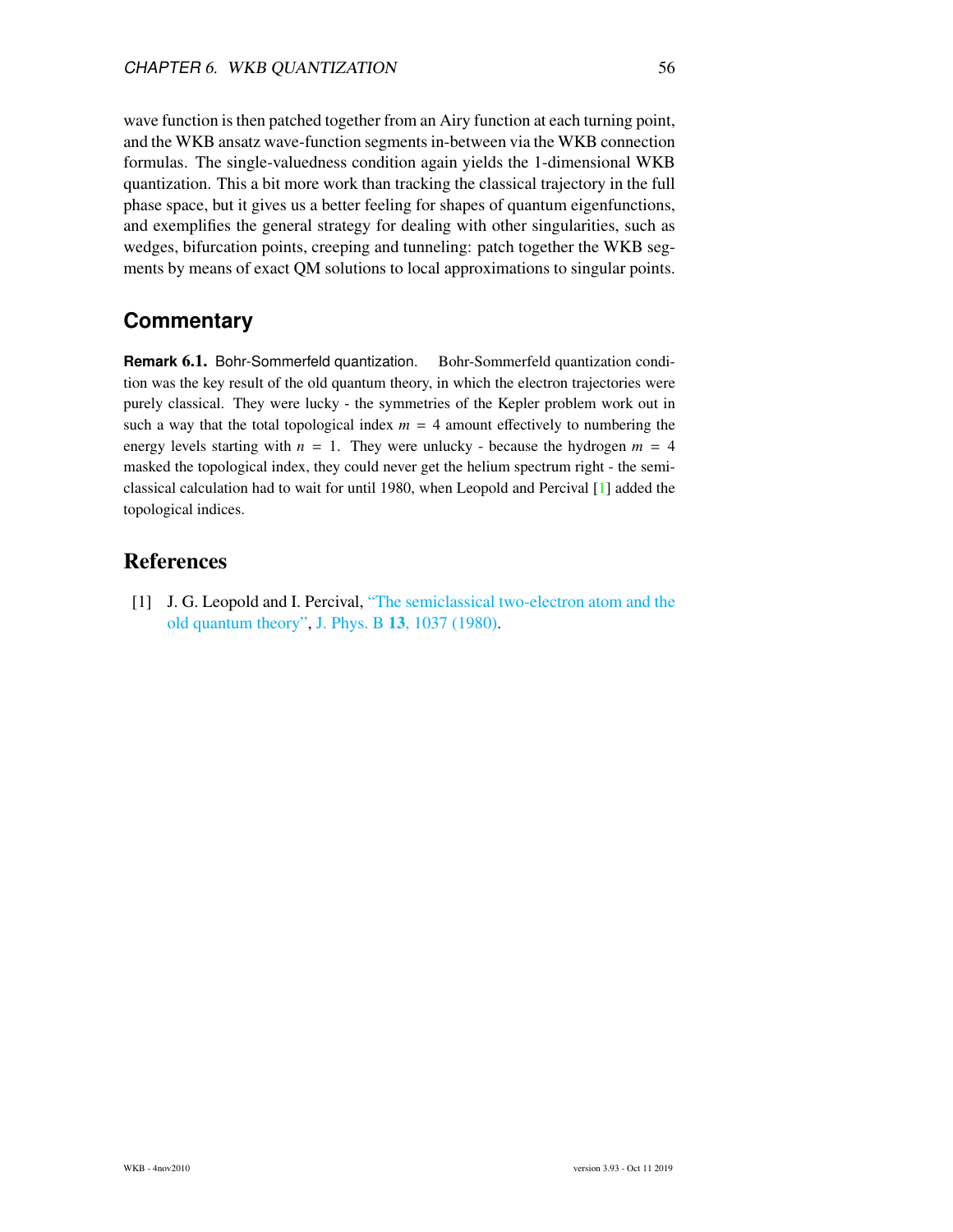## **Exercises**

<span id="page-57-0"></span>6.1. WKB ansatz. Try to show that no other ansatz other than

$$
\psi(q, t) = A(q, t) e^{iR(q, t)/\hbar}, \qquad (6.28)
$$

gives a meaningful definition of the momentum in the  $\hbar \rightarrow 0$  limit.

6.2. Fresnel integral. Derive the Fresnel integral

$$
\frac{1}{\sqrt{2\pi}}\int_{-\infty}^{\infty}dx\ e^{-\frac{x^2}{2ia}}=\sqrt{ia}=|a|^{1/2}e^{i\frac{\pi}{4}\frac{a}{|a|}}.
$$

6.3. Sterling formula for *n*!. Compute an approximate value of *n*! for large *n* using the stationary phase approximation. Hint:  $n! = \int_0^\infty dt \, t^n e^{-t}$ 

6.4. Airy function for large arguments. Impor-



tant contributions as stationary phase points may arise from extremal points where the first non-zero term in a Taylor expansion of the phase is of third or higher order. Such situations occur, for example, at bifurcation points or in diffraction effects, (such as waves near sharp corners, waves creeping around obstacles, etc.). In such calculations, one meets Airy functions integrals of the form

$$
Ai(x) = \frac{1}{2\pi} \int_{-\infty}^{+\infty} dy \, e^{i(xy - \frac{y^3}{3})}.
$$
 (6.29)

Calculate the Airy function  $Ai(x)$  using the stationary phase approximation. What happens when considering the limit  $x \to 0$ . Estimate for which value of x the stationary phase approximation breaks down.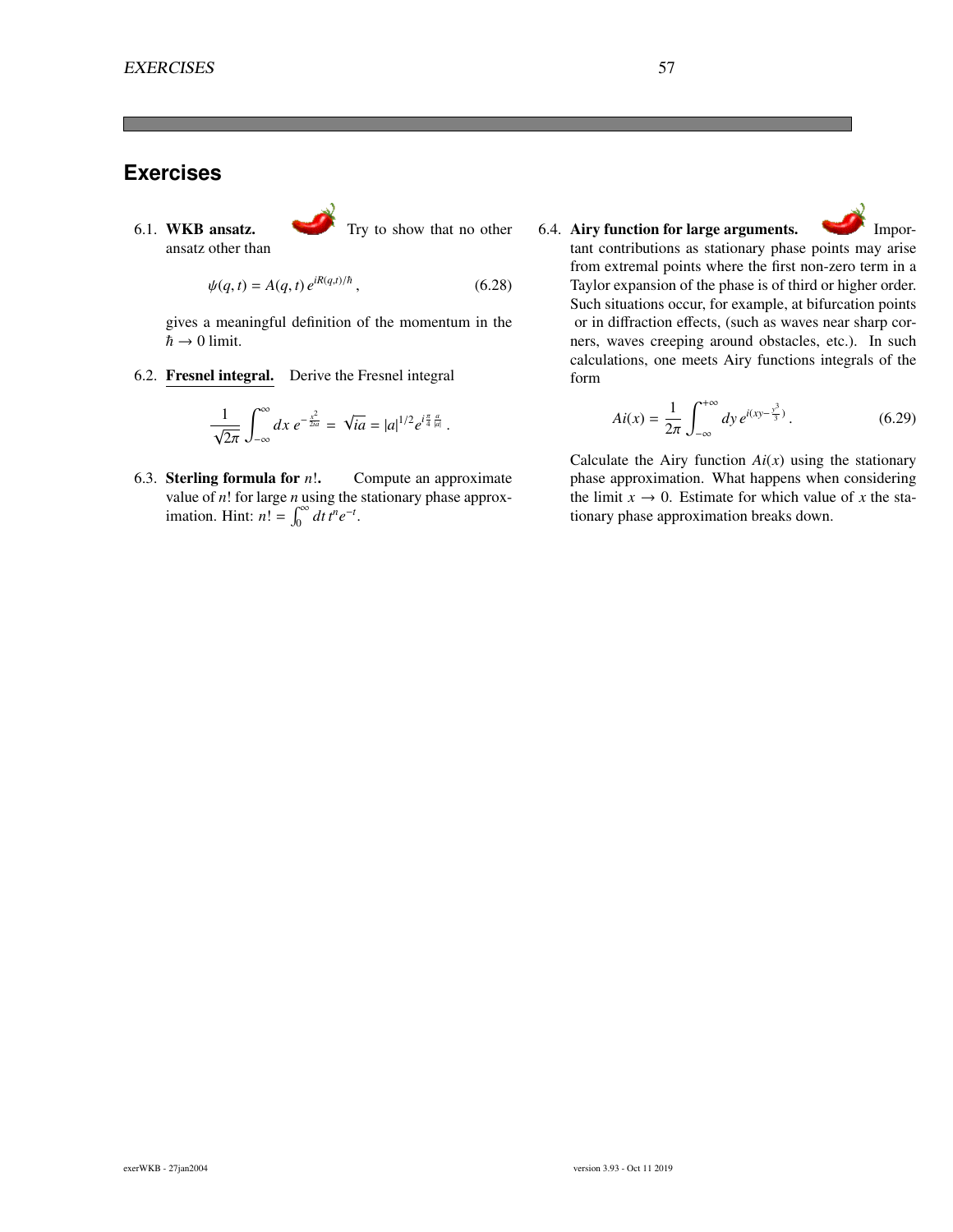# <span id="page-58-0"></span>**Chapter** 7

# Spin

If I had had more time, I would have written less — Blaise Pascal, a remark made to a correspondent

# <span id="page-58-1"></span>7.1 Dirac Lagrangian

In a 3-semester QFT course we would study and understand in detail Weyl, Majorana and Dirac spinors. Here our focus is much narrower - get the tools needed to do one fundamental QED calculation that establishes the theory as a predictive description of observed quantum effects in interaction of matter and electromagnetic fields. For that we need the relativistically correct description of the free electron propagator.

I find [these](http://ChaosBook.org/~predrag/courses/PHYS-7147-18/KapDirac.pdf) and [these](http://ChaosBook.org/~predrag/courses/PHYS-7147-18/KapDirProp.pdf) notes concise and non-nonsense discussion. The first thing to understand, perhaps unfamiliar to a student of non-relativistic quantum mechanics, is that the signature of the Minkowsky metric makes Lorentz transformations not unitary, and thus

```
(complex conjugate transpose spinor) \times (complex spinor)
```
is *not* a scalar under Lorentz transformation, and thus *not* the correct definition of the "length" of the 4-component complex spinor. One has to use the appropriate Minkowsky metric on the spinor space as well.

The other deep thing to understand is that spinor fields are anticommuting, Grassmanian numbers. My own understanding is that such fields are imposing constraints ("negative dimensions"), in this case the *Pauli exclusion principle* that two or more identical fermions (particles with half-integer spin) cannot occupy the same quantum state, the principle that (almost literally) makes the world go round. As this will not impact our one-loop calculation, we will not discuss it further here.

Up to date version of these notes is P. Cvitanović [[1\]](#page-58-3) *Field theory*, chapter 7. *Spin*, yours for a click [here.](http://ChaosBook.org/FieldTheory/lectQM.pdf)

#### <span id="page-58-2"></span>**References**

<span id="page-58-3"></span>[1] P. Cvitanovic,´ *[Field Theory](http://ChaosBook.org/FieldTheory)*, Notes prepared by E. Gyldenkerne (Nordita, Copenhagen, 1983).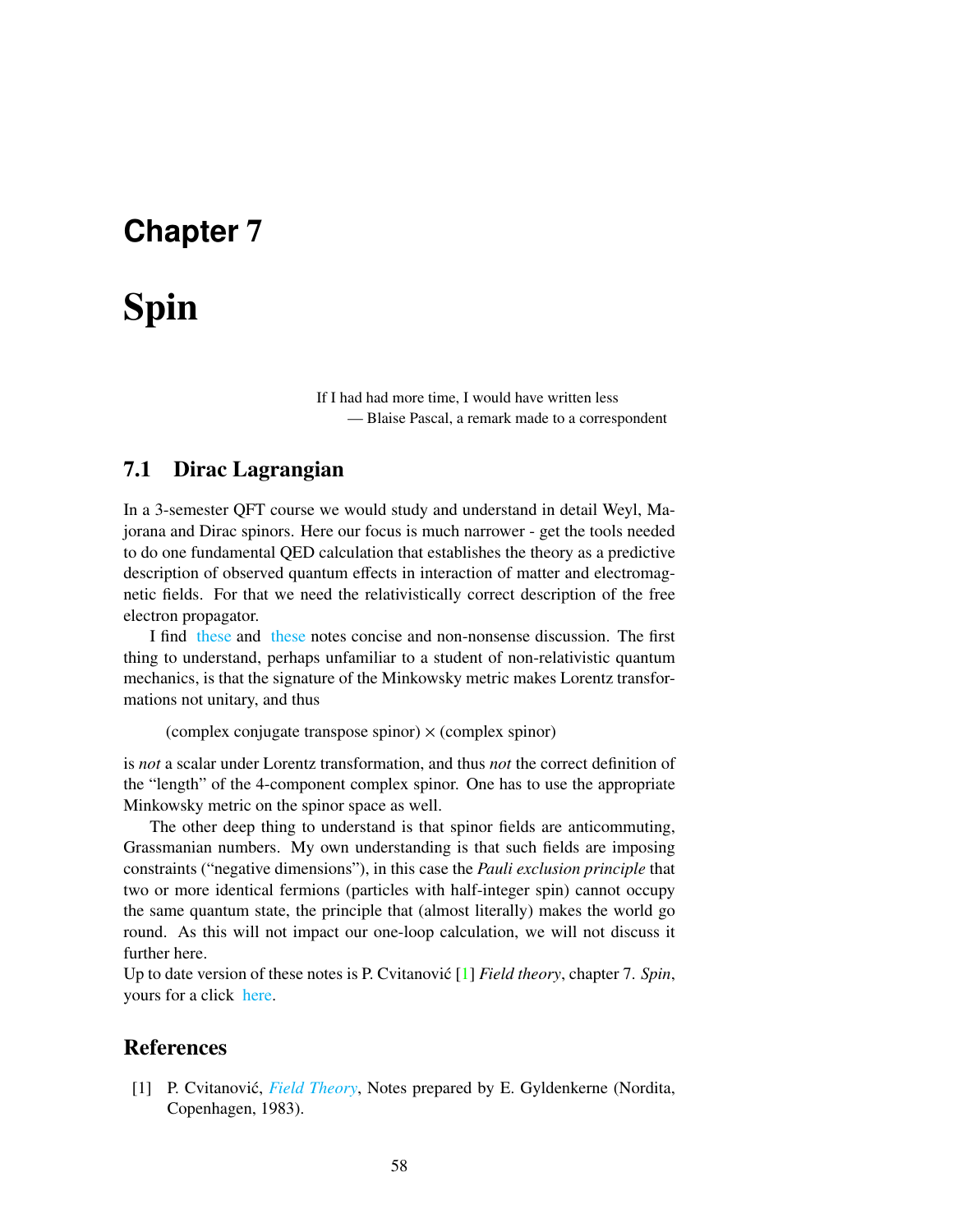#### **Exercises**

#### 7.1. Dirac's  $\gamma$  matrices.

(a) Verify

$$
[S^{\kappa\lambda}, S^{\mu\nu}] = i(g^{\lambda\mu}S^{\kappa\nu} - g^{\lambda\nu}S^{\kappa\mu} - g^{\kappa\mu}S^{\lambda\nu} + g^{\kappa\nu}S^{\lambda\mu}).
$$
\n(7.1)

(b) Verify

$$
M^{-1}(L)\gamma^{\mu}M(L) = L^{\mu}_{\nu}\gamma^{\nu} \tag{7.2}
$$

for 
$$
L = \exp(\theta)
$$
  
(i.e.,  $L^{\mu}_{\nu} = \delta^{\mu}_{\nu} + \theta^{\mu}_{\nu} + \frac{1}{2}\theta^{\mu}_{\lambda}\theta^{\lambda}_{\nu} + \cdots$ ) and

$$
M(L) = \exp(-\frac{i}{2}\theta_{\alpha\beta}S^{\alpha\beta}).
$$
 (7.3)

(c) Calculate

$$
\{\gamma^{\rho}, \gamma^{\lambda}\gamma^{\mu}\gamma^{\nu}\}, \qquad [\gamma^{\rho}, \gamma^{\kappa}\gamma^{\lambda}\gamma^{\mu}\gamma^{\nu}], \qquad (7.4)
$$

and  $[S^{\rho\sigma}, \gamma^{\lambda}\gamma^{\mu}\gamma^{\nu}].$ 

(d) Show that

$$
\gamma^{\alpha} \gamma_{\alpha} = 4
$$
  
\n
$$
\gamma^{\alpha} \gamma^{\nu} \gamma_{\alpha} = -2 \gamma^{\nu}
$$
  
\n
$$
\gamma^{\alpha} \gamma^{\mu} \gamma^{\nu} \gamma_{\alpha} = 4 g^{\mu \nu}
$$
  
\n
$$
\gamma^{\alpha} \gamma^{\lambda} \gamma^{\mu} \gamma^{\nu} \gamma_{\alpha} = -2 \gamma^{\nu} \gamma^{\mu} \gamma^{\lambda}.
$$
 (7.5)

Hint: use  $\gamma^{\alpha} \gamma^{\nu} = 2g^{\nu \alpha} - \gamma^{\nu} \gamma^{\alpha}$  repeatedly.

7.2. Continuous Lorentz transformations of spinors. Under continuous Lorentz symmetries, Dirac spinor field  $\Psi(x)$  transforms according to  $\Psi'(x') = M(L)\Psi(x =$  $L^{-1}x'$ ) where  $M(L = e^{\theta}) = \exp(-\frac{i}{2}\theta_{\alpha\beta}S^{\alpha\beta}).$ 

In the Dirac representation

$$
\gamma^0 = \begin{pmatrix} 1 & 0 & 0 & 0 \\ 0 & 1 & 0 & 0 \\ 0 & 0 & -1 & 0 \\ 0 & 0 & 0 & -1 \end{pmatrix}
$$

is hermitian, whereas the three  $\gamma^j$  are not. That, and the defining (anti-commutator) relation defining (anti-commutator) relation

$$
\{\gamma^{\mu},\gamma^{\nu}\}=\gamma^{\mu}\gamma^{\nu}+\gamma^{\nu}\gamma^{\mu}=2\eta^{\mu\nu}I_4
$$

is all we need to know, not the explicit forms of  $\gamma^{\mu}$ . As we now check,  $\gamma^0$  plays the role of the metric in the spinor space via the *Dirac conjugate* defined as spinor space, via the *Dirac conjugate* defined as

$$
\overline{\Psi} = \Psi^\dagger \gamma^0
$$

Consider the transformation rules for the bilinears

$$
S = \overline{\Psi} \Psi, \quad V^{\mu} = \overline{\Psi} \gamma^{\mu} \Psi, \quad T^{\mu \nu} = \overline{\Psi} \gamma^{[\mu} \gamma^{\nu]} \Psi.
$$

Show that under continuous Lorentz symmetries, the *S* transforms as a scalar, the  $V^{\mu}$  as a vector, and the  $T^{\mu\nu}$  as an antisymmetric tensor.

The important thing to note is that due to the nonunitarity of Lorentz transformations the transpose (or a hermitian conjugate) of a Lorentz "rotation" is not its inverse, unlike what happens for 3-dimensional Euclidean rotations. Hence  $\overline{\Psi}$  rather than the  $\Psi^{\dagger}$  that shows up in bilinears of  $U(n, m)$ .

7.3. QED electron-electron-photon 1-loop Feynman- parametric integral. Write down the QED electronelectron-photon vertex 1-loop Feynman integral in the Feynman-parametric form,

$$
\Gamma^{\mu}_{(2)}(p',p) = -2ie^2 \iiint_0^1 \int dx \, dy \, dz \, \delta(x+y+z-1) \int \frac{d^4\ell}{(2\pi)^4} \, [\cdots]
$$

7.4. QED electron-electron-photon 1-loop numerator. Simplify the gamma matrices in the numerator to the two form factors proportional to  $\gamma^{\mu}$  and  $\sigma^{\mu\nu}$ .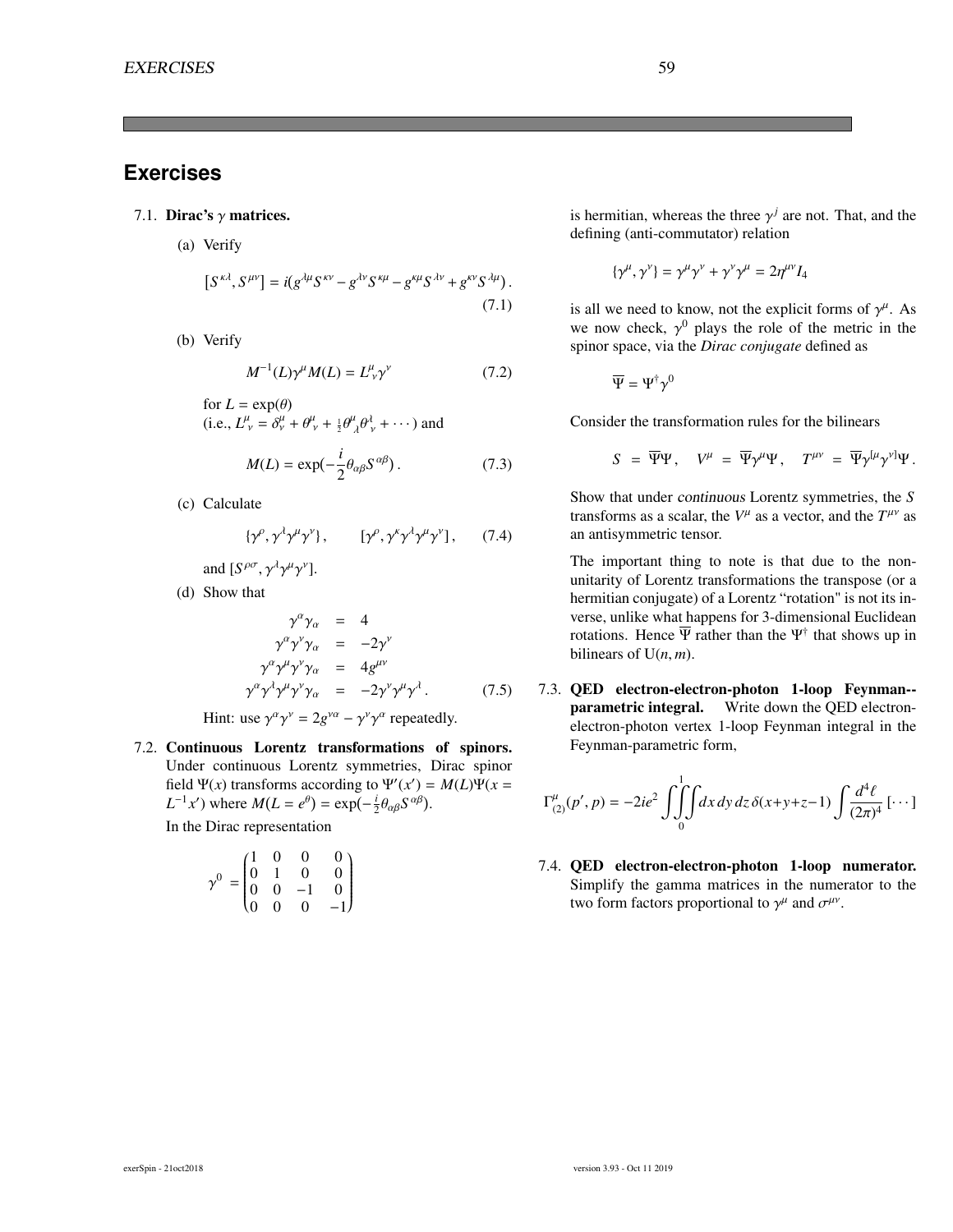# <span id="page-60-0"></span>**Appendix** A1

# Group theory

| A1.1.2 Irreducible representations $\ldots \ldots \ldots \ldots \ldots$ 62 |  |  |  |  |  |  |     |
|----------------------------------------------------------------------------|--|--|--|--|--|--|-----|
|                                                                            |  |  |  |  |  |  | -63 |

### <span id="page-60-1"></span>A1.1 Invariants and reducibility

What follows is a bit dry, so we start with a motivational quote from Hermann Weyl on the "so-called first main theorem of invariant theory":

"*All invariants are expressible in terms of a finite number among them*. We cannot claim its validity for every group *G*; rather, it will be our chief task to investigate for each particular group whether a finite integrity basis exists or not; the answer, to be sure, will turn out affirmative in the most important cases."

It is easy to show that any rep of a finite group can be brought to unitary form, and the same is true of all compact Lie groups. Hence, in what follows, we specialize to unitary and hermitian matrices.

#### <span id="page-60-2"></span>A1.1.1 Projection operators

For  $M$  a hermitian matrix, there exists a diagonalizing unitary matrix  $C$  such that

<span id="page-60-3"></span>CMC† = <sup>λ</sup><sup>1</sup> . . . <sup>0</sup> <sup>0</sup> . . . λ<sup>1</sup> 0 0 0 <sup>λ</sup><sup>2</sup> <sup>0</sup> . . . <sup>0</sup> <sup>0</sup> <sup>λ</sup><sup>2</sup> . . . . . . <sup>0</sup> . . . λ<sup>2</sup> 0 0 0 λ<sup>3</sup> . . . . . . (A1.1)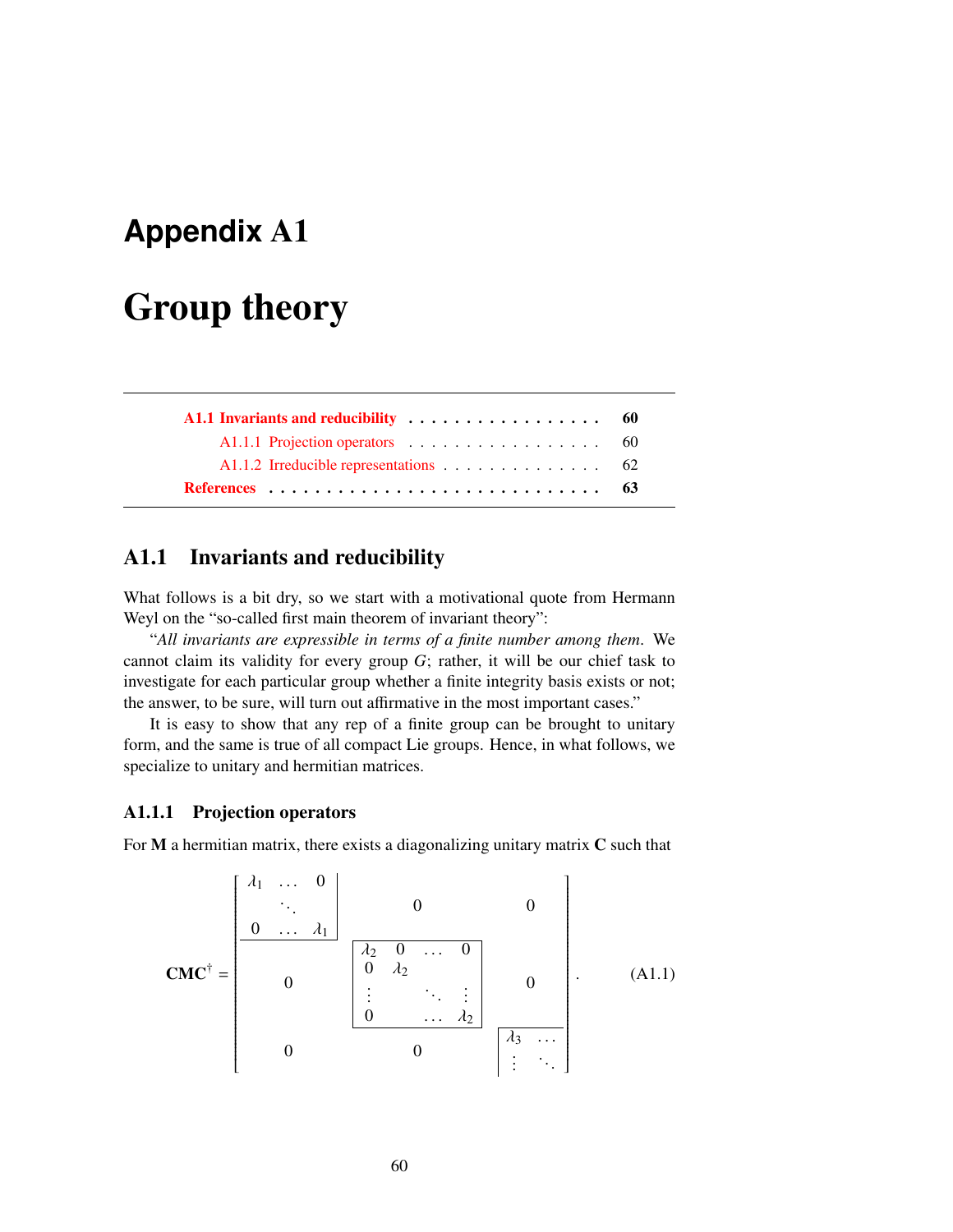Here  $\lambda_i \neq \lambda_j$  are the *r* distinct roots of the minimal *characteristic* (or *secular*) polynomial

<span id="page-61-1"></span>
$$
\prod_{i=1}^{r} (\mathbf{M} - \lambda_i \mathbf{1}) = 0.
$$
 (A1.2)

In the matrix  $C(M - \lambda_2 1)C^{\dagger}$  the eigenvalues corresponding to  $\lambda_2$  are replaced by zeroes:



and so on, so the product over all factors  $(M - \lambda_2 1)(M - \lambda_3 1) \dots$ , with exception of the  $(M - \lambda_1 1)$  factor, has nonzero entries only in the subspace associated with  $\lambda_1$ :

$$
\mathbf{C} \prod_{j \neq 1} (\mathbf{M} - \lambda_j \mathbf{1}) \mathbf{C}^{\dagger} = \prod_{j \neq 1} (\lambda_1 - \lambda_j) \begin{bmatrix} 1 & 0 & 0 \\ 0 & 1 & 0 \\ 0 & 0 & 1 \\ 0 & 0 & 0 \\ 0 & 0 & 0 \\ 0 & 0 & \ddots \end{bmatrix}
$$

Thus we can associate with each distinct root  $\lambda_i$  a *projection operator*  $P_i$ ,

<span id="page-61-0"></span>
$$
P_i = \prod_{j \neq i} \frac{\mathbf{M} - \lambda_j \mathbf{1}}{\lambda_i - \lambda_j},\tag{A1.3}
$$

which acts as identity on the *i*th subspace, and zero elsewhere. For example, the projection operator onto the  $\lambda_1$  subspace is

<span id="page-61-2"></span>
$$
P_1 = \mathbf{C}^{\dagger} \begin{bmatrix} 1 & & & \\ & \ddots & & \\ & & 1 & \\ & & & 0 \\ & & & & 0 \end{bmatrix} \mathbf{C}.
$$
 (A1.4)

The diagonalization matrix  $C$  is deployed in the above only as a pedagogical device. The whole point of the projector operator formalism is that we *never* need to carry such explicit diagonalization; all we need are whatever invariant matrices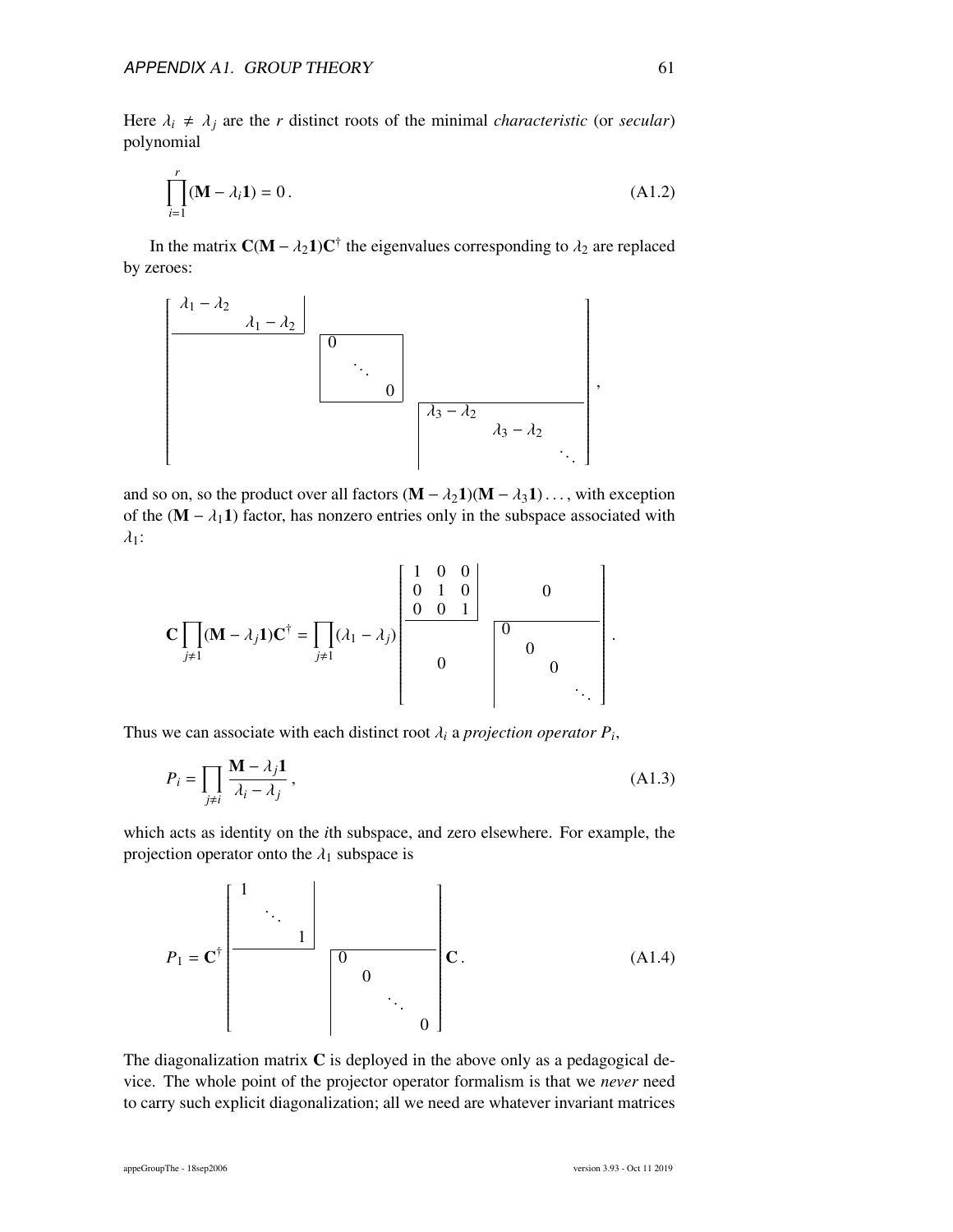M we find convenient, the algebraic relations they satisfy, and orthonormality and completeness of *P<sup>i</sup>* : The matrices *P<sup>i</sup>* are *orthogonal*

$$
P_i P_j = \delta_{ij} P_j, \qquad \text{(no sum on } j), \tag{A1.5}
$$

and satisfy the *completeness relation*

$$
\sum_{i=1}^{r} P_i = 1.
$$
 (A1.6)

As tr  $(CP_iC^{\dagger})$  = tr  $P_i$ , the dimension of the *i*th subspace is given by

$$
d_i = \text{tr } P_i \,. \tag{A1.7}
$$

It follows from the characteristic equation  $(A1.2)$  and the form of the projection operator [\(A1.3\)](#page-61-0) that  $\lambda_i$  is the eigenvalue of **M** on  $P_i$  subspace:

$$
\mathbf{M}P_i = \lambda_i P_i, \qquad \text{(no sum on } i). \tag{A1.8}
$$

Hence, any matrix polynomial  $f(M)$  takes the scalar value  $f(\lambda_i)$  on the  $P_i$  subspace

$$
f(\mathbf{M})P_i = f(\lambda_i)P_i.
$$
 (A1.9)

This, of course, is the reason why one wants to work with irreducible reps: they reduce matrices and "operators" to pure numbers.

#### <span id="page-62-0"></span>A1.1.2 Irreducible representations

Suppose there exist several linearly independent invariant [*d*×*d*] hermitian matrices  $M_1, M_2, \ldots$ , and that we have used  $M_1$  to decompose the *d*-dimensional vector space  $V = V_1 \oplus V_2 \oplus \cdots$ . Can  $M_2, M_3, \ldots$  be used to further decompose  $V_i$ ? Further decomposition is possible if, and only if, the invariant matrices commute:

$$
[\mathbf{M}_1, \mathbf{M}_2] = 0, \tag{A1.10}
$$

or, equivalently, if projection operators  $P_j$  constructed from  $M_2$  commute with projection operators  $P_i$  constructed from  $M_1$ ,

$$
P_i P_j = P_j P_i. \tag{A1.11}
$$

Usually the simplest choices of independent invariant matrices do not commute. In that case, the projection operators  $P_i$  constructed from  $M_1$  can be used to project commuting pieces of  $M_2$ :

$$
\mathbf{M}_2^{(i)} = P_i \mathbf{M}_2 P_i, \qquad \text{(no sum on } i).
$$

That  $\mathbf{M}_2^{(i)}$  $2^{(1)}$  commutes with  $M_1$  follows from the orthogonality of  $P_i$ :

$$
[\mathbf{M}_2^{(i)}, \mathbf{M}_1] = \sum_j \lambda_j [\mathbf{M}_2^{(i)}, P_j] = 0.
$$
 (A1.12)

appeGroupThe - 18sep2006 version 3.93 - Oct 11 2019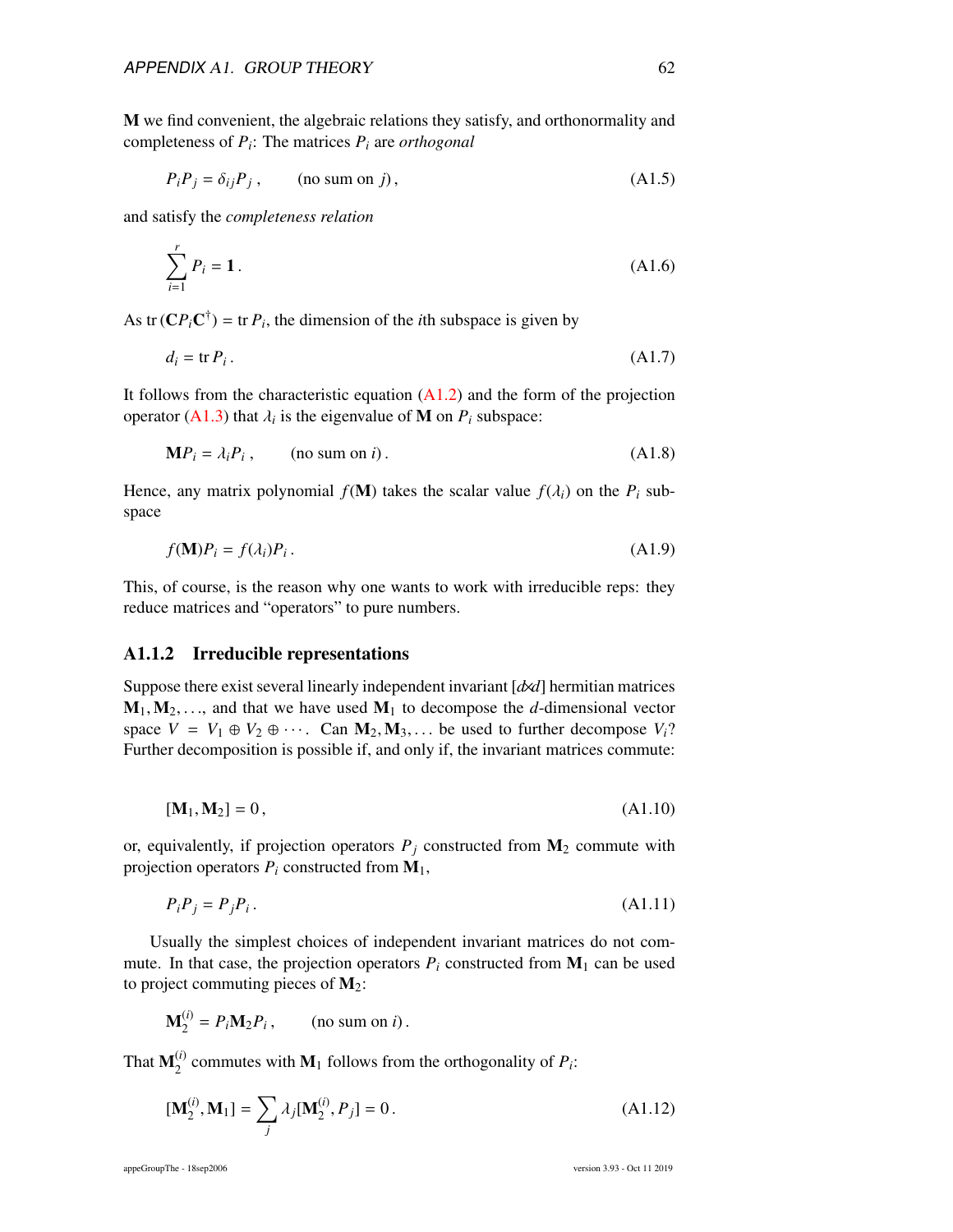Now the characteristic equation for  $M_2^{(i)}$  $2<sup>(1)</sup>$  (if nontrivial) can be used to decompose *V<sup>i</sup>* subspace.

An invariant matrix M induces a decomposition only if its diagonalized form [\(A1.1\)](#page-60-3) has more than one distinct eigenvalue; otherwise it is proportional to the unit matrix and commutes trivially with all group elements. A rep is said to be *irreducible* if all invariant matrices that can be constructed are proportional to the unit matrix.

An invariant matrix **M** commutes with group transformations  $[G, M] = 0$ . Projection operators  $(A1.3)$  constructed from M are polynomials in M, so they also commute with all  $g \in \mathcal{G}$ :

$$
[G, P_i] = 0 \tag{A1.13}
$$

Hence, a  $\left[ d \times d \right]$  matrix rep can be written as a direct sum of  $\left[ d_i \times d_i \right]$  matrix reps:

$$
G = 1G1 = \sum_{i,j} P_i GP_j = \sum_i P_i GP_i = \sum_i G_i.
$$
 (A1.14)

In the diagonalized rep  $(A1.4)$ , the matrix **g** has a block diagonal form:

$$
\mathbf{CgC}^{\dagger} = \begin{bmatrix} \mathbf{g}_1 & 0 & 0 \\ 0 & \mathbf{g}_2 & 0 \\ 0 & 0 & \ddots \end{bmatrix}, \qquad \mathbf{g} = \sum_i \mathbf{C}^i \mathbf{g}_i \mathbf{C}_i.
$$
 (A1.15)

The rep  $\mathbf{g}_i$  acts only on the *d*<sub>*i*</sub>-dimensional subspace  $V_i$  consisting of vectors  $P_i q$ ,  $q \in V$ . In this way an invariant  $\left[ d \times d \right]$  hermitian matrix **M** with *r* distinct eigenvalues induces a decomposition of a *d*-dimensional vector space *V* into a direct sum of *di*-dimensional vector subspaces *V<sup>i</sup>* :

$$
V \stackrel{\mathbf{M}}{\rightarrow} V_1 \oplus V_2 \oplus \ldots \oplus V_r. \tag{A1.16}
$$

#### <span id="page-63-0"></span>References

<span id="page-63-1"></span>[1] N. Bleistein and R. A. Handelsman, *[Asymptotic Expansions of Integrals](http://books.google.com/books?vid=ISBN9780486650821)* (Dover, New York, 1986).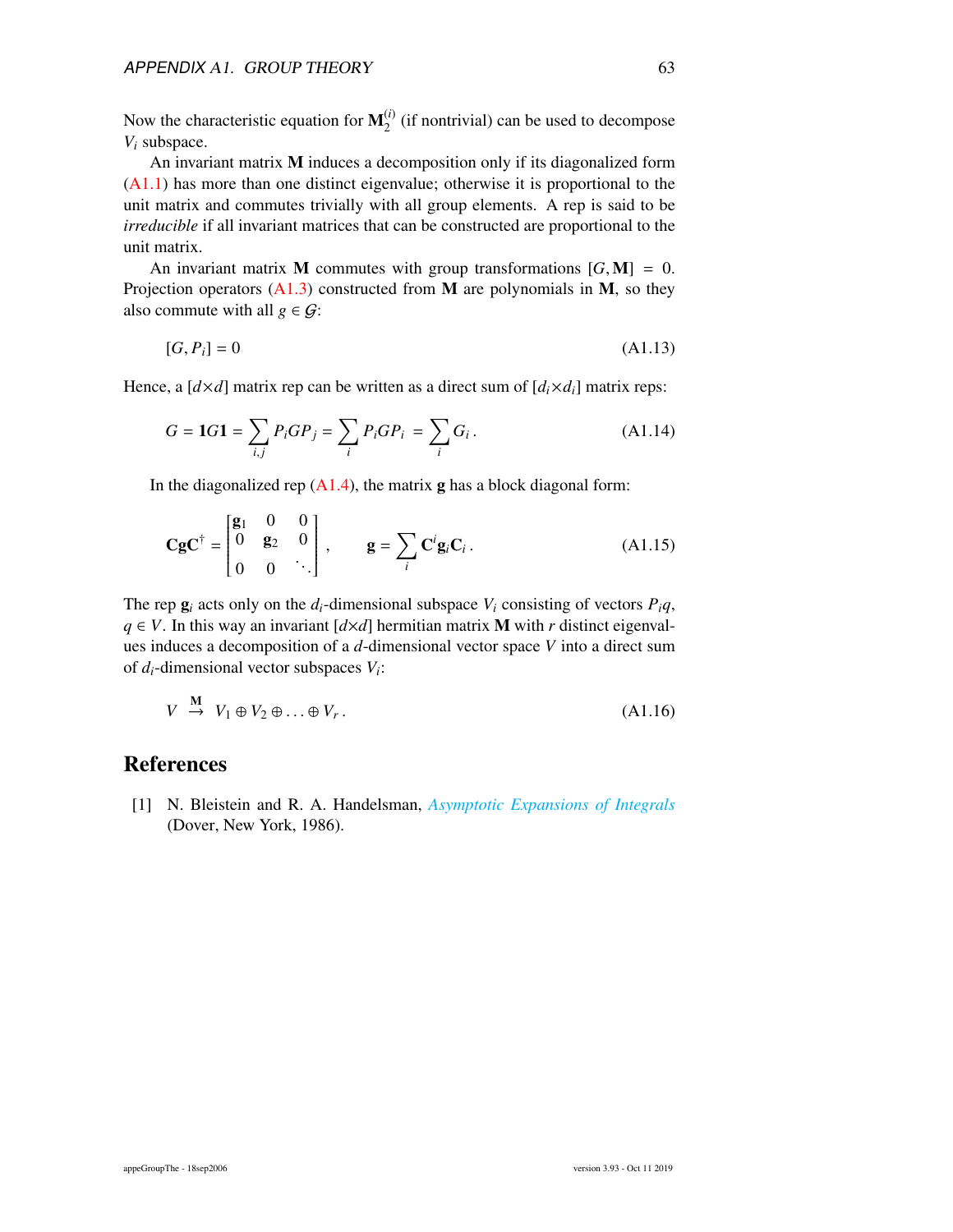### **Exercises**

A1.1. Who ordered  $\sqrt{\pi}$  ? Derive the Gaussian integral

$$
\frac{1}{\sqrt{2\pi}}\int_{-\infty}^{\infty}dx\,e^{-\frac{x^2}{2a}}=\sqrt{a}\,,\qquad a>0\,.
$$

assuming only that you know to integrate the exponential function  $e^{-x}$ . Hint:  $x^2$  is a radius-squared of something.  $\pi$  is related to the area or circumference of something.

<span id="page-64-0"></span>A1.2. *d*-dimensional Gaussian integrals. Show that the Gaussian integral in *d*-dimensions is given by

$$
Z[J] = \int d^d x \, e^{-\frac{1}{2}x^{\top} \cdot M^{-1} \cdot x + x^{\top} \cdot J}
$$
  
=  $(2\pi)^{d/2} |\det M|^{\frac{1}{2}} e^{\frac{1}{2} J^{\top} \cdot M \cdot J},$  (A1.17)

where *M* is a real positive definite  $\left[d \times d\right]$  matrix, i.e., a matrix with strictly positive eigenvalues, *x* and *J* are *d*dimensional vectors, and  $(\cdots)^{\top}$  denotes the transpose.

This integral you will see over and over in statistical mechanics and quantum field theory: it's called 'free field theory', 'Gaussian model', 'Wick expansion', etc.. This is the starting, 'propagator' term in any perturbation expansion.

Here we require that the real symmetric matrix *M* in the exponent is strictly positive definite, otherwise the integral is infinite. Negative eigenvalues can be accommodated by taking a contour in the complex plane [\[1\]](#page-63-1), see exercise [A1.4](#page-64-1) *Fresnel integral*. Zero eigenvalues require stationary phase approximations that go beyond the Gaussian saddle point approximation, typically to the Airy-function type stationary points, see exercise [A1.5](#page-65-0) *Airy function for large arguments*.

#### A1.3. Convolution of Gaussians.

(a) Show that the Fourier transform of the convolution

$$
[f * g](x) = \int d^d y f(x - y)g(y)
$$

corresponds to the product of the Fourier transforms

$$
[f * g](x) = \frac{1}{(2\pi)^d} \int d^d k F(k) G(k) e^{-ik \cdot x}, \text{ (A1.18)}
$$

where

$$
F(k) = \int \frac{d^d x}{(2\pi)^{d/2}} f(x) e^{-ik \cdot x}, \quad G(k) = \int \frac{d^d x}{(2\pi)^{d/2}} g(x) e^{-ik \cdot x}.
$$

(b) Consider two normalized Gaussians

$$
f(x) = \frac{1}{N_1} e^{-\frac{1}{2}x^T \cdot \frac{1}{\Delta_1} \cdot x}, \quad N_1 = \sqrt{\det(2\pi\Delta_1)}
$$
  

$$
g(x) = \frac{1}{N_2} e^{-\frac{1}{2}x^T \cdot \frac{1}{\Delta_2} \cdot x}, \quad N_2 = \sqrt{\det(2\pi\Delta_2)}
$$
  

$$
1 = \int d^d k f(x) = \int d^d k g(x).
$$

Evaluate their Fourier transforms

$$
F(k) = \frac{1}{(2\pi)^{d/2}} e^{\frac{1}{2}k^{\top} \cdot \Delta_1 \cdot k}, \qquad G(k) = \frac{1}{(2\pi)^{d/2}} e^{\frac{1}{2}k^{\top} \cdot \Delta_2 \cdot k}.
$$

Show that the convolution of two normalized Gaussians is a normalized Gaussian

$$
[f * g](x) = \frac{(2\pi)^{-d/2}}{\sqrt{\det(\Delta_1 + \Delta_2)}} e^{-\frac{1}{2}x^{\mathrm{T}} \cdot \frac{1}{\Delta_1 + \Delta_2} \cdot x}.
$$

In other words, covariances ∆*<sup>j</sup>* add up. This is the *d*dimenional statement of the familiar fact that cumulative error squared is the sum of squares of individual errors. When individual errors are small, and you are adding up a sequence of them in time, you get Brownian motion. If the individual errors are small and added independently to a solution of a deterministic equation, you get Langevin and Fokker-Planck equations.

#### <span id="page-64-1"></span>A1.4. Fresnel integral.

(a) Derive the Fresnel integral

$$
\frac{1}{\sqrt{2\pi}}\int_{-\infty}^{\infty}dx\;e^{-\frac{x^2}{2ia}}=\sqrt{ia}=|a|^{1/2}e^{i\frac{\pi}{4}\frac{a}{|a|}}\,.
$$

 $\sqrt{2\pi} J_{-\infty}$ <br>Consider the contour integral  $I_R$  =  $\int_{C(R)} \exp(iz^2) dz$ , where  $C(R)$  is the closed circular sector in the upper half-plane with boundary points 0, *R* and *R* exp( $i\pi/4$ ). Show that  $I_R = 0$  and that  $\lim_{R\to\infty} \int_{C_1(R)} \exp(iz^2) dz = 0$ , where  $C_1(R)$  is the contour integral along the circular sector from *R* to *R* exp( $i\pi/4$ ). [Hint: use sin  $x \ge (2x/\pi)$  on  $0 \leq x \leq \pi/2$ . Then, by breaking up the contour  $C(R)$  into three components, deduce that

$$
\lim_{R \to \infty} \left( \int_0^R e^{ix^2} dx - e^{i\pi/4} \int_0^R e^{-r^2} dr \right)
$$

vanishes, and, from the real integration  $\int_0^\infty \exp(-x^2) dx = \sqrt{\pi}/2$ , deduce that

$$
\int_0^\infty e^{ix^2} dx = e^{i\pi/4} \sqrt{\pi}/2.
$$

Now rescale *x* by real number  $a \neq 0$ , and complete the derivation of the Fresnel integral.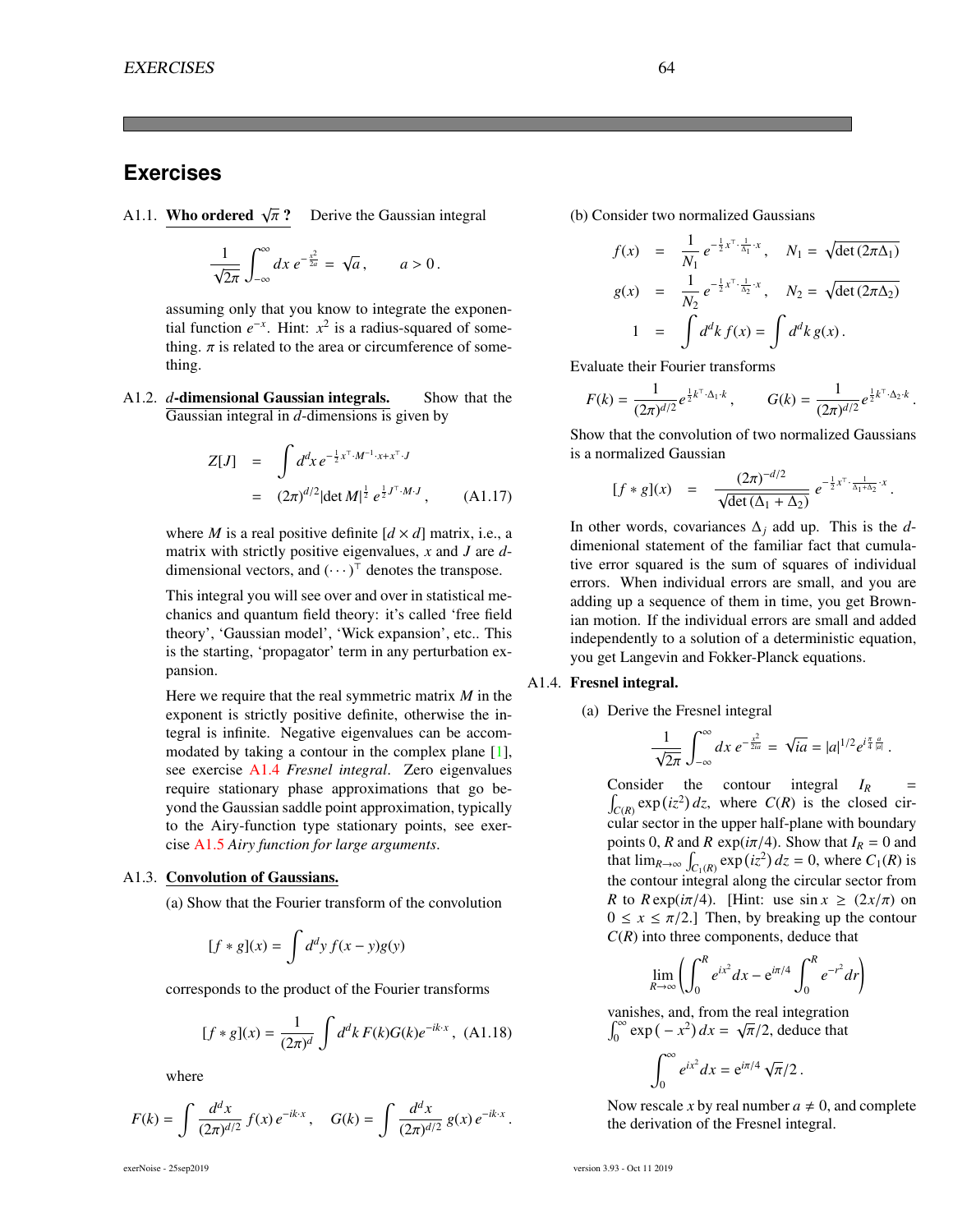(b) In exercise [A1.2](#page-64-0) the exponent in the *d*dimensional Gaussian integrals was real, so the real symmetric matrix *M* in the exponent had to be strictly positive definite. However, in quantum physics one often has to evaluate the *d*-dimenional Fresnel integral

$$
\frac{1}{(2\pi)^{d/2}}\int d^d\phi\, e^{-\frac{1}{2i}\phi^{\top}\cdot M^{-1}\cdot\phi+i\phi\cdot J}\,,
$$

(2π) with a hermitian matrix *M*. Evaluate it. What are conditions on its spectrum in order that the integral be well defined?

<span id="page-65-0"></span>A1.5. Airy function for large arguments. Important contributions as stationary phase points may arise from extremal points where the first non-zero term in a Taylor expansion of the phase is of third or higher order. Such situations occur, for example, at bifurcation points or in diffraction effects, (such as waves near sharp corners, waves creeping around obstacles, etc.). In such calculations, one meets Airy functions integrals of the form

$$
Ai(x) = \frac{1}{2\pi} \int_{-\infty}^{+\infty} dy \, e^{i(xy - \frac{y^3}{3})} \,. \tag{A1.19}
$$

Calculate the Airy function  $Ai(x)$  using the stationary phase approximation. What happens when considering the limit  $x \to 0$ . Estimate for which value of x the stationary phase approximation breaks down.

A1.6. Solving the Lyapunov differential equation. Continuous time Lyapunov evolution equation for a covariance matrix  $Q(t)$  is given by

<span id="page-65-2"></span>
$$
\dot{Q} = A Q + Q A^{\top} + \Delta, \qquad (A1.20)
$$

where  $\{O, A, \Delta\}$  are  $\left[\frac{d \times d}{d}\right]$  matrices. The superscript ( )<sup>T</sup> indicates the transpose of the matrix. The stability matrix *A* = *A*(*x*) and the noise covariance matrix  $\Delta = \Delta(x)$ are given. They are evaluated on a trajectory  $x(t)$ , and thus vary in time,  $A(t) = A(x(t))$  and  $\Delta(t) = \Delta(x(t))$ . Determine the covariance matrix  $Q(t)$  for a given initial condition  $Q(0)$ , by taking the following steps:

(a) Write the solution in the form

$$
Q(t) = J(t)[Q(0) + W(t)]JT(t),
$$

with the Jacobian matrix  $J(t)$  satisfying

$$
\dot{J}(t) = A(t) J(t), \qquad J(0) = I, \qquad (A1.21)
$$

with *I* the  $\left[ d \times d \right]$  identity matrix. The Jacobian matrix at time *t*,

<span id="page-65-3"></span>
$$
J(t) = \hat{T}e^{\int_0^t d\tau A(\tau)}, \qquad (A1.22)
$$

where  $\hat{T}$  denotes the 'time-ordering' operation, can be evaluated by integrating [\(A1.21\)](#page-65-1).

(b) Show that *W*(*t*) satisfies

$$
\dot{W} = \frac{1}{J} \Delta \frac{1}{J^{\top}}, \qquad W(0) = 0. \qquad (A1.23)
$$

(c) Integrate  $(A1.20)$  to obtain

$$
Q(t) = J(t) \left[ Q(0) + \int_{0}^{t} d\tau \, \frac{1}{J(\tau)} \, \Delta(\tau) \, \frac{1}{J^{\top}(\tau)} \right] J^{\top}(t) \,.
$$
\n(A1.24)

(d) If *A*(*t*) commutes with itself throughout the interval  $0 \leq \tau \leq t$ , the time-ordering operation is redundant, and we have the explicit solution  $J(t, t') = \exp \int_{t'}^{t} d\tau A(\tau)$ . Show that in this case the solution reduces to solution reduces to

<span id="page-65-4"></span>
$$
Q(t) = J(t) Q(0) J(t)^{\top} \qquad (A1.25)
$$
  
+ 
$$
\int_{0}^{t} d\tau' J(t, \tau') \Delta(\tau') J(t, \tau')^{\top}.
$$

(e) It is hard to imagine a time dependent  $A(t)$  =  $A(x(t))$  that would be commuting. However, in the neighborhood of an equilibrium point *x* <sup>∗</sup> one can approximate the stability matrix with its timeindependent linearization,  $A = A(x^*)$ . Show that in that case  $(A1.22)$  reduces to

$$
J(t,t')=e^{(t-t')A},
$$

and 
$$
(A1.25)
$$
 to what?

A1.7. Solving the Lyapunov differential equation. Prove that if *A* is stable, the continuous Lyapunov equation

$$
AQ + QA^{\top} = -\Delta < 0.
$$

has a solution

$$
Q = \int_{0}^{\infty} dt \, e^{tA} \Delta e^{tA^{\top}}, \qquad (A1.26)
$$

and that this solution is unique. (P. Cvitanović)

<span id="page-65-1"></span>A1.8. Solving the discrete Lyapunov equation. Prove that if *M* is contracting, the discrete Lyapunov equation

$$
Q - MQM^{\top} = \Delta > 0
$$

has a solution

$$
Q = \sum_{k=0}^{\infty} M^k \Delta M^{k\top}, \qquad (A1.27)
$$

and that this solution is unique. (P. Cvitanović)